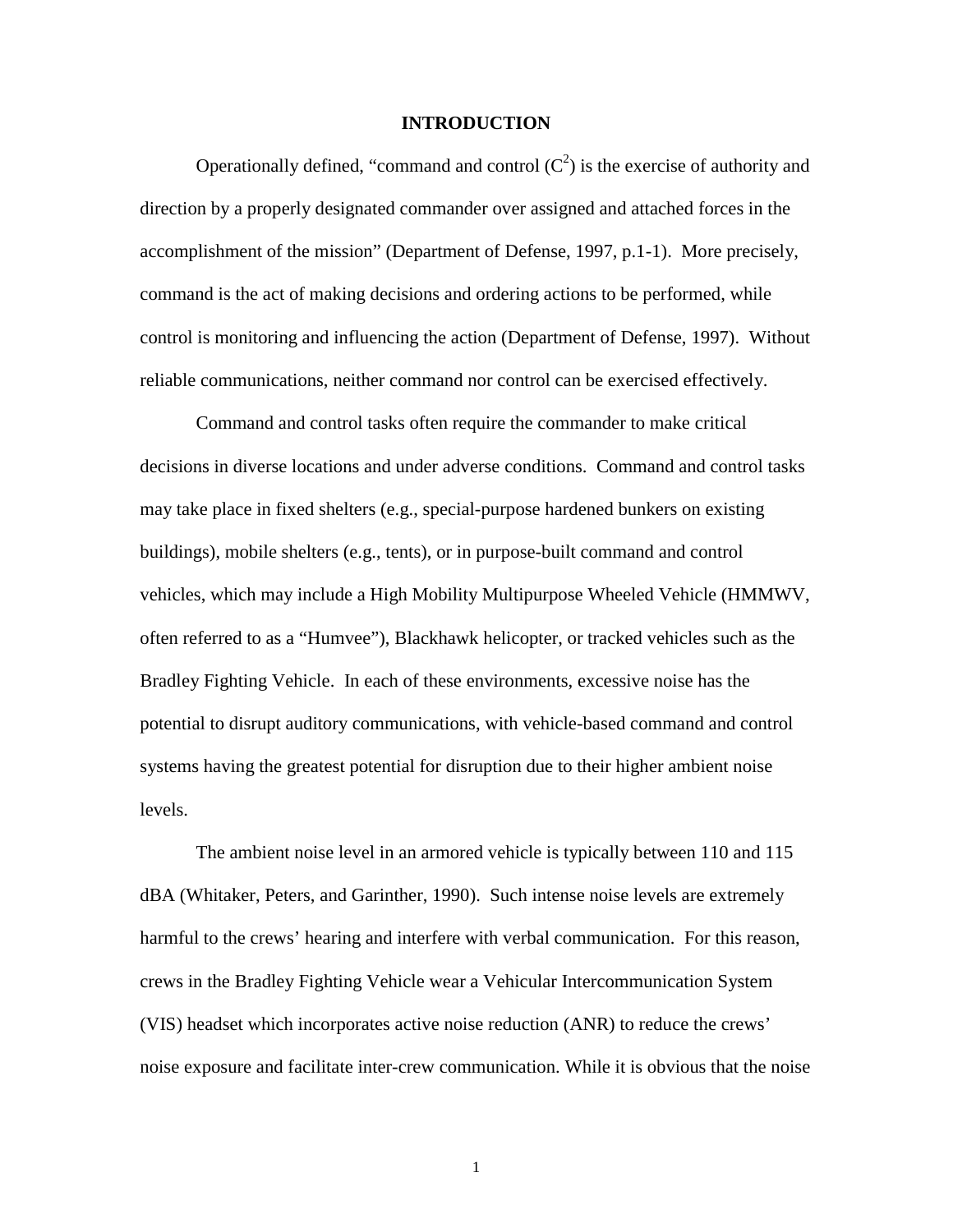level in the Bradley Fighting Vehicle is loud enough to cause hearing damage and interfere with speech communication, such intense noise may also interfere with a person's performance on complex cognitive tasks, such as command and control tasks.

When the ANR component of the VIS headset is activated in 114 dBA noise, the sound pressure level (SPL) under the earcup is 83 dBA. When the communication system is turned on but no one is speaking, the noise level under the headset increases to 90 dBA. When the communication system is on and crewmembers are speaking, the noise level under the earcup increases to 94 dBA (M. Vaudrey, personal communication, December 13, 2000). Clearly, excessive noise is being transmitted to the listener via the communication system.

Recognition of this situation has led Adaptive Technologies, Inc. (ATI) to develop a new microphone and speech processing system for use with the Army's VIS headset. The new microphone and communication system (incorporating novel ANR and speech-processing algorithms) developed by ATI is intended to reduce the noise transmitted through the communication system and improve the intelligibility of transmitted speech. In addition to reducing the noise exposure of the affected crew, it is hoped that by improving communications, a measurable improvement in task performance will be achieved in concert with a reduction in workload.

Based on the preceding discussion, it is obvious that the noise level in an armored vehicle is intense enough to cause hearing damage and cause a decrement in speech intelligibility. Such intense noise can also interfere with a person's performance on tasks that are continuous (Davies and Jones, 1982), performed simultaneously (Weinstein, 1974), and impose a high level of information processing (Eschenbrenner, 1971), such as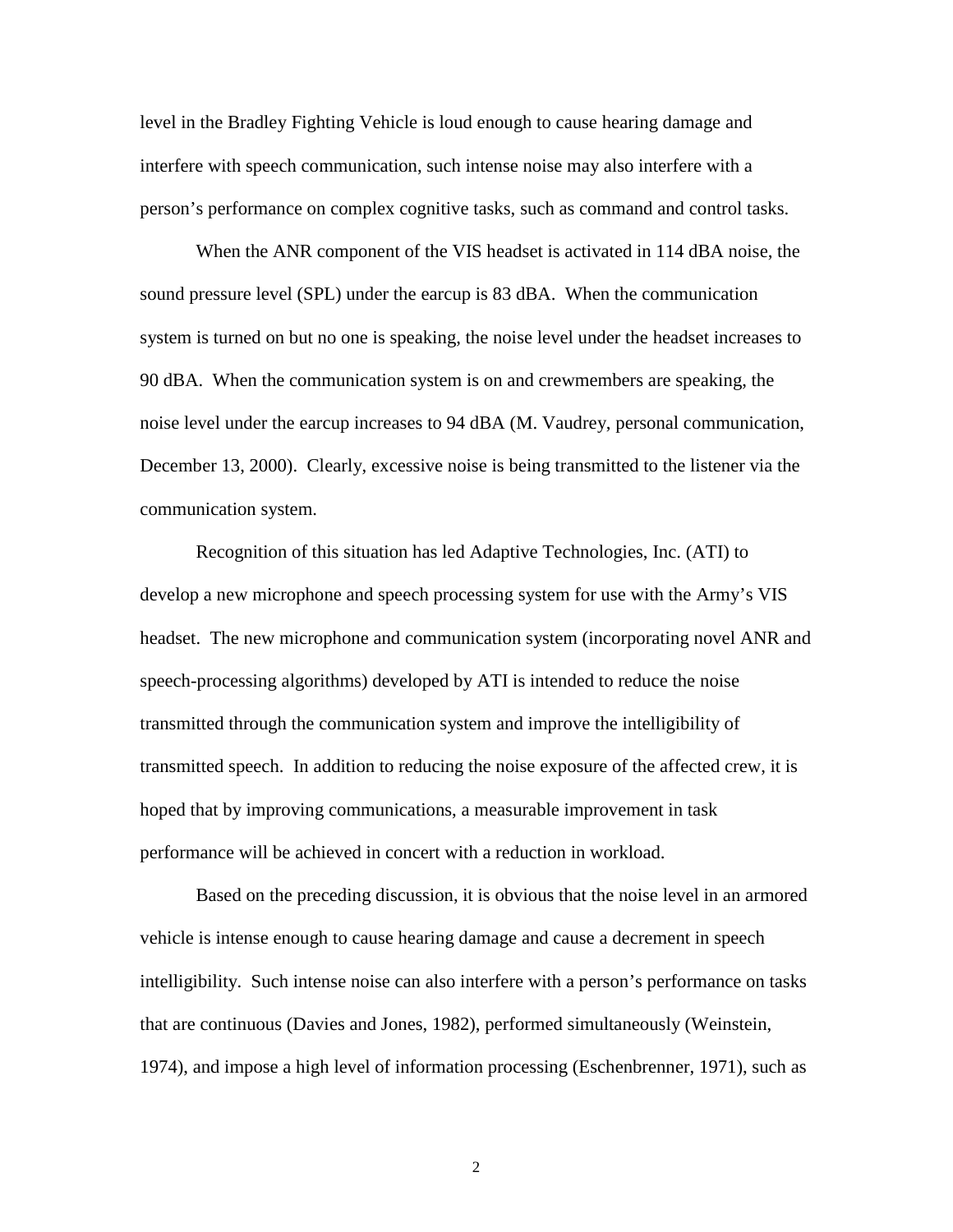command and control tasks. Therefore, the objective of this dissertation was to determine whether an improved microphone and communication system (incorporating novel ANR and speech-processing algorithms) have any real or subjective benefits for a person engaged in command and control tasks in an environment in which the sound pressure level is equivalent to that of a Bradley Fighting Vehicle.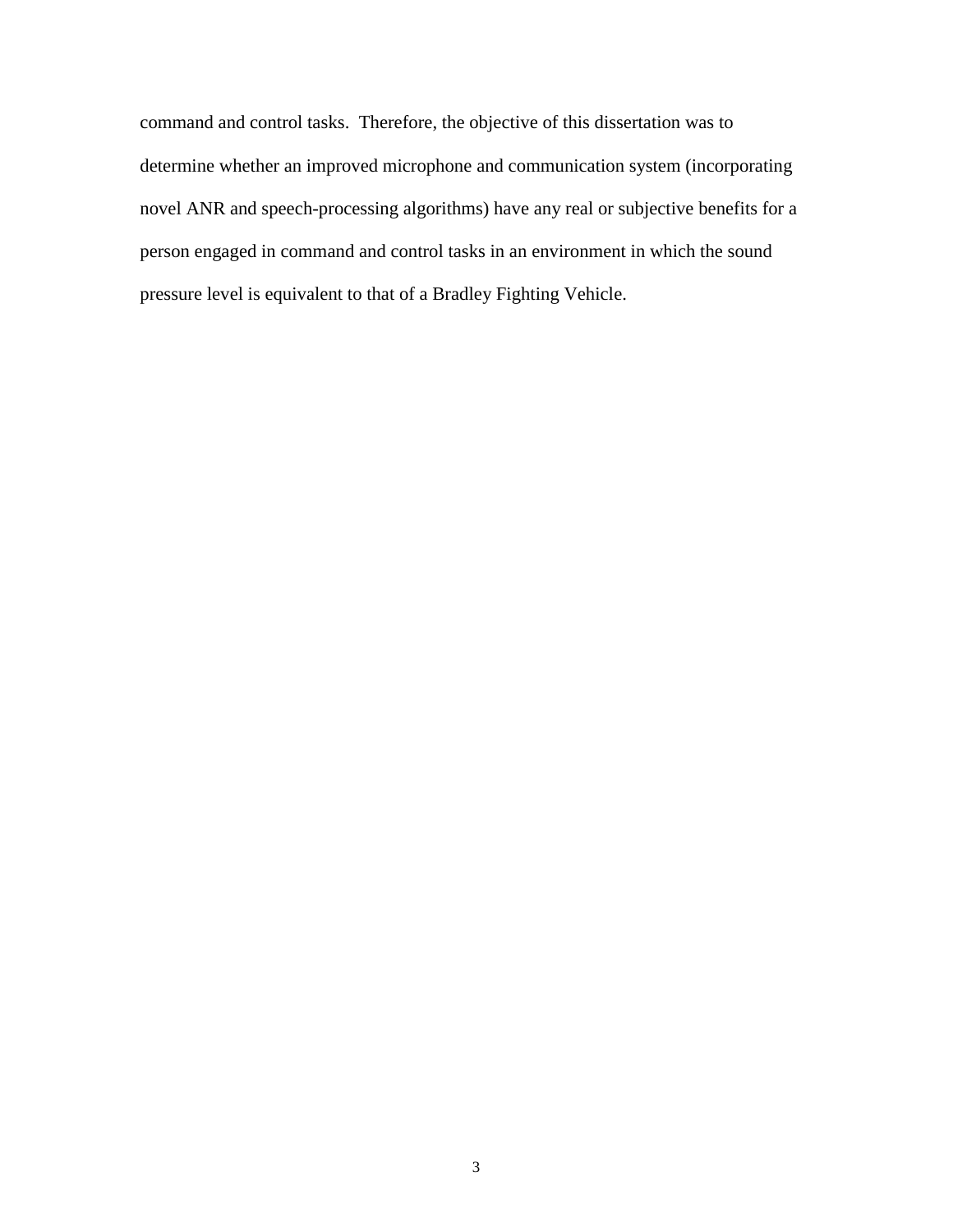# **COMMAND AND CONTROL**

Command and control  $(C^2)$  can take place in a variety of locations, including buildings, command and control vehicles, and fixed or temporary shelters. Associated command and control tasks may be conducted through face-to-face communication, over a radio or other telecommunication link, or visually through text and graphical (e.g., maps) displays. For example, a commander may initially receive information visually from a computer screen, develop a plan, and then issue orders to subordinates via face-toface communication, over the radio, or by electronic mail. The method chosen for transmitting the information will depend on the importance of the information, urgency to the situation, and the location of the affected units.

The infrastructure of the United States government, which includes the military, is built on the principle of command and control. The highest-ranking official in government is, of course, the President of United States, who serves as Commander-in-Chief of the Armed Forces. During the *Desert Storm* war, the President stayed abreast of all the events that were happening on the battlefield by receiving information, verbally and visually, from other officials lower in the chain of command. This is an example of how the concept of command and control works. However, the way in which the concept of command and control is exercised is based on the environment and situations in that environment.

The President's environment may be considered static compared with that of a battlefield commander, who issues commands to subordinates in the battlefield. A battlefield commander in the Army may have to make a decision in an environment filled with noise and toxic chemicals that may exist during wartime, which may influence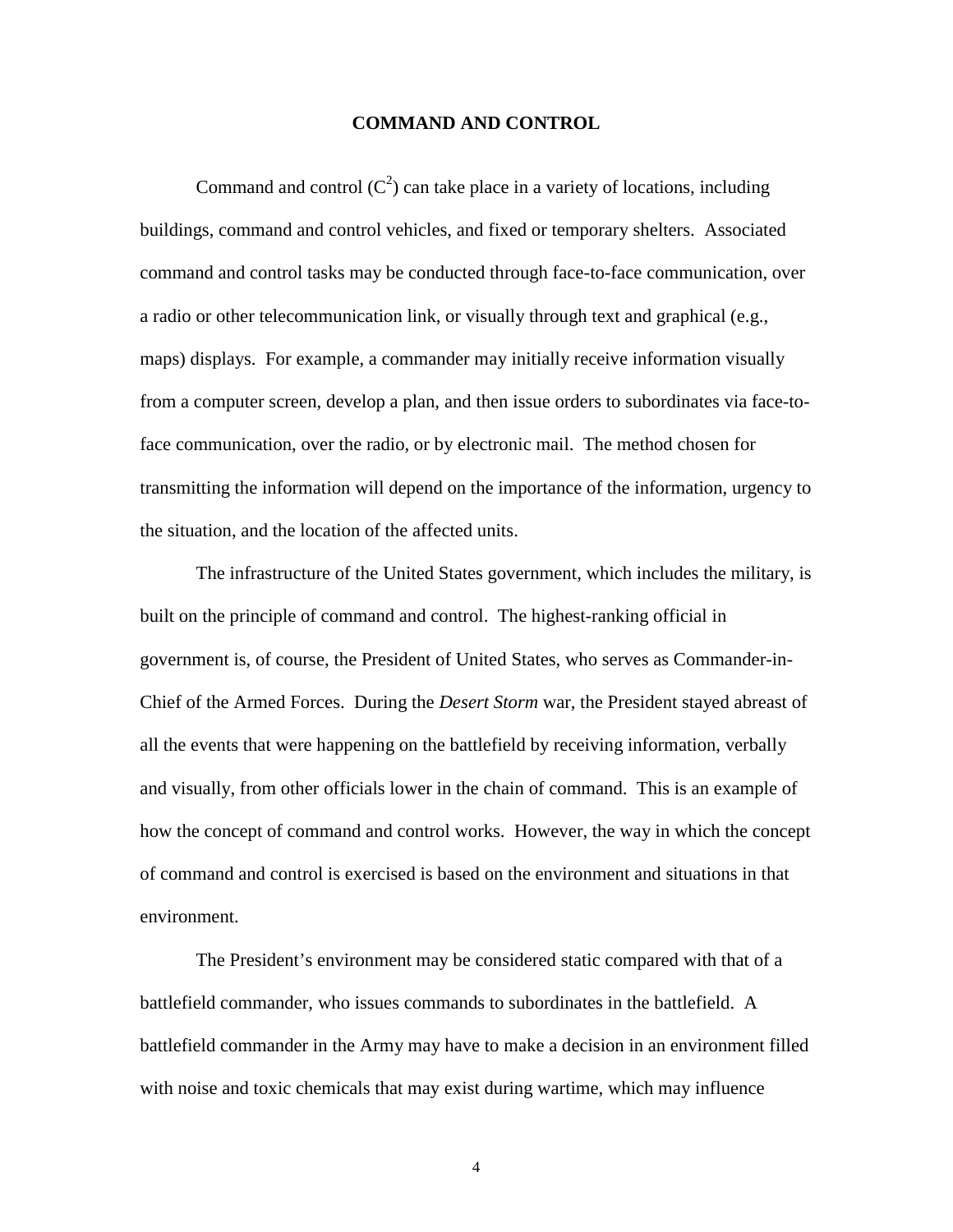decision-making. Also, in the case of the President of the United States, the equipment required to perform command and control tasks is not very sophisticated and may not require a lot of cognition as compared with a commander in the battlefield.

However, for situations relative to the battlefield in the military, command and control is exercised differently because the environment is very dynamic. Commanders may use a variety of modes to issue command and control tasks to others (e.g., computers, radio, face-to-face). Regardless of how the commands are issued, the information has to be received quickly in order for the commander to make a decision in a short time-frame.

One way in which information is received and commands are issued is through a computer-automated system. According to Taylor, Charlton, and Canham (1996), such computer-automated systems assist the commander by gathering information about external events and redistributing this information to the commander. In turn, this allows the commander to perform tasks such as directing and assisting soldiers in a more efficient manner.

The displays that are utilized in some military command and control systems include electronic whiteboards, electronic status reports, electronic maps, and electronic mail. The electronic whiteboard display is a computer screen that allows the operator to input information using a keyboard, mouse, or lightpen. An electronic whiteboard allows the commander and others in their unit to communicate synchronously from remote locations, as well as allowing the commander to view vital information needed to make command decisions.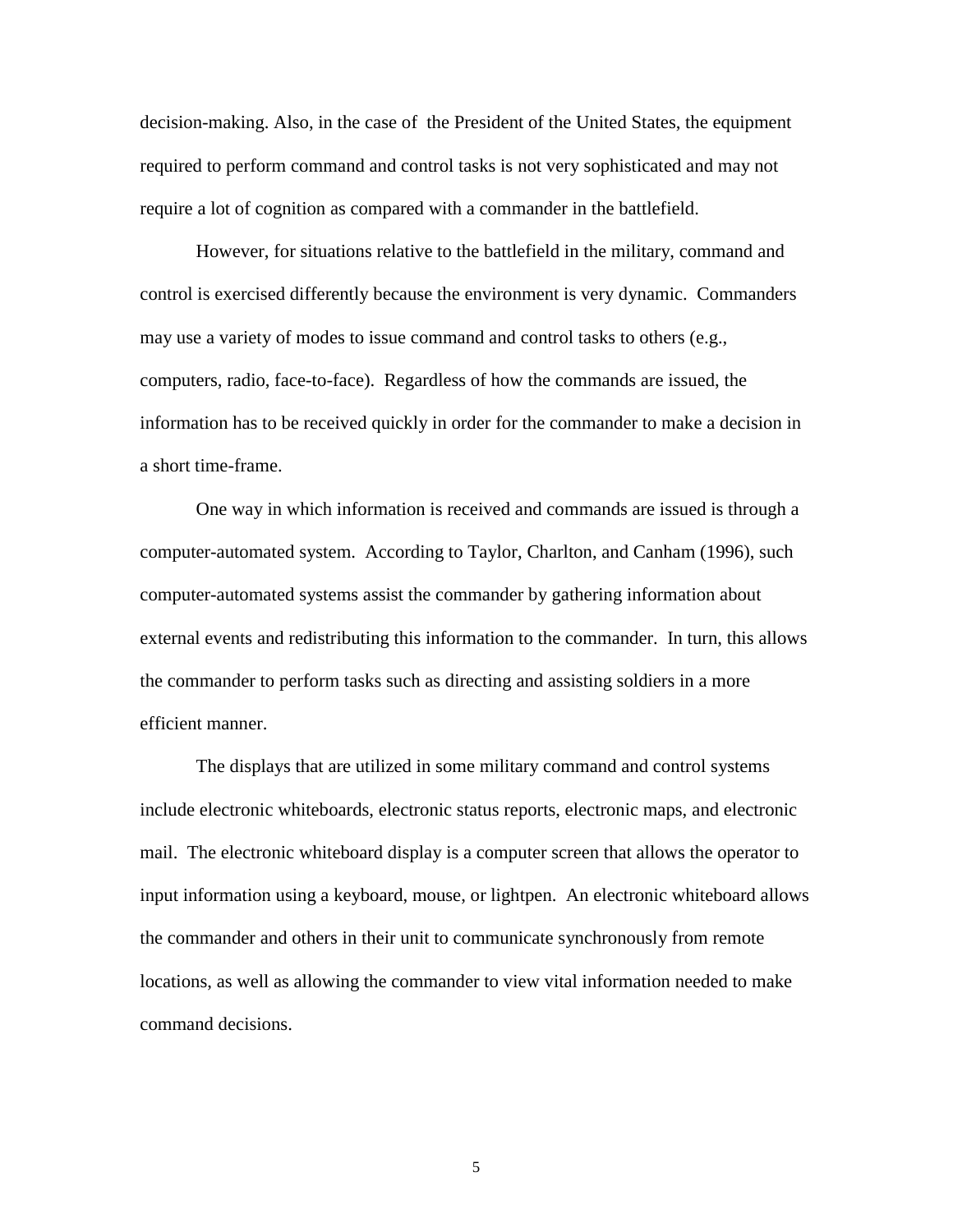The electronic status report presents logistical information such as tactical status, personnel status, and fuel and ammunition status via a computer screen. While information displayed on the computer screen is received digitally, some information received over the radio is written on paper. If the written information triggers an action, it is entered into the computer and distributed throughout the network. Everyone in the network can then view the information displayed on the computer screen. Individuals responsible for managing particular assets are responsible for updating the status reports (T. W. Davis, personal communication, October 15, 2001).

An electronic map is essential and critical to performing  $C^2$  tasks. The map is updated electronically as different military units (e.g., armor and infantry) move around the battlefield. The map allows the commander to magnify the display to get a more detailed view of the location of the enemy as well as the location of friendly forces. The enemy and friendly forces shown on a map are color coded to allow the commander to distinguish one from the other.

Electronic mail serves as an alternate form of communication and works well for planning and administration. When performing routine operations, such as training and battle simulations, e-mail is used for general messages. However, during actual engagement of an enemy target, verbal communication is used because electronic mail is too slow and cumbersome (S. E. Middlebrooks, personal communication, June 5, 2000).

An example of a computer-automated system, mentioned in a 1996 annual report to Congress, was the Inter-Vehicular Information System (IVIS). Military command and control systems, such as the IVIS, are fundamental for the commander to effectively plan, direct, and control operations for the completion of a mission (Department of Defense,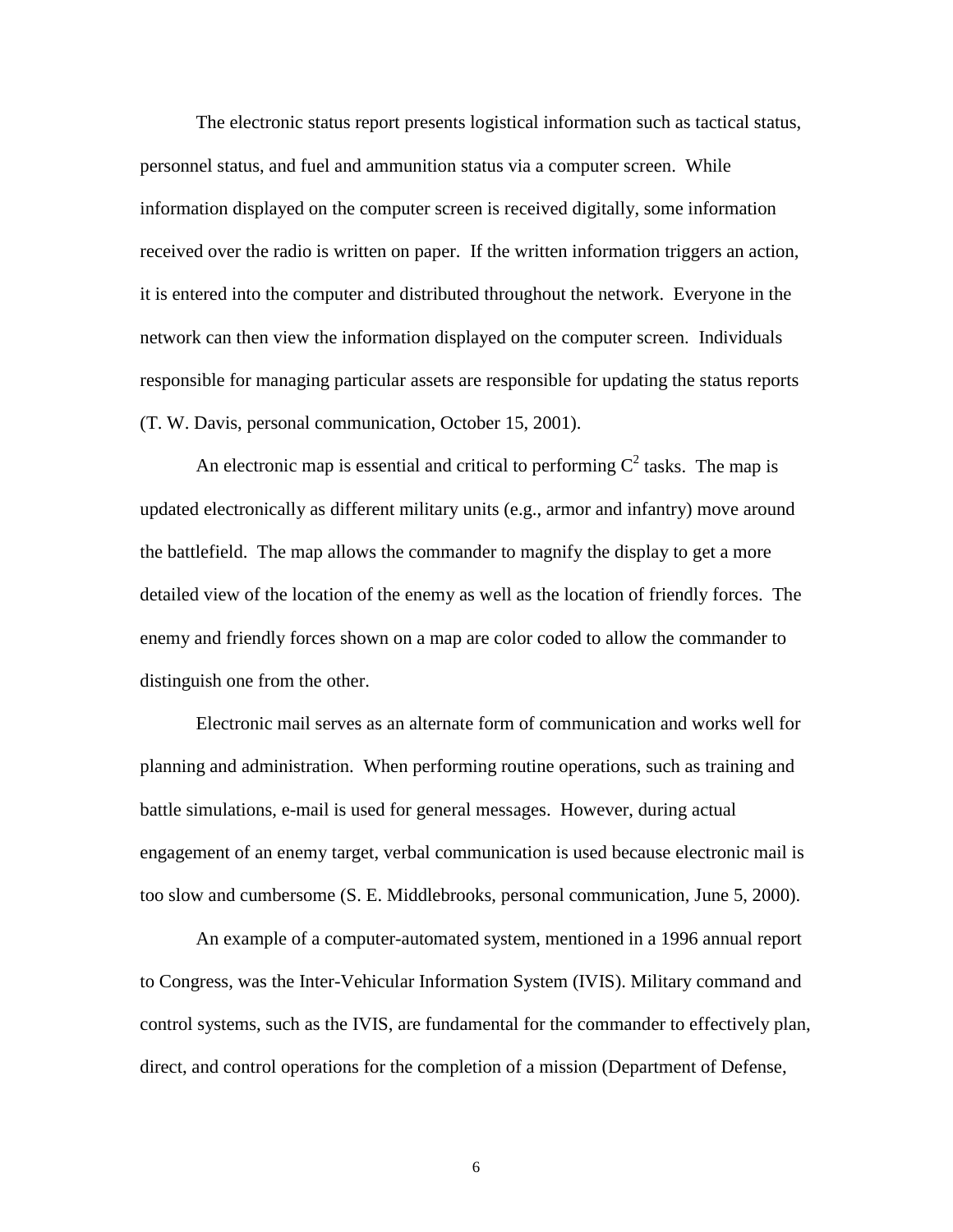1997). The Director of Operational Test and Evaluation (DOT&E) stated that the M1A2 tank comes equipped with an IVIS that provides the tank crew with improved command, control, and communication abilities in the battlefield (Department of Defense, 1996). An illustration of this system is shown in Figure 1.

In a military magazine, *Soldiers*, Machamer (1995) told of a story in which the IVIS was used to send digital map overlays and status reports to perform command and control tasks. Machamer's (1995) story described a situation in which a tank crew came under attack of "enemy forces" after completing a final mission at night in a California desert. Once under attack, the commander located the enemy through his binoculars and ordered his subordinates to fire while he looked at his electronic map. Once the enemy was located on the electronic map, the commander ordered the loader to send the location grid to a fire support team to assist them in attacking the enemy. After they defeated the enemy forces, Machamer (1995) stated that the tank crew sent out a status report stating that they were low on fuel and ammunition. Additionally, the commander checked the map screen to locate other soldiers in his company.

In Machamer's (1995) story, command and control tasks were conducted through face-to-face communication and through visual displays. It is important to note that communication was valuable inside the tank, especially when under attack. Also, another point that can be drawn from the story is that electronically sent information aids in defeating the enemy. In this instance, it allowed the crew that was under attack to send information to others in their company concerning the enemy's location. Machamer's (1995) story illustrates how the urgency of command and control tasks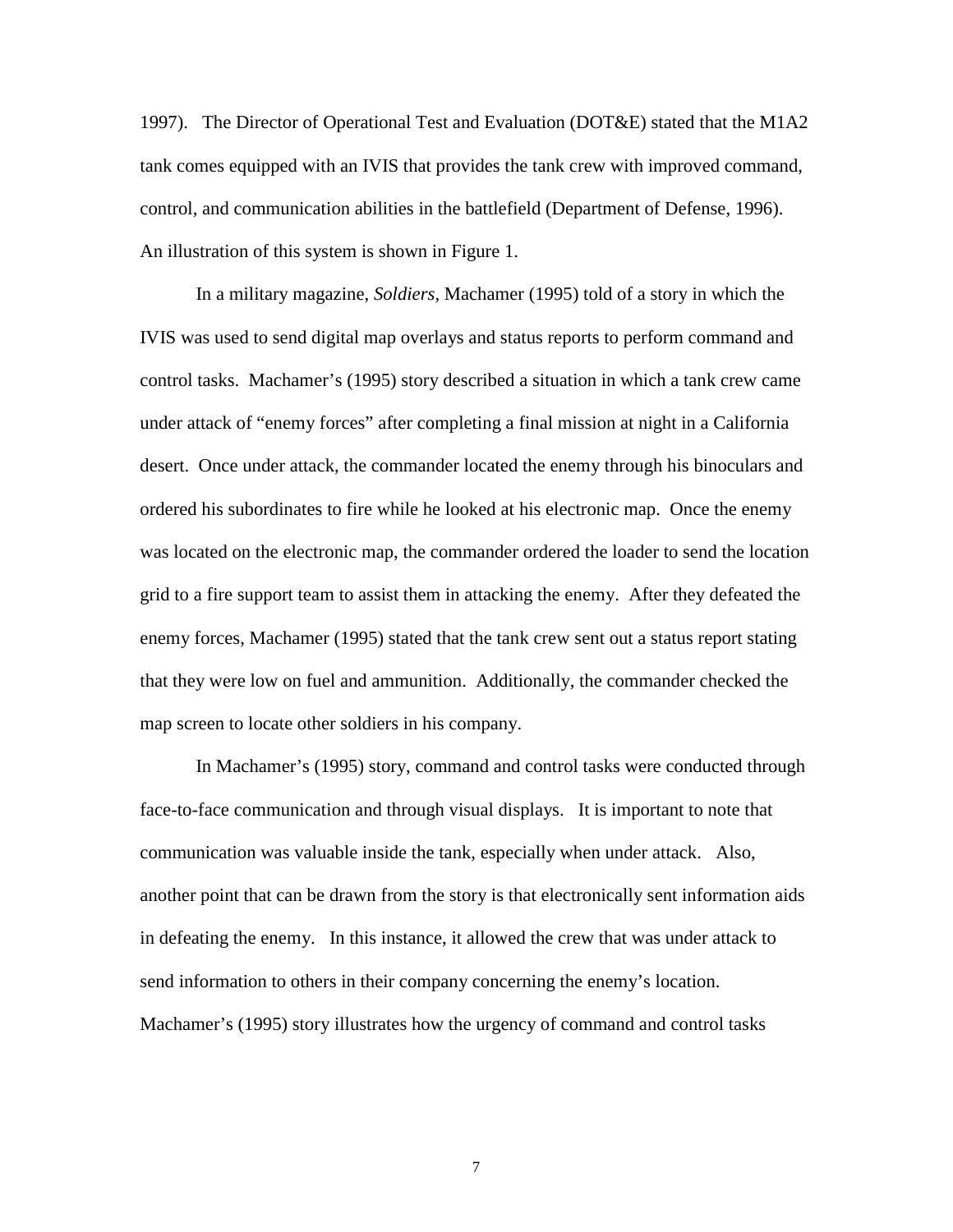

Figure 1. Illustration of an IVIS system (from http://vesuvius.jsc.nasa.gov/icat/images/ivis.gif).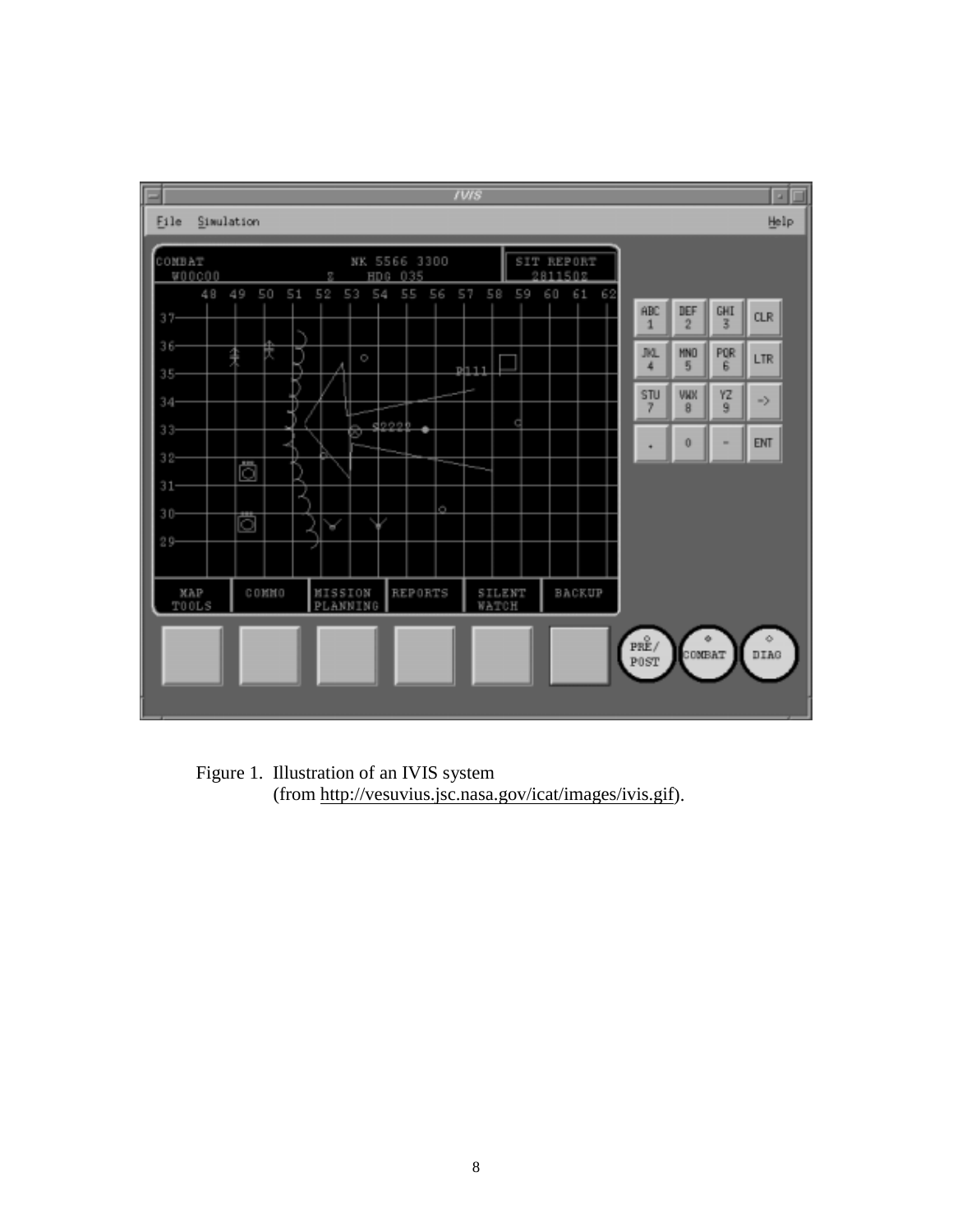change following with the outcome of the battle. For instance, when the tank company was engaging the enemy, the most important information was looking at the map, communicating with others in the tank, and sending information to another tank for assistance. However, once they had defeated the enemy, the tank crew sent a status report and checked the location of the other tanks in the company.

Another example of a situation in which the concept of command and control can be exercised is that of a tank platoon. The tank platoon is the smallest unit in a tank company (Department of Defense, 1996). This unit is comprised of four tanks that are arranged in two sections. The platoon consists of a platoon leader, platoon sergeant, and section leaders. The platoon leader and platoon sergeant are the leaders of each section, with the remaining two tanks serving as wingmen to the leading tank.

The platoon leader is assisted by the platoon sergeant to perform command and control tasks during combat. The techniques they utilize to plan operations are issuing orders, communicating, and employing the platoon (Department of Defense, 1996). All the tanks in the tank platoon report to the platoon leader. Whenever an engagement ends, the commanders in the other tanks report to the platoon leader, through voice, what they saw and shot. The platoon leader then selects a spot report (similar to a status report) on a digital system, sends it by electronic mail to the next higher level, and it is forwarded through the system (G. Moore, personal communication, July, 14, 2000). Due to the high noise levels inside the tank and the time constraints, typical of a military combat environment, it is essential that the platoon leader maintain clear dialogue with subordinates in the platoon. This will enable the platoon leader to provide the platoon, as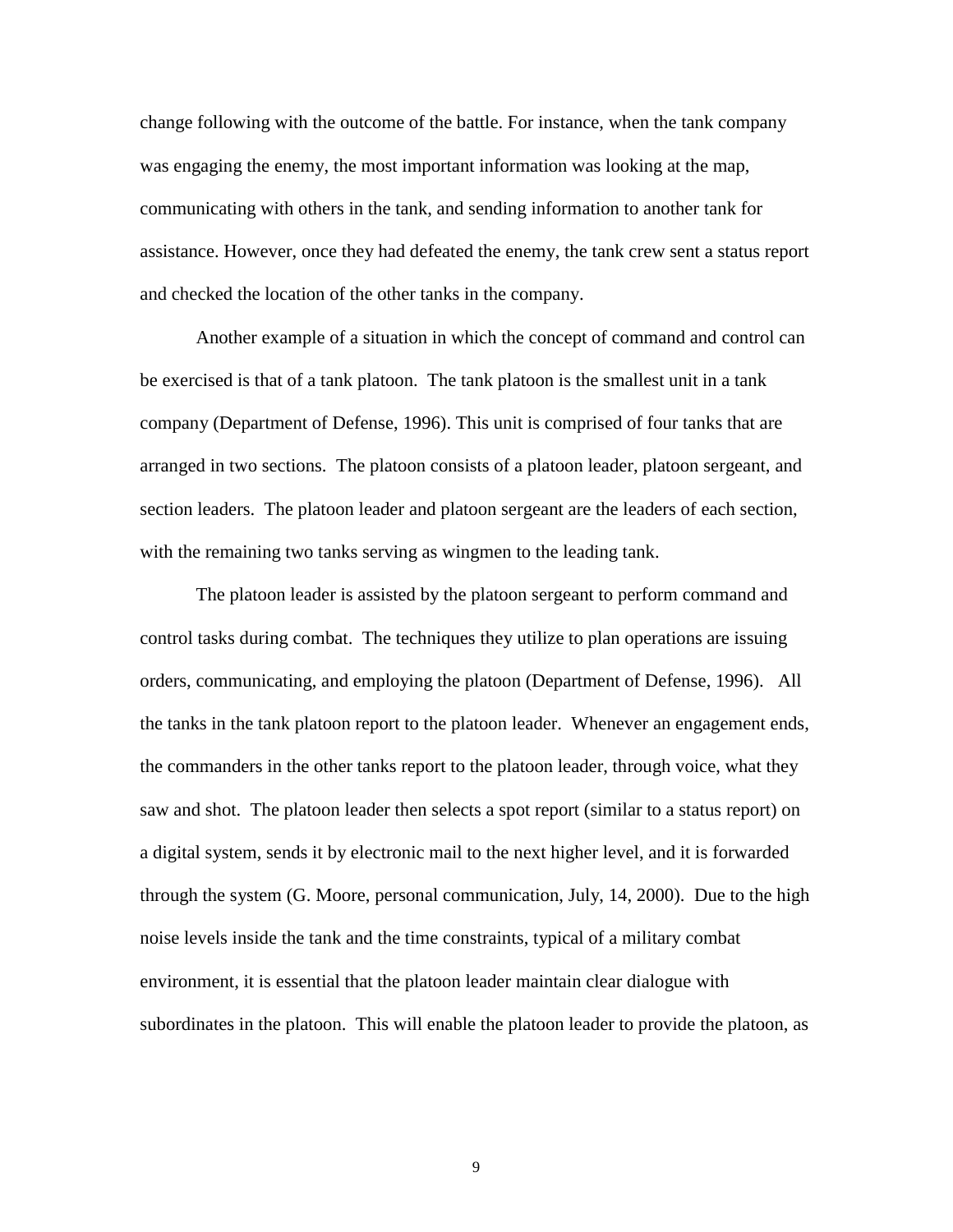well as other commanders, with the necessary information and instructions that are needed to accomplish the mission.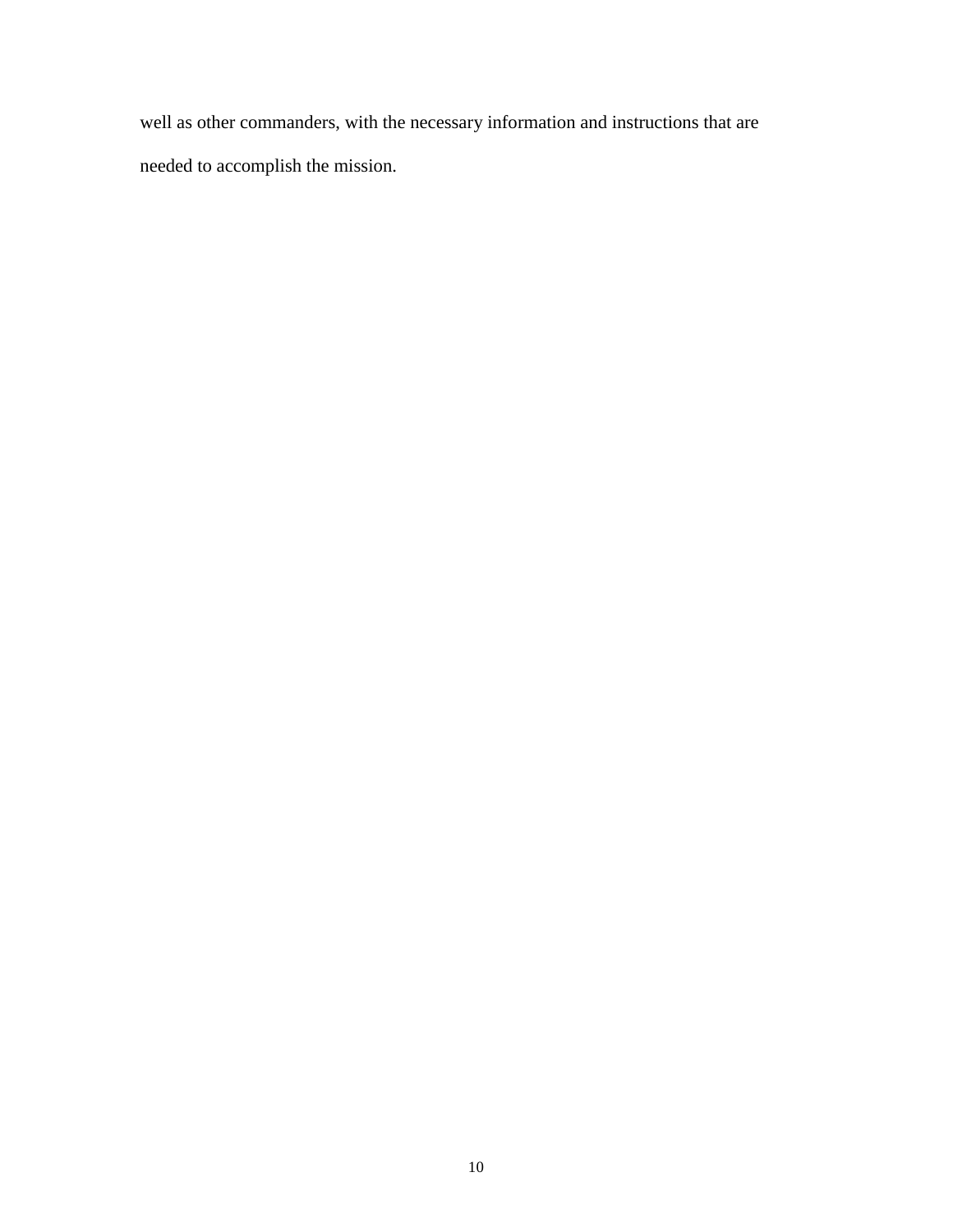## **VEHICULAR INTERCOMMUNICATION SYSTEM**

The U.S. Army currently uses the Vehicular Intercommunication System (VIS) to allow intelligible communication in armored vehicles and to protect soldiers against hearing loss. In 1996, the M1A1 was the first armored vehicle in which soldiers used the VIS headset. The Army has since deployed the VIS headset in the Bradley Fighting Vehicle, the M109 self-propelled howitzer, and other vehicles. The VIS headset (shown in Figure 2) consists of a circumaural earmuff with active noise reduction (ANR) electronics, which is known to improve communication in battlefield vehicles (Moore, 1998). Moore (1998) stated that the amount of attenuation afforded by the VIS (incorporating ANR), in 115 dB Bradley Fighting Vehicle noise, is 30 dB, as compared to 15 dB with the conventional passive helmets. It was also reported by Moore (1998) that speech intelligibility scores of 89 percent were achieved with the VIS, using ANR, as compared to 68 percent with the conventional passive helmets. Therefore, since the VIS (incorporating ANR) showed an improved attenuation and speech intelligibility score, it may cause an increase in performance and a reduction in workload. Furthermore, it may reduce the threat of noise-induced hearing loss and allow soldiers to allocate some of their resources to other tasks.

# **Active Noise Reduction**

Hearing protection devices (HPDs) are dichotomized into passive (does not incorporate electronic networks) and active (incorporate electronic networks). As seen in the preceding discussion, the attenuation afforded by conventional passive HPDs does not improve intelligibility better than active HPDs. Passive HPDs are known for attenuating high frequency sound more than low frequency sound. They contain no electronic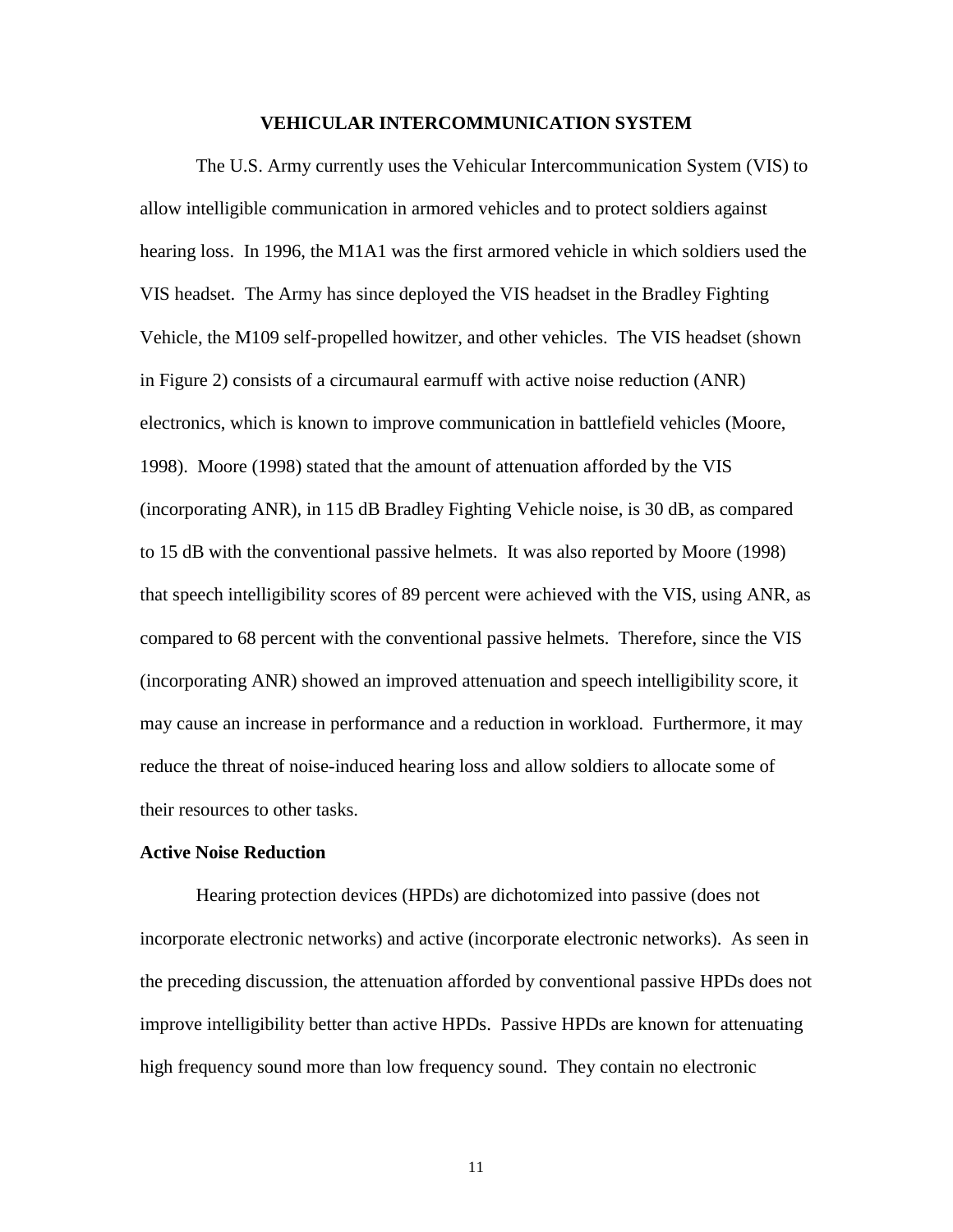

Figure 2. Illustration of an active noise reduction as mounted in a VIS helmet.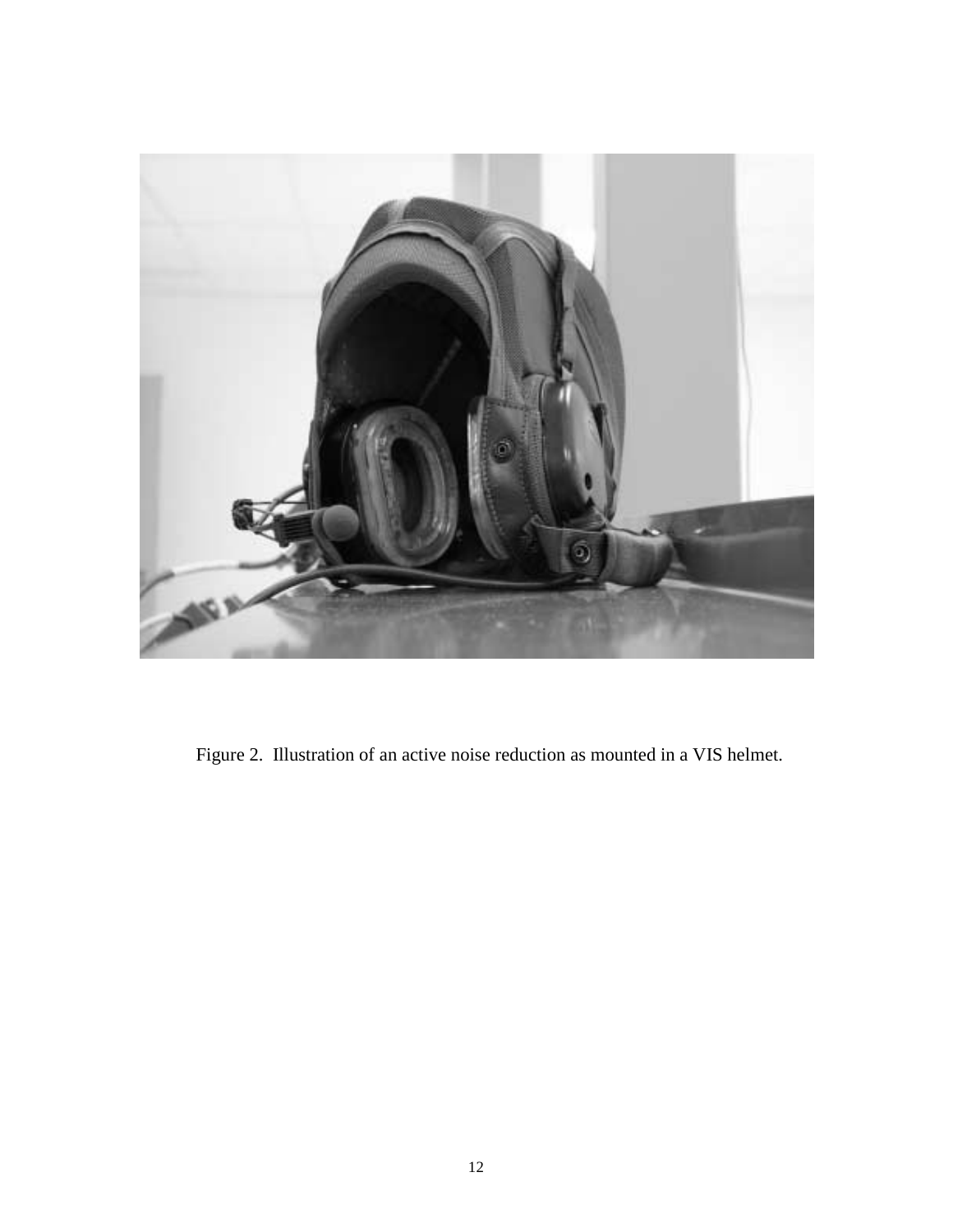devices or transducers. They are less expensive than ANR headsets, and they provide less maintenance and are more durable (Casali and Berger, 1996). On the other hand, active HPDs are those that incorporate electronic components and transducers. An active HPD may or may not have a communication component. In comparison to passive HPDs, active HPDs are known for attenuating sounds that are low frequency biased. Due to the advancements in microelectronics and computer technology, active HPDs continue to be developed for hearing protection and speech communication purposes.

The concept of ANR has been around for years, with its name used interchangeably throughout the literature with active noise control and active noise reduction. For the purpose of this research, the term active noise reduction will be used. As reported by Tokhi and Leitch (1992), the birth of the active noise reduction field was due to work by Paul Lueg. Lueg filed a patent in Germany in 1933, and in the United States in 1934, and was awarded U.S. Patent No. 2,043,416 in 1936, entitled "Process of silencing sound oscillation," that described a technique for active noise cancellation (Nixon, McKinley, and Steuver, 1992). In Lueg's patent, the principle of superposition to achieve cancellation of unwanted noise was used. His concept consisted of reducing noise by adding anti-noise that was out-of phase with the original noise, which resulted in a wave cancellation that reduced the amplitude of noise.

Today, in addition to the cancellation of noise in spatial volumes or sound fields, the concept of ANR is also applied to reducing the noise levels at the ear and improving communication. Technically, the noise level is reduced by relying on the principle of superposition of two sound waves of equal amplitude, but 180 degrees out-of-phase.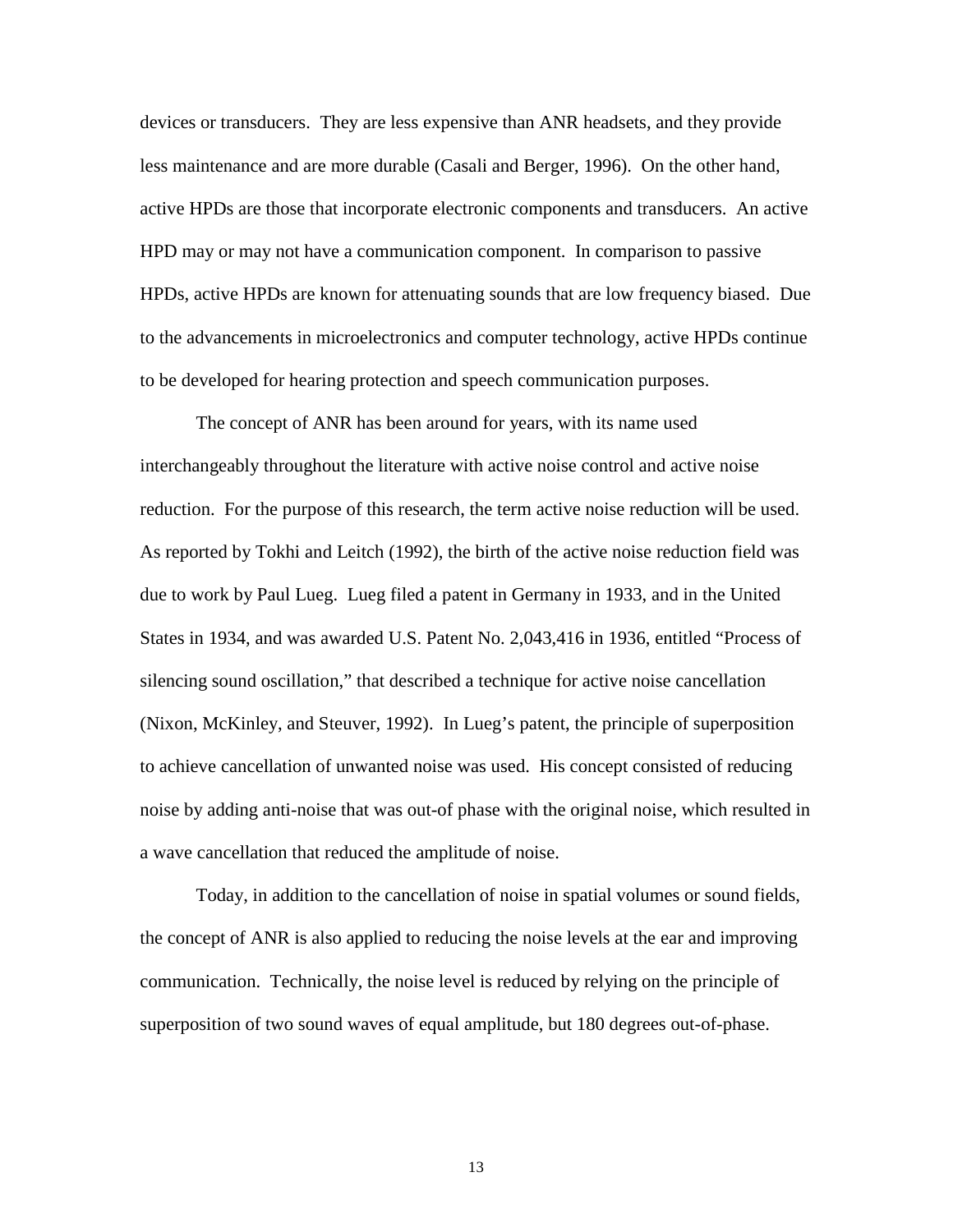This results in destructive interference, canceling out the undesirable noise, usually under an earmuff-type hearing protection device.

Due to major advancements in technology, ANR-based hearing protection devices and communication headsets have improved throughout the years. Starting in 1957, Willard Meeker developed a paper design and working model of ANR applied to a circumaural earmuff (Meeker, 1957; Nixon, McKinley, and Steuver, 1992). Meeker's ANR headset had an active attenuation bandwidth of approximately 50-500 Hz, with a maximum attenuation of approximately 20 dB (Meeker, 1957). The cancellation of the noise proved that the active noise cancellation concept was practical.

The first active noise reduction system to be used outside the laboratory was developed by P. D. Wheeler (Nixon, McKinley, and Steuver, 1992). This system consisted of an aircrew's helmet incorporating ANR technology to improve speech intelligibility and reduce noise exposure in a cockpit noise environment (Wheeler and Halliday, 1981). The cockpit noise environment was characterized as being lowfrequency biased in which the noise levels reached 110-120 dB. The aircrew's helmet (i.e., passive attenuation) was capable of attenuating sound in the higher frequencies (greater than 500 Hz), but poor at attenuating sound at lower frequencies. Therefore, this prompted the researchers to incorporate the helmet with ANR to attenuate the low frequency components of the noise. After testing the ANR system in a Hercules aircraft, the maximum attenuation was reported to be 18 dB over an attenuation bandwidth of 800 to 1000 Hz (Nixon, McKinley, and Steuver, 1992).

Over the years, the bandwidth and attenuation of ANR has changed due to advancements in technology. With analog ANR devices, the maximal attenuation values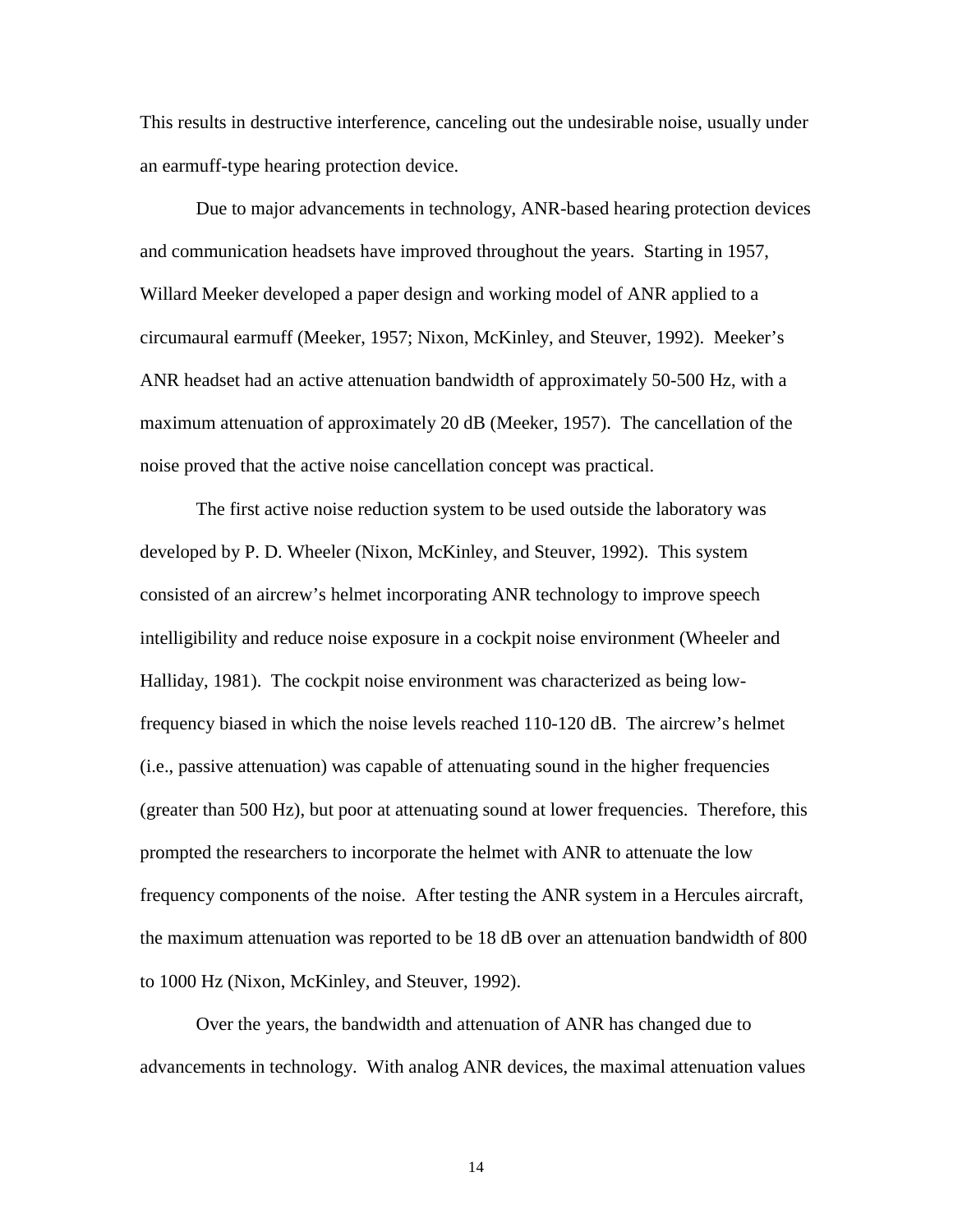of 22 dB are usually found from approximately 100 to 250 Hz, with little attenuation above 1000 Hz (Casali and Berger, 1996). Casali and Robinson (1994) discussed digital ANR devices, which are most beneficial for narrow band noises, such as sirens. They stated that attenuation with a digital ANR device may range from 8 to 20 dB at 800 Hz, with approximately 15 dB at 4000 Hz (Casali and Robinson, 1994).

Active noise reduction headsets are designed with a microphone inside the earcup that receives the noise that has penetrated the cushion of the earmuff. The signal is then fed to a feedback filter that reverses the phase of the original noise. After the original noise has been phase-inverted, it is then amplified with the necessary gain, producing an anti-noise that is introduced 180 degrees out-of-phase with the original noise (shown in Figure 3). The anti-noise is outputted to the earphone's loudspeaker, resulting in cancellation inside the earcup (Casali, 1992).

Because the cancellation signal does not reach the earphone, microphone, and listener's eardrum at the same time, a zero time-delay is not possible. Therefore, the resultant amplitude once the two out-of-phase waves are added does not result in complete cancellation, especially in the high frequency region. Thumann and Miller (1990) stated that low frequency noises that emanate from repetitive sources are the easiest to cancel due to their longer wavelengths. Additionally, repetitive sounds are more stable, thus allowing the ANR electronics to invert the phase and match amplitude of the anti-noise to that of the signal. At the higher frequencies, more accurate wave cancellation is necessary because high frequency sounds are characterized by shorter wavelengths, making them more difficult to cancel due to timing and geometric issues.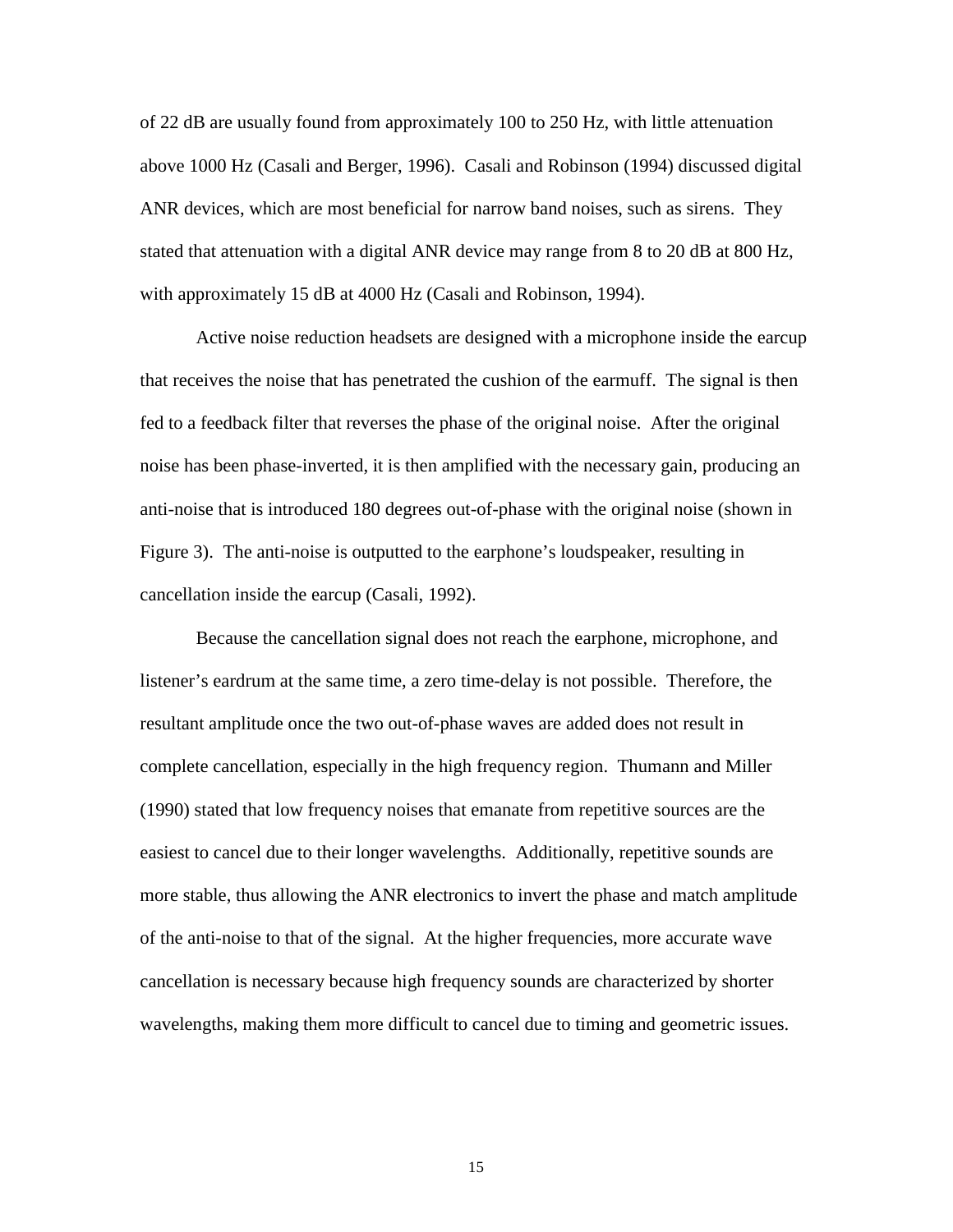

Figure 3. Illustration of how the Bose ANR headset operates (from Gauger and Sapiejewski, 1987).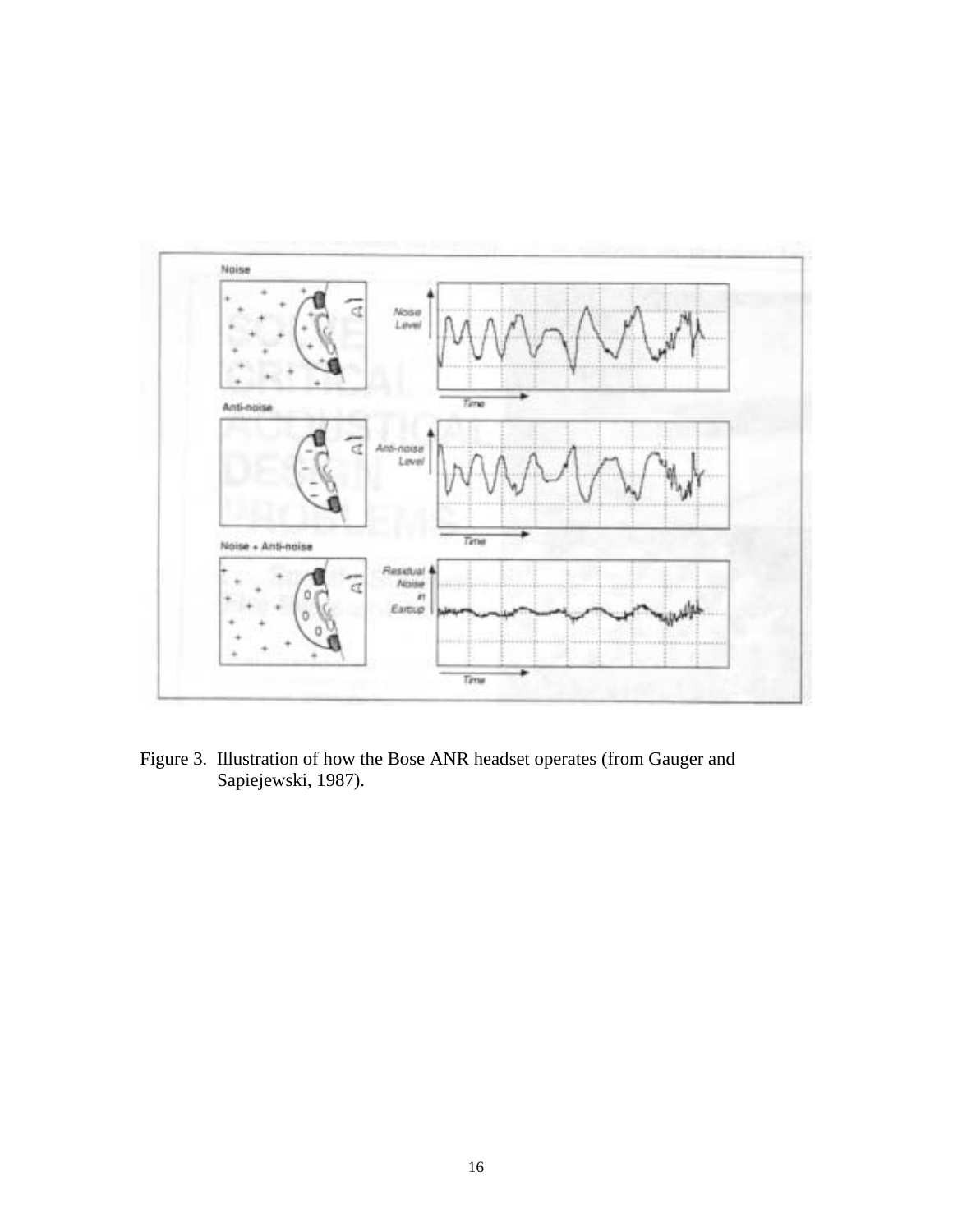Active noise reduction headsets can be dichotomized into open-back (supra-aural) or closed-back (circumaural). The open-back system provides only ANR, with little or no passive attenuation. If the ANR system fails, there is no protection afforded by the device. Closed-back devices have earmuff cups that afford the wearer active and passive attenuation. Active attenuation occurs at frequencies below 1000 Hz, and passive attenuation occurs at frequencies greater than 1000 Hz. By attenuating sound below the 1000 Hz region, ANR reduces the effect of the upward spread of masking, which is when lower frequencies mask higher frequencies. The passive attenuation afforded by closedback devices, along with the active attenuation from active noise reduction electronics, give the wearer protection in the higher and lower frequencies. One of the greatest benefits of closed-back devices is that they provide the wearer protection if the ANR system fails. Closed-back devices are found in the majority of the ANR systems to date.

In many environments, where noise dominates the low frequencies, such as in military and industrial environments, ANR is fortuitous. Gauger and Sapiejewski (1987) reported that pilots who flew the "Voyager," a non-stop experimental flight around the world, used Bose ANR headsets. During a trial flight, which lasted 111 h and 44 min, and the non-stop flight, which lasted 216 h and 3 min, the crew experienced noise levels ranging from 93.0 to 103.3 dBA (Stephenson, Billings, and Jutila, 1990). Gauger and Sapiejewski (1987) reported that significant benefits accrued to the crew using the headset, in that the headsets reduced the noise from the engine and other ambient noise that exists in the cockpit. Additionally, it was reported that the Bose ANR headset allowed radio communication to be intelligible. However, the electronics of the ANR headset failed about halfway through the nine-day flight. The crew did not suffer noise-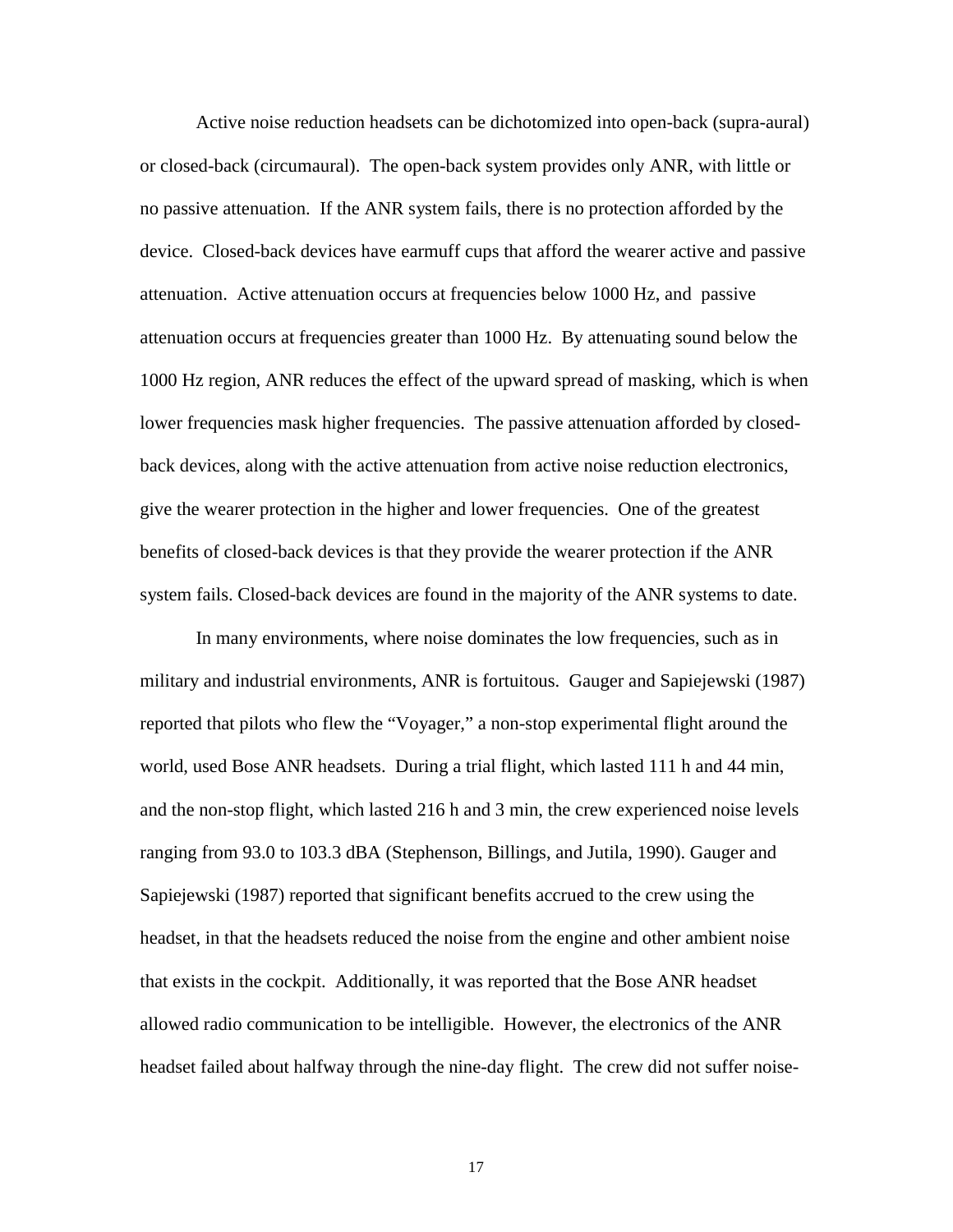induced hearing loss due to the passive attenuation afforded by the Bose headset, in addition to the foam earplugs that were worn under the headset (Stephenson, et al., 1990).

 Gower and Casali (1994) conducted a study on speech intelligibility and the attenuation of noise using a David Clark H10-76 passive headset and a Bose Aviation ANR headset (operated both with and without the ANR feature), in which they used the Modified Rhyme Test (ANSI, 1989) to quantify communication. The noise levels used in their experiment consisted of 105 dB (linear), 110 dB, and 115 dB of pink noise (flat by octaves) and noise from a Bradley M-2 tank. The noise from the Bradley M-2 tank was low frequency biased with a -3 dB/octave rolloff above 500 Hz. In order to obtain the signal-to-noise ratio for a required level of intelligibility, the noise levels were manipulated, and the speech levels were set by the subjects to obtain an intelligibility score of 70%.

 The researchers found that when the ANR system was activated in the Bose headset, it reduced the noise exposure at the ear, thus increasing the allowable exposure time. Additionally, the signal-to-noise ratio for the Bose (active) needed to be 3 dB higher than the David Clark H10-76 in order to achieve the same speech intelligibility score in pink and tank noise. Although the conventional passive hearing protector outperformed the Bose ANR (active) unit, the Bose unit would still be more beneficial in an environment where low frequency noise is a problem.

### **At-Ear Exposure of the VIS Headset**

The VIS headset is equipped with a voice-activated noise canceling lip microphone (Moore, 1998), which is part of the communication system. This microphone picks up noise from the external environment when the communication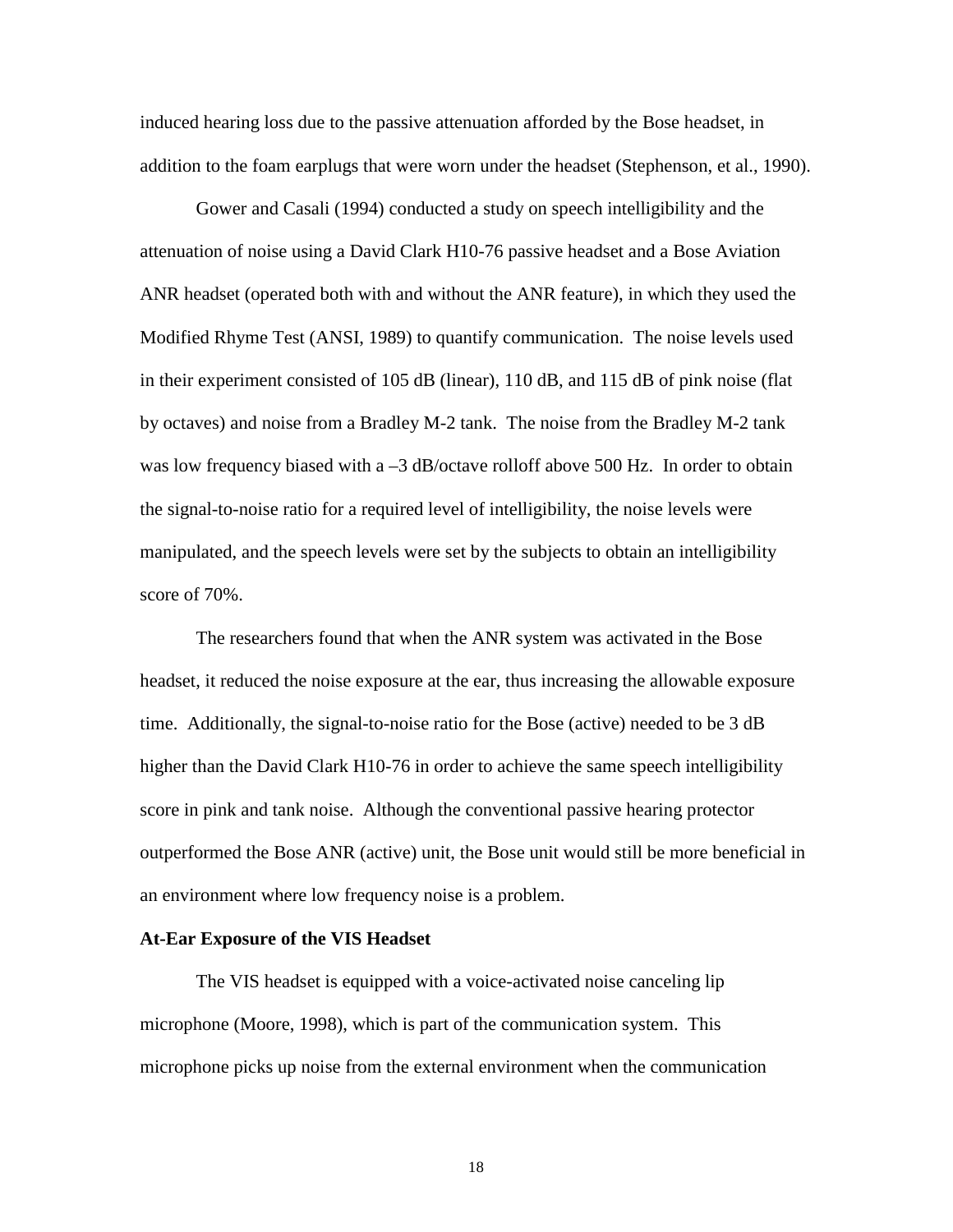system is activated. In tank noise, with a sound pressure level of 114 dBA, this microphone picks up considerable noise, as well as speech. As reported earlier, the noise level, when no one is speaking and the VIS headset is activated, is 83 dBA. When the communication system is activated and no one is speaking, the noise level under the headset increases to 90 dBA. Additionally, when the communication system is activated and someone is speaking, the noise level increases to 94 dBA. The noise-canceling microphone serves as an important part of a crews' performance because communication allows the soldiers to exchange important information with each other in order to perform various tasks. However, when the noise level reaching the ear is 94 dBA, it may cause hearing damage and speech intelligibility decrements, both of which may have an impact on performance.

# **Summary**

In summary, ANR has been shown to be effective in headsets, such as the VIS. However, the at-ear exposure of the VIS headset is a problem. Since military soldiers perform continuous missions, such intense noise may cause permanent hearing loss over extended periods of time. For this reason, if the ANR electronics inside the VIS headset could provide a reduction in noise when the communication system is activated, this would reduce the noise level that reaches the eardrum when someone is speaking.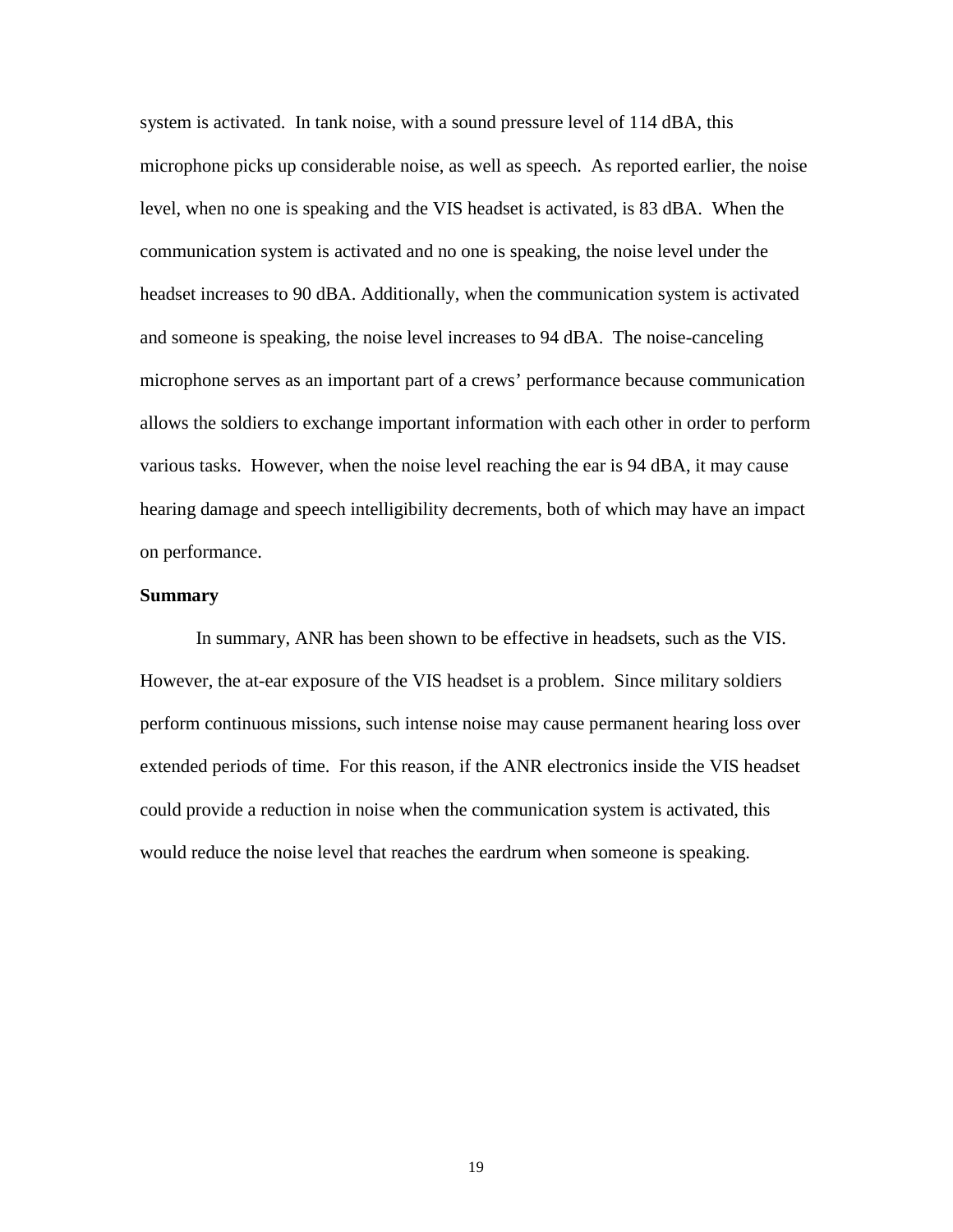### **HUMAN AUDITION AND NOISE**

#### **Anatomy and Physiology of the Ear**

The normal, healthy human ear transforms sound pressure oscillations into sensory information that the brain resolves through nerve impulses. Anatomically, the human ear is divided into three parts (as shown in Figure 4): the outer ear, middle ear, and inner ear, with each part contributing to the hearing process.

*Outer ear.* The outer ear is composed of the pinna and auditory canal. The auditory canal is the open channel leading to the tympanic membrane, or eardrum. The pinna collects the sound waves, modifies them, and funnels them to the ear canal. As the sound waves travel through the ear canal, they are amplified in the frequency range of 2000 and 4000 Hz by 10 to 15 dB. For this reason, sounds that fall within the 2000 to 4000 Hz frequency range are more hazardous to a person's hearing because the ear is more sensitive to sounds in this region. Once the sound waves reach the end of the ear canal, they vibrate the eardrum at the same frequency as the pressure wave striking it. The canal ends at the eardrum, which separates the outer ear from the middle ear.

*Middle ear.* The middle ear has two functions: (1) to protect the inner ear from foreign bodies, and (2) to transmit the acoustical energy of the original sound wave to the inner ear (Ward, 1986). The middle ear consists of the tympanic membrane, ossicles (comprised of three small bones called the malleus, incus, and stapes), and the oval window. The stapes is attached to the oval window; the malleus is attached to the tympanic membrane, and the incus is located between the malleus and stapes. Functionally, the malleus moves with the eardrum and transfers the motion to the incus.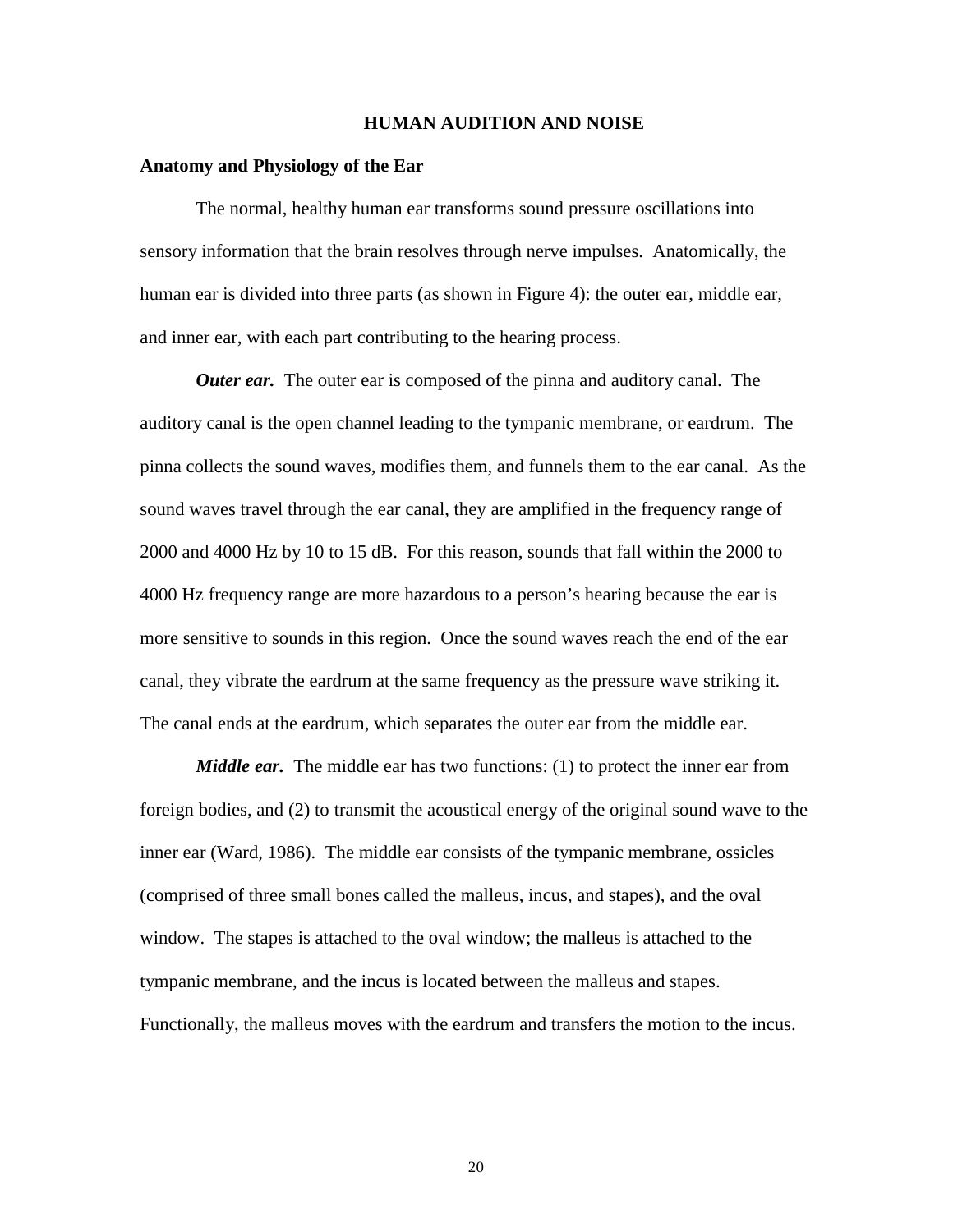

Figure 4. Anatomy of the ear (from Goldstein, 1989).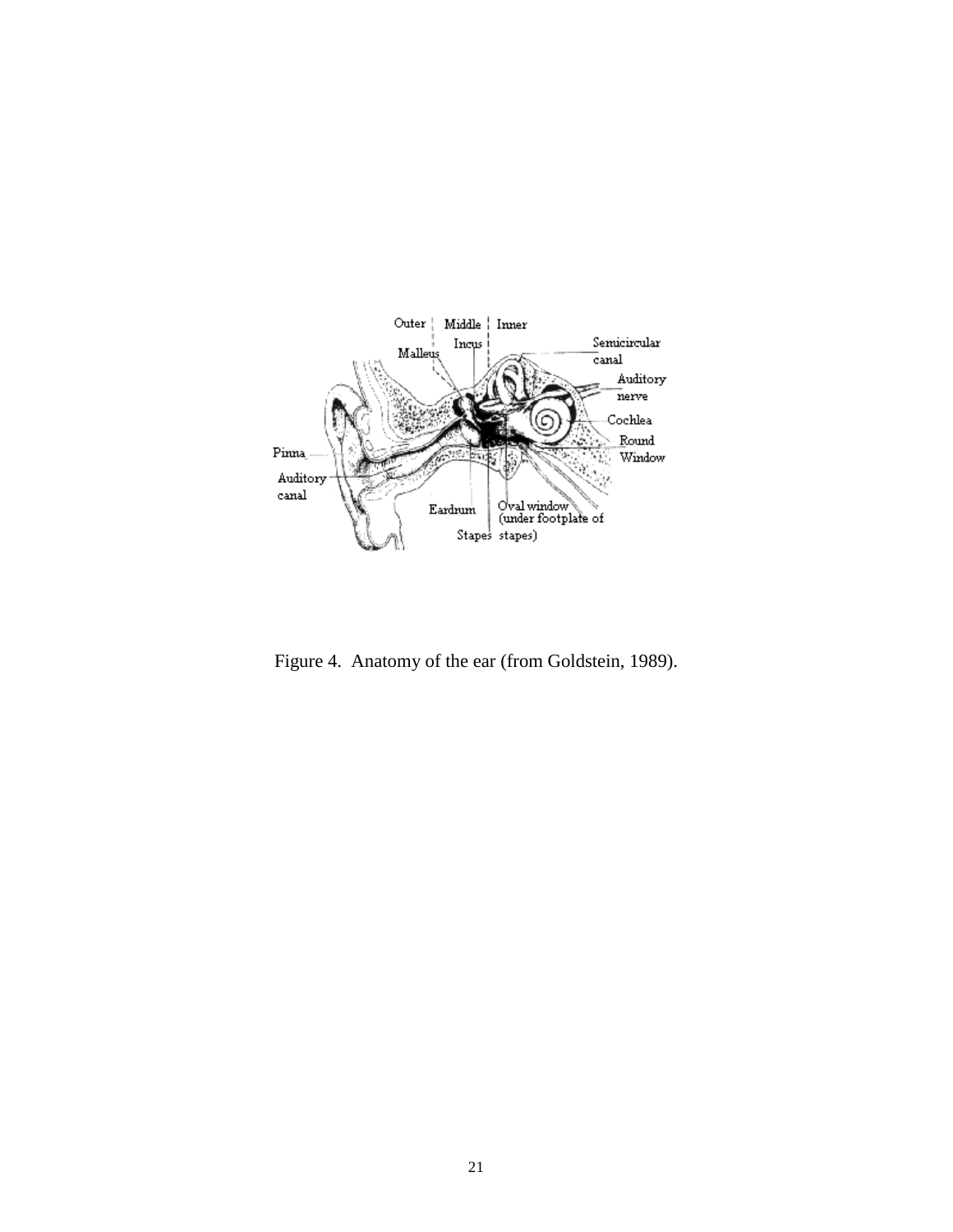In turn, the incus transfers the motion to the stapes, which presses the oval window of the inner ear.

Due to the size difference between the tympanic membrane and the oval window (the tympanic membrane is 17 times larger than the oval window) and the orientation of the three bones in the ossicles, the vibration of the tympanic membrane is amplified by a factor between 22 and 100 before the vibrations reach the oval window. This amplification is needed because as sound travels from one medium to another, much of the energy is lost. If the amplification process did not take place, only about  $1/1000<sup>th</sup>$  of the original sound energy would be transmitted to the inner ear (Ward, 1986).

Additionally, the tensor tympani and the stapedius muscle are two muscles that are attached to the malleus and stapes. These two muscles contract when one or both ears are exposed to a high intensity sound greater than 80 dB (Kryter, 1994; Ward, 1986). This contraction reduces the amount of high intensity noise reaching the inner ear. Richards and Goodman (1977) reported in Kryter (1994), that the intensity of the sound is proportional to the degree of contraction that occurs for short duration bursts of noise. For instance, if the intensity increases, the degree of contraction increases. However, with a steady state noise, the aural reflex is not relevant as a defense mechanism. Kryter (1994) stated that the ear becomes relaxed and adapts to an intense steady state noise after about 15 minutes.

*Inner ear.* The inner ear consists of the cochlea and the auditory nerve. The inner ear converts the mechanical vibration at the oval window into fluid motion in the cochlea, which causes the basilar membrane to vibrate. Located on top of the basilar membrane is the organ of corti, which consists of hair cells and the tectorial membrane.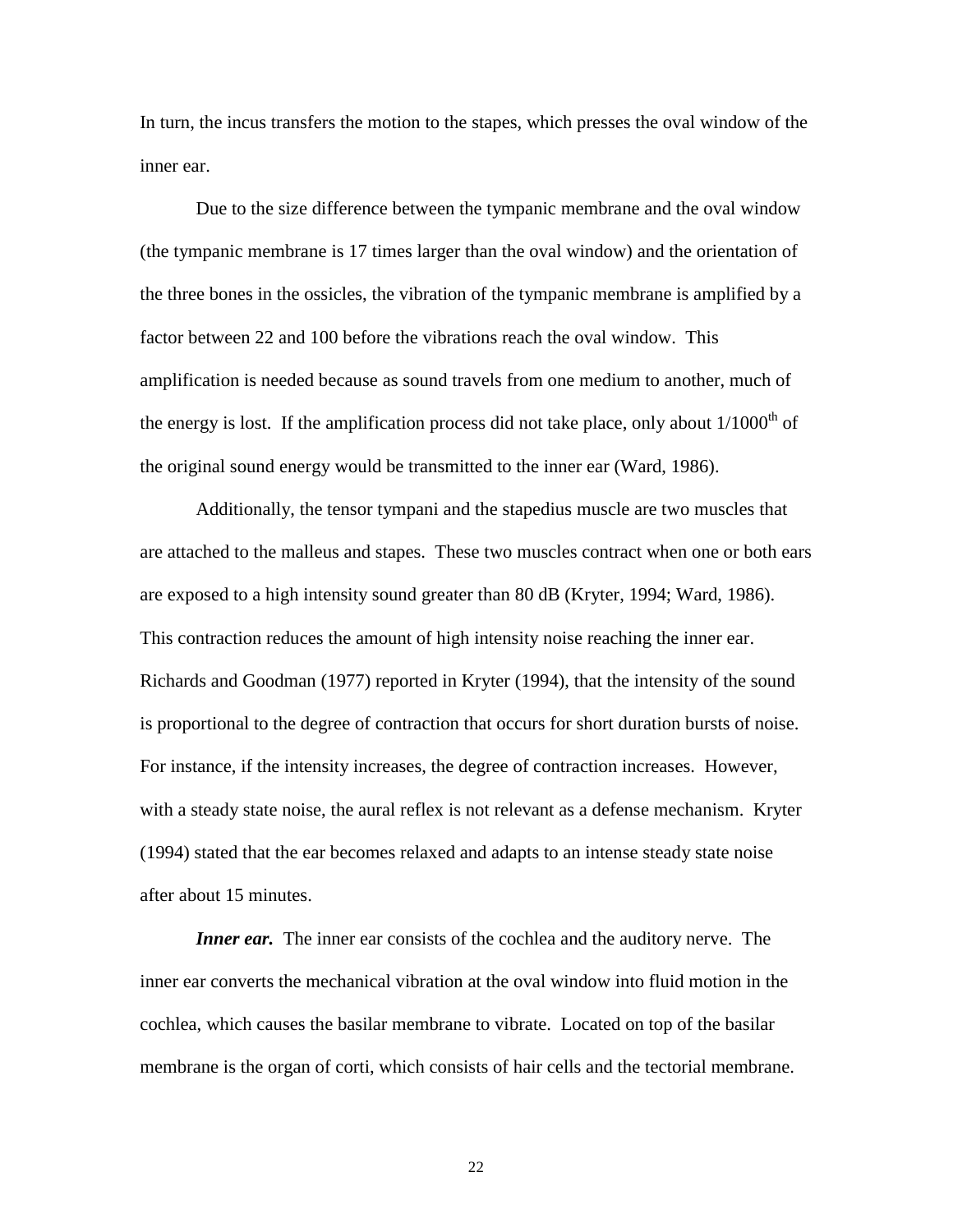The vibration of the basilar membrane causes the hair cells to vibrate. The hair cells cause a set of bristles (or cilia) atop of the hair cells to brush against the tectorial membrane. The hair cells act as tiny transducers that convert the mechanical impulses they pick up from the fluid in the cochlea into electrical energy that the brain interprets as sound.

# **Noise and Hearing Loss**

An extensive amount of research has been conducted about the potential of noise to cause hearing loss. The appropriate frequencies, intensities, and durations of loud noise can result in permanent hearing loss. Jones (1983) stated that there are three type of hearing loss attributed to loud noise exposure: temporary threshold shift, noise-induced permanent threshold shift, and acoustic trauma. Temporary threshold shift (TTS) and noise-induced permanent threshold shift (NIPTS) are two types of conditions that would be experienced by a person in 114 dBA tank noise, because this noise is sufficiently strong and continuous. Acoustic trauma is experienced when a person is exposed to a sudden, very high intensity sound, such as a gunshot, explosion, or blow to the head.

Temporary threshold shift is a short-term elevation of the hearing threshold after exposure to intense noise. Over time, the person will regain their normal threshold of hearing and the hearing loss will disappear. The duration and intensity of a sound determine the magnitude of the threshold shift. For instance, if a person is exposed to a 90 dBA sound for 10 minutes, his/her recovery period will be shorter than a person exposed to a 90 dBA sound for 1 hour.

Miller (1974) stated that sounds that exceed 60-80 dBA will cause a person to experience a temporary threshold shift. Therefore, a person will likely experience some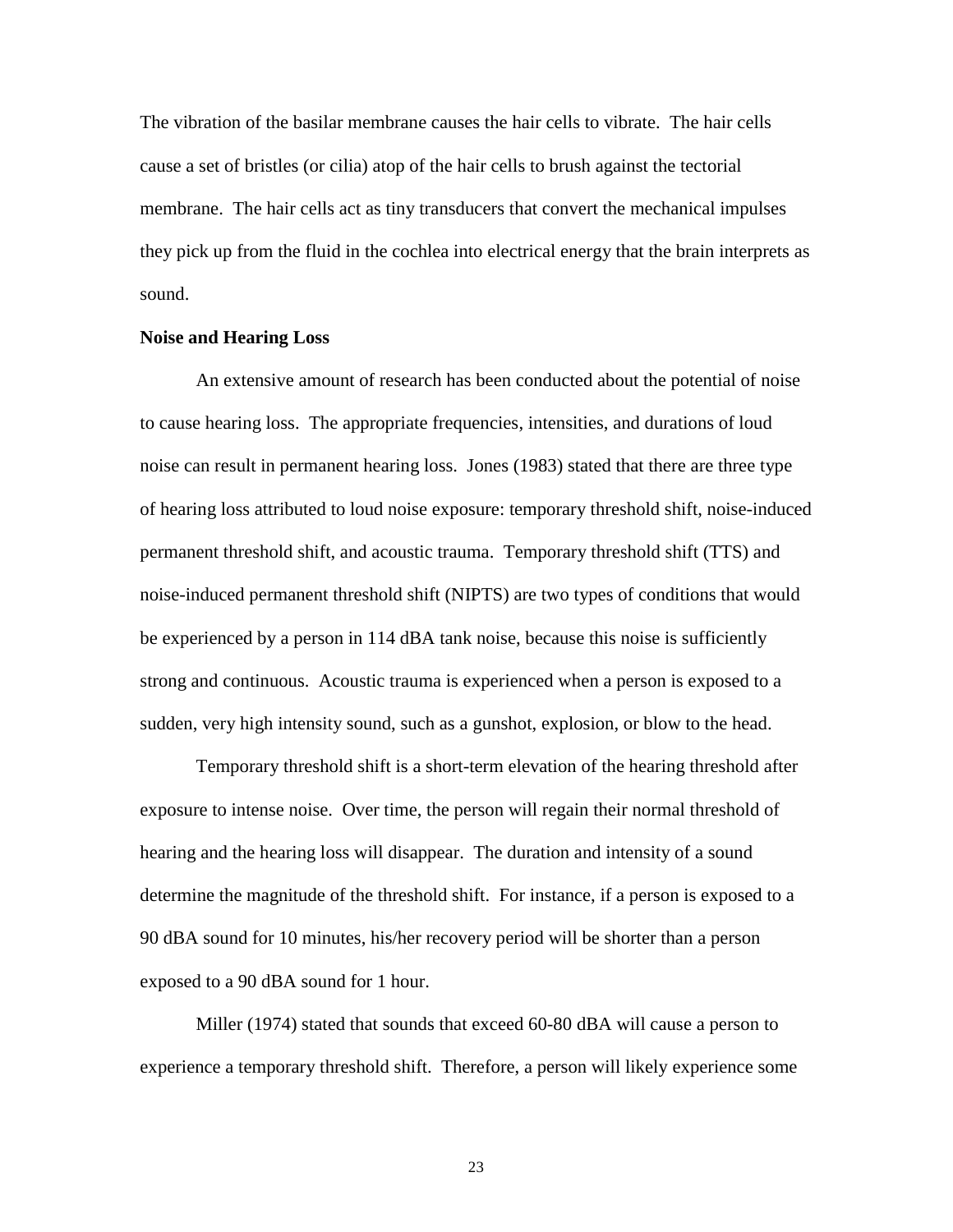TTS when the ANR system in the VIS headset is activated in 114 dBA noise because the noise level to which he or she is exposed is 83 dBA. Additionally, when a person is exposed to noise levels of 90 dBA, which is when the communication system is turned on and no one is speaking, and 94 dBA which corresponds to the noise level when the communication system is on and the crew is talking, he or she will also likely experience TTS.

On the other hand, noise-induced permanent threshold (NIPTS) shift is just as the name implies--permanent. The loss of hearing will not be restored over time. A TTS less than 25 dB over 8 hours will disappear after 16 hours of quiet (Jones, 1983). However, continuous exposure can produce a permanent threshold shift.

#### **Extra-Auditory Effects of Noise on Humans**

Smith and Miles (1985) conducted an experiment in which subjects performed a serial choice reaction-time task once they had been exposed to 75 dBA noise for two and five hours, respectively. They concluded that there was an increase in the number of errors for subjects who had experienced the noise for five hours. The results from this study are consistent with studies conducted by Broadbent (1979), in which noise levels greater than 95 dBA, with a shorter exposure time, were used.

Broadbent (1979) stated that low to moderate levels of noise might increase a person's performance in routine tasks. However, when humans are performing tasks that may require concentration, they are more vulnerable to noise disruption than when completing routine tasks (Broadbent, 1979). Therefore, it may be stated that the effect of noise on performance depends on the task to be performed.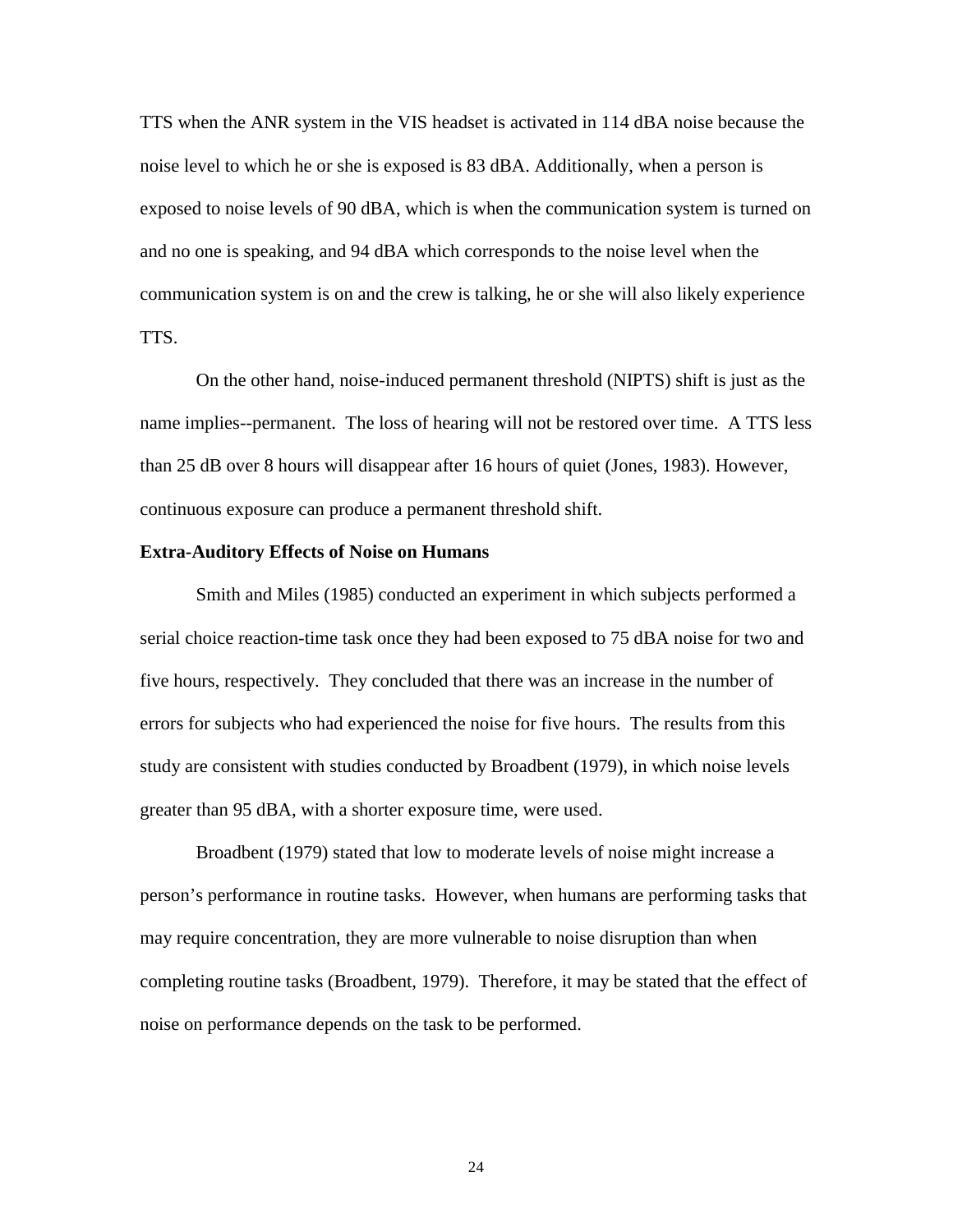In some environments, such as those of the military, tasks that may seem routine during training may not be routine during wartime. For example, intense noise and the realization of the dangers inherent in the environment may interfere with a soldier's ability to make timely and accurate decisions. Therefore, soldiers may struggle to adapt to the environment, especially if it is their first experience of such an environment. Intense noise, such as the 114 dBA tank noise, may affect cognition, which may cause a decrement in performance. Additionally, the noise level of a tank may cause physiological disorders, induce stress, and impair decision-making. The following is a summary of the effects these variables have on a human.

*Cognition and performance.* When conducting command and control tasks in a noisy environment, the noise levels may be high enough to affect performance. Tank noise is low frequency biased, meaning that the noise dominates the lower frequencies more than the higher frequencies. This noise level has been reported to be between 110 and 115 dBA (Whitaker, Peters, and Garinther, 1990). More specifically, the noise level inside an operational U.S. Army Bradley Fighting Vehicle is 114 dBA.

A vast majority of the research centered around high noise levels (defined here as greater than 100 dB) and performance is not conducted on human subjects, due to the risk of causing hearing damage (Smith, 1989). Smith (1989) stated that results from studies using noise levels greater than 100 dB can be correlated to noise levels between 75 and 85 dB with longer duration. Davies and Jones (1982), cited in Sanders and McCormick (1993), stated that noise would impact performance on tasks that are continuous, such as command and control tasks. Weinstein (1974) stated that performance would decline over time on tasks that are simultaneous. Eschenbrenner (1971), cited in Sanders and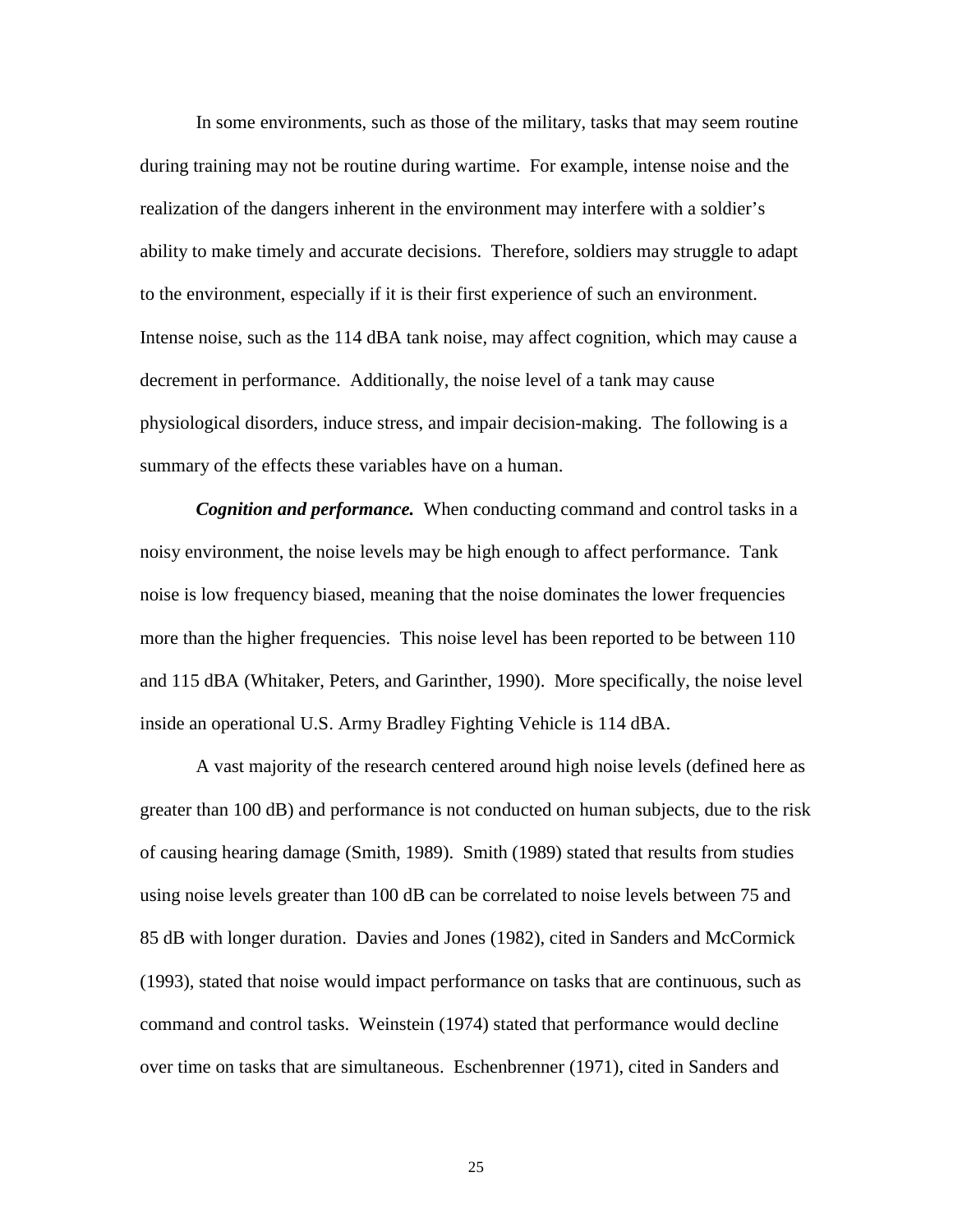McCormick (1993), stated that tasks that pose high information processing and perceptual skill are also affected by noise. Command and control tasks have characteristics described by these authors previously cited, in that they are continuous, performed simultaneously, and require high information processing (Kane and Kay, 1992; Expanded Cognitive Assessment Battery, 1988).

Weinstein (1974) conducted an experiment on the effects of noise on an intellectually challenging task. He had two groups of subjects proofread text containing contextual errors and noncontextual errors in a quiet and a noise condition. Contextual errors are errors such as misspelled words, and noncontextual errors are considered grammatical errors. A teletype keyboard and a paper reader were used as sources of background noise. The noise level at the participant's ear was 70 dBA, which was presented for 30 seconds every minute. The noise level in the quiet condition was 39 dBA. Weinstein (1974) reported that subjects in the noise condition did not differ from the subjects in the quiet condition when detecting noncontextual errors. However, the noise group differed significantly in finding contextual errors in the passage that was proofread. Also, the experiment revealed that subjects took longer to proofread the text in the noise condition than in the quiet condition. These conclusions led the researcher to note that when detecting contextual errors, different cognitive processes are used than when detecting noncontextual errors, meaning that contextual errors require more decision- making for them to be detected. Conversely, when detecting noncontextual errors, pattern recognition skills are used, which do not require as much cognitive processing.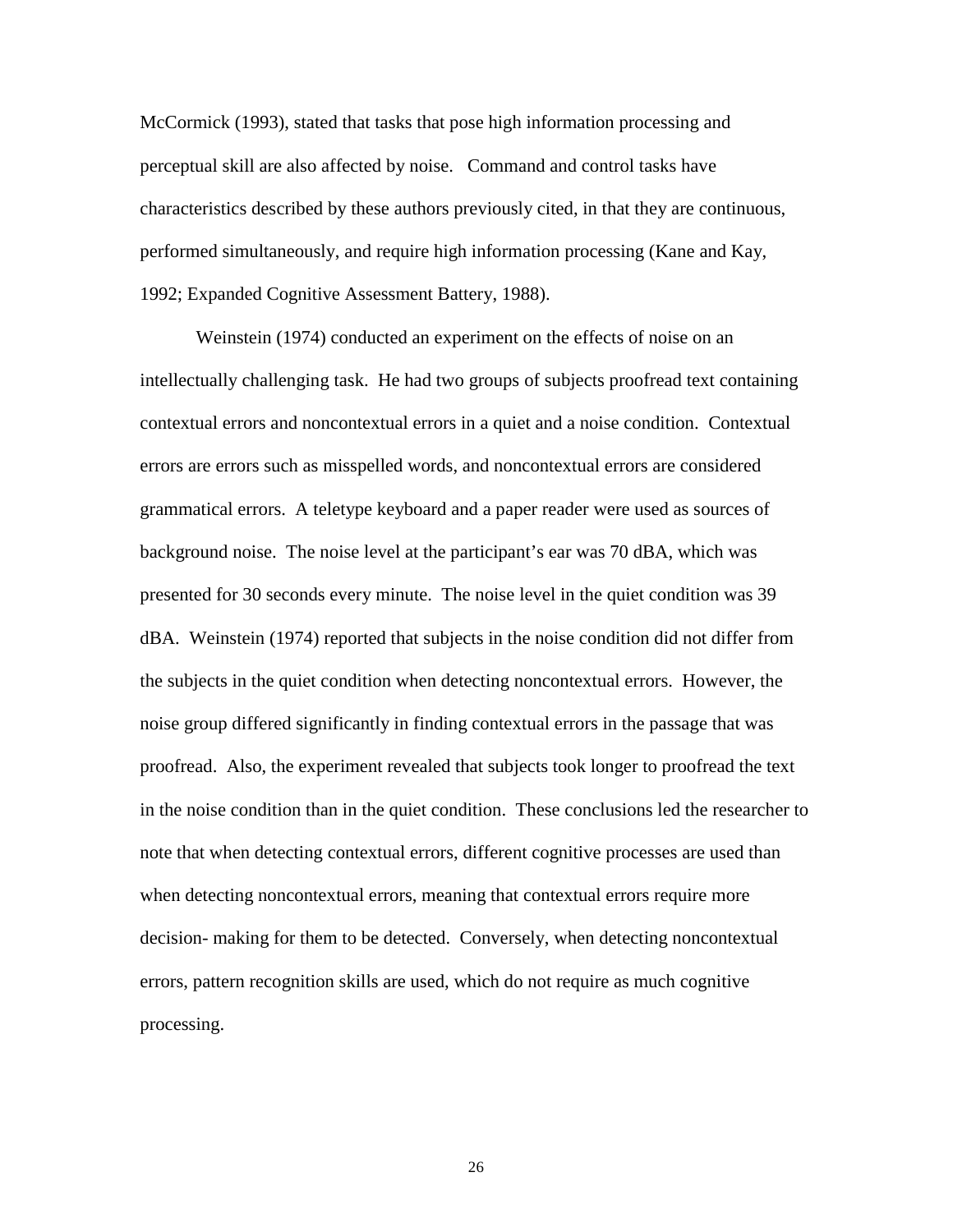Theologus, Wheaton, and Fleishman (1974) conducted an experiment on the effects of intermittent and random noise. The random noise consisted of 85 dB of broadband white noise in bursts of random duration. The intermittent noise consisted of broadband white noise of 85 dB presented in five-second bursts, with two seconds of quiet between each burst of noise. Each task assessed a different cognitive ability: reaction time, rate control, and time-sharing. The reaction time task consisted of the participant pressing a button when a light behind the button came on, and the rate control task consisted of tracking a light with a joystick. The time-sharing task consisted of the participant performing both the reaction time and rate control task simultaneously. The researchers found that the reaction time task was affected by the random noise and the rate control task was not, while the time-sharing task was affected by continuous exposure to the random noise. Intermittent noise showed nonsignificant effects across all three tasks.

The studies discussed briefly in the preceding passages cannot be considered representative of all tasks, because different tasks pose different cognitive demands on a person (Theologus et al., 1974). However, certain aspects of cognition are affected differently. For instance, in the Weinstein (1974) study, he stated that noise affects only tasks that require a person's decision-making skills. Therefore, according to Weinstein (1974), tests that are classified as simple motor tests would not be affected by noise because they do not require a high level of cognitive processing.

*Physiological effects.*It has been well established in the literature that noise is capable of producing physiological responses in humans (DeJoy, 1984; Suter, 1992). Rosen (1970) stated that loud noise causes blood vessels to constrict, pupils to dilate, and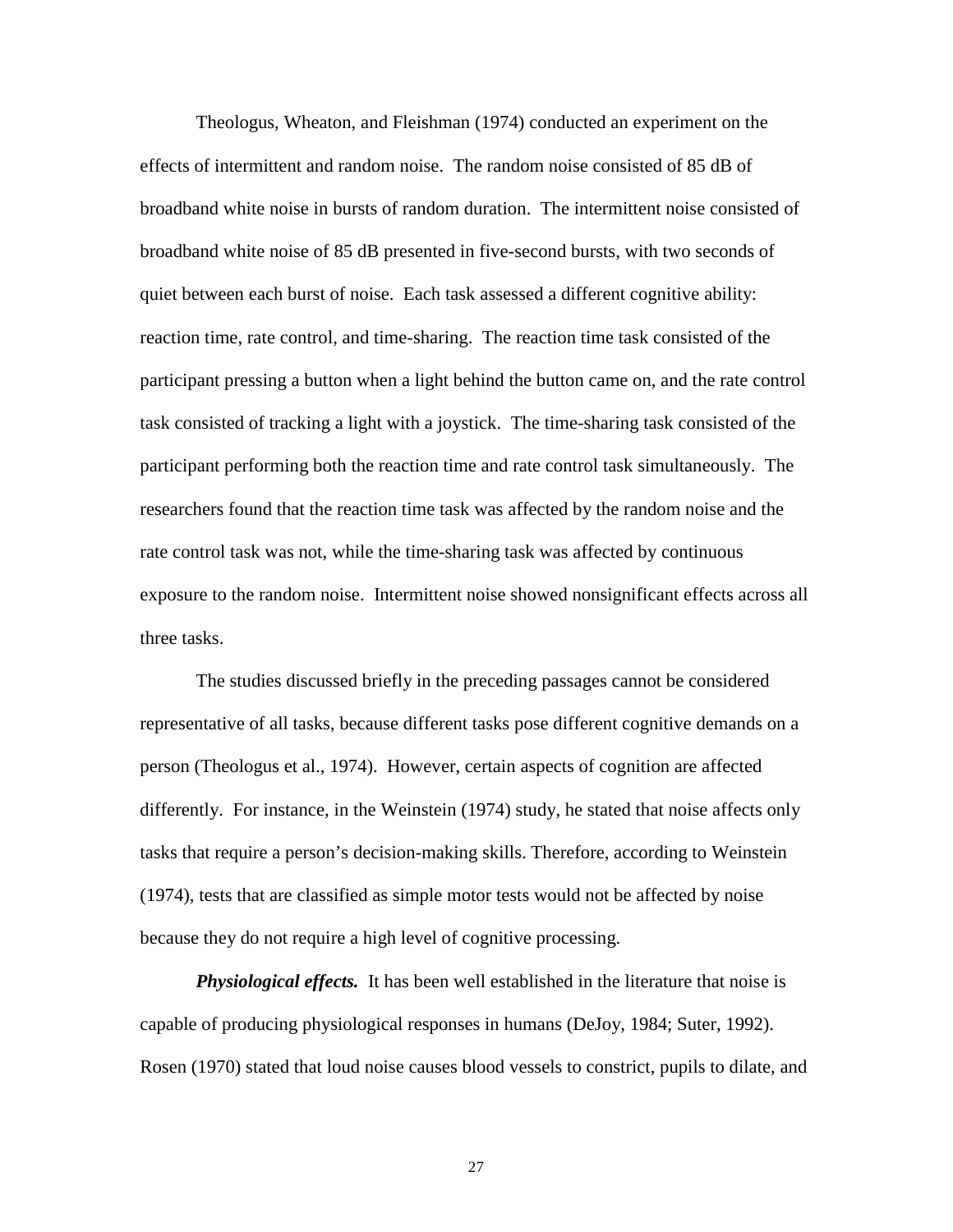the voluntary and involuntary muscles to tense. Also, increased heart rate and peripheral blood flow was found with increased noise exposure (Griefahn and DiNisi, 1992).

DeJoy (1984) and Suter (1992) stated that noise is considered to be a non-specific biological stressor, which evokes a response that prepares the body for action. The stimulation of the brain's reticular activating system by noise is thought of as being responsible for this action. The reaction is influenced by an activation of the autonomic nervous system. Anticaglia and Cohen (1970) stated that this system is believed to be responsible for physiological effects due to noise.

The majority of the research centered on physiological responses to noise deals with the cardiovascular system. More specifically, blood pressure has been shown to increase with noise exposure (Anticaglia and Cohen, 1970; DeJoy, 1984). Suter (1992) stated that the Environmental Protection Agency performed a study on the effects of noise on blood pressure in monkeys. The experimenters used typical office noise, 85 to 90 dBA, to which the monkeys were exposed for nine months. The results of the experiment showed a rise in systolic and diastolic blood pressure. The fact that the increase in blood pressure remained long after the exposure stopped, raised major concerns. However, it is important to note that the results from experiments using rodents and other laboratory animals cannot be extrapolated to humans (Suter, 1992). The primary reason why animals are used instead of humans is due to the long exposures that were experienced by the monkeys. It is not safe for humans to be exposed to 85 to 90 dBA noise levels for nine months without adhering to the OSHA regulation. The OSHA regulation states that workers who are exposed to more than a 90 dBA timeweighted average over an eight-hour shift are to be protected by means of administrative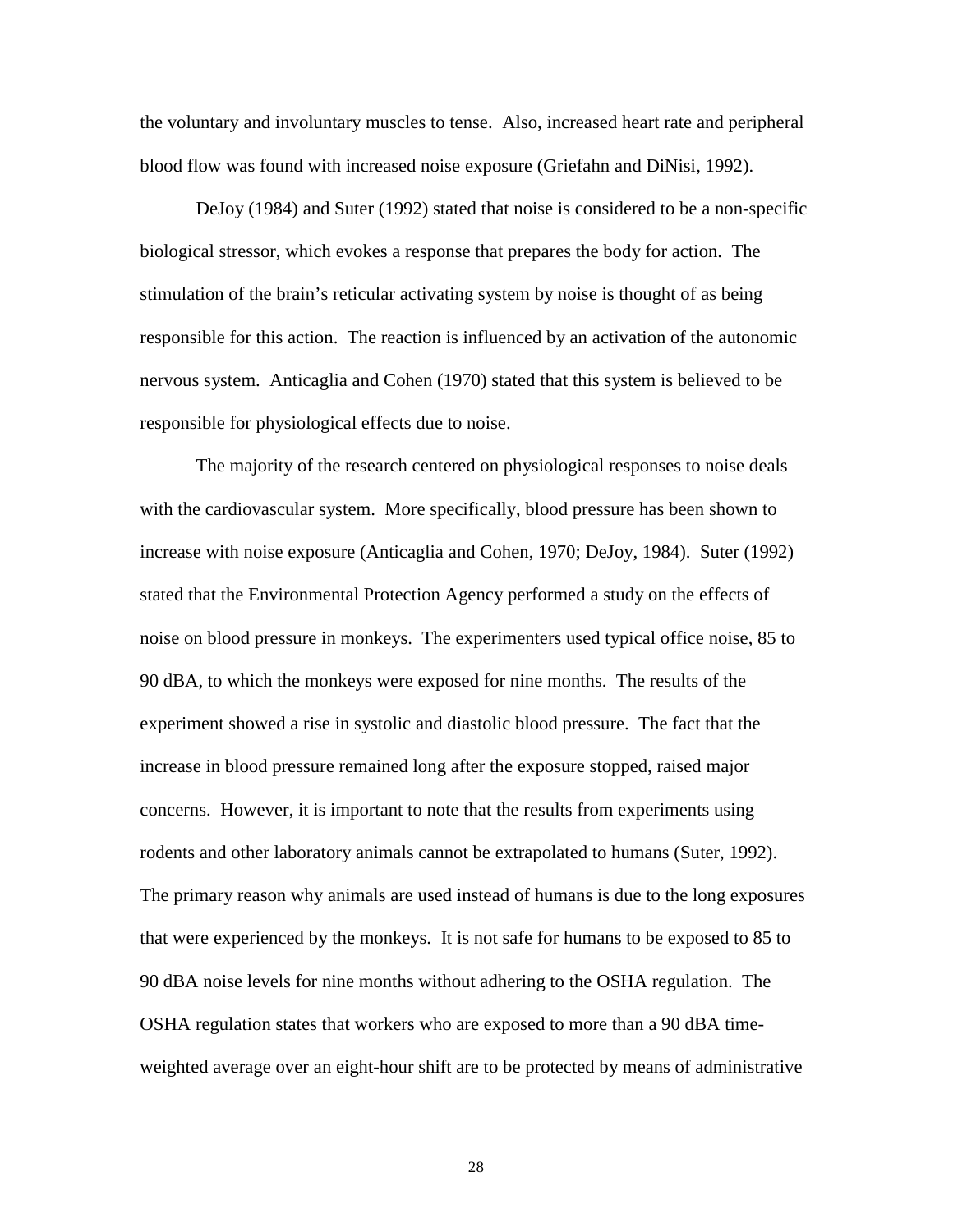and engineering controls. When workers are exposed to more than 85 dBA, over an eight-hour shift, they are to be enrolled in a hearing conservation program (OSHA, 1990).

The effects of exposure to high noise levels have been studied numerous times in the literature, with the outcome being fairly consistent. Cohen (1976) studied the effect of a hearing conservation program on extra-auditory problems experienced by 400 workers working in high noise (95 dBA or higher) areas in a boiler plant. Prior to the introduction of a hearing conservation program, the boiler plant experienced problems such as frequent job injuries, medical problems, and absences. However, after the implementation of the hearing conservation program, in high noise areas, these problems were reduced significantly. Cohen (1976) also found that in low noise (80 dBA or less) areas of the same boiler plant, the problems were not different from problems in the high noise level areas. Therefore, it was concluded that the high noise contributed to extraauditory problems.

A study conducted by Talbott, Helmkamp, Matthews, Kuller, Cottington, and Redmond (1985) found that there was not a significant difference in blood pressure for workers exposed to high noise levels as compared to those who are exposed to lower noise levels. However, they did state that there is a relationship between severe noiseinduced hearing loss and high blood pressure, regardless of the exposure level of the noise.

There have been other physiological disorders identified as being related to excessive noise, such as headaches and reproduction difficulties in females. Ohrstrom and Bjorkman (1983), reported in Jones (1983), stated that workers in textile mills complain frequently about headaches due to periodic noise. In an Australian study,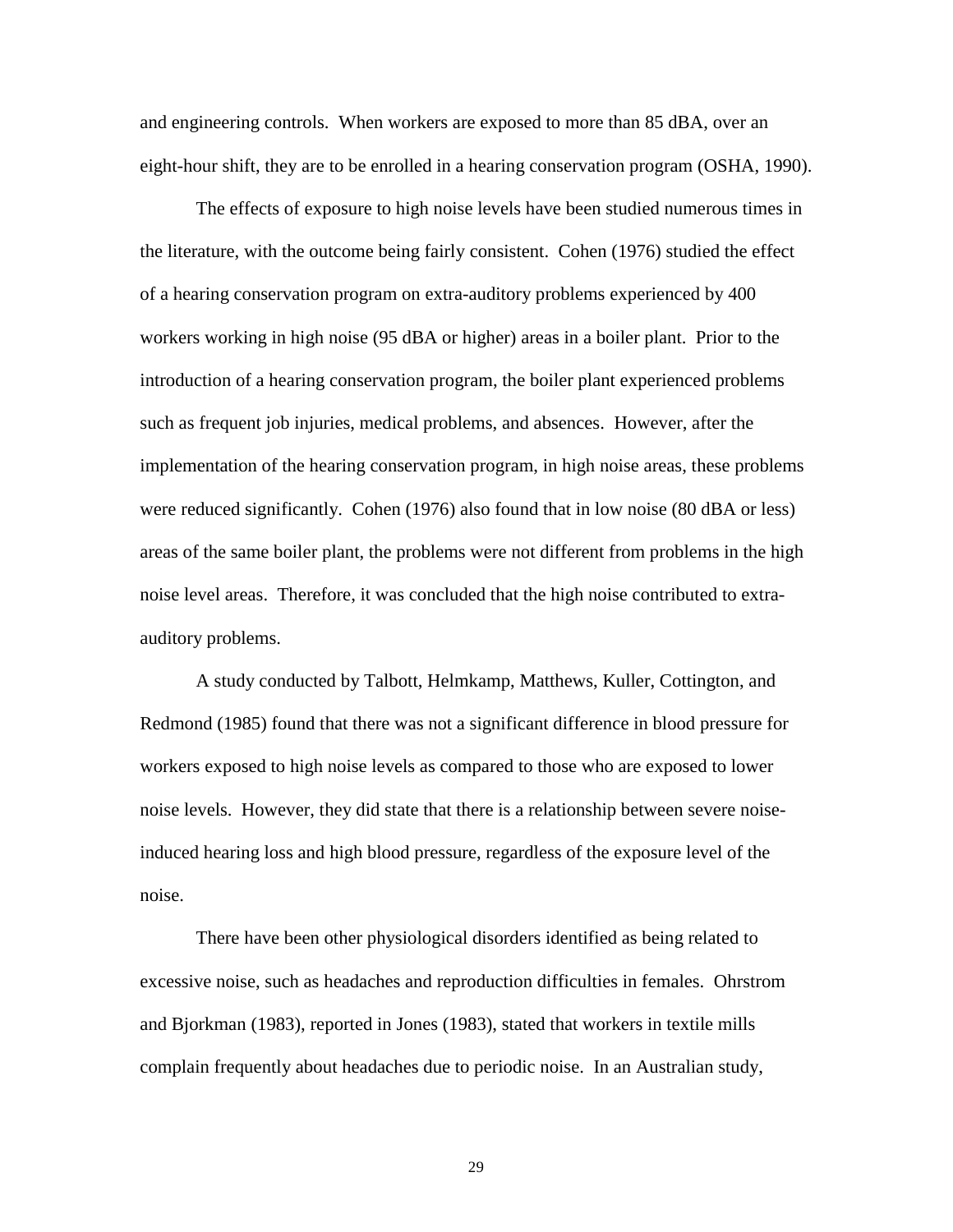conducted by Fernandez and Sheffield (1996), noise was one of the main causes of headaches, while mental stress was the most important factor.

*Stress.* Command and control in a military environment is very demanding; lives depend on the efficient and expeditious decisions of the commander or person who is in charge of issuing commands. In this environment, stress is an extremely crucial issue. Sanders and McCormick (1987) defined stress as an "undesirable condition, circumstance, task, or other factor that impinges upon the individual" (p. 197).

The onset of stress can arise from external or internal events or a combination of the two. For instance, an example of external events may be the nature of the working environment (such as noise and heat), or the pressure felt when outnumbered by adversaries during war. An example of an internal event may be a person realizing the consequences of making a critical mistake. A situation in which an external and an internal event could trigger stressors would be a soldier having difficulty understanding his commander in a critical situation due to noise. The soldier may experience a sense of fear while under attack by enemy forces, which may decrease performance.

Finch and Stedmon (1998) developed a taxonomy of stressors, shown in Table 1. Based on Table 1, noise would be classified as a physical stressor. However, it has already been shown in the literature that noise can be classified as both a physiological and a psychological stressor. Therefore, the stressors in Table 1 are not limited to the category to which they are assigned. The effects of the stressors are not dependent only on the task and the environment, but also on the traits of the individual performing the task.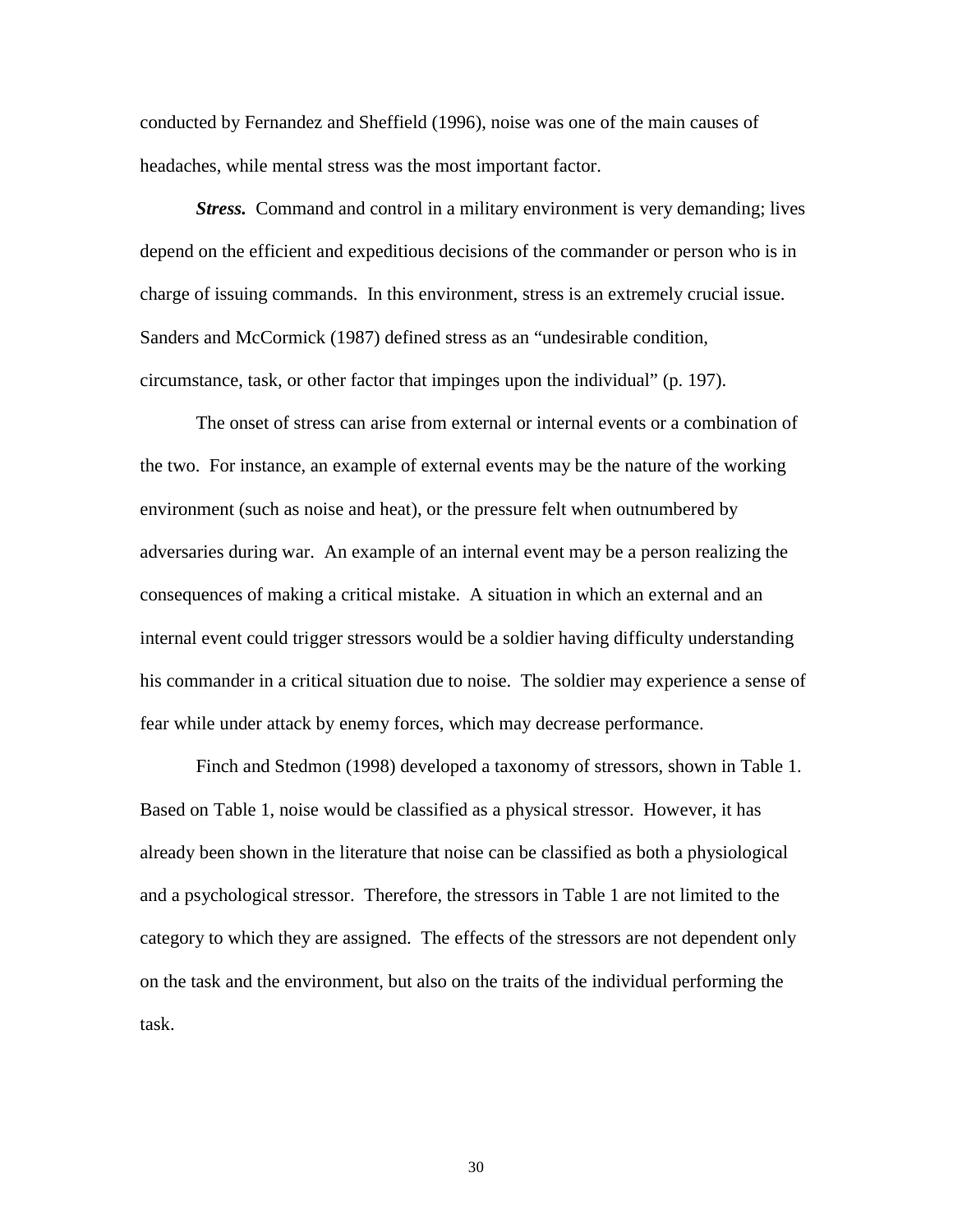Driskell and Salas (1996), cited in Wickens, Gordon, and Liu (1998), stated that various stressors have been shown to affect task performance, such as crowding, noise, performance pressure, workload, and anticipated threat of shock or dangerous conditions.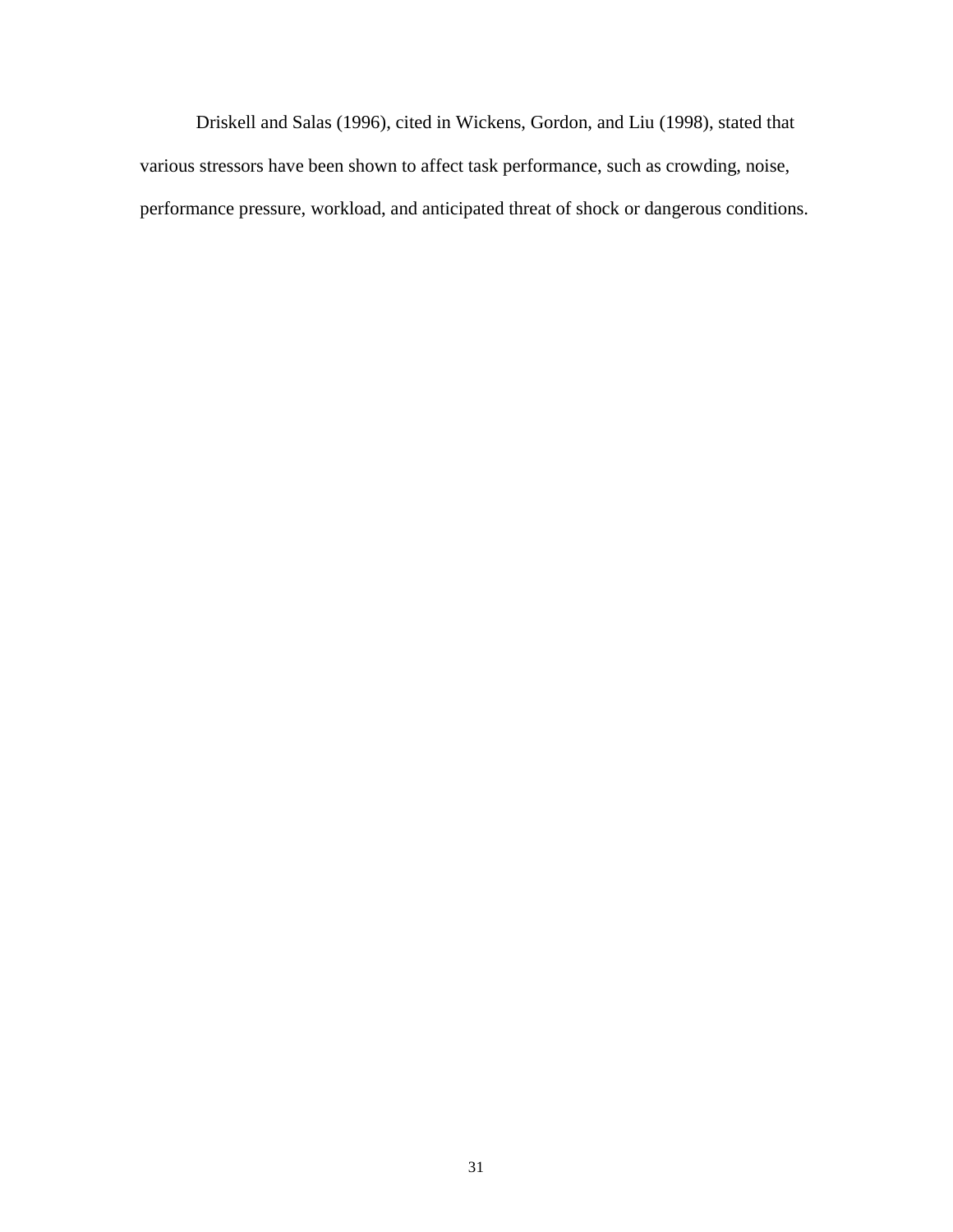| <b>Classification</b> | <b>Stressors</b>  | <b>Example</b>                                        |
|-----------------------|-------------------|-------------------------------------------------------|
| Physical              | Motion            | Soldiers map-reading during patrol marches            |
|                       | Vibration         | Radar operators inside a ship during heavy swells     |
|                       | Temperature       | Tank gunners performing heavy work in NBC units       |
|                       | Lighting          | Aircraft weapon-loaders working on unlit flights      |
| Chemical              | Medication        | Soldiers who have consumed anti-nerve agent drugs     |
|                       | Alcohol           | Short term and long term effect following abuse       |
|                       | Caffeine          | Anxiety attacks following/during over-use             |
|                       | Sleep deprivation | SAR pilots during long endurance flights              |
| Physiological         | <b>Illness</b>    | Performance inhibitor during combat missions          |
|                       | Exhaustion        | Rapier crews during prolonged states of high alert    |
|                       | Injuries          | Initial trauma followed by restricted performance     |
|                       | Sleep deprivation | Soldiers on long observation exercises                |
| Psychological         | Social            | Soldiers requested to 'volunteer' for dangerous tasks |
|                       | Fear              | Unknown situations with real possibility of dying     |
|                       | <b>Shock</b>      | Airmen seeing a colleague shot down                   |
|                       | Sleep deprivation | Airborne radar crews during repeated missions         |

Table 1. A taxonomy of stressors (from Finch and Stedmon, 1998).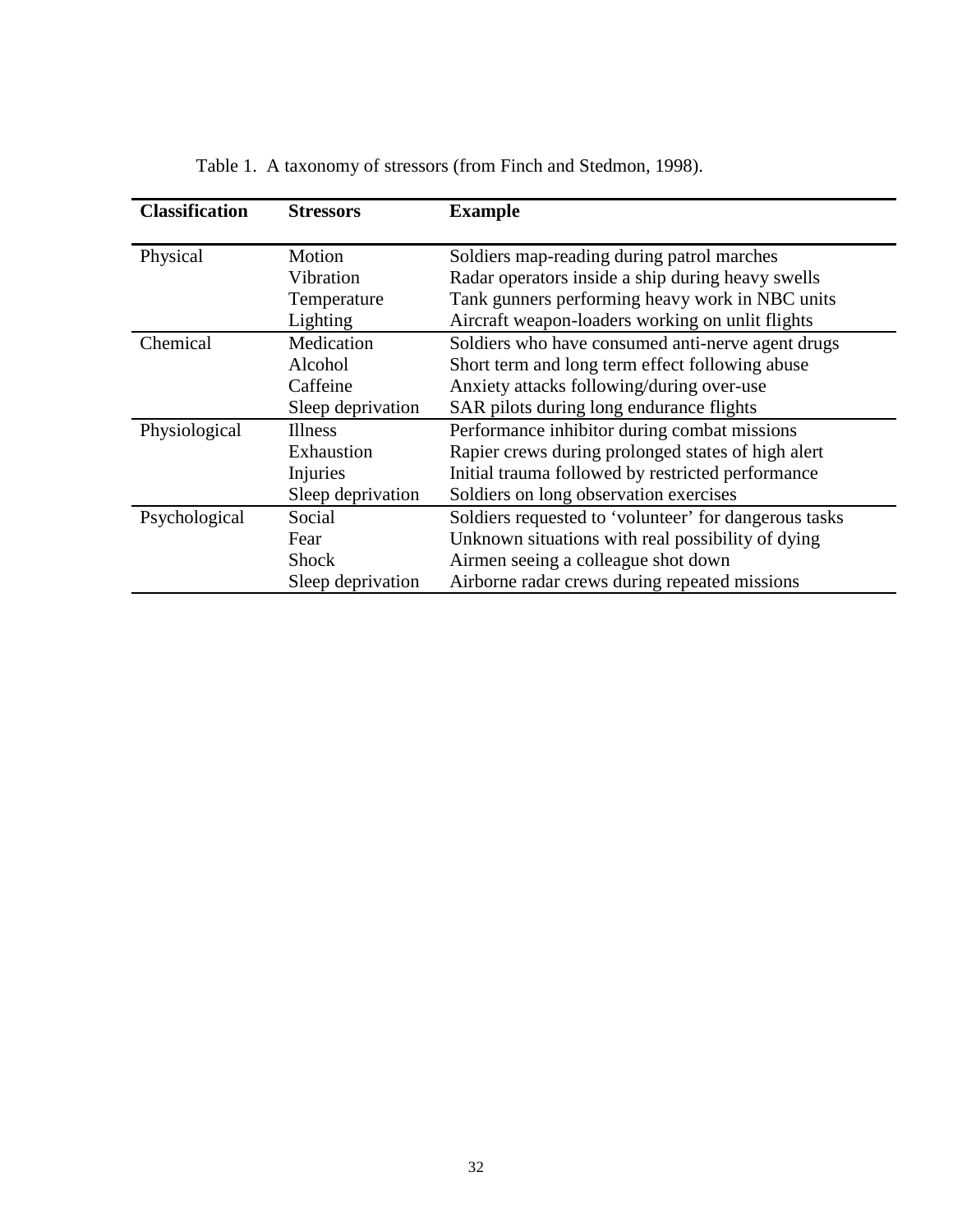Military operations can be classified as having these stressors because soldiers are exposed to hostile environments in which they must make critical decisions in a short time period. More specifically, during  $C^2$  tasks, vital information is exchanged on a continuous basis. As the information is delivered to other soldiers, they are to execute the task as soon as possible, because other information is steadily being filtered through the system.

Van Gemmert and Van Galen (1997) conducted experiments focused on the effects of cognitive stress and physical stress on human performance when performing an aiming task and a number-writing task. Cognitive stress is encountered when a multifaceted task is performed, and physical stress is encountered when a person's environment is induced by stressors, such as noise. The results from their study showed how reaction time increased and movement time decreased under high levels of cognitive stress during the number-writing task. In addition, they reported that reaction time and movement time decreased for the writing task under physical stress. Both physical and cognitive stress did not have an affect on the aiming task.

Lehto (1997) stated that stress, along with time pressure, could influence decision-making. He stated that stress caused by time pressure causes poor performance and a shift in the cognitive strategies used to make decisions. The stressors faced in a military environment may cause this shift. For instance, if a person is placed in a life or death situation, they may abandon the information stored in long-term memory (which was gained from training) and rely solely on their intuition to make a decision. Cognitive and physical stress may have significant bearing in a military environment, thus leading to a decrease in performance. Physical stress will greatly be influenced by the noise in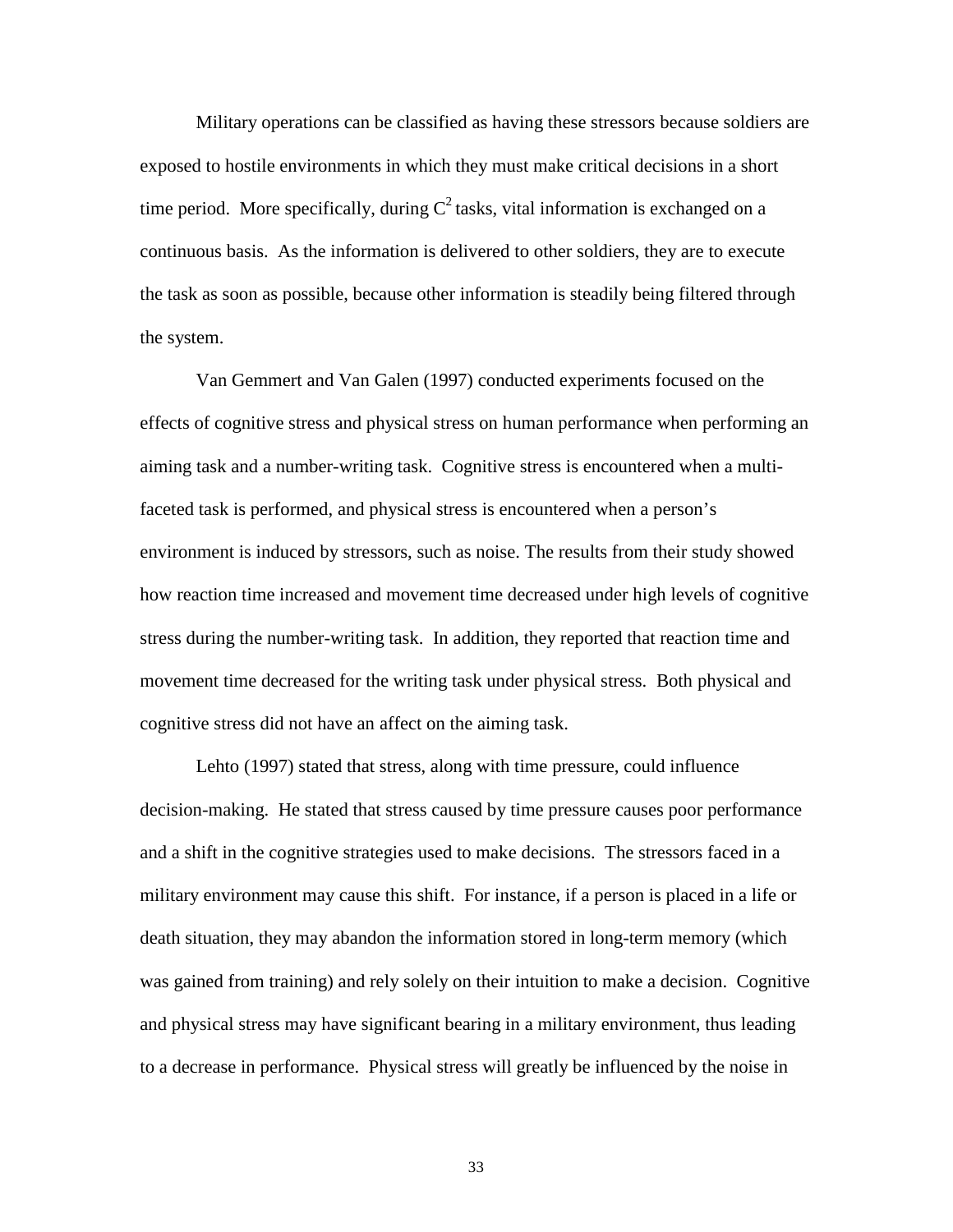the environment, while cognitive stress may be due to frustration from the environment and not fully understanding the commander.

*Decision-making.* Whenever a decision is made, the decision-maker must consider the risk involved with the decision. By exhausting all the possible choices to solve a problem, the most desirable action will be selected. However, when other factors are present which may interrupt the person's decision-making process, problems may occur. Janis (1982) stated that time stress and attentional resource limitations are two factors that may contribute to problems in decision-making. Wickens et al. (1998) stated that such factors are most commonly found in complex and dynamic operating environments.

In a dynamic environment such as the battlefield, naturalistic decision-making may be used to decide on the best action to reach a goal. Wickens, Gordon, and Lui (1998) and Zsambok (1997) stated that naturalistic decision-making is the way people use their experience to make decisions in field settings. Furthermore, Wickens et al. (1998) cited several researchers as defining characteristics of tasks that are performed in real world environments. These characteristics are:

- Ill-structured problems
- Uncertain, dynamic environments
- Information-rich environments where situational cures may change equally
- Cognitive processing that precedes in iterative action/feedback loops
- Multiple shifting and/or competing individual and organization goals
- Time constraints or time stress
- High risk
- Multiple persons involved in the decision

During  $C^2$  tasks, a soldier may receive information, ask for additional information, make decisions, and evaluate those decisions. The information may be presented as distorted or clear, simple or complex, and complete sentences or sentences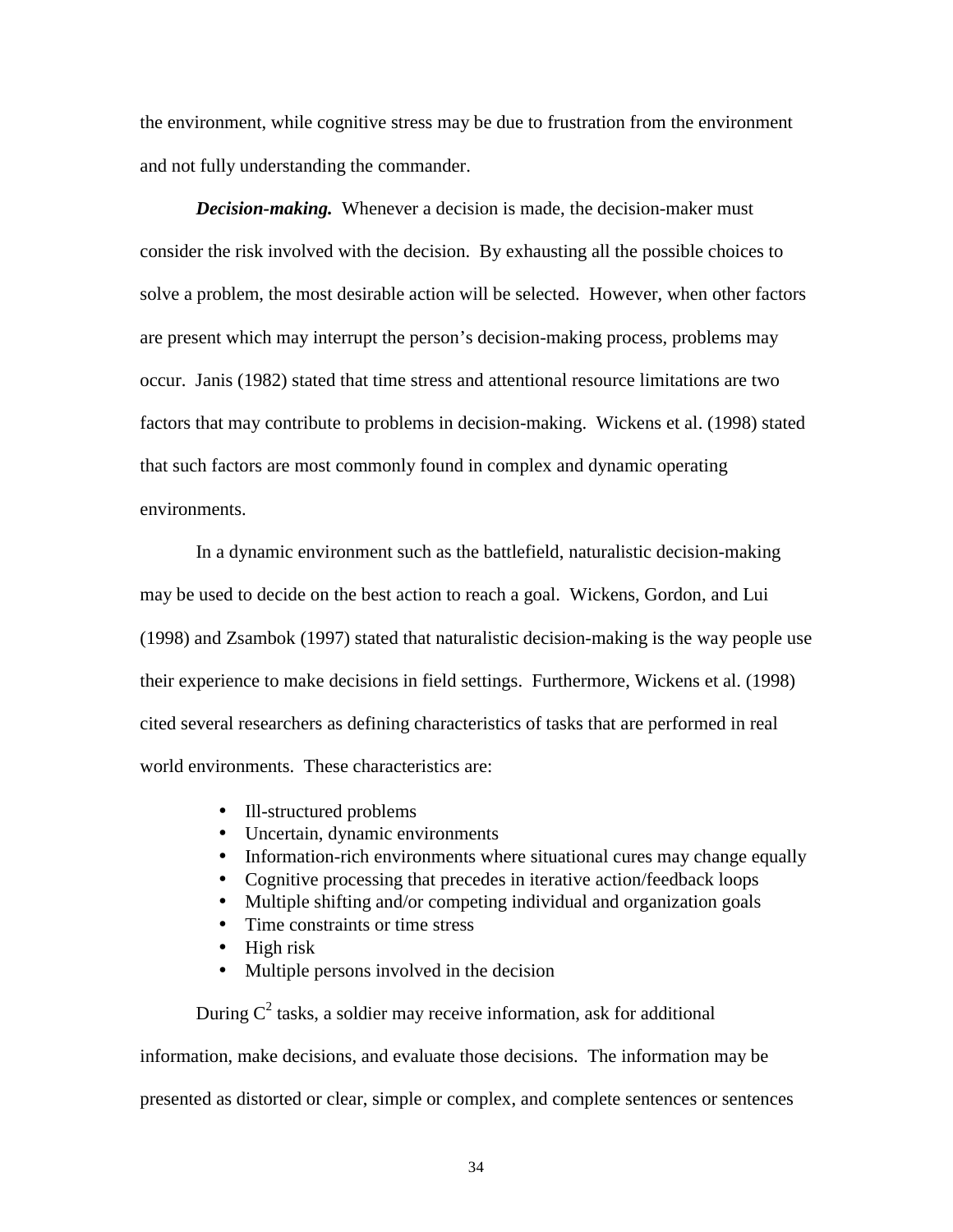filled with gaps. Nevertheless, in instances where information is not easily discernable, the listener interprets the talker's intent to the best of his or her ability and makes a guess based on his or her experience or education concerning their next action.

Kaempf, Klein, Thordsen, and Wolf (1996) conducted a study on the decisionmaking undertaken by experienced naval officers in a complex, time-pressured command and control setting. They reported that when the officers made decisions, they used recognitional decision-making (RDM), and that situation awareness was of major concern. Recognitional decision-making occurs in simple and complex forms. Simple RDM is when the decision-maker identifies the situation as being familiar or typical. This concept allows the decision-maker to implement a course of action without any hesitation (Kaempf et al., 1996). Complex decision-making is when the decision-maker evaluates the courses of action. The decision-maker closely examines each course of action to determine which one will work by simulating the action mentally. Situational awareness refers to the state of knowledge that includes the perception of things in the environment, the understanding of their meaning, and the understanding of their anticipated status in the future (Kaempf et al., 1996).

Endsley and Smith (1996) conducted a study on decision-making involving fighter pilots engaged in a tactical task. They found that there was a high degree of variability in decision-making among highly trained and experienced pilots. They found that many pilots would plan ahead based on the actions reported to them, thus allowing them to determine an exit from the battle. However, from the two studies cited, it is important to emphasize that their results may not correlate to other tasks, because the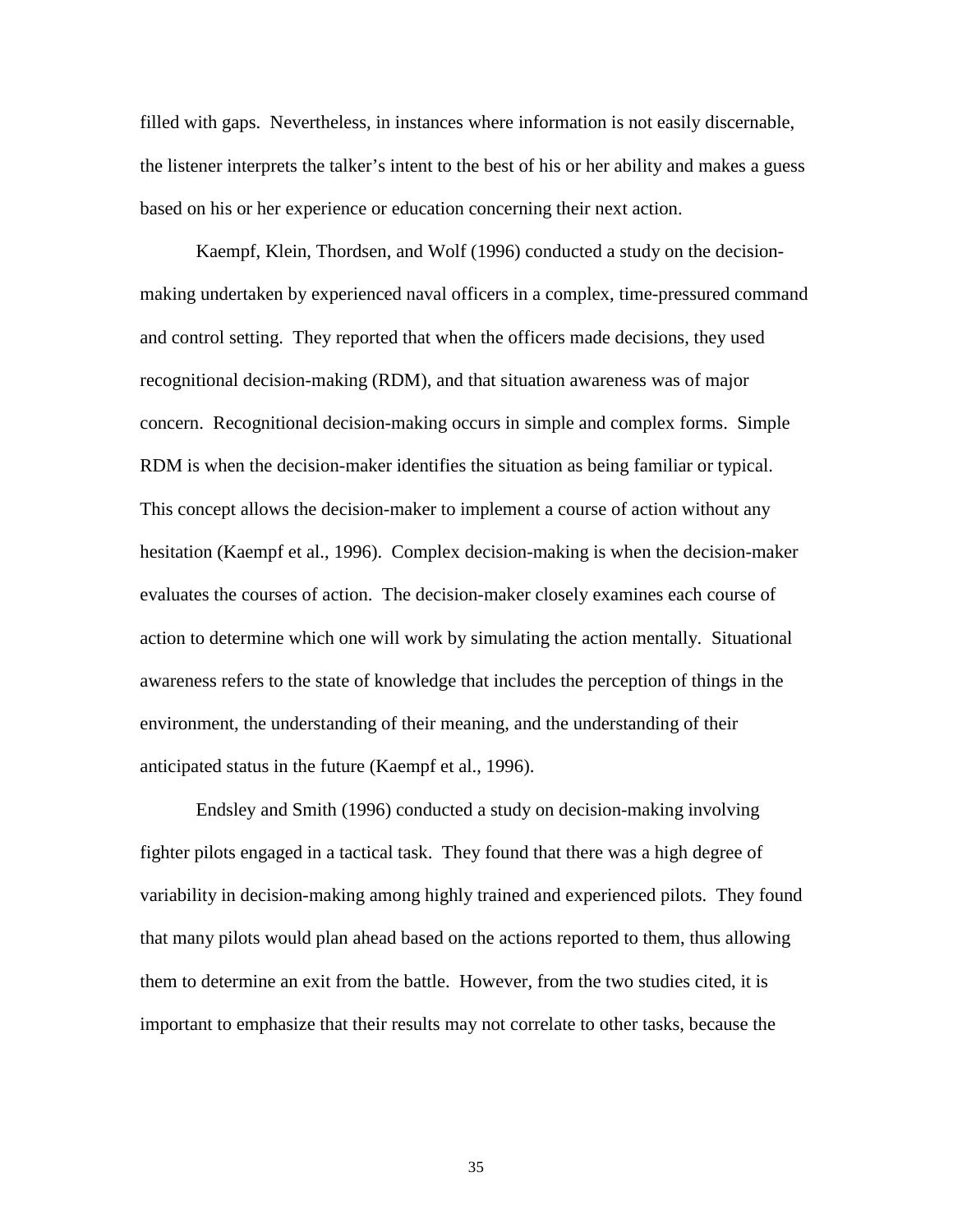problems and level of difficulty encountered are different, thus making decision-making different.

# **Summary**

 From the studies cited, it is obvious that noise has effects on humans. In command and control tasks, which involve monitoring, talking, listening, making decisions, and writing/typing, performance may be disrupted. Therefore, it seems best to have some type of engineering control in place to allow a reduction in noise levels. An engineering control, namely a hearing protection device of some type, may reduce the amount of stress due to noise and improve decision-making. The reduction of noise levels may contribute to better task performance. Additionally, since speech is important for command and control tasks, the degradation of speech due to noise may increase the amount of stress and impair decision-making. Therefore, it is better to abate the noise, which may improve performance, while at the same time reducing hearing loss and improving speech intelligibility.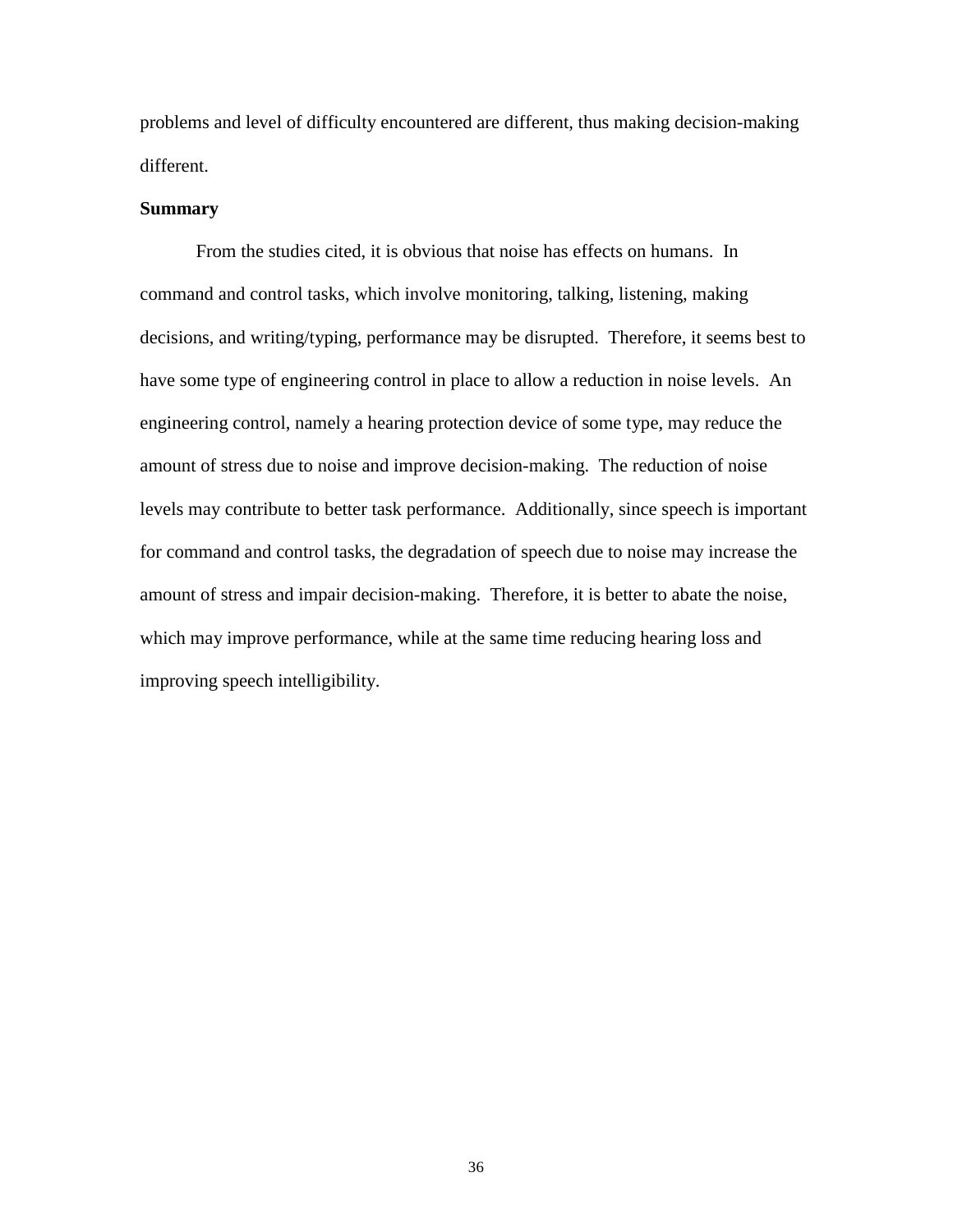#### **SPEECH INTELLIGIBILITY**

Communication is one way that people express their ideas and thoughts to one another. Communication can be conducted by sign language, braille, written words, or speech. Speech is the most common mode of communication, allowing people to exchange information verbally. The quality or naturalness of speech lends to a person's understanding of what has been spoken. Naturalness refers to the clear quality of speech (Crandall, 1917).

Words are formed from combinations of syllables. Syllables are formed by two or more phonemes, and are the basic unit of speech perception. Phonemes are the smallest units of speech, which if changed, will change the meaning of the word. They correspond to the letters or combinations of letters of the alphabet and comprise the consonant and vowel sounds. Vowels are the parts of the speech waveform that are low in frequency and high in sound energy, while consonants are higher in frequency and have less amplitude (Suter, 1992).

The goal of the listener in tasks where speech communication is important is to parse speech sounds into language that is meaningful. By parsing the sounds of speech, the person is able to decipher the meaning of various words, thus making speech intelligible. Speech intelligibility is the degree to which a speech message is correctly identified by the listener. The success of the listener depends on the listener's ear in receiving and interpreting the various components of speech in their initial order and spacing in time (French and Steinberg, 1947). More importantly, French and Steinberg (1947) stated that recognizing and interpreting speech depends on the intensity of the sound at the ear, and the intensity of the other sounds that are present, such as ambient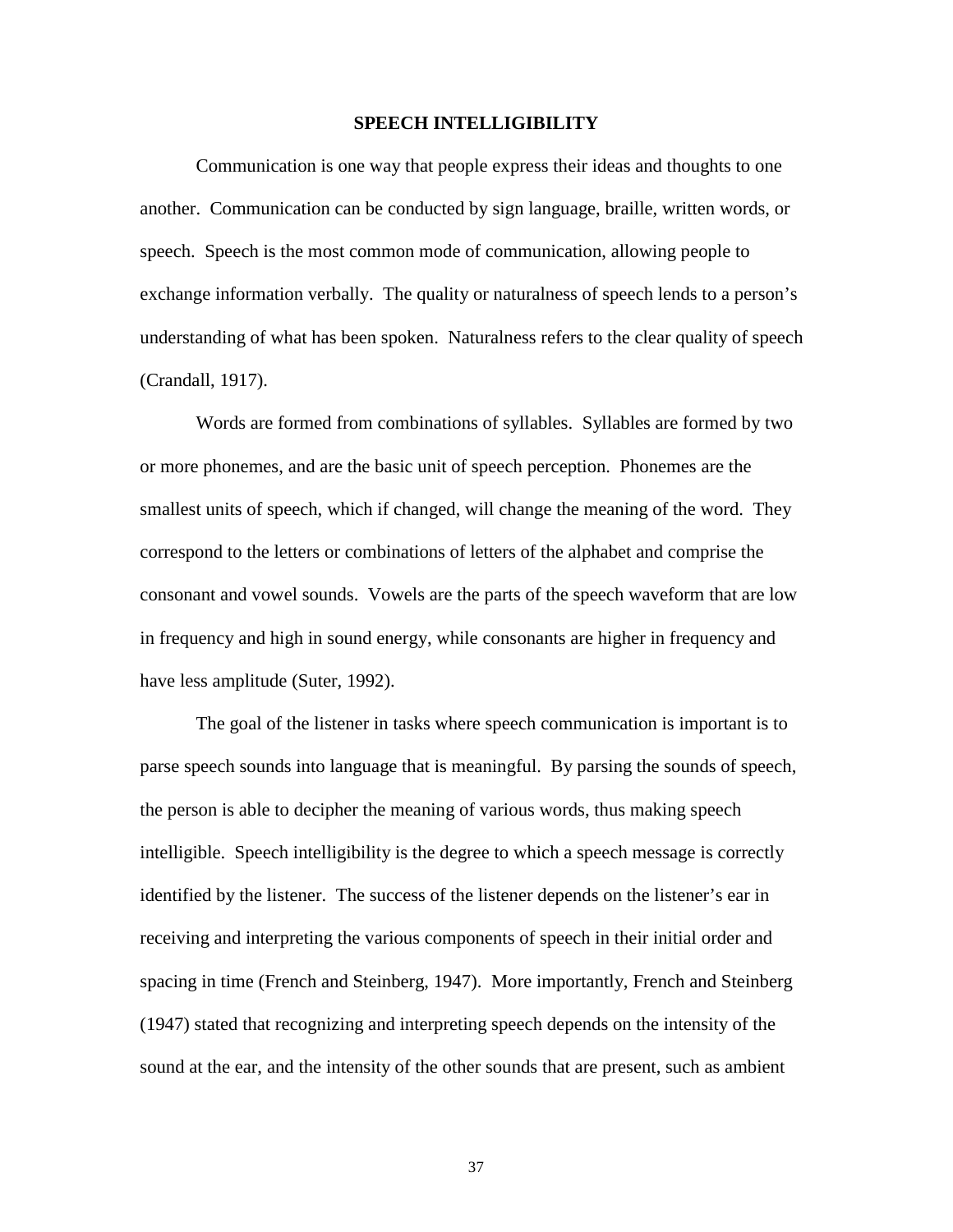noise, which may cause masking. For example, when the communication system of the VIS headset is activated, the diaphragm of the microphone picks up speech and ambient noise. The ambient noise (tank noise) is considered the masker of the speech.

#### **Speech Intelligibility Tests**

Over the years, test materials have been developed to measure speech intelligibility. Hawley (1977) stated that speech intelligibly tests offer the most convincing and trustworthy method of measuring the ability to understand speech. These tests use nonsense syllables, monosyllabic words, single words, and sentences. Since consonants contribute the most to intelligibility, most tests give emphasis to the ability to distinguish them.

*ANSI S3.2-1989.* ANSI S3.2-1989 is titled the *Method for Measuring the Intelligibility of Speech Over Communication Systems* (ANSI, 1989). This test has three different methods for measuring speech intelligibility: the phonetically balanced word test, the modified rhyme test, and the diagnostic rhyme test. Each of these three methods will be discussed individually.

The *phonetically balanced* (PB) word test is the oldest of the three tests mentioned. It consists of a 20-word list, consisting of 50 monosyllabic English words in each list. The frequency of occurrence of various phonemes is proportional to their frequency in everyday English. The words are presented to the listener in a carrier sentence ("Would you write\_\_\_\_\_\_now"). The listener responds by writing his or her response in an open format.

When using this test, at least 10 hours of training is needed for the listeners to attain and maintain stable performance (ANSI, 1989). Once the desired performance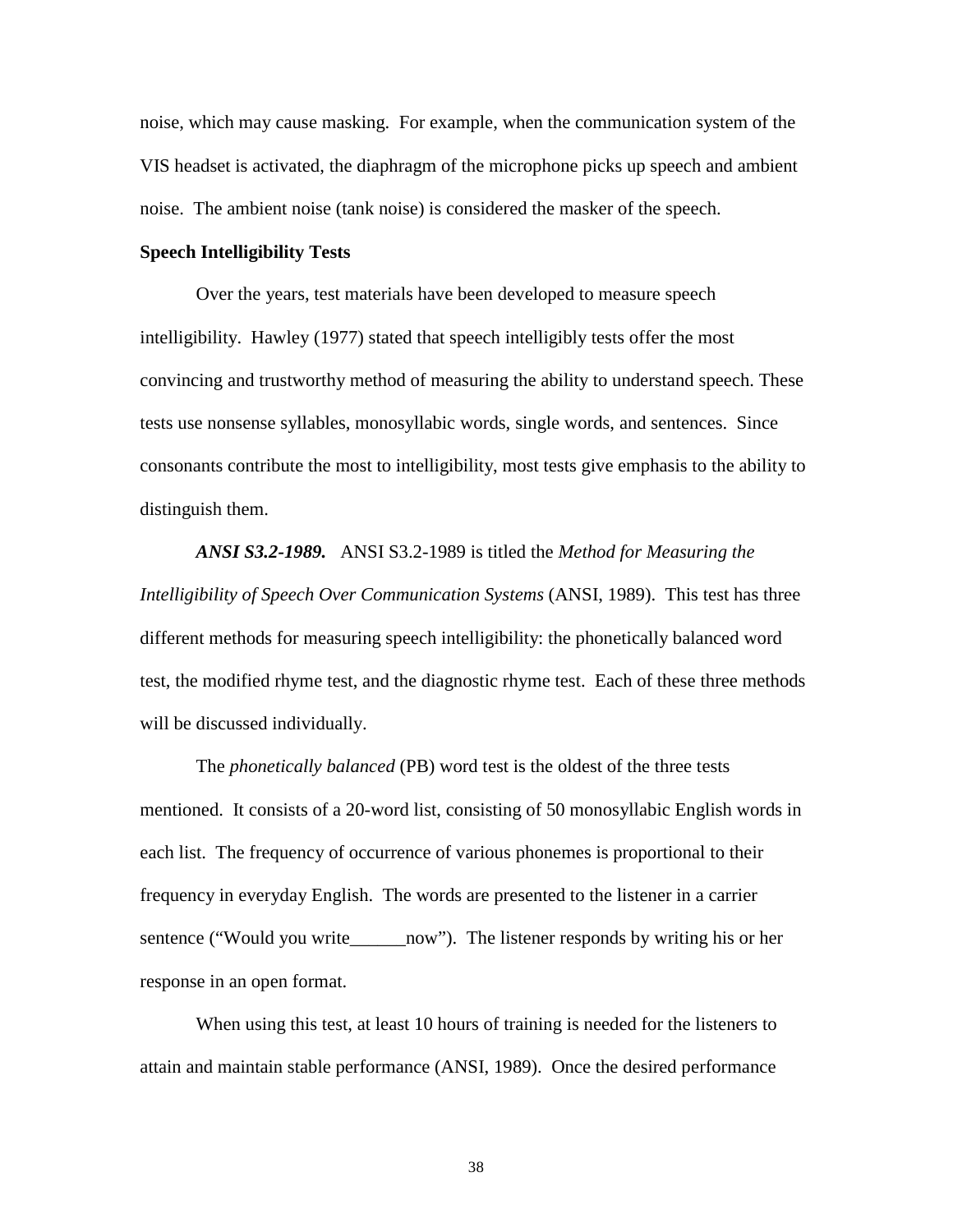level has been attained, the test takes approximately 200 seconds to administer each PB word list. Although this test has disadvantages, PB words are still useful because they are sensitive to changes in the speech-to-noise ratio. For instance, a change in the signalto-noise ratio between  $-5$  dB to 5 dB would produce a large change in intelligibility (ANSI, 1989).

The *modified rhyme* test (MRT) consists of 300 monosyllabic English words grouped into 50 six-word sets. The sets of six-words are arranged according to response ensembles, with each ensemble characterized by one vowel that is the nucleus of every word (ANSI, 1989; House, Williams, Hecker, and Kryter, 1965). While most of the words are in the consonant-vowel-consonant (CVC) format, others are in the form of CV or VC. A carrier sentence (identical to the carrier sentence used for the PB test) may or may not be used to present the participant with one word from each ensemble. The participant responds by circling one of the six words in each ensemble.

It takes approximately 120 to 180 s to administer each 50-word set when carrier sentences are used. When carrier sentences are not used, the test takes approximately 75 s (ANSI, 1989), and since the test has a closed-response set, it is easy to administer and score.

The *diagnostic rhyme* test (DRT) is similar to the MRT, except it consists of 96 pairs of words. The DRT distinguishes differences only in the initial consonants and uses no carrier sentence (ANSI, 1989). The listener in the test has two choices between the pairs of words presented. The words are not presented to the listener via a carrier sentence. Because the word list is relatively small (as compared to the other two tests), the DRT is quicker to administer (ANSI, 1989).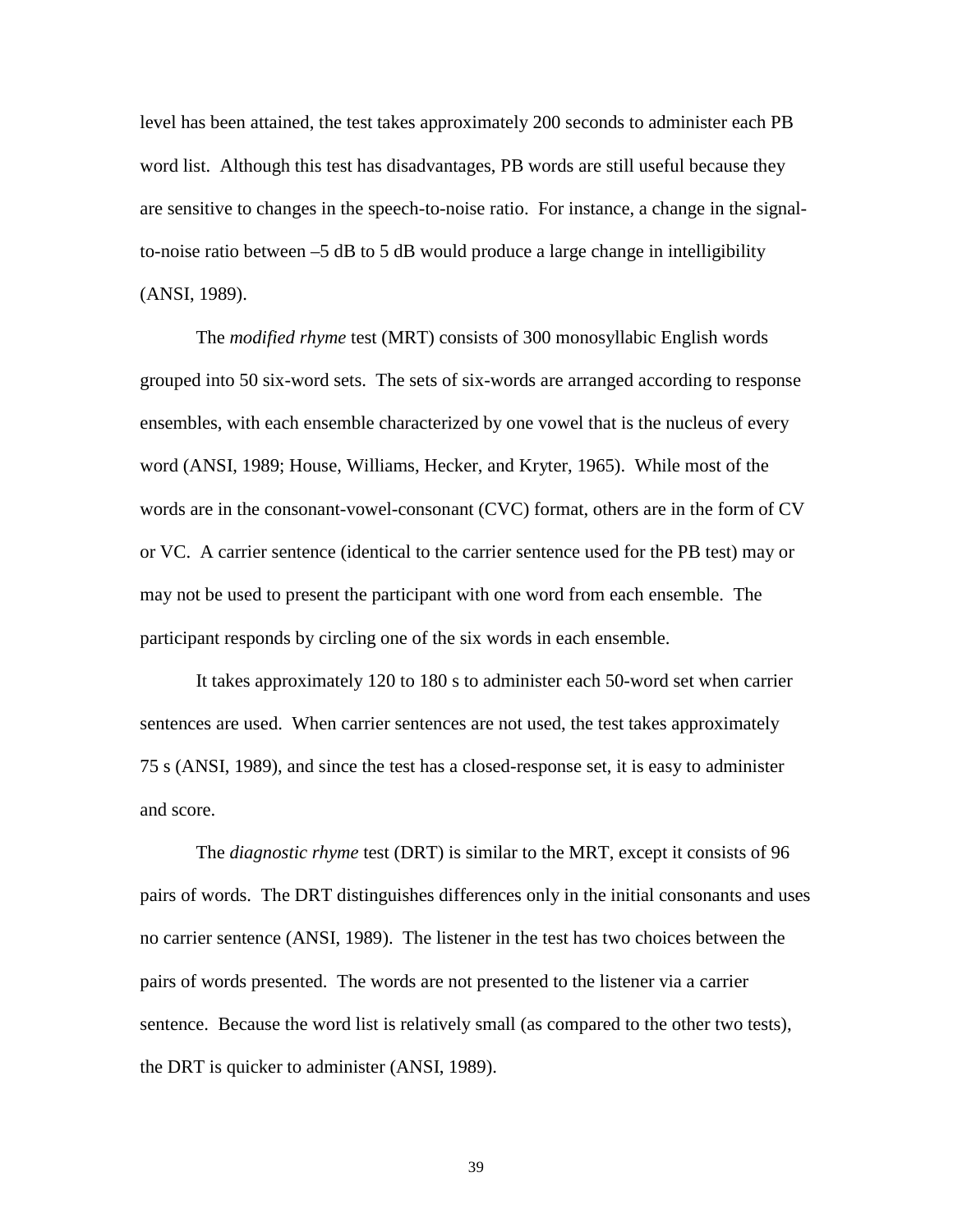*Articulation testing method.* Egan (1948) discussed another method to test the intelligibility of speech in which test words are phonographically recorded. This test consists of one person, who has a list of the words recorded on a record. The list of words are covered with an index card or sheet of paper. After the listener hears the word and decides what it is, he or she removes the sheet of paper covering the word to determine if the word was heard correctly. Obviously, this test relies heavily on a person's honesty to evaluate whether the word presented was the same as the word that was heard.

*Fairbanks rhyme test.* Fairbanks (1958) discussed the *rhyme test,* in which words are drawn from a 250-monosyllable vocabulary. This test consists of a 50-word list that is constructed by drawing one word from a set of 5 rhyming words. Within each set of five rhyming words, the words differ by initial consonant phoneme. The stem of each word is spelled alike, but the initial consonant (a single letter) is different. In this test, the stem of a word is all the letters except the first letter (e.g.,  $-\text{oy}, -\text{at}, -\text{ip}$ ). The participant is given a response sheet that has 50 stems, in which he or she is to write in the letter of the word once it is heard. Fairbanks stated that there are 536 possible words corresponding to the stems, with the responses for each stem being 8 or 9 possible words.

*Speech identification test.* Hochhaus and Antes (1973) conducted an experiment in which subjects rated their attempt to correctly identify a word masked in white noise. The experimenters used two lists of 50 words. The first list consisted of a context list of monosyllable food-related words, and the second list consisted of a random set of monosyllable words that match words in the first list in their frequency of occurrence in English. Each list was presented three times to each participant. The participant's task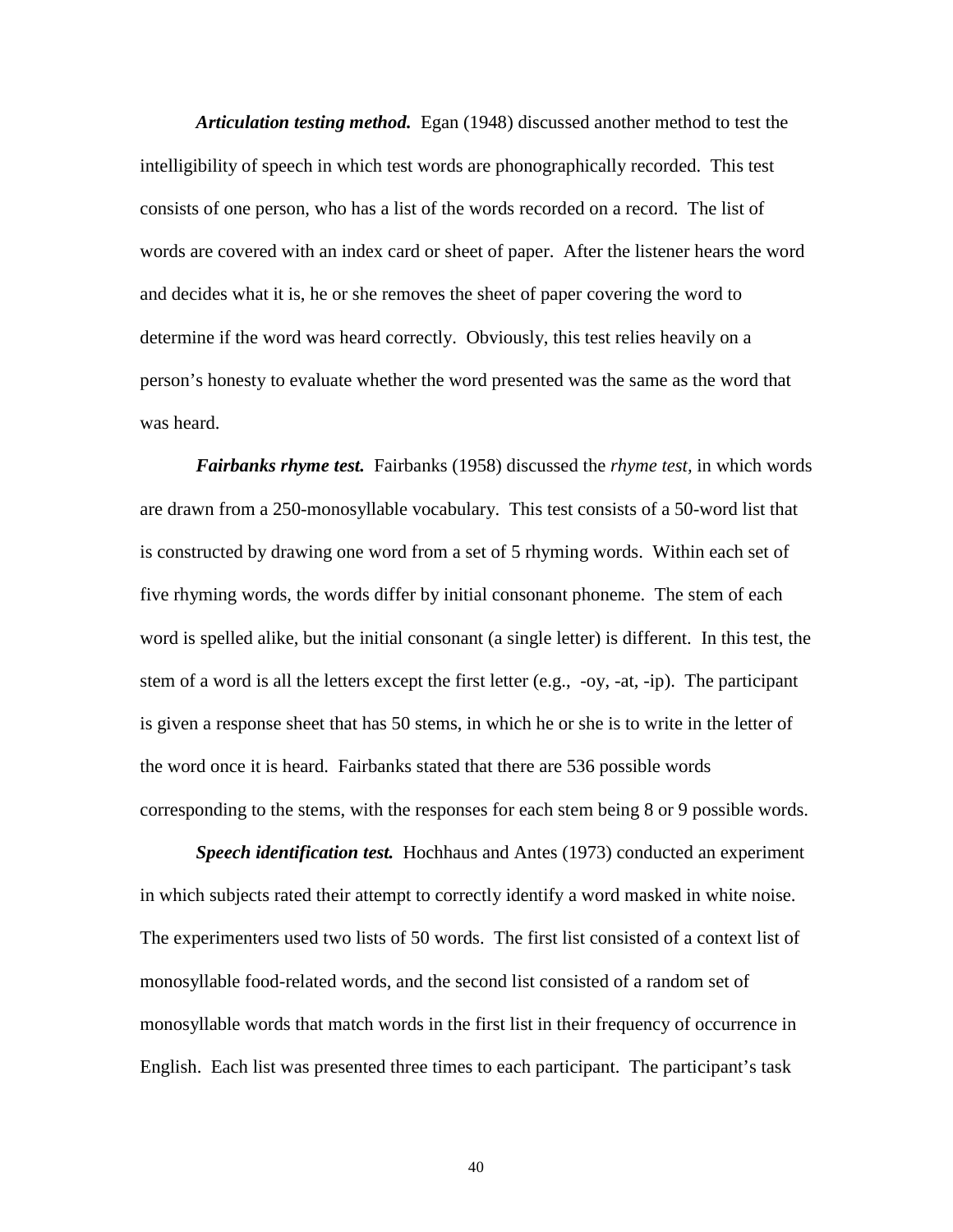was to listen to the word and write the word they heard on a sheet of paper, indicating how certain they were about the word they wrote by circling a number between one and five, located next to the word. On the rating scale, 5 indicated that the participant was very certain, and 1 indicated that the participant was very uncertain (Hochhaus and Antes, 1973). The results showed a significant difference between the context list of monosyllable food-related words and the random list of monosyllable words.

*Auditory discrimination test.* In an audiology text on the evaluation of appraisal techniques in speech, Locke (1979) mentioned the auditory discrimination test (ADT), developed by Wepman. This test consists of 40 pairs of monosyllabic words. With this test, two words are read at the same time, and the participant's task is to determine if the words are the same or different. Of the 40 pairs of monosyllabic words, 30 are different (e.g. theft-sheaf), with the remaining 10 being identical. If the two words are the same, the participant is instructed to say, "same or yes." If the two words are different, the participant is instructed to say, "no or different." Locke (1979) stated that this test was invalid because of its inability to correlate well to English spoken words.

## **Summary**

Of all the methods discussed for measuring speech intelligibility, the MRT test in ANSI S3.2-1989 appears to have the most promise. A review of the literature revealed that the MRT has been used in past studies involving measuring the intelligibility of speech (Morrison and Casali, 1997; Peters and Garinther, 1990; Urquhart, Robinson, and Casali, 2001). The MRT is better than the PB because it requires less training and is quicker to administer due to the closed response set of the test. Additionally, the MRT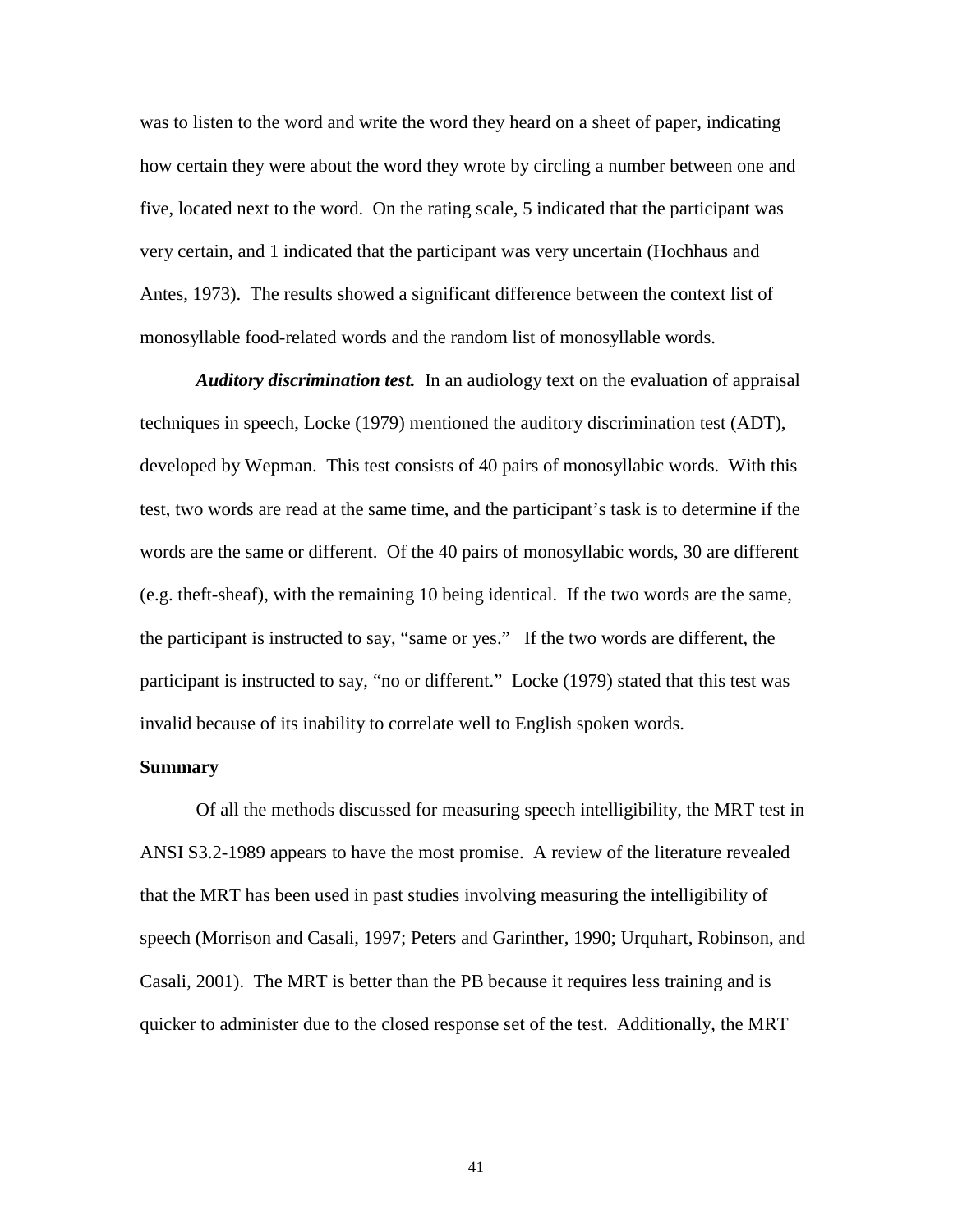responses are indicative of errors in both initial and final consonants heard in single words, while the DRT is indicative of only errors in the initial consonants (ANSI, 1989).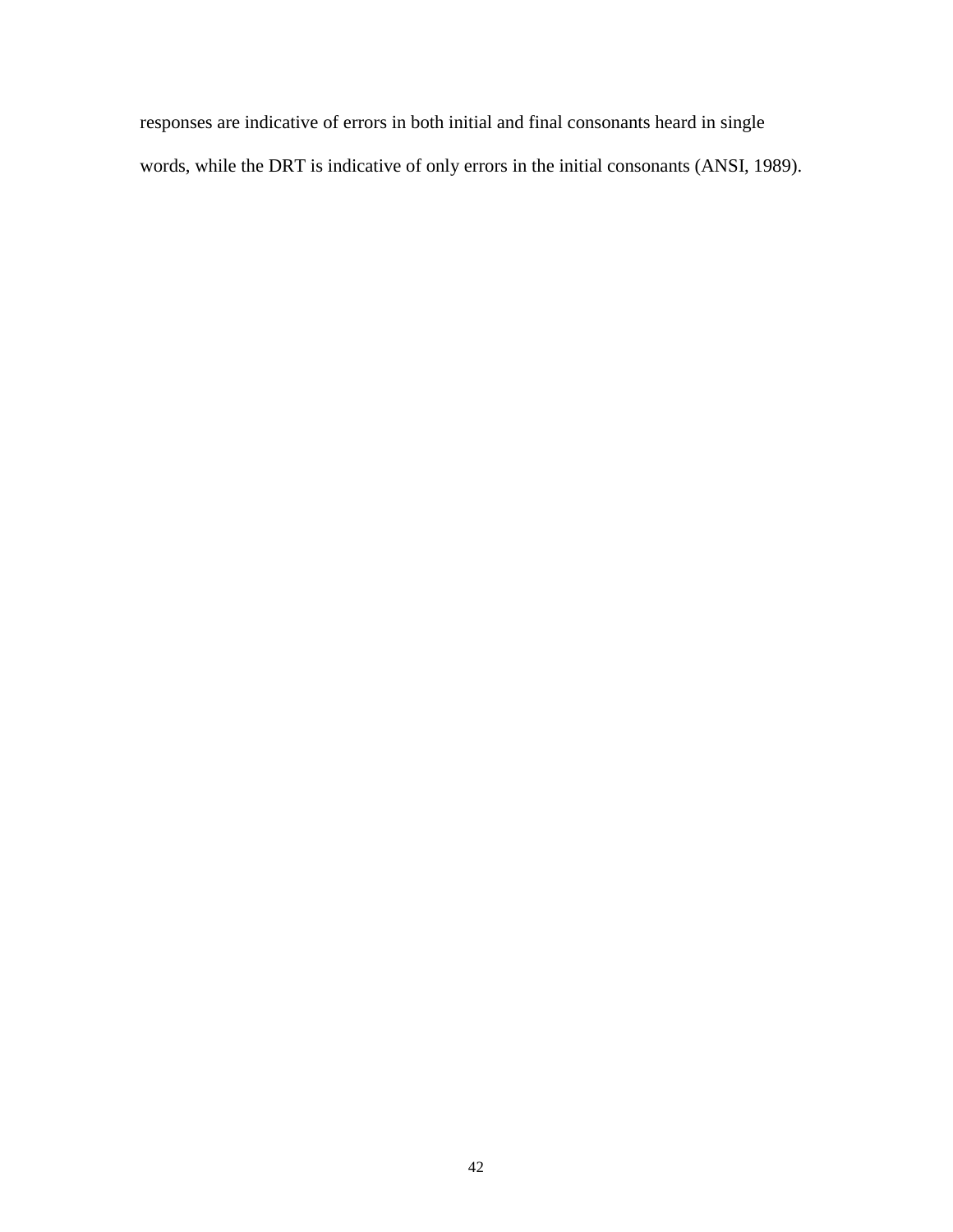#### **EFFECTS OF NOISE ON SPEECH INTELLIGIBILITY**

 Hawley (1977) constructed a table of factors that affect speech intelligibility (see Table 2), in which one of those factors was noise. Noise can interfere with speech in various ways. For instance, if a person is talking in 114 dBA tank noise, the listener will not be able to hear what is spoken due to the level of the background noise. Additionally, a person's hearing threshold will be elevated in the presence of loud noise, which will also interfere with that person's ability to hear speech.

*Masking.* When a signal is presented in the presence of a background noise, and the noise is at a sufficiently higher level than the signal, the noise level masks the signal. Masking is experienced when the threshold of audibility of one sound is raised in the presence of another sound. Much of the research done on masking is based on experiments using broadband noise as the masker. Broadband noise is noise whose sound energy is distributed across all the frequency bands. The frequency range of speech is from 1000 to 4000 Hz, and noises whose frequencies are the strongest in this region will mask speech more seriously.

Arlinger and Gustafsson (1991) conducted an experiment in which they used low redundancy sentences that consisted of five words each, to determine if an amplitude modulated noise will mask human speech to a higher degree than a steady-state noise. Amplitude modulation is the change in the peak of a sound wave, in which the peak may be reduced or amplified. An example of amplitude modulation is shown in Figure 5. The pool of participants consisted of young, normal-hearing listeners and two groups of elderly people: those with normal hearing (54-69 years), and those with light to moderate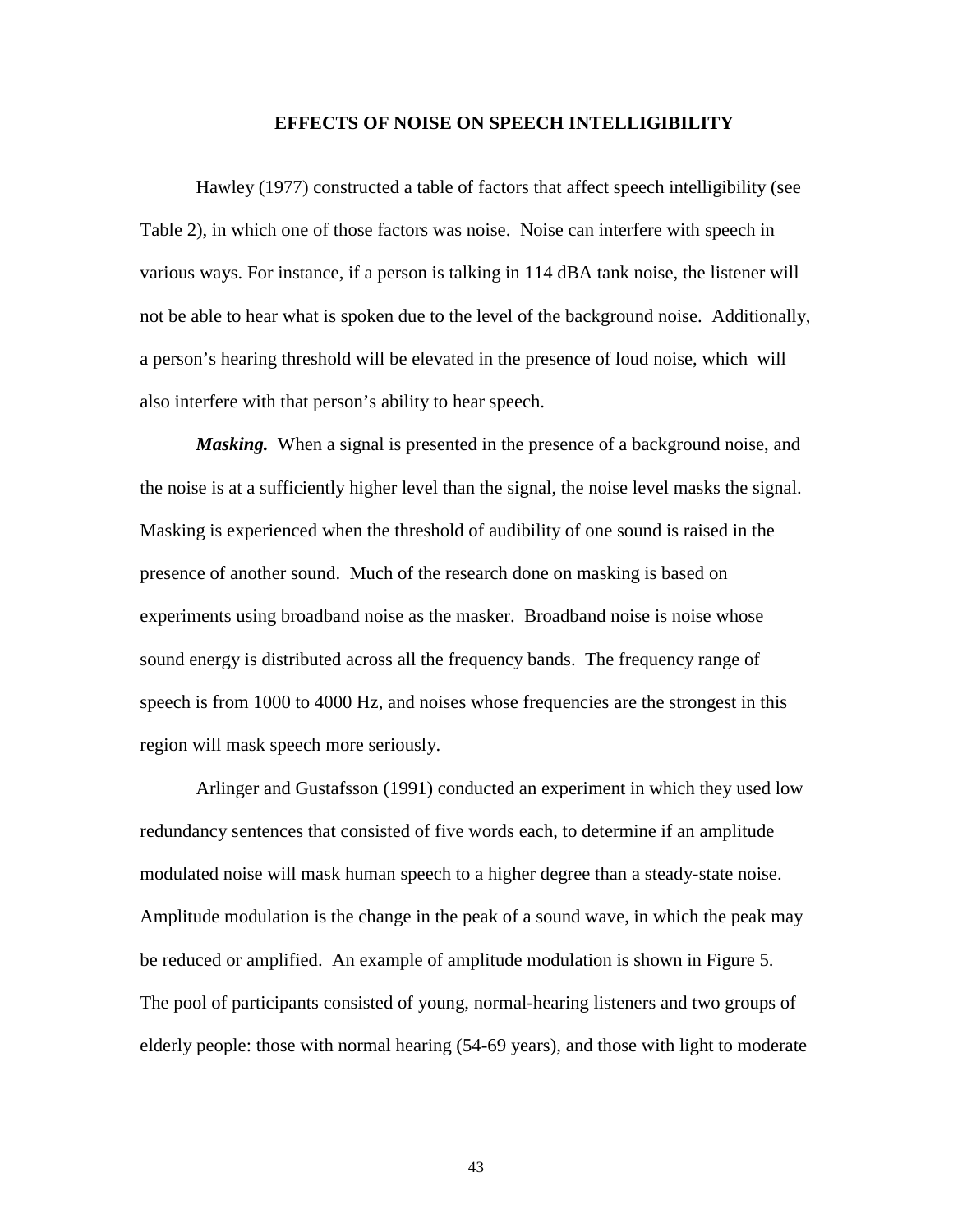Table 2. Factors affecting speech intelligibility (adapted from Hawley, 1977)

**Interference**  Continuous white, pink, speech spectrum, aircraft, machinery noise Impulsive, interrupted, fading, modulated noise Sine waves, square waves, sawtooth waves Competing messages, backwards speech Speech processing High-pass, low-pass, band-pass, specially shaped filtering Compression, expansion in time with or without frequency shift Shifts, transposition, or inversion of frequencies Compression limiting in dynamic range Center or peak clipping Intermodulation or harmonic distortion Interruption with different duty cycle, switching rate, gaps empty or filled with noise, same words, other words Speech characteristics Pitch, rate of speaking, vocal effort, inflection, regional or national accent, language, age, sex of speaker Listener characteristics Intelligence, motivation, vocabulary size, hearing impairments, speech impairments, native language, age and sex of listener Speaking conditions Reverberation time, side tone with or without delay and level change In noise, high or low air pressure, helium, confining equipment Listening conditions Free field or on earphone In noise or competing messages from same or different azimuth Reverberation time Listening level, forward or backward masking Monaural or binaural presentation, speech at same or different phase at two ears, noise at same or different phase Signal simultaneous or delayed at two ears, with and without noise Signal switched between ears at various rates, with and without noise Different signals at two ears (dichotic listening) In noise, high or low air pressure, underwater, confining equipment Combinations of all the above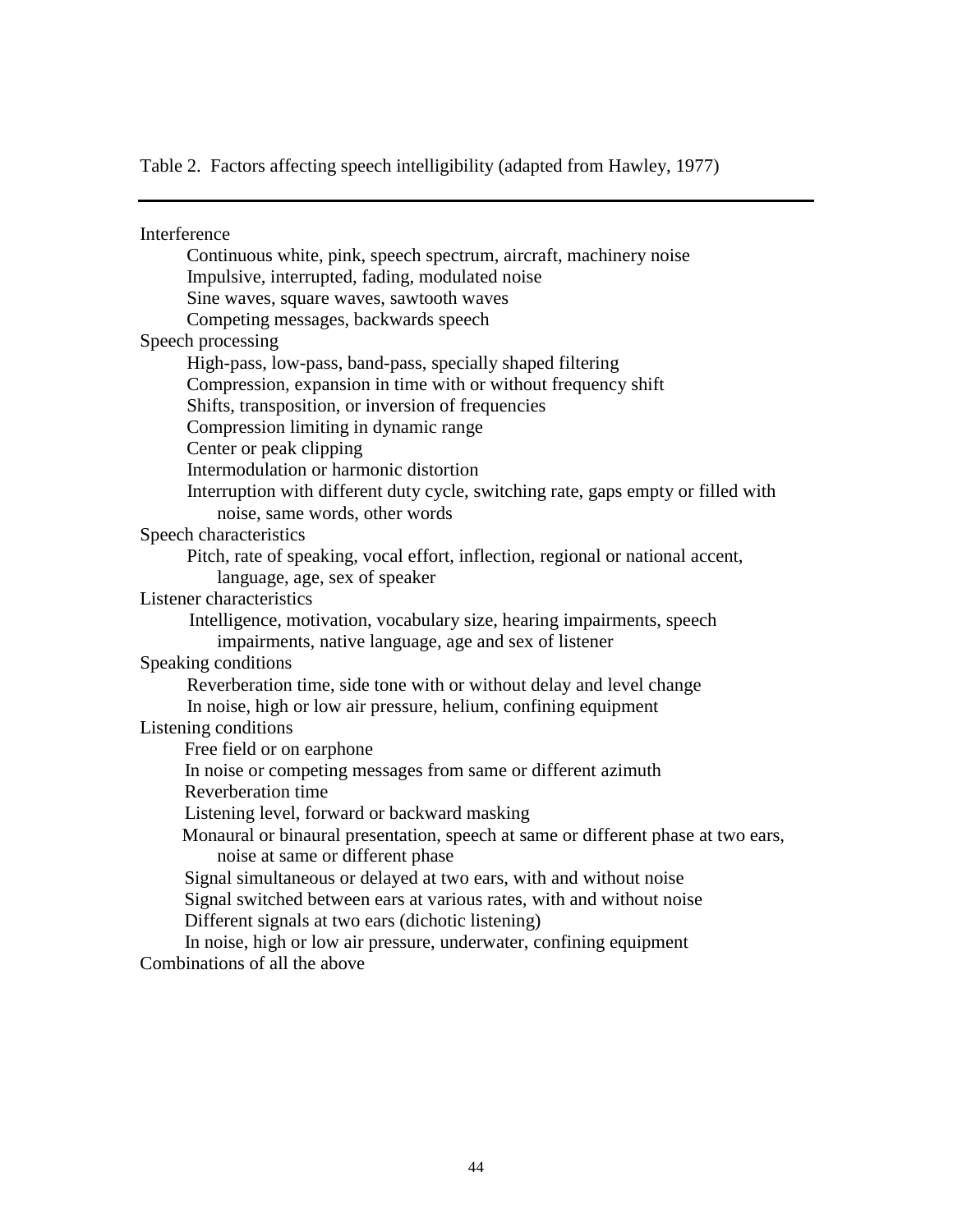

Figure 5. An example of amplitude modulation.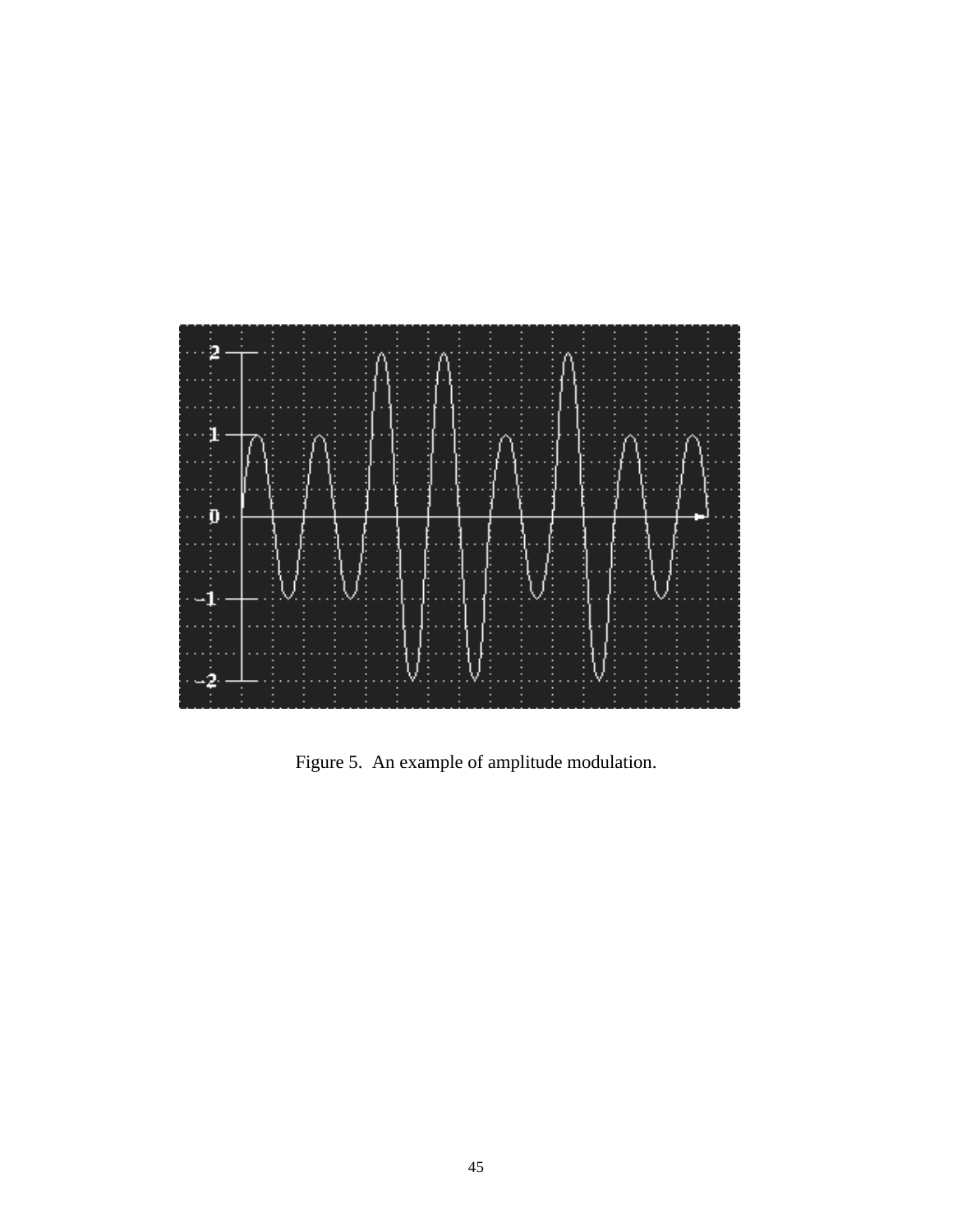sensorineural hearing loss (60-70 years). In the experiment, subjects were monaurally presented ten sentences at 65 dB (linear). For the hearing impaired group, instead of using 65 dB (linear), the most comfortable sound pressure level was chosen for the subjects. The researchers reported that amplitude modulation improved speech recognition for the young, normal hearing group, as well as for the elderly groups. They concluded that amplitude modulation in the masking noise provided a release of the speech masking, but just the opposite was noticed with unmodulated noise.

Stevens, Miller, and Truscott (1946) investigated how three waveforms (sine waves, square waves, and pulses) can mask speech. They reported that sine waves of low frequency masked speech more than tones of high frequency. This is due to the upward spread of masking to the higher frequencies as the intensity is increased. Furthermore, this upward spread of masking is aided by the distortion in the ear, which produces aural harmonics at high sound levels. The square waves and the pulses were more effective at masking speech than the sine waves. This was due to the wider frequency range that the square wave and pulses covered, especially at lower frequencies.

*Noise exposure.* Pollack (1958) conducted an experiment on speech intelligibility in high noise levels for a short time period. He successively used eight phonetically balanced (PB) word lists, which were read against background noise levels between 45 and 130 dB (linear) for a 13 minute period. He reported that speech intelligibility decreased because of continuous exposure to noise levels of 115 dB (linear) and higher. In addition, he concluded that at noise levels above 120 dB (linear), the speech intelligibility scores were halved 13 minutes into testing. It may also be concluded that at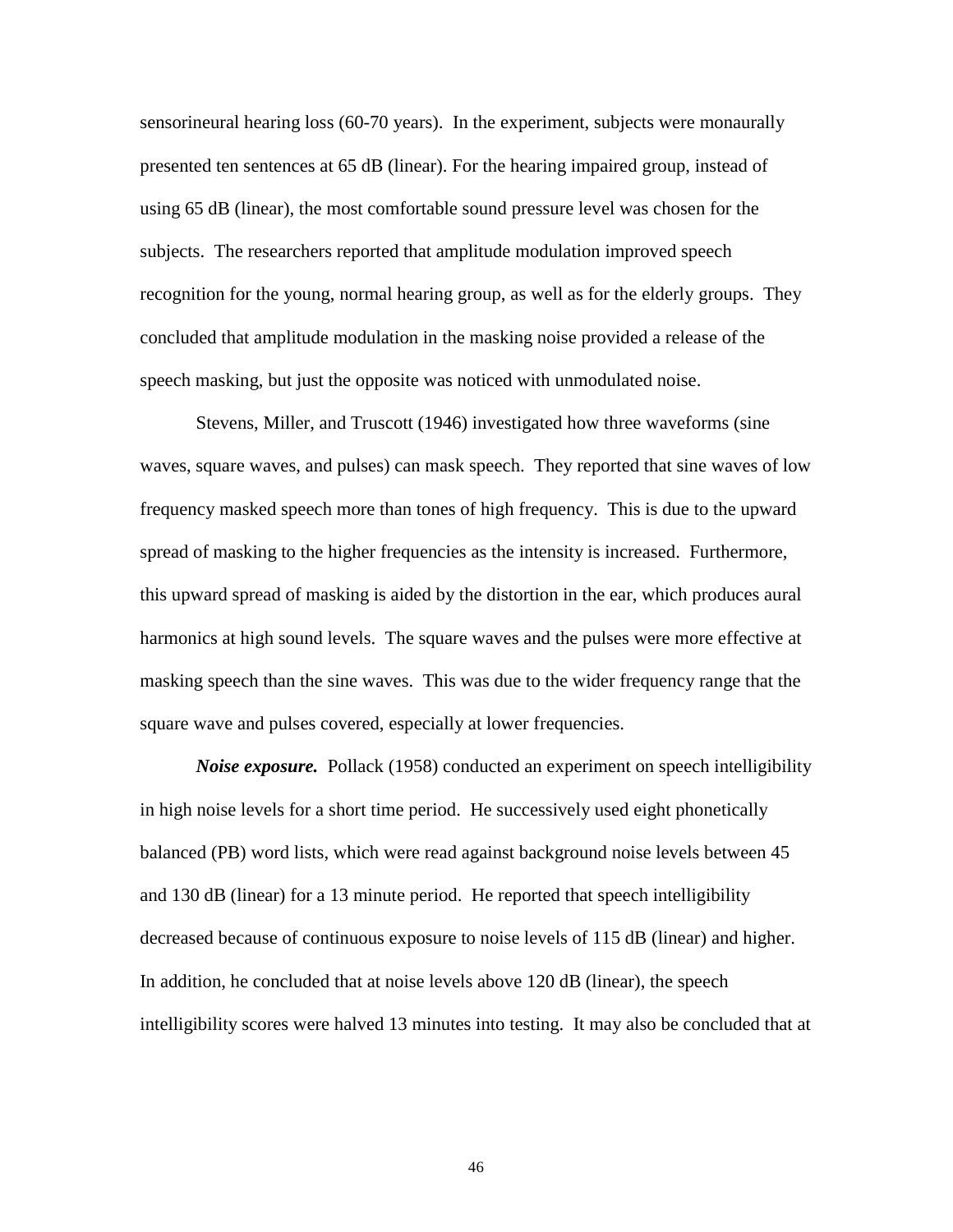such high noise levels, a person's hearing threshold will be raised, which may cause a decrement in the intelligibility scores.

## **Workload and Speech Intelligibility**

 There is a consensus in the literature that a decrease in speech intelligibility causes an increase in workload (Whitaker and Peters, 1990; Whitaker, 1991). Whitaker, Peters and Garinther (1989) conducted a study on the effects of intelligibility on crew performance in a tank simulator. They had subjects performing tasks under different levels of speech intelligibility (0, 25, 50, 75, and 100 percent). The subjective workload assessment technique (SWAT) was used to measure the workload due to changes in the speech intelligibility level. The SWAT analysis showed that as speech intelligibility decreased, it interfered with performance and increased mental workload.

Whitaker and Peters (1990) studied the effect of speech intelligibility among Bradley Fighting Vehicle crewmembers. The crewmembers were tested in a Bradley Fighting Vehicle simulator. The primary goal of their task was to execute the instructions from the commander, which were to navigate the tank and shoot. It was concluded that the SWAT ratings were affected, and the navigation performance declined at the first drop in speech intelligibility. Results identical to these two studies have been reported elsewhere (Garinther and Peters, 1990; Garinther, Whitaker, and Peters, 1994; Peters and Garinther, 1990; Whitaker, Peters, and Garinther, 1989; Whitaker and Peters, 1993). Hence, the research conducted on speech intelligibility and workload shows that a reduction in the intelligibility of speech will lead to an increase in workload.

There also exists a relationship between speech intelligibility and  $C^2$  tasks, since verbal communication plays a major role in the execution of  $C^2$  tasks. Verbal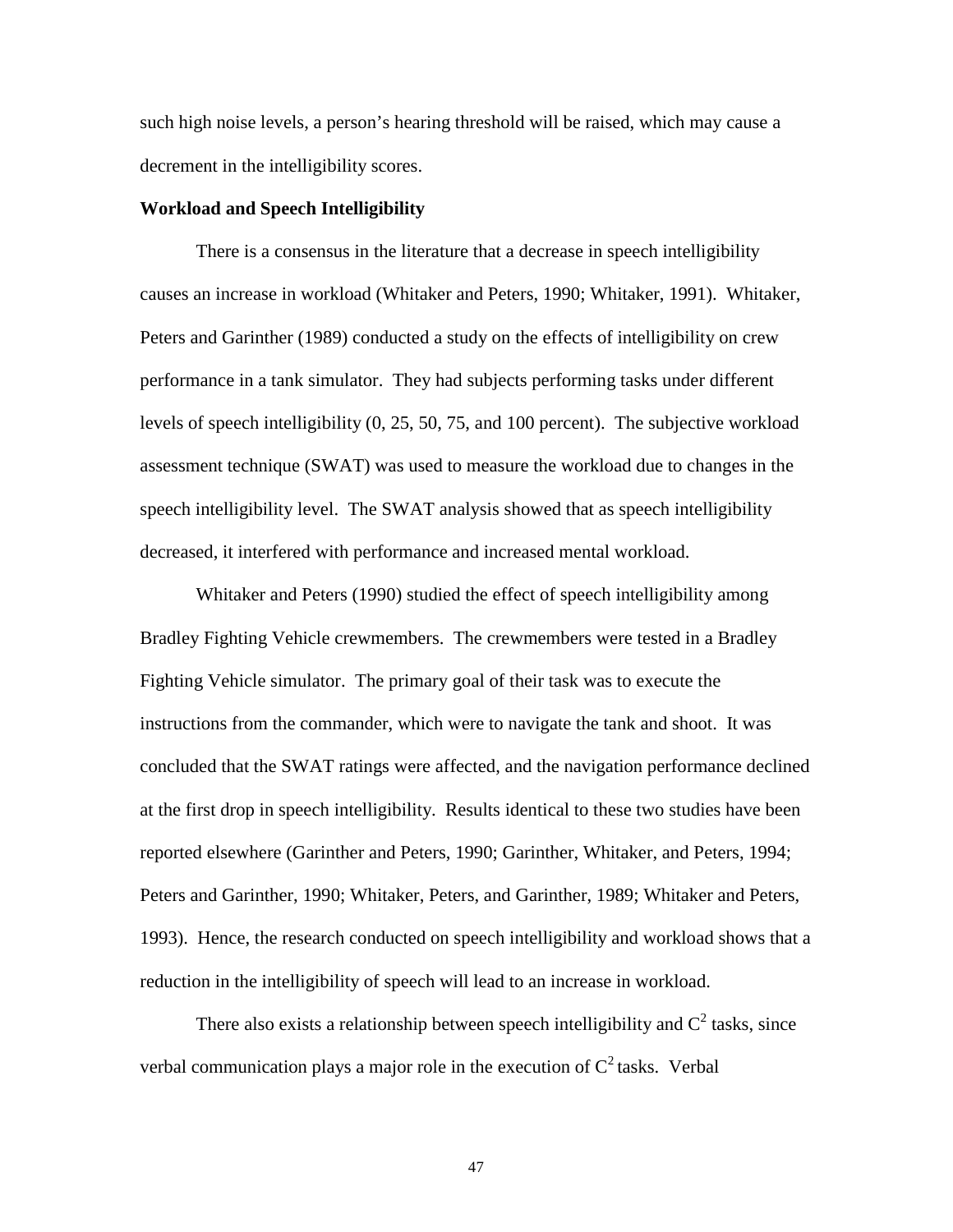communication allows a soldier to instantly exchange information in critical situations that require immediate feedback. For example, if an armored vehicle is in the area of enemy forces, there may not be enough time to type information into an electronic whiteboard; instead, a soldier might rely on verbal communication to relay information. Also, if the status reports, electronic whiteboard, electronic mail, and electronic maps fail to function properly, verbal communication may be relied upon more heavily. If verbal communication is misunderstood, the results may be grave.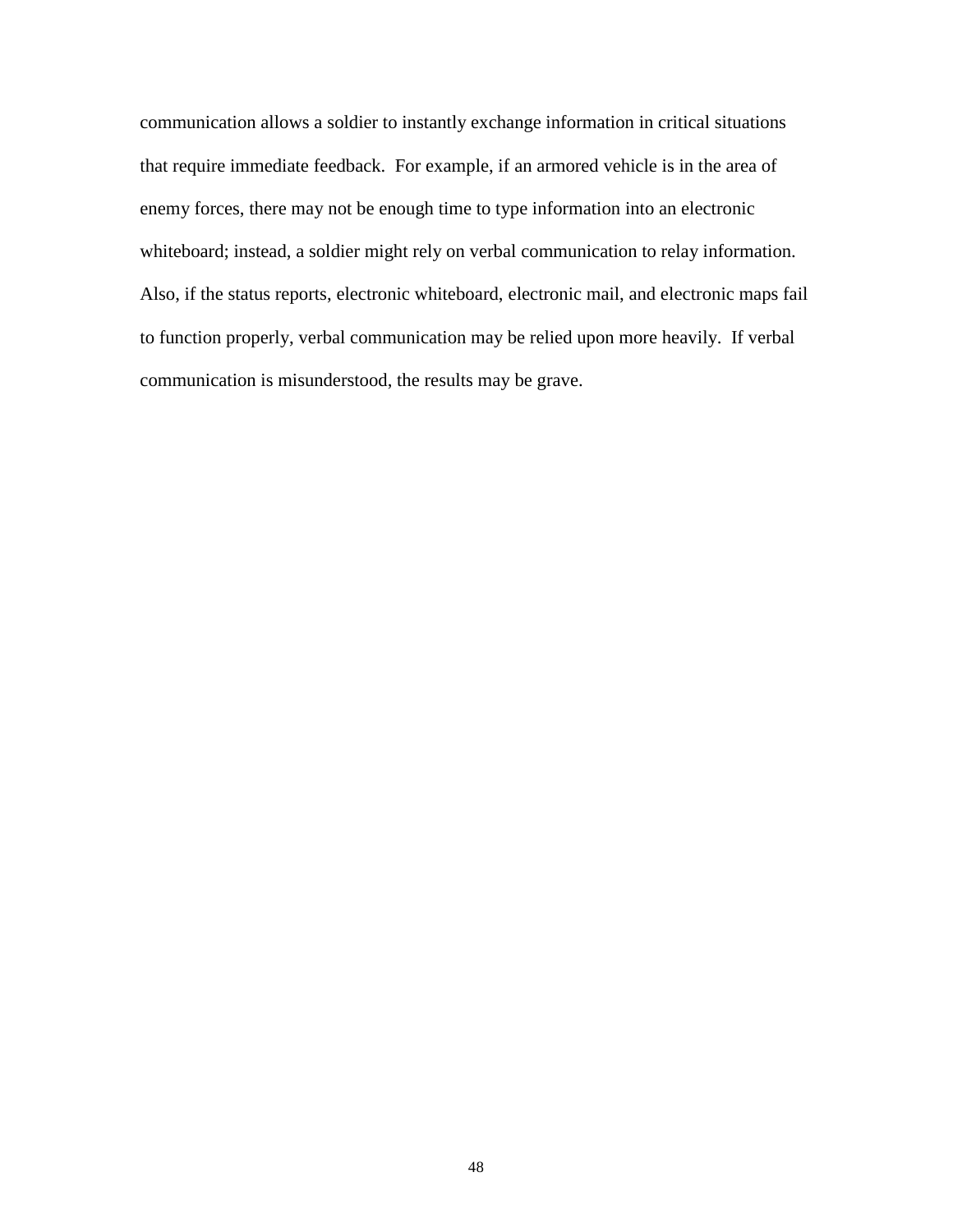#### **WORKLOAD MANIPULATION AND ASSESSMENT**

Sophisticated systems, such as those used for  $C^2$  tasks, may impose very high levels of workload on the operator. Tsang and Wilson (1997) stated that the results of high levels of mental workload are errors and system failure. Such high levels may be experienced by a commander performing  $C^2$  tasks. The reason may be due to the need for the commander to process information displayed on a computer screen rapidly and accurately in a short time span, in addition to the other events occurring in his or her environment.

## **Criteria for Workload Techniques**

The majority of the research surrounding mental workload techniques involves determining which workload technique to use. For this reason, the following criteria were developed to assist researchers in assessing mental workload:

- (1) *Sensitivity*: As the difficulty level or resource demand of the task changes, the workload technique should detect the change. Sensitivity deals with the degree to which the test chosen can detect changes in the levels of load imposed on the operator.
- (2) *Diagnosticity*: Wierwille and Eggemeier (1993) stated "diagnosticity is the ability to discern the type or cause of workload, or the ability to attribute it to an aspect or aspects of the operator's task" (p. 264). The test should not only indicate when the workload of the operator changes, but the cause of the change. Knowing what is causing a change in workload can assist in implementing solutions to a problem.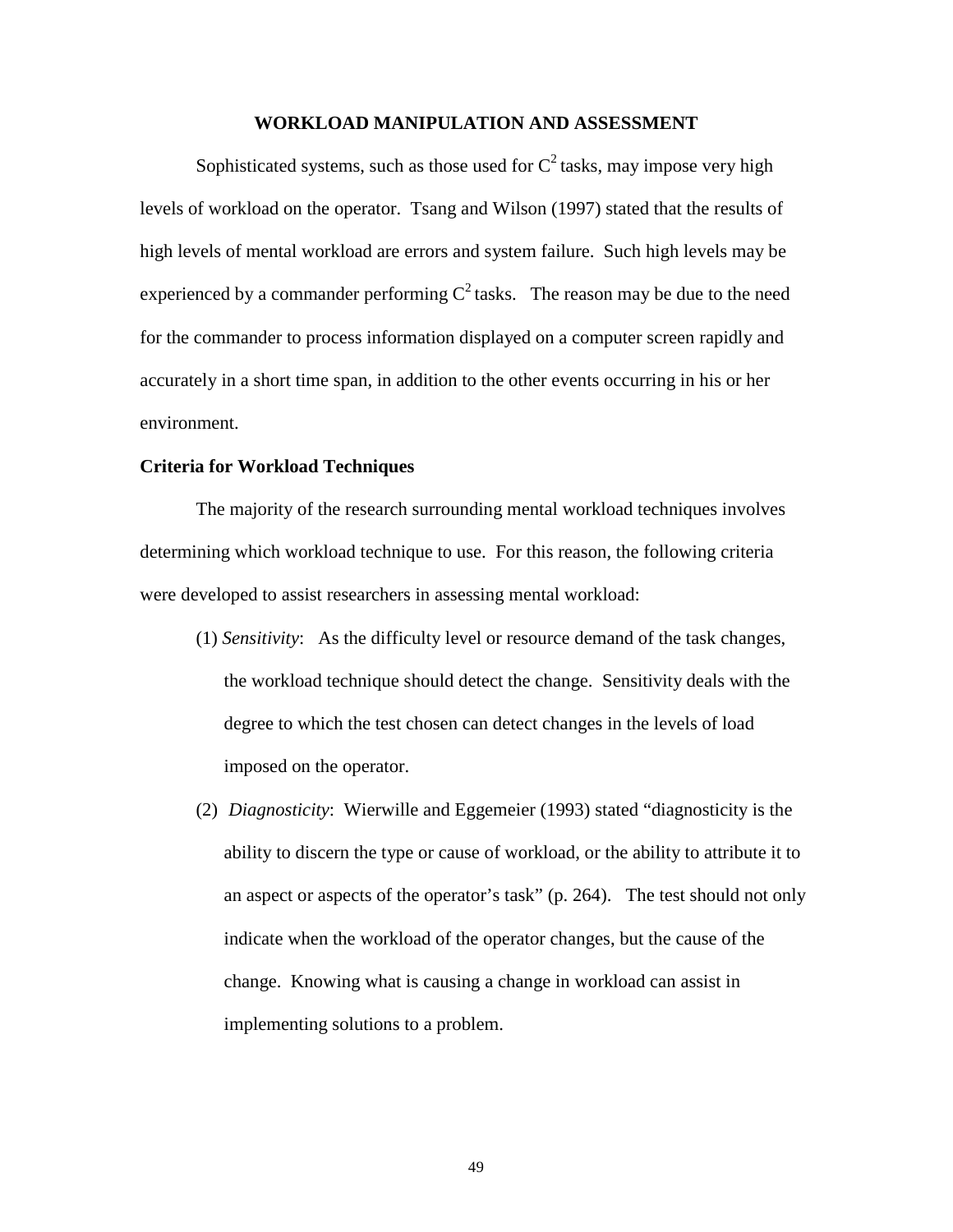- (3) *Selectivity*: Wickens (1992) stated that the measure should be selectively sensitive to differences in capacity demand and not to changes in such factors as physical load or emotional stress, which may be unrelated to mental workload or information-processing ability.
- (4) *Intrusion*: Intrusion occurs when the technique that is responsible for measuring workload interferes with the task that the operator is performing.
- (5) *Reliability*: As with any measure, it must be reliable. However, in a timechanging environment such as the battlefield, the workload will have to be tracked from task to task. Therefore, the technique chosen should be reliable enough to estimate changes.

Many techniques exist for assessing workload, with many of them meeting some of the criteria, but with few meeting all the criteria (Wickens, 1992). The techniques are categorized as being objective and subjective. Physiological and task performance are examples of objective measures of workload, and a questionnaire is an example of a subjective measure. Techniques under each of the categories are discussed below.

## **Objective techniques**

Objective techniques used to measure mental workload use the operator's behavior to determine the workload imposed by a specific task. It is expected that an operator's performance will decrease as workload increases on a task. Conversely, if an operator's performance increases, the operator's workload level is low. Three objective techniques that are used to assess mental workload are primary task measures, secondary task measures, and psycho-physiological measures. Each of these methods are discussed individually.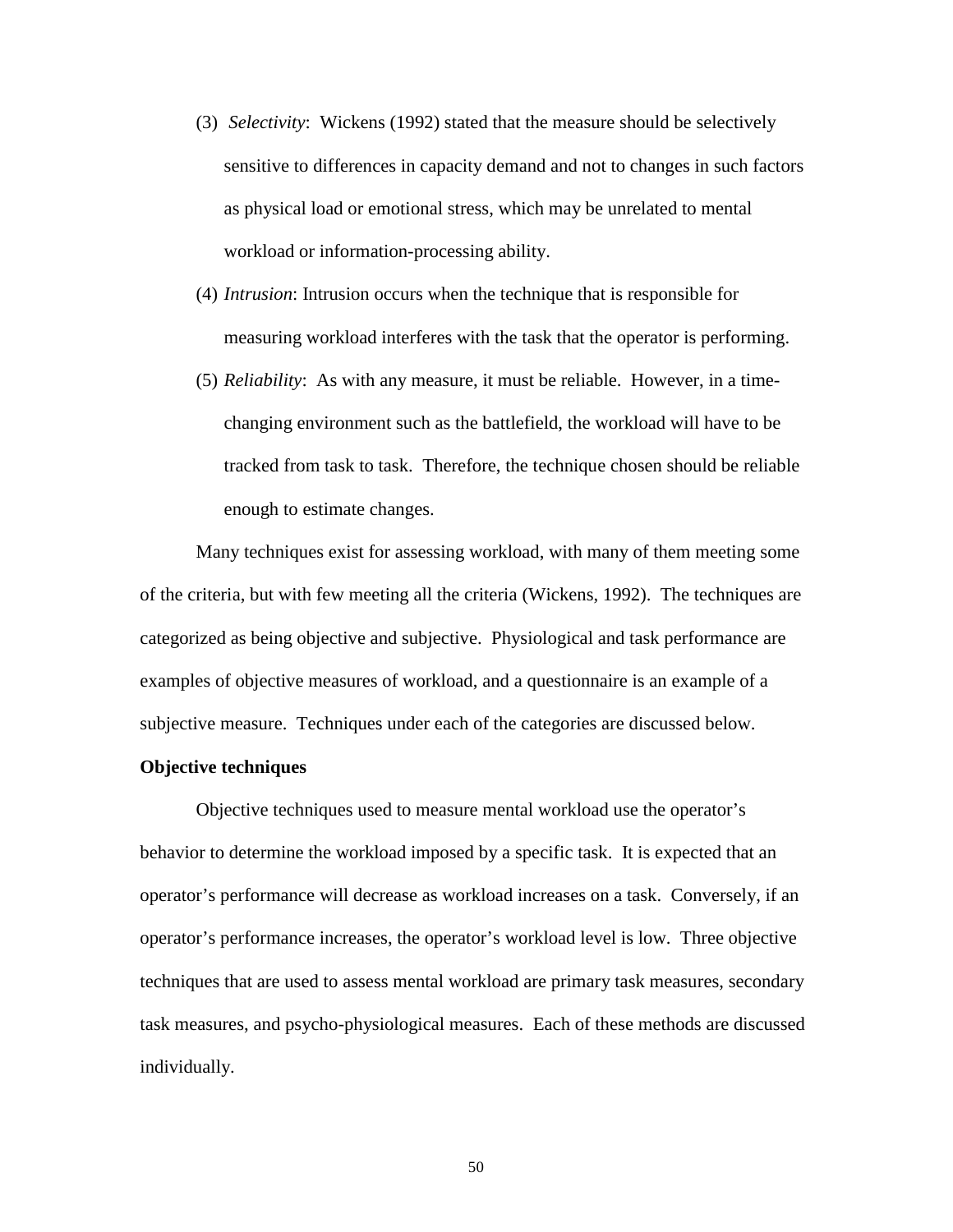*Primary task measures.* Primary task measures are task-specific, meaning that it is important that the tasks be closely related to the strategy used by the operator to perform tasks (Sanders and McCormick, 1993). With this method, the performance of the operator and system are monitored to determine the operator's changes as the task varies. For instance, when studying a military tank, one can evaluate a person's performance while operating the tank, with the tank being the system, and determining how well the operator is operating the tank across different terrain being the primary task.

Meshkati, Hancock, Rahimi, and Dawes (1995) stated that primary task measurement is the most apparent method for measuring mental workload. Workload can be measured as the number of errors made and/or time taken to perform the primary task. If many errors are made in a timed task, it may be stated that the task imposed a high workload. On the other hand, if the task was completed with 100% accuracy in the least amount of time, it may be stated that the workload level was low. Sometimes the primary task measurement is used to assess other workload measures, such as an operator's performance on a secondary task (Williges and Wierwille, 1979).

*Secondary task measures.* A secondary task is a task a person performs concurrently with the primary task of interest. An example of a secondary task would be a person driving a car and adjusting the radio station. Driving is the primary task, and adjusting the radio station is the secondary task. Since the primary task and the secondary task are competing for limited resources, changes in one measure would show a change in another measure. For instance, if the operator is able to perform well on the secondary task, then the primary task is believed to be easy. Conversely, if the secondary task suffers, the primary task is believed to be very demanding. The workload is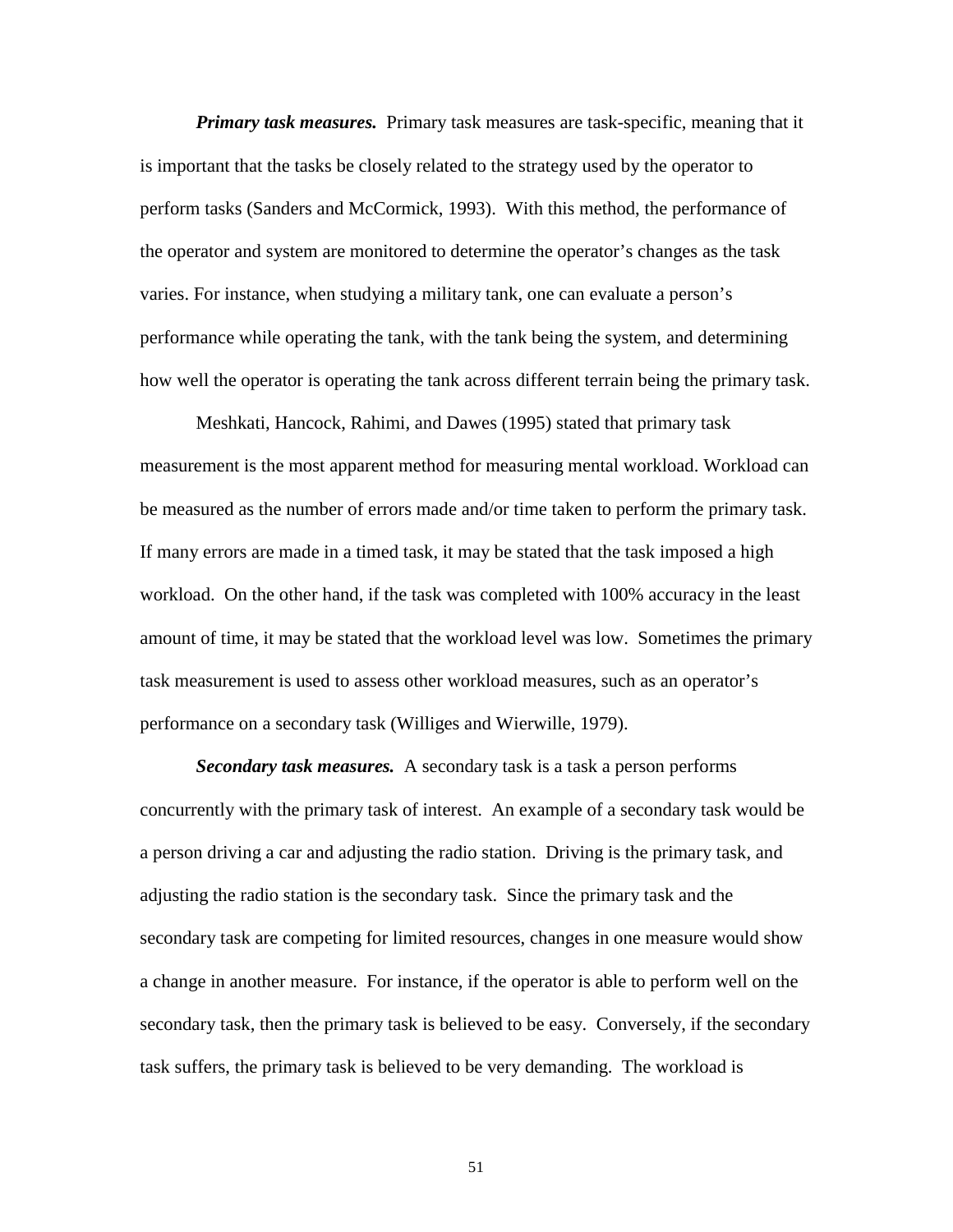measured as the difference between the two conditions, with and without the primary task (Meshkati et al., 1995).

O'Donnell and Eggemeier (1986) stated that the secondary task changes the nature of the primary task, and contaminates the workload measure. Wierwille and Eggemeier (1993) stated that an alternative way to reduce the chances of the data being contaminated would be to identify a task that already exists in the procedures and use it as the secondary task. For example, an operator performing command and control tasks could be a primary task, while responding to communications could be used as a secondary task. In the previous example, the secondary task is in the realm of the overall task, and would not seem artificial to the operator.

*Psycho-physiological measures.* Psycho-physiological methods measure physiological responses to determine workload. Charlton (1996) stated that the U. S. Army has used physiological measures extensively to determine a soldier's physical workload in the battlefield. They assessed the soldier's heart rate, ventilation rate, skin temperature, and core temperature. Charlton (1996) stated that physiological tests are not used as much for measuring mental workload due to the cost and complexity of some of the instrumentation.

#### **Subjective Techniques**

A great deal of research has been devoted to determining a way to measure mental workload subjectively. Subjective methods of measuring mental workload are the most common methods in the human factors community (Charlton, 1996). These methods rely on the operator to rate the level of mental effort imposed by a task. The methods range from simple, unidimensional scales to multidimensional scales. Unidimensional scales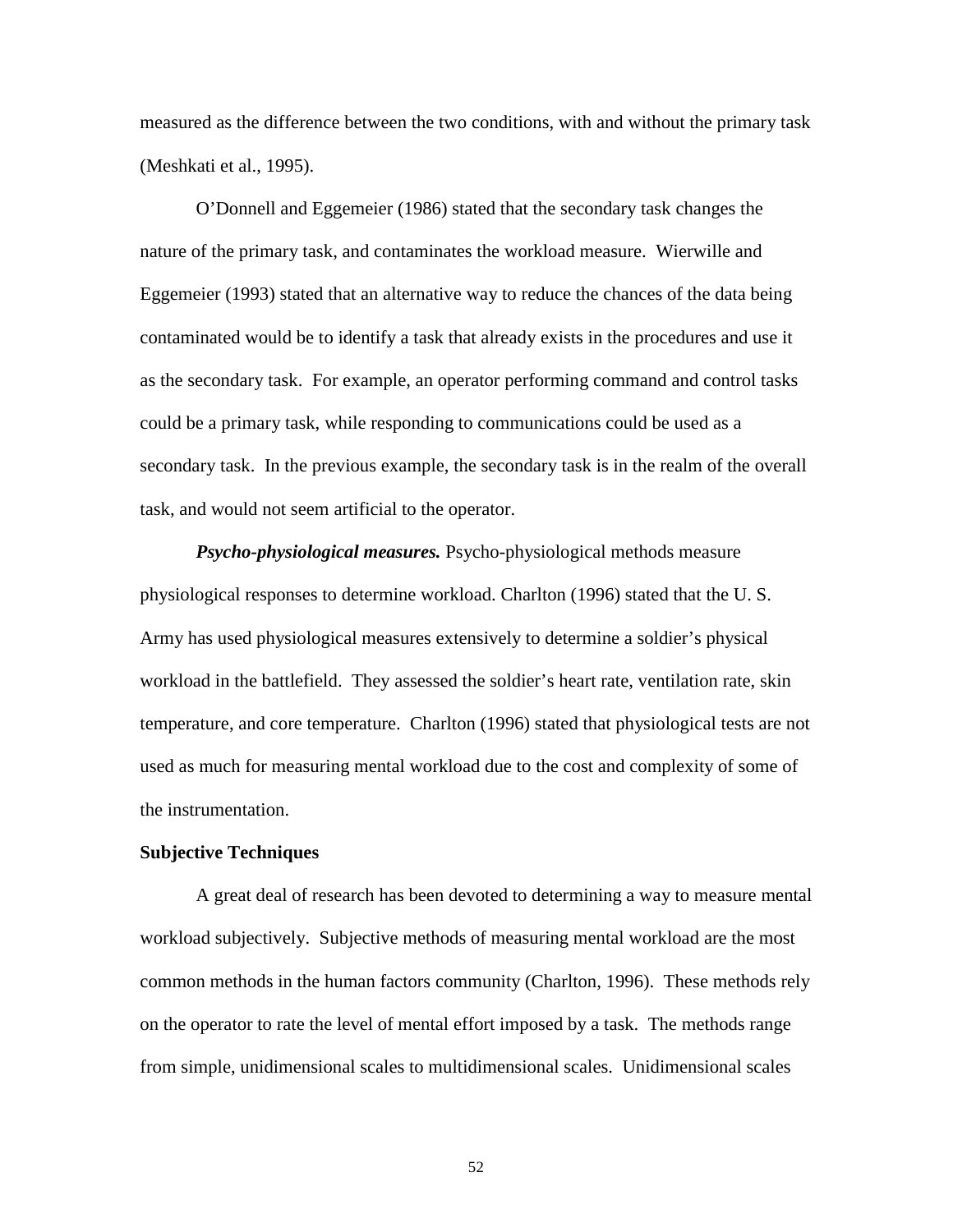provide the experimenter with a single workload measurement, while multidimensional scales measure several components of workload. The most commonly used subjective methods are: the Cooper-Harper, Subjective Workload Assessment Technique, and the National Aeronautical Space Administration Task Load Index. Charlton (1996) stated that these measures are "sensitive to changes in workload levels, minimally intrusive, diagnostic, convenient, relevant to a wide variety of tasks and posses a high degree of operator acceptance" (p. 188).

*Cooper-Harper Scales.* The Cooper-Harper scales were developed for the purpose of assessing aircraft handling characteristics. The major advantage of using the Cooper-Harper Scale is that it is easy to administer; it is popular in the scientific community, and the resulting ratings correlate highly with other workload scales (Charlton, 1996; Lysaght, Hill, Dick, Plamondon, Linton, Wierwille, Zaklad, Bittner, and Wherry, 1989). The major drawback of the Cooper-Harper scale is that it can only be used to measure workload associated with aircraft control.

Wierwille and Casali (1983) modified the Cooper-Harper Scale, calling it the Modified Cooper-Harper (MCH) Scale. The MCH is shown in Figure 6. The MCH can be used for applications beyond that of aircraft control. Additionally, the MCH allows the experimenter to measure workload associated with tasks that require the participants perceptual, cognitive, and communication skills.

The use of the MCH for  $C^2$  task would be very beneficial to measuring mental workload on  $C^2$  tasks because it taps into constructs that are important for the operator in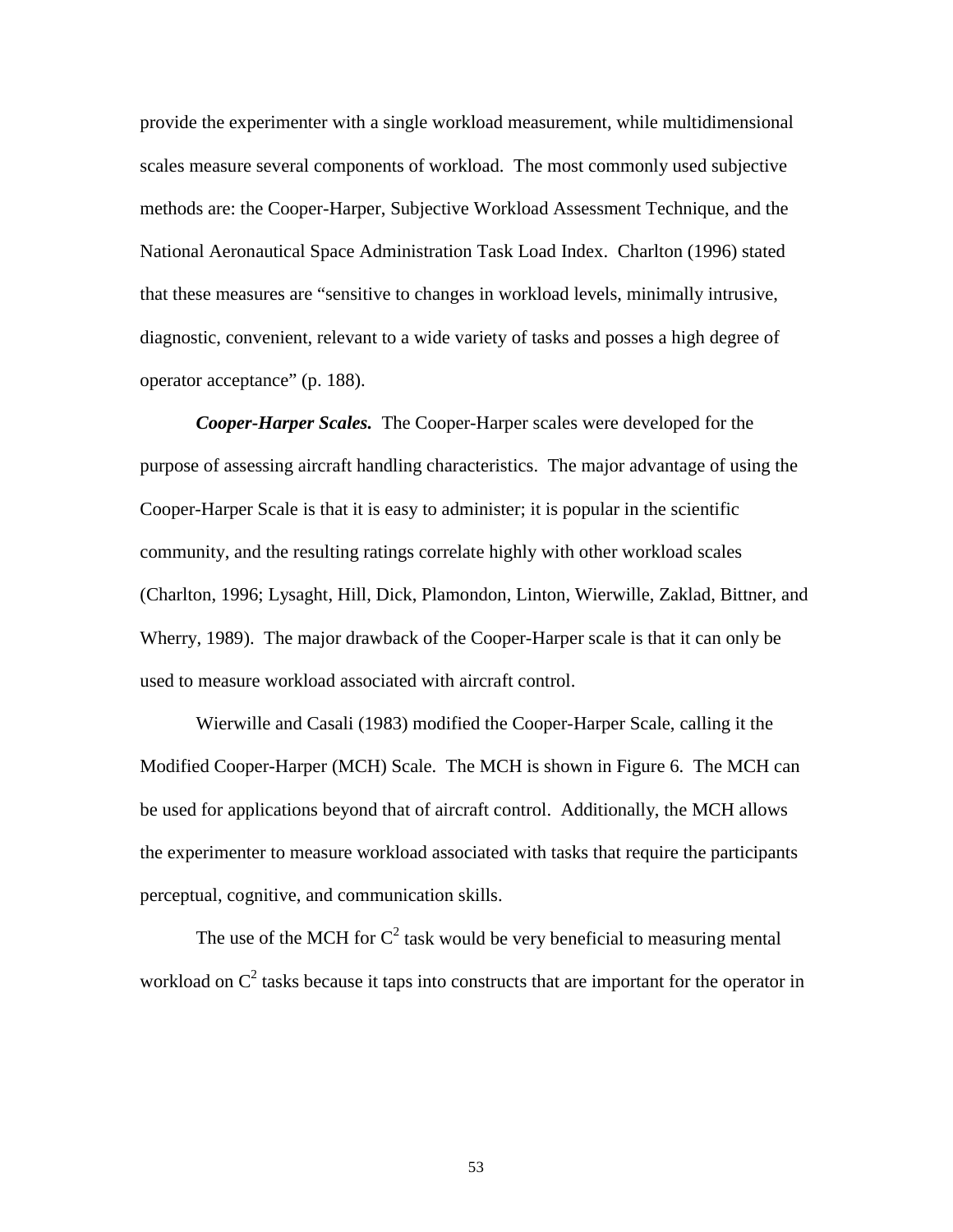

Figure 6. The Modified Cooper-Harper Scale (from Wierwille and Casali, 1983).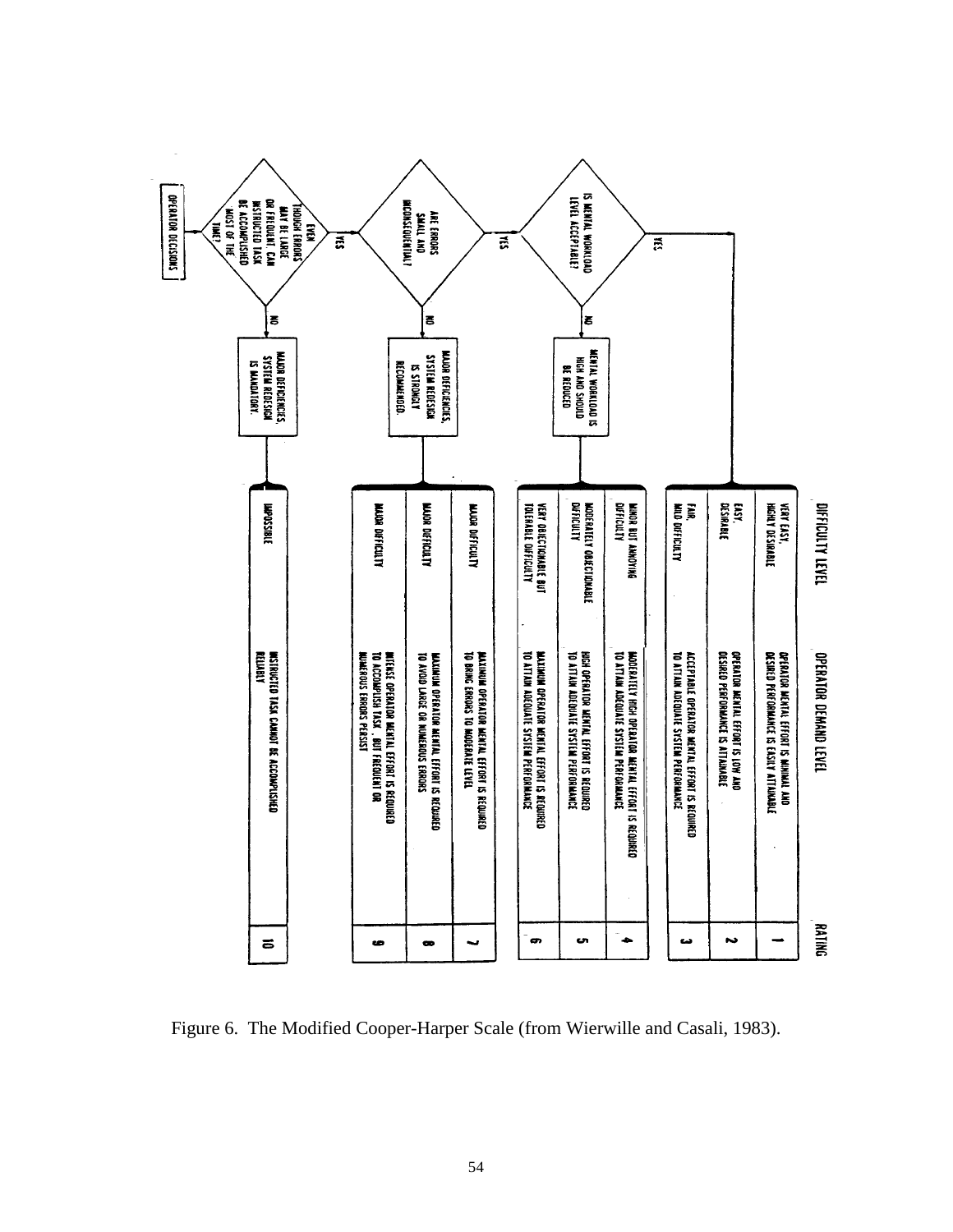performing  $C^2$  tasks. For instance, during  $C^2$  tasks, the operators rely on their perceptual skills to listen and interpret information from different modalities. They use cognition to assist in helping them to make decisions, while communication is used to transfer information verbally once it has been received.

This test is usually administered to participants after the completion of the task. The quality of the data gathered from the participant depends heavily on how well he or she remembers the task. One may argue that a delay in time between the test completion and the administering of the MCH would lead to contaminated data. However, Lysaght et al. (1989) stated that delays in the time of a test and the administering of the MCH do not lead to contamination of the MCH.

*Subjective Workload Assessment Technique.* The subjective workload assessment technique (SWAT) has a multidimensional view comprised of three dimensions: time load, mental effort load, and psychological stress load (Reid, Shingledecker, and Eggemeier, 1981). Boyd (1983) stated that this technique "carries with it the assumption that people can accurately predict the amount of workload they would experience under various levels of the three dimensions" (p.125). The contribution of time constraints and interruptions to the measurement of workload corresponds to *time load*. This corresponds well to military  $C^2$  tasks because sometimes a commander is faced with a situation that requires an instant response. The difficulty and uncertainty of the task corresponds to the *mental load* and the frustration, confusion, or uneasiness of the task corresponds to *psychological stress*. Mental load relates to  $C^2$ tasks as well, because  $C^2$  tasks do not consist of one single task, and they may demand a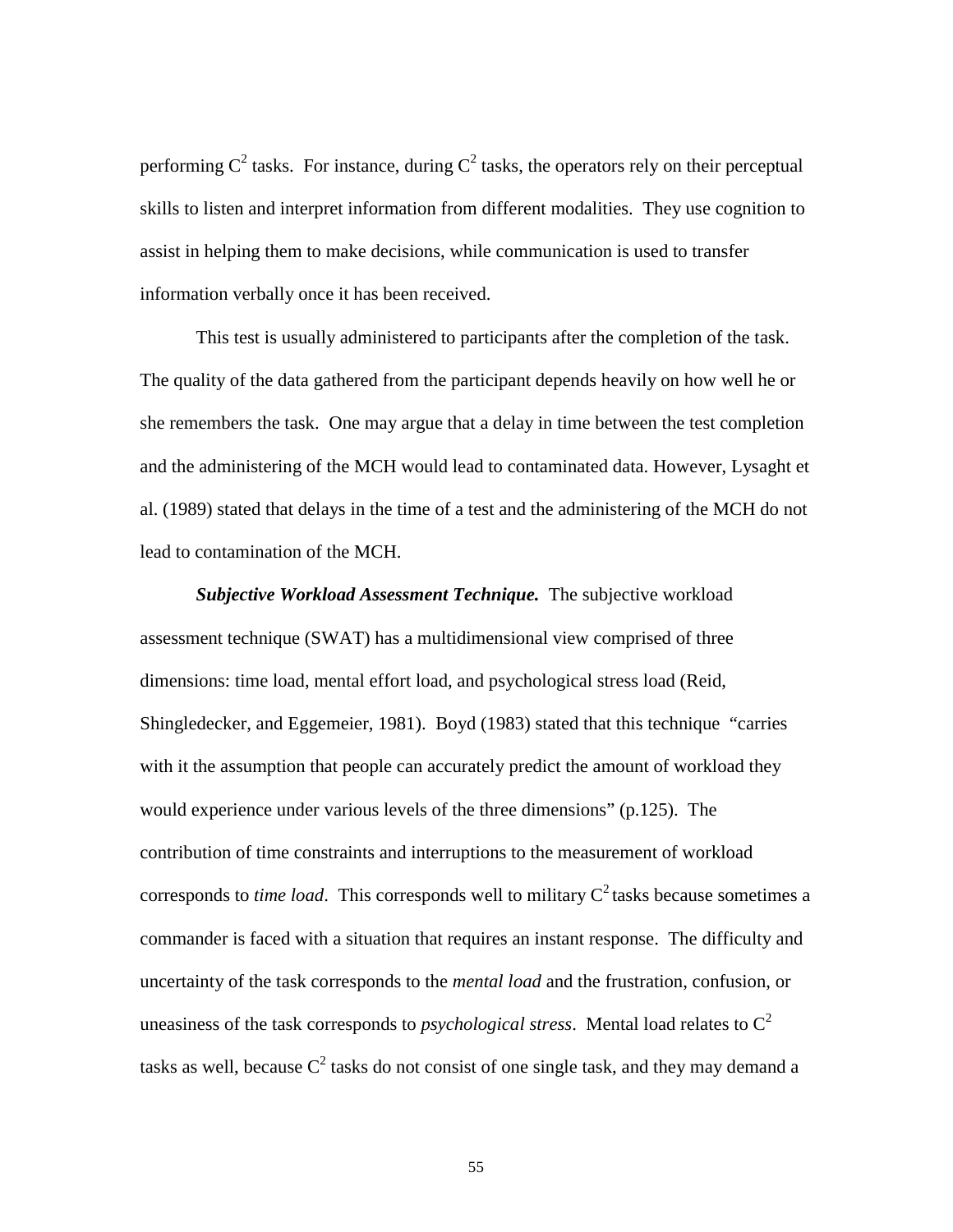person to dedicate attention to several displays to make a decision, which may impose a mental strain on the decision-maker. Psychological stress can easily be experienced during  $C^2$  tasks, because frustration and confusion may arise when communication that is necessary to complete a mission is not understood.

There has been an extensive amount of background research conducted on SWAT. The research has shown that this technique is reliable, well-developed, and is known as a valid metric of workload (Charlton, 1996). A disadvantage of SWAT is that it requires participants to be pretrained before the test is administered, and it requires a serious amount of groundwork to set-up the materials. Additionally, when the SWAT is compared to the NASA Task Load Index, the SWAT technique is considered to be less sensitive (Nygren, 1991). Charlton (1996) stated that the time and effort required to administer the test might cause the sample size to be small, due to subjects' aversion to participation, which is another drawback of using this method.

Whitaker, Peters, and Garinther (1990) used the SWAT in a study to determine how performance is affected by degradation in communication. The experiment consisted of thirty-six Bradley Fighting Vehicle soldiers who were tested performing a route exercise. The thirty-six participants were divided into twelve groups that consisted of three soldiers in each group. Five levels of intelligibility were set using the MRT. The levels of intelligibility were 1.9%, 27.8%, 51.1%, 72.7%, and 96%. After each test, the subjects rated how difficult it was to hear the words from the MRT, using the SWAT. The SWAT rating showed that as intelligibility improved, the level of difficulty of the route exercise decreased. The authors concluded that the effectiveness of military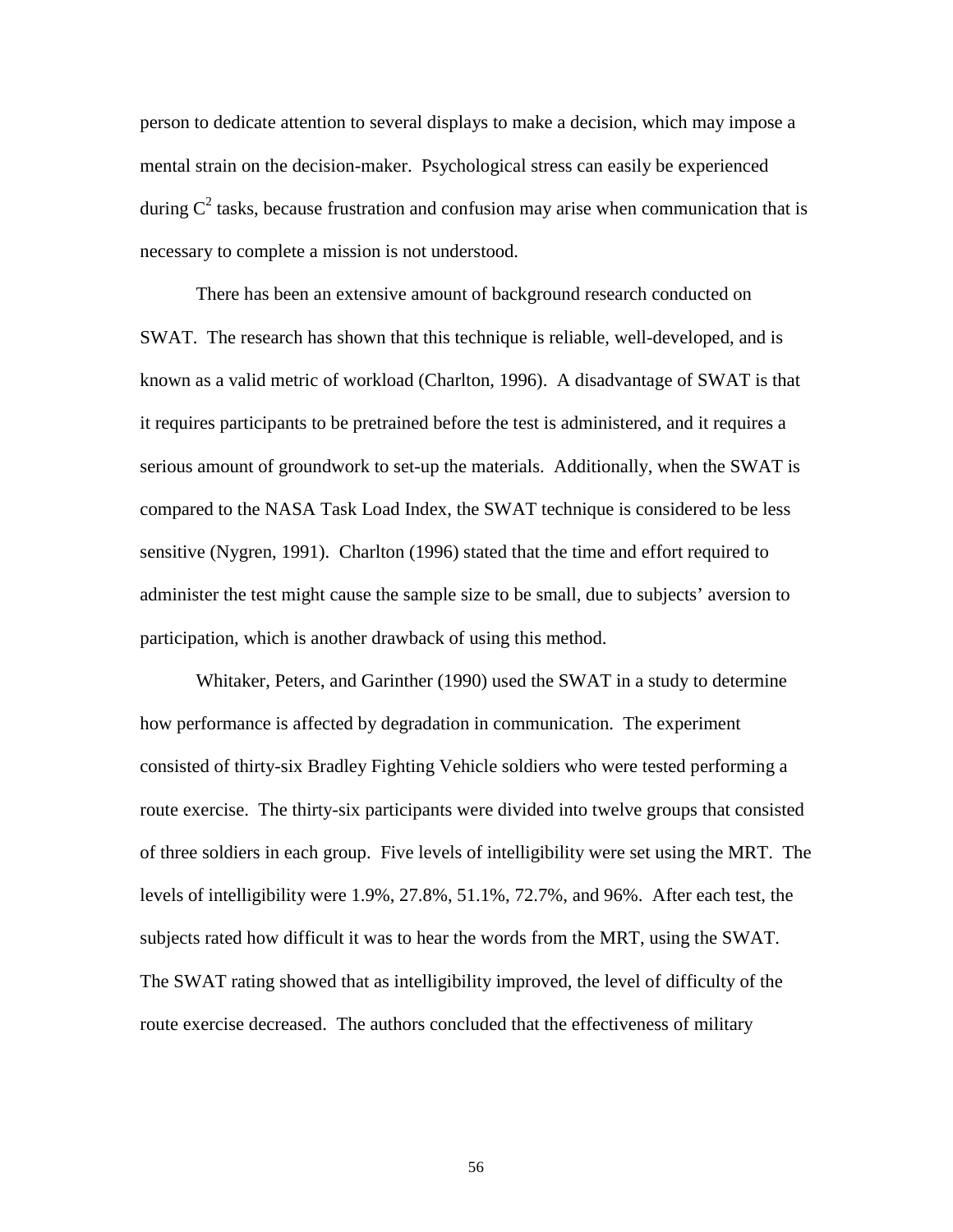personnel is dependant on communication, thus if communication is poor, performance will suffer.

# *National Aeronautical Space Administration Task Load Index.* The National Aeronautical Space Administration (NASA) Task Load Index (TLX) is similar to SWAT, in that it is based on a multidimensional approach. Instead of using three dimensions, the NASA-TLX uses six, and divides each dimension subscale into 20 levels. These six dimensions are mental demand, physical demand, temporal demand, performance, effort, and frustration. Two of the six levels within the NASA-TLX, mental demand and temporal demand, correspond to the mental and time load measures of SWAT, respectively. Also, in NASA-TLX, effort and frustration are different scales, whereas in SWAT they are combined into one scale--psychological stress. The performance scale allows the subjects to rate how well they performed on the task. The physical demand scale relates to how much physical activity was required to perform the task.

This technique employs a different weighting procedure than SWAT, in that participants are instructed to make a paired comparison on each subscale. If one subscale is used more frequently than another, then the number of times that subscale is chosen is used as the weighting for that subscale. A weighting of zero is assigned to a subscale that is never chosen. The workload metric is computed by taking the weighting of each subscale, multiplying it by its task-weighting, adding up the subscale scores, and dividing them by the total number of paired comparisons (Charlton, 1996).

Hill, Zaklad, Bittner, Byers, and Christ (1988) compared the NASA-TLX with four other scales: SWAT, MCH and Overall Workload (OW). The scales were applied to six soldier-operators of a Line of Sight-Forward (Heavy) air defense missile system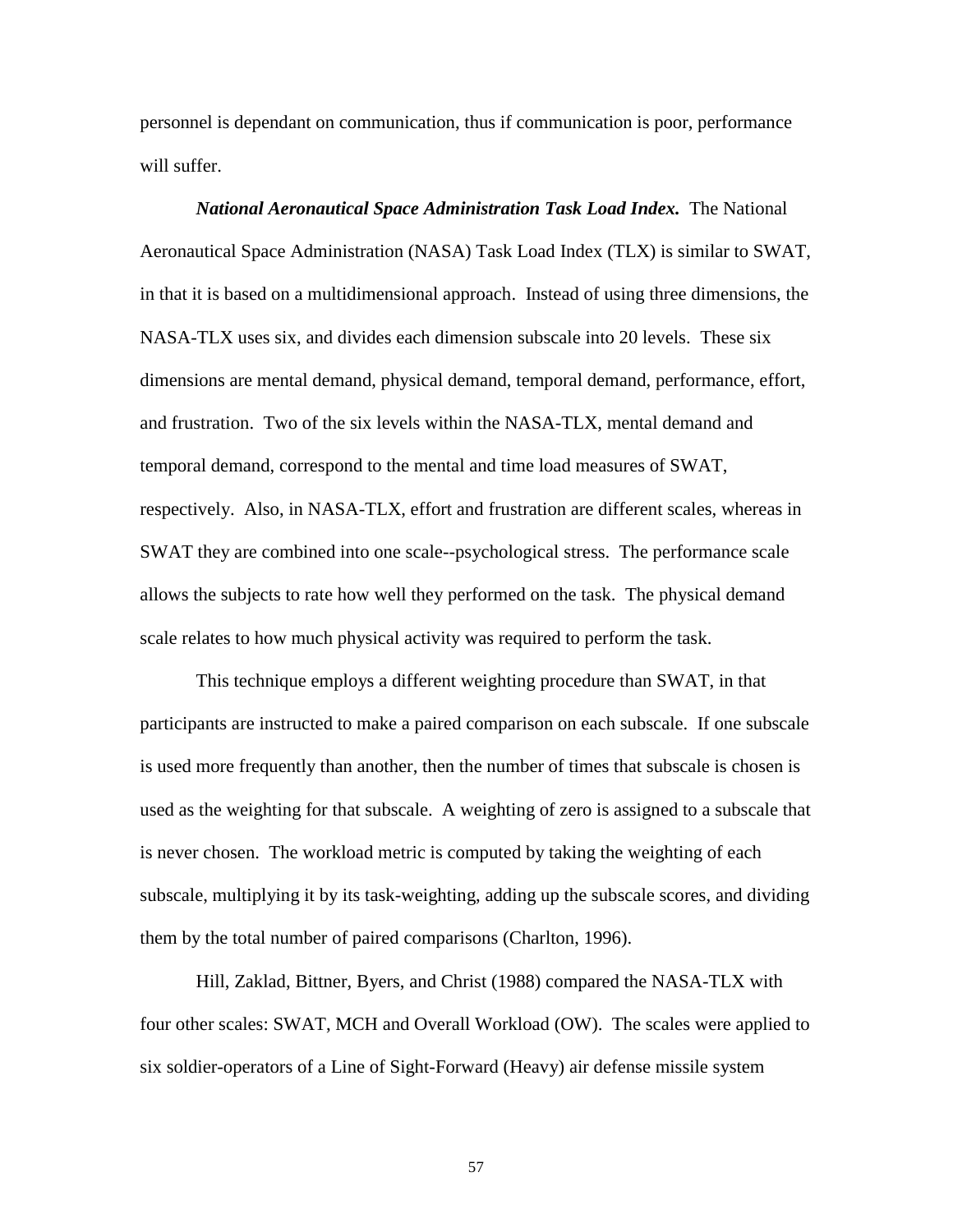several weeks after the participant had completed two missions. The participant's task was to view a videotape of two missions in which they had been participants and then complete each subjective rating technique. Once all the subjective rating techniques were completed, the researchers compared the validity of the results and the relationships between performance and workload.

The results of the study conducted by Hill et al. (1988) showed that the NASA-TLX has the highest validity. A principal component analysis revealed a single component that explained 79.6% of the total variance. A second analysis was conducted, Jackknife principal component analysis, which revealed an ordering of the mean factor loading, in which the NASA-TLX (.935) and OW (.927) were significantly greater than the MCH (.862) and SWAT (.860). Hill et al. (1988) compared the results of this experiment with the results of an earlier test of a remotely piloted vehicle. There was a significant interaction of the four workload scales. From the comparison of the two tests, the researchers stated that the NASA-TLX and MCH had the highest and lowest loadings. There was also a significant multiple correlation between performance and the NASA-TLX, with  $r = 0.66$ . They noticed that a decrease in performance was due to an increase in workload.

#### **Workload and Command and Control Tasks**

It has already been established that a decrease in communication will cause an increase in workload (Whitaker, Peters, and Garinther, 1990; Whitaker, 1991; Whitaker and Peters, 1993). When performing  $C^2$  tasks, workload may be affected by communication, temperature, noise, location of the enemy, urgency of the response, or a combination of all these factors. These factors may cause workload to be variable and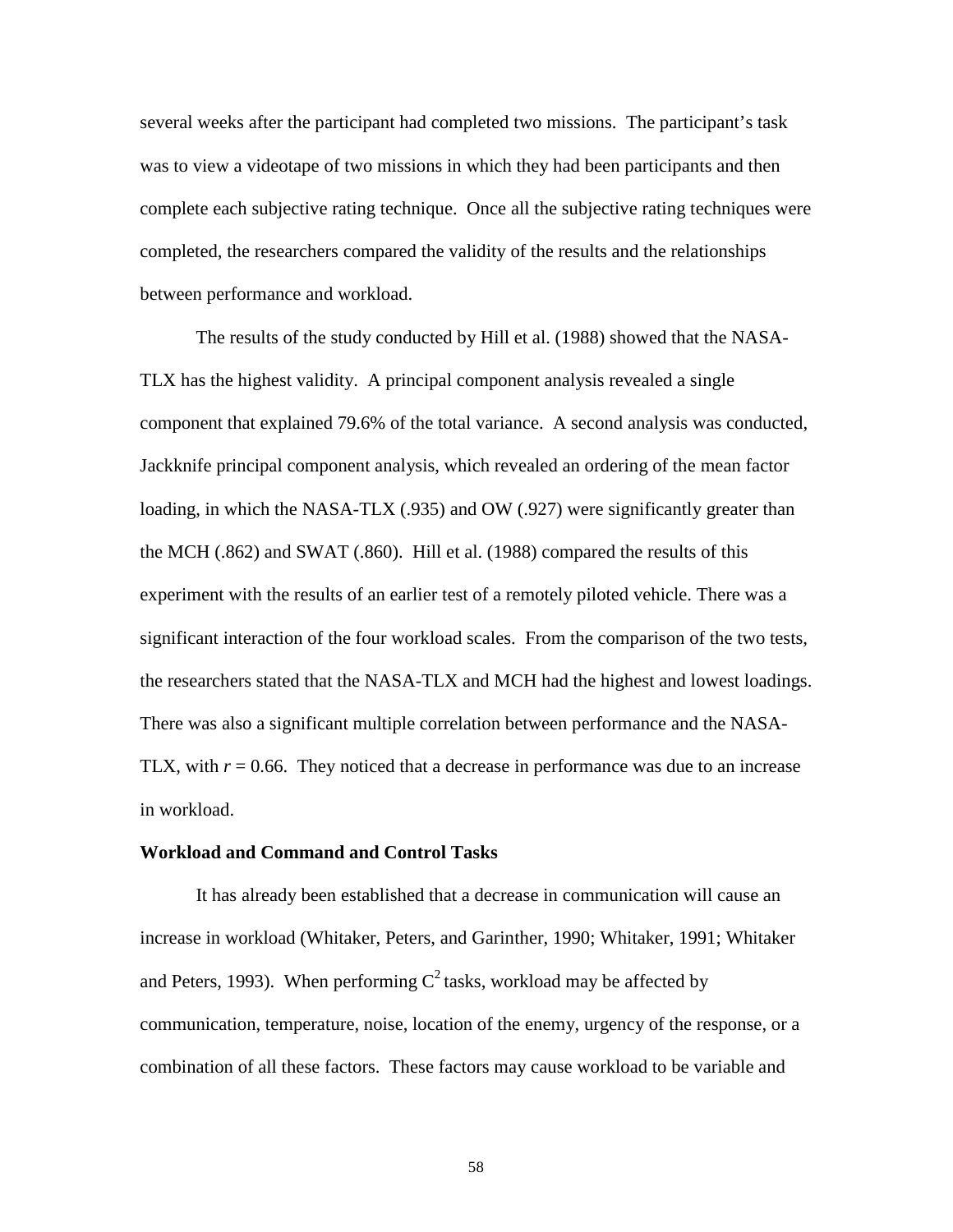unpredictable over time. This problem is confounded even more when the operator has more than one task to perform. Stark, Scerbo, Freeman, and Mikulka (2000) stated that an operator's mental capacity may be exceeded in environments where multiple task demands are placed on a individual. Additionally, when an operator is experiencing high workload, the different tasks will be prioritized to give the most important task more attention (Taylor, Charlton, and Canham, 1996), thus causing the other tasks to suffer. Therefore, when  $C^2$  tasks are performed in an environment where communication is difficult, it will cause a decrease in performance and an increase in workload.

## **Summary**

As reported by Hendy, Hamilton, and Landry (1993) subjective measures have emerged as the primary source for measuring workload. With these measures, the researcher is provided with information on the relationship between a task and the operator's performance on a task. The workload method chosen to assess this relationship may reveal that performance will suffer if the workload is high, or too low. Objective methods of measuring mental workload do not require the participant's opinion, since the data are collected while performing the task. On the other hand, subjective methods rely heavily on the participant's opinion to measure the workload imposed by a task. Although, several experiments conducted on speech intelligibility in tanks (Whitaker, Peters, and Garinther, 1990; Whitaker, 1991; Whitaker and Peters, 1993) have used the SWAT technique to determine how speech intelligibility affects performance, the SWAT technique does not glean enough detailed information about the task from the participant. For this reason, a more sensitive measure, such as the NASA-TLX, probably should have been used to tap into other dimensions that are not addressed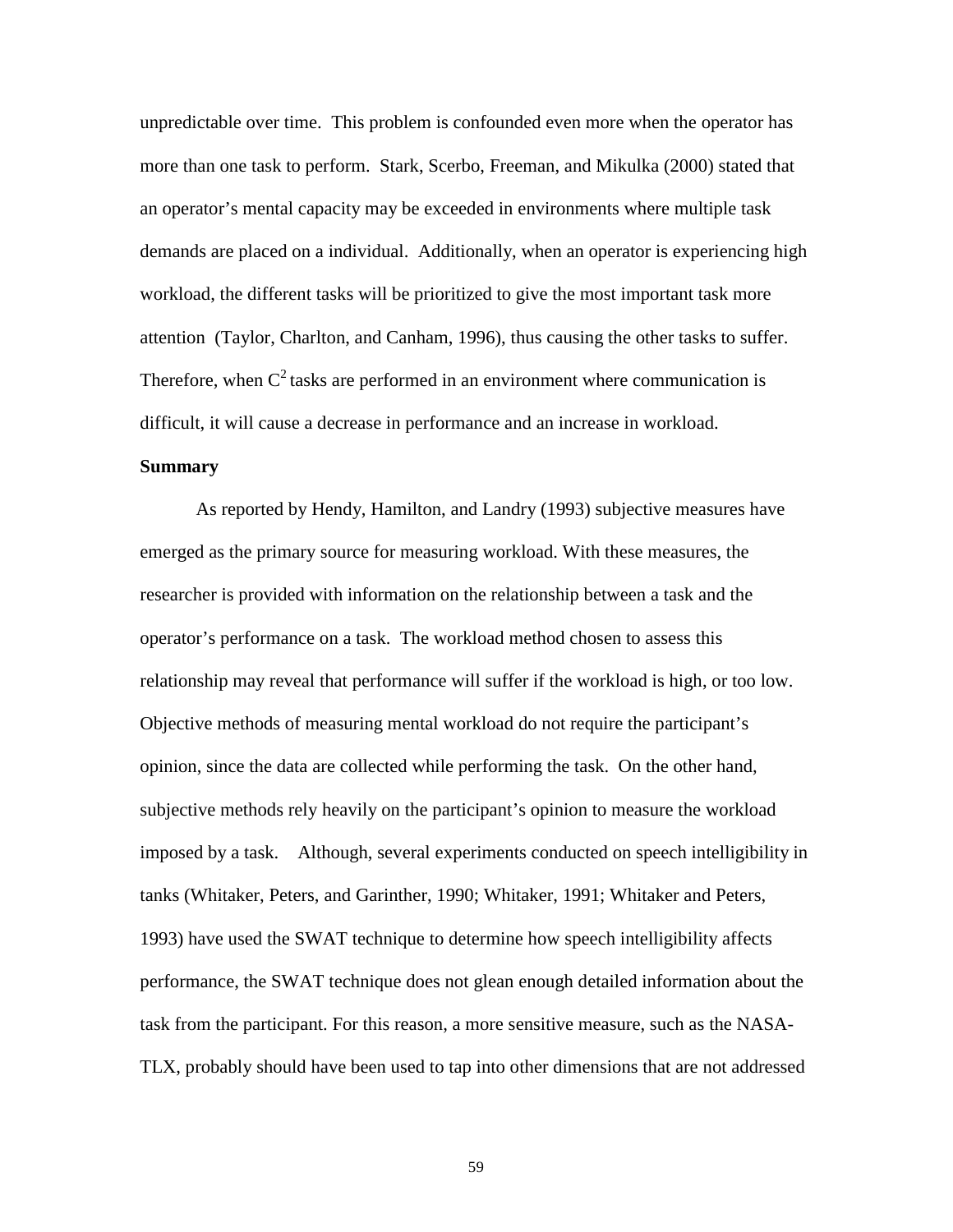in SWAT. Lastly, it is believed that using two measures of mental workload would reduce the chance of important information going unnoticed. Therefore, in addition to the NASA-TLX, the MCH is also a good measure since it places an emphasis on task with a communication component.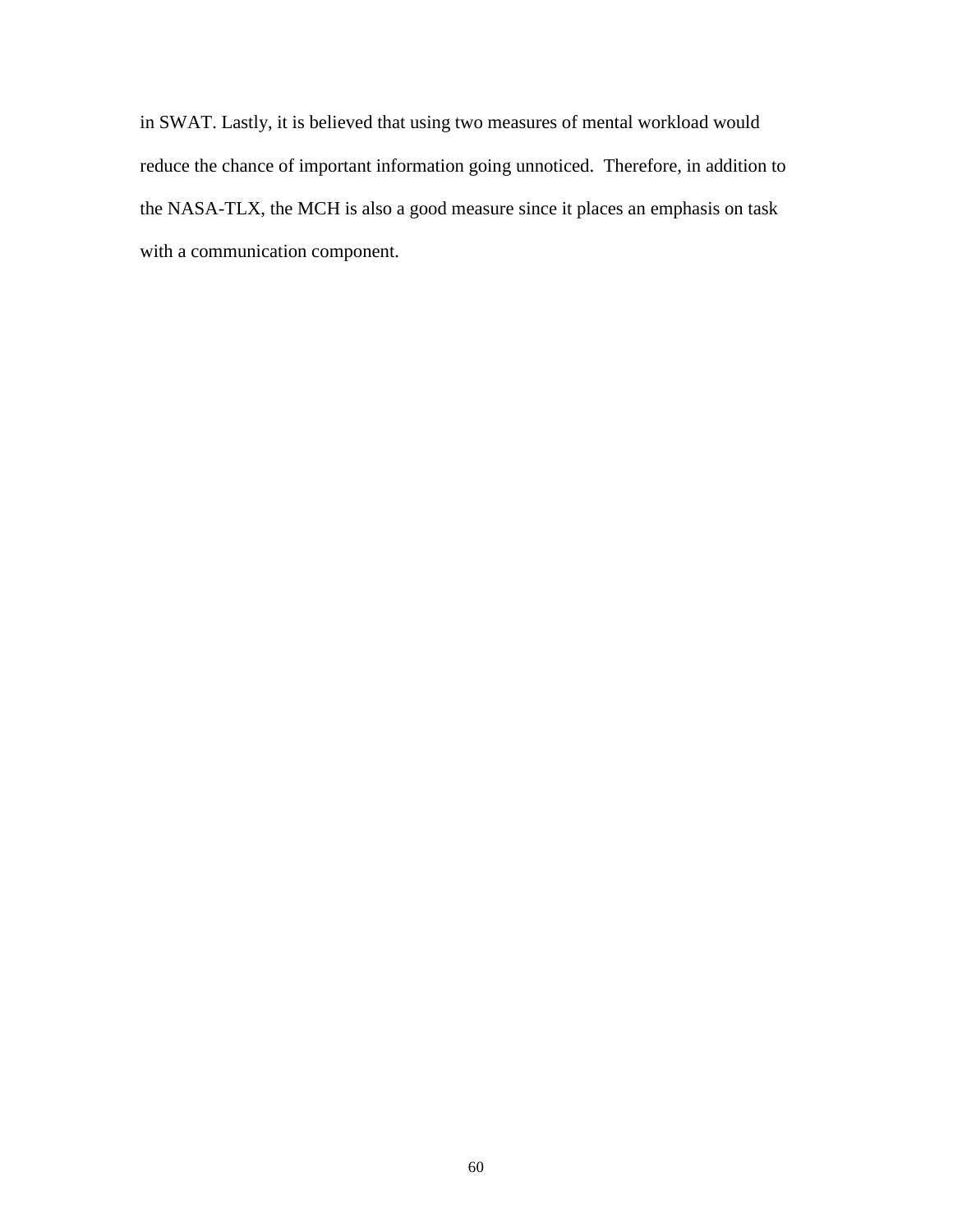#### **THEORETICAL BASIS FOR COGNITION**

When performing  $C^2$  tasks, a soldier must sense the information in the environment, make a decision based on the information, and execute a response. Proctor and Zandt (1994) stated that humans process information in three stages: the perceptual, cognitive, and action stages. An illustration of each one of these stages is shown in Figure 7. In the perceptual stage, the objects are identified through a person's sensory organs. Once the stimulus has been identified, the cognitive stage determines the most feasible response or action to be executed. After the perception and cognitive stages, a response is selected and action is taken to execute the response.

 The most important part of the human information processing stage that will be discussed in this dissertation is cognition. Cognition involves the ability of the brain to transform, reduce, elaborate, store, recover, and use information that is important to performance (Bailey, 1996). It can be affected by different stimuli, both externally and internally. An example of an internal stimulus would be high-blood pressure or a headache. An example of an external stimulus would be noise, such as that found in a battlefield. More specifically, the noise from a tank, which has been reported to be 114 dBA, may affect cognition. In turn, this may cause performance to decrease when performing  $C^2$  tasks.

Gomes, Pimenta, and Branco (1999) conducted a study to determine if prolonged exposure to low frequency noise had an effect on cognition. The sound pressure level of the noise was greater than 90 dB (linear), with the low frequency range less than 500 Hz. The study was conducted on 70 male engine technicians who worked at Oficinas Gerais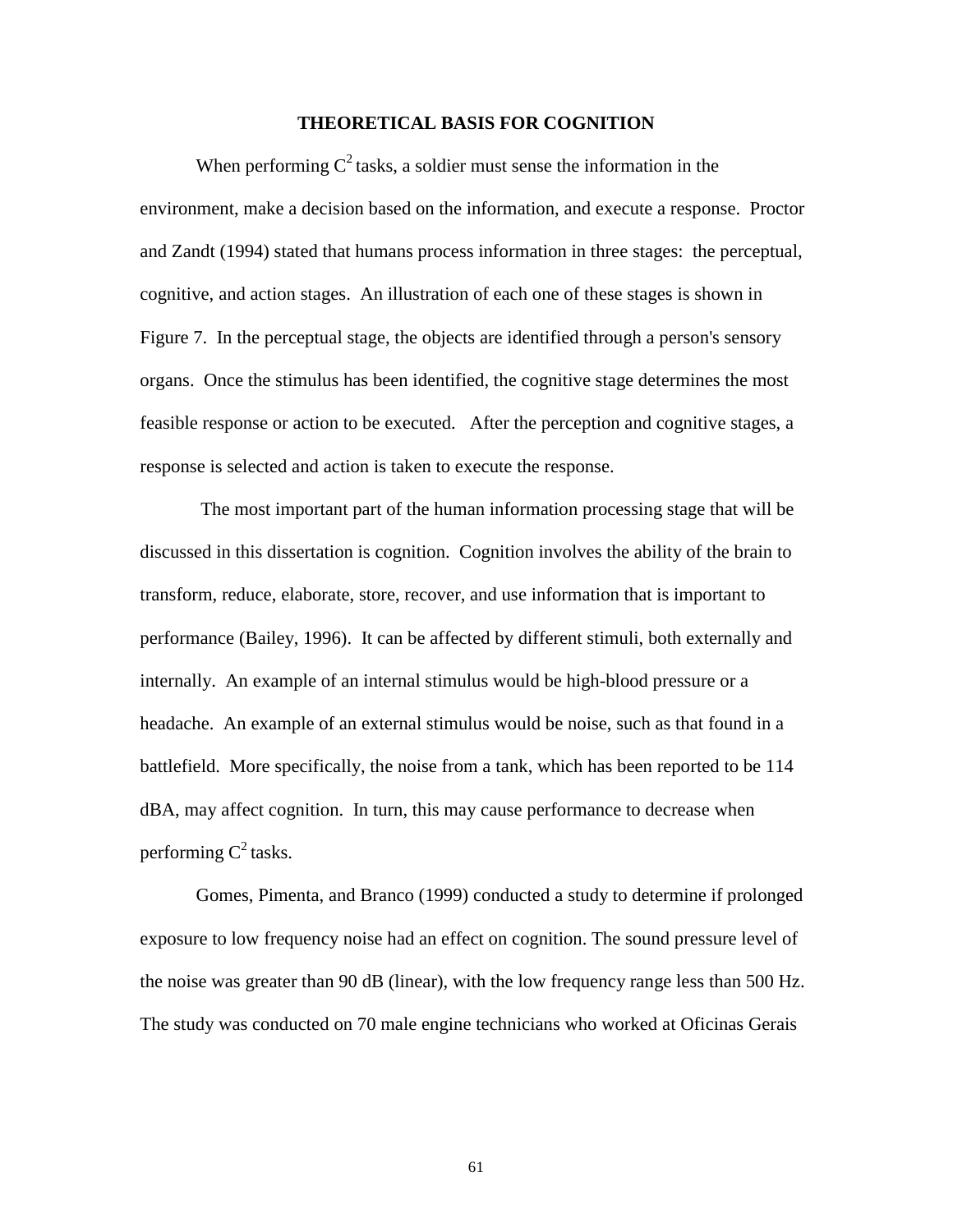

Feedback

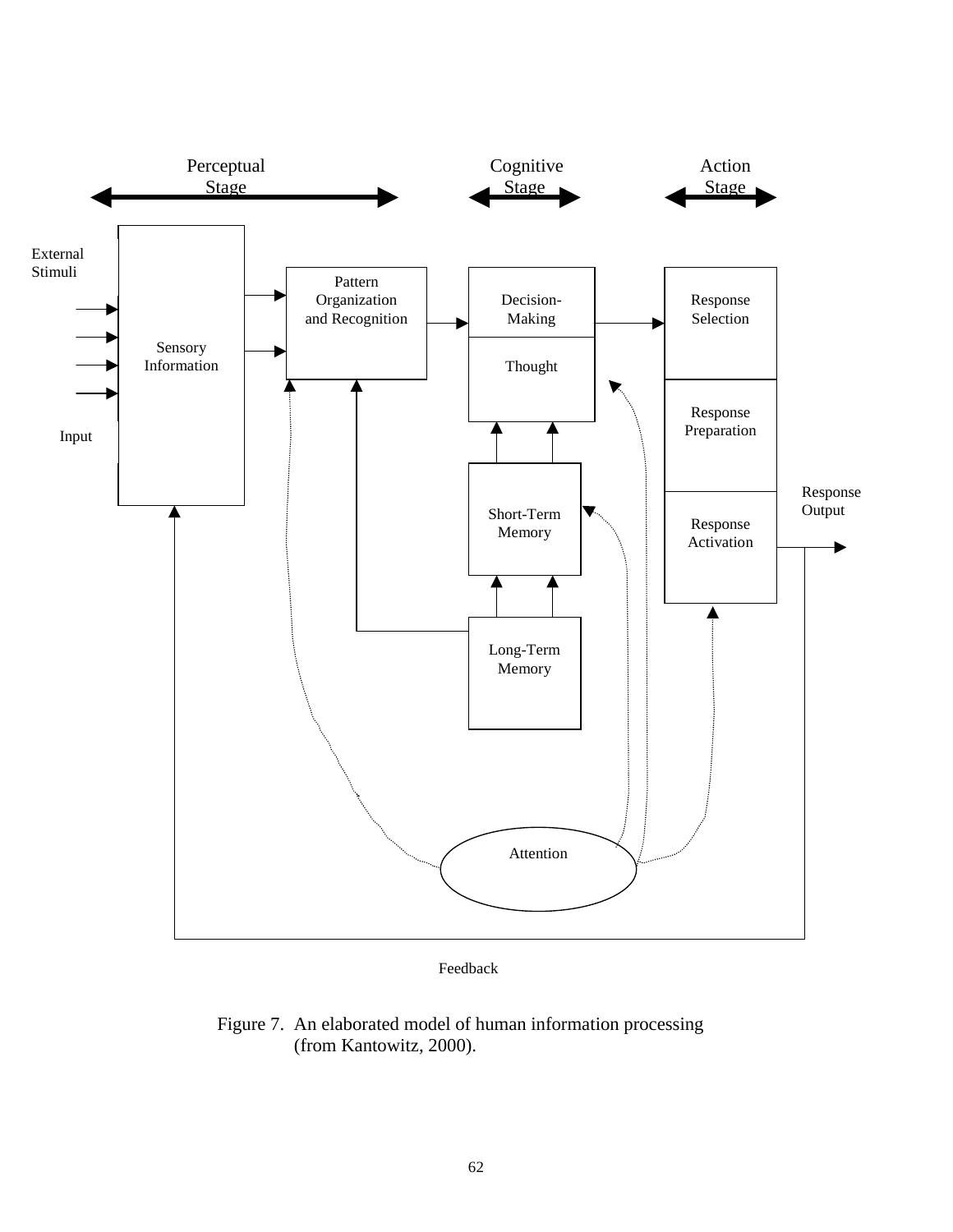de Material Aeronautic in Portugal. The experiment consisted of two groups of subjects, the exposed group and the control group. The exposed group was presented with noise levels between 90 and 110 dB (linear), and the control group was not exposed to the noise. Both groups performed engine run-up procedures that were identical to their regular job routines.

Several tests were run on these subjects after completion of the task. The experimenters administered the Wechsler Memory Scale, Toulouse-Pieron Test, and the P300 ERP to determine if the low frequency noise had an effect on cognition. The results from the Toulouse-Pieron test revealed that there was not a significant difference between the two groups. Significance was found when the Wechsler Memory Scale data was analyzed (shown in Table 3). As can be seen from Table 3, there was a significant difference in "immediate verbal memory" and the "memory quotient." Additionally, when the results of the P300 ERP were analyzed, they revealed significant differences in "Psychic Control," "Digit Span," "Visual Memory" and "Word Association." Gomes, Pimenta, and Branco (1999) stated that the "Visual Memory" test revealed that 14.6% of the exposed group showed disturbances when performing the P300 ERP.

Again, since  $C^2$  tasks are performed by using complex systems, and with multiple people transferring information among one another, cognition may be affected by the noise. The reason why these systems are complex is that they consist of sophisticated technology that process and tune information to assist the commander in achieving the mission (Essens, Post, and Rasker, 2000). The noise (from machinery, guns, vehicles, helicopters, etc.) in a military environment, coupled with performing multiple tasks with and without the technology, may cause cognition to deteriorate.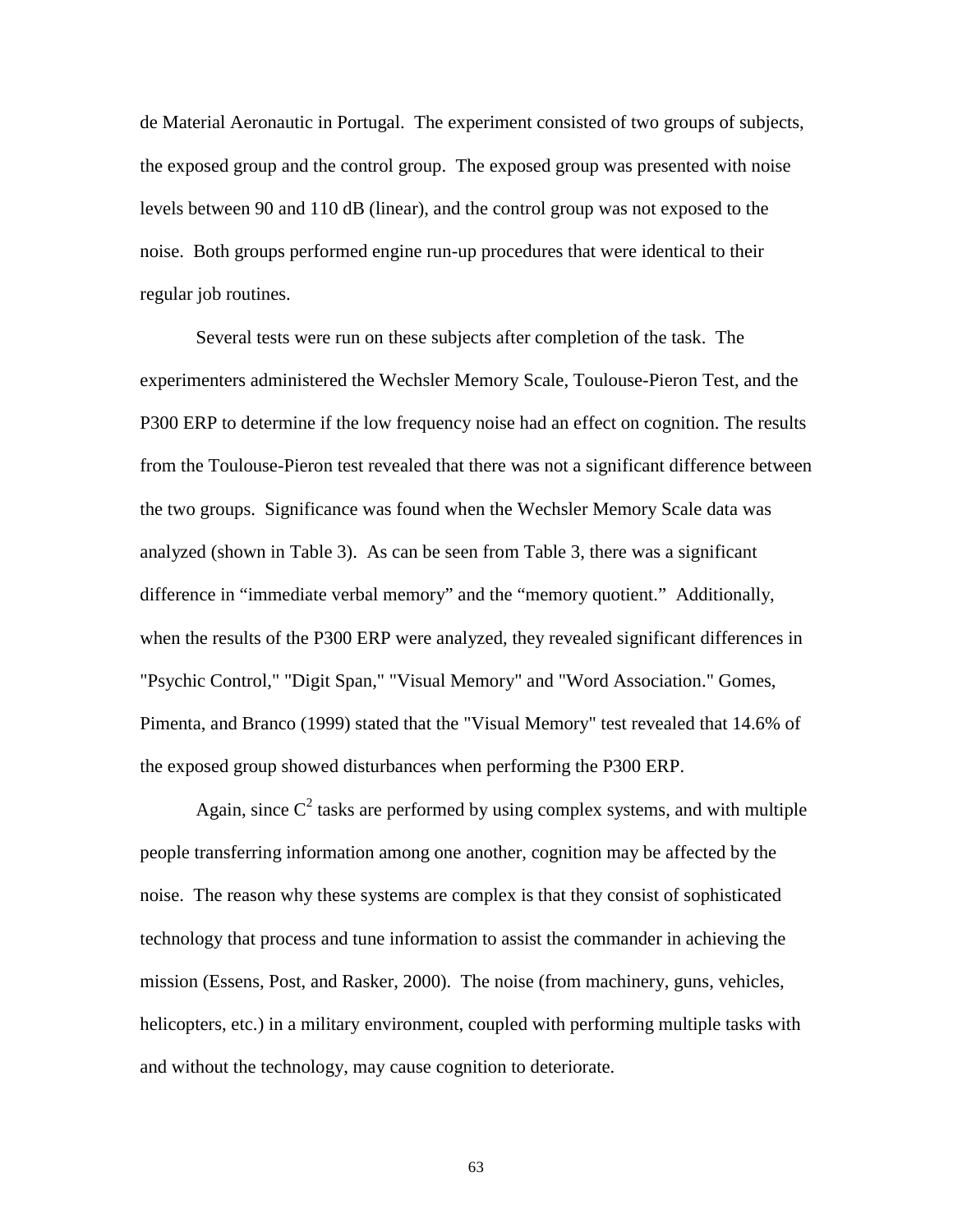|                                  | <b>Exposed Group</b><br>$(n=40)$ |      | Control Group<br>$(n=30)$ |      | Exposed vs. Control |           |
|----------------------------------|----------------------------------|------|---------------------------|------|---------------------|-----------|
|                                  |                                  |      |                           |      |                     | Deg.      |
|                                  | Average                          | SD   | Average                   | SD   | F                   | Signif.   |
| Personal and General Information | 6.00                             | 0.00 | 6.00                      | 0.00 | -                   |           |
| <b>Immediate Orientation</b>     | 5.00                             | 0.00 | 5.00                      | 0.00 |                     |           |
| Psychic Control                  | 7.41                             | 1.55 | 7.86                      | 1.43 | 1.5074              | 0.2238    |
| <b>Immediate Verbal Memory</b>   | 10.00                            | 2.23 | 11.31                     | 2.33 | 5.6468              | $0.0203*$ |
| Digit Span                       | 9.80                             | 1.93 | 10.52                     | 1.94 | 2.3105              | 0.1331    |
| <b>Visual Memory</b>             | 10.20                            | 2.52 | 11.90                     | 1.86 | 1.6184              | 0.2076    |
| <b>Word Association</b>          | 16.07                            | 3.28 | 17.84                     | 4.48 | 3.6589              | 0.0600    |
| <b>Memory Quotient</b>           | 101.78                           | 8.66 | 108.31                    | 8.18 | 10.1102             | $0.0022*$ |

Table 3. Data from the Wechsler Memory Scale (from Gomes, Pimenta, and Branco, 1999).

\* denotes significance at  $p < 0.05$ .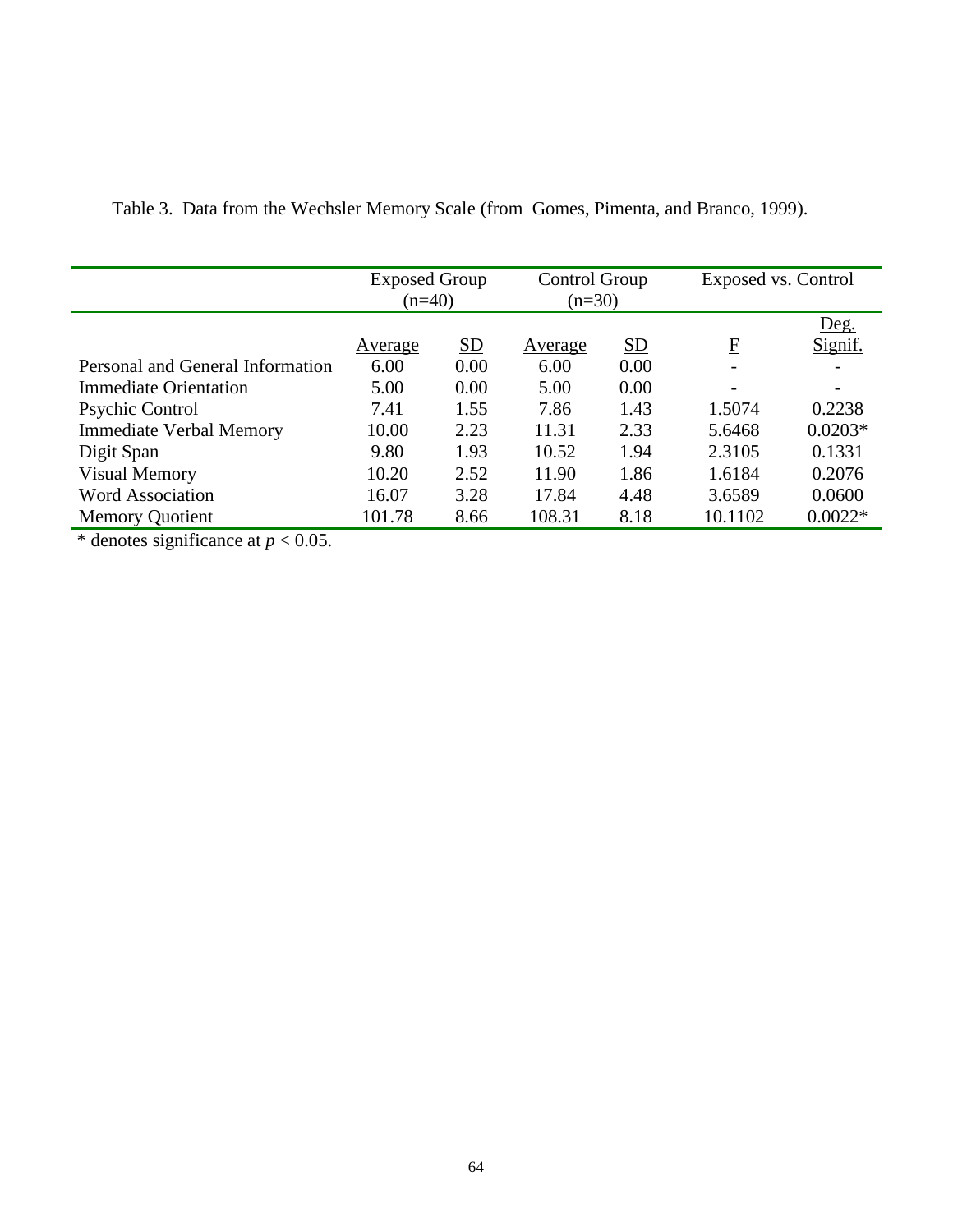The decision-making construct associated with command centers can also be correlated to  $C^2$  tasks, since issuing commands is the first phase of  $C^2$  tasks. More simply stated, before a task can be executed, a command must be issued to inform the person of the task and allow the commander to maintain control based on the situation.

 Noyes, Barber, and Leggatt (2000) stated that some tasks performed in armored vehicles require the use of a keyboard. The keyboard allows the commander in an armored vehicle to type information concerning a mission. Next, this information may be transferred to subordinates or someone in a higher level of the military. This process is continuous, with everyone staying abreast of the events in the battlefield. Therefore, certain constructs of cognition are important for performing  $C^2$  tasks. These constructs are memory retrieval, planning, situation assessment, problem solving, decision-making, and attention to detail.

Planning involves making a decision while considering several other factors that must be taken into account in selecting an optimal course of action. During  $C^2$ operations, the commander has to conceptually plan how to coordinate the different activities in the battlefield. Planning can be done prior to the mission or during the mission. Regardless of when it is performed, planning may enhance performance.

O'Hare (1997) stated that situation awareness is fortuitous in an environment where a human interacts with a dynamic and complex system. Situation awareness relates to  $C^2$  tasks because before a person can issue  $C^2$  tasks to soldiers, he or she must have some knowledge of the situation. This is very fundamental to situations that are unpredictable, such as a battlefield environment. In the battlefield, the commander is presented with multiple tasks that must be prioritized, monitored, and managed to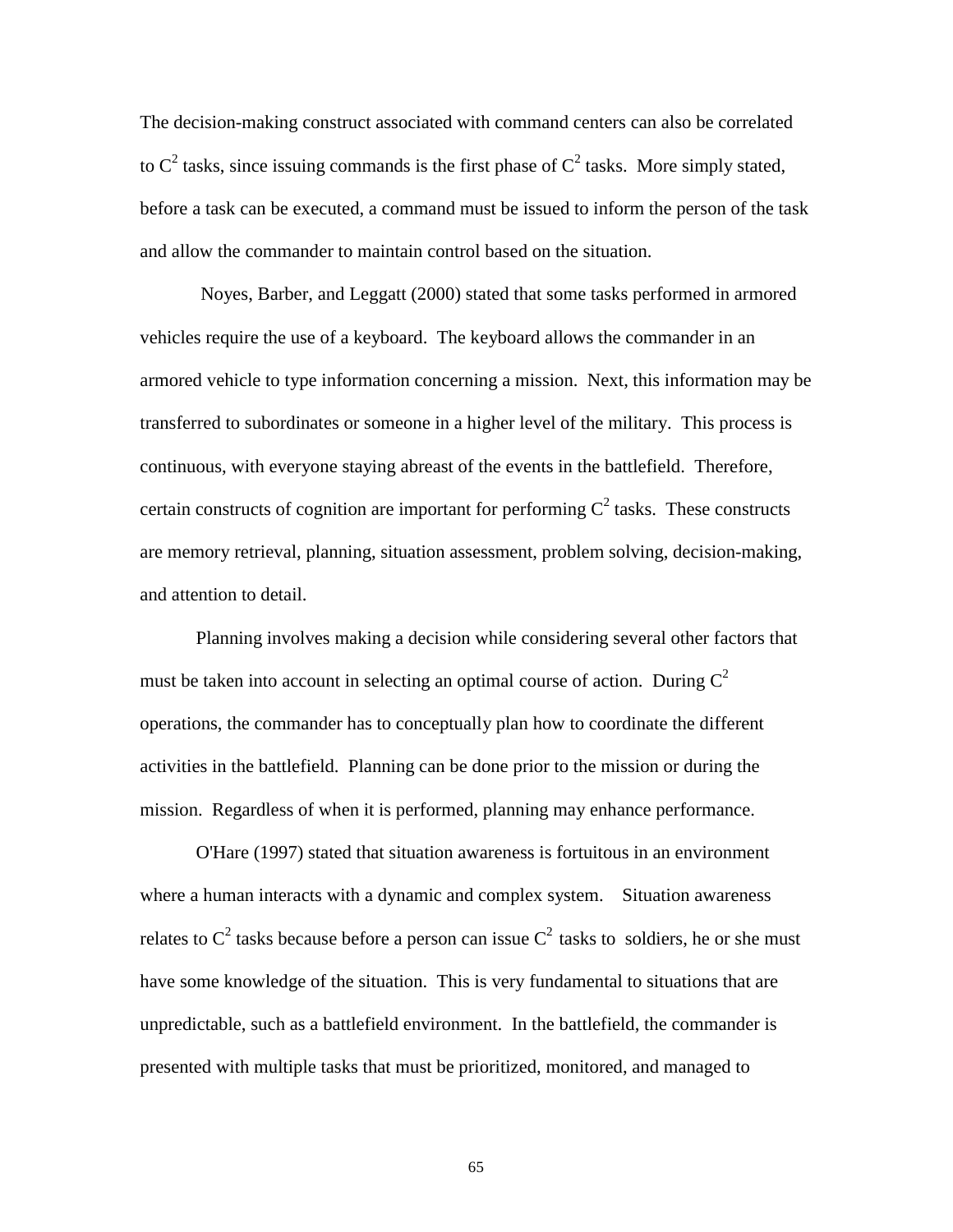successfully complete the mission. This leads to the commanders' need to assess the situations or events that are occurring in their environment.

Bailey (1996) stated that problem-solving is one of the most complex forms of human information processing. Problem-solving involves a person using his or her existing knowledge to derive new solutions to problems that arise. Additionally, this person may rely on his or her short-term memory to recall events. During  $C^2$  tasks, a commander may encounter a situation in which he or she may not be able to comprehend information presented verbally or visually. When such situations arise, the commander must rely on his or her own knowledge to develop a solution and continue to  $C^2$  his or her subordinates. When thinking of a solution to the problem, the commander must carefully consider all the alternatives.

Attention to detail entails carefully looking at aspects of a situation that would be overlooked by a novice. For instance, it has already been established that  $C^2$  tasks may be conducted through visual displays. The visual displays may show overlays of maps, emails, or other type of textual information. When reporting from maps or emails, the richness of all the information is important when making critical decisions because it may determine life or death.

Decision-making involves weighing all the possible solutions to a problem and deciding on one solution that will result in the most favorable outcome. In  $C^2$  tasks, the desired outcome is to listen, monitor, and transmit information as quickly as possible to effectively accomplish the mission. However, factors in a person's environment may influence the decision-making process. For instance, when making a decision in a static environment, the number of alternative solutions will be greater than if the person was in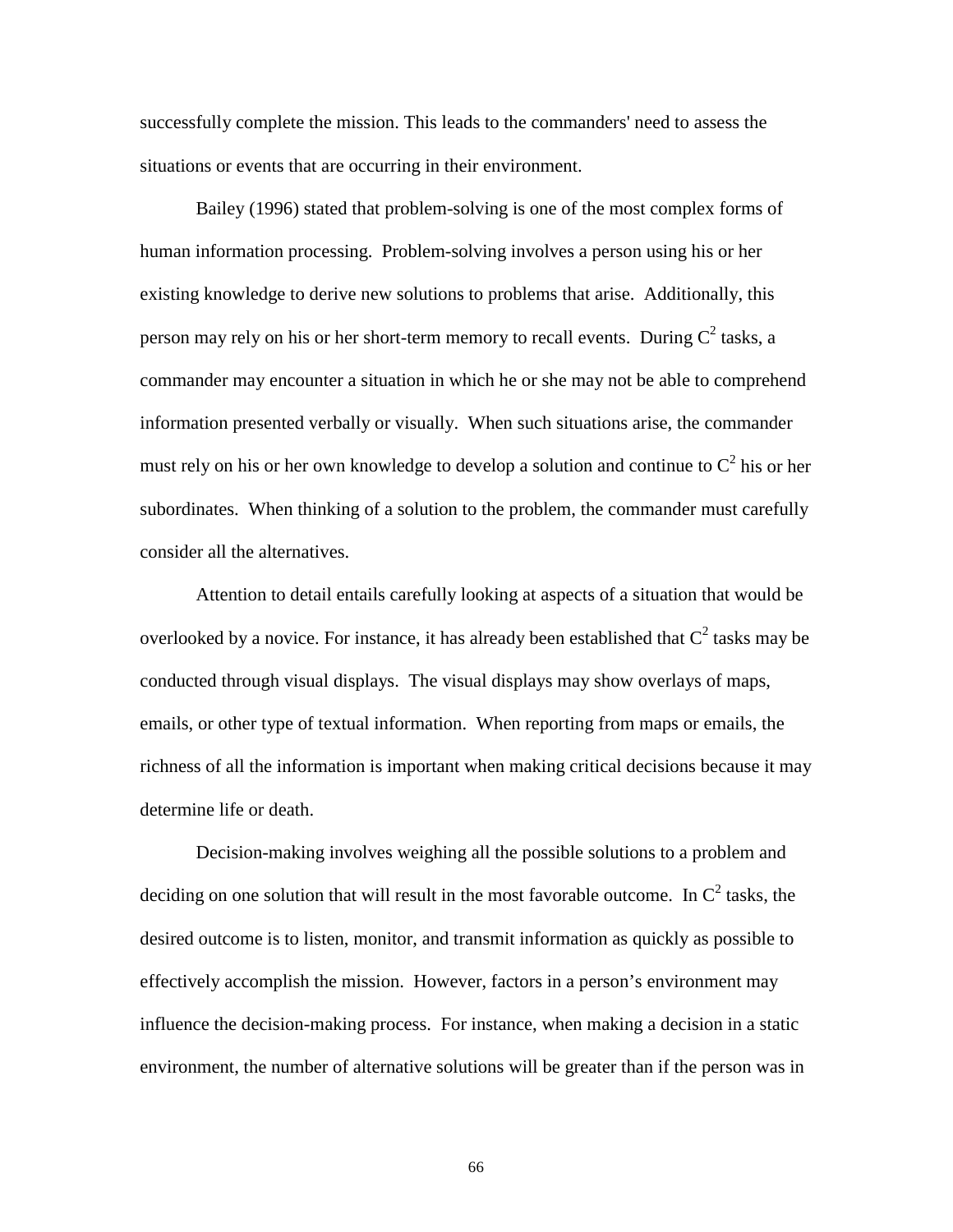a dynamic environment in which he or she has a limited amount of time to arrive at a solution.

The constructs discussed in the preceding section are all used in performing  $C^2$ tasks. The number of times each construct occurs is unknown, due to the unpredictable in a military environment, which will cause different types of  $C^2$  tasks to be performed. However, a test battery has been developed and validated to assess how performance is affected by such cognitively demanding tasks.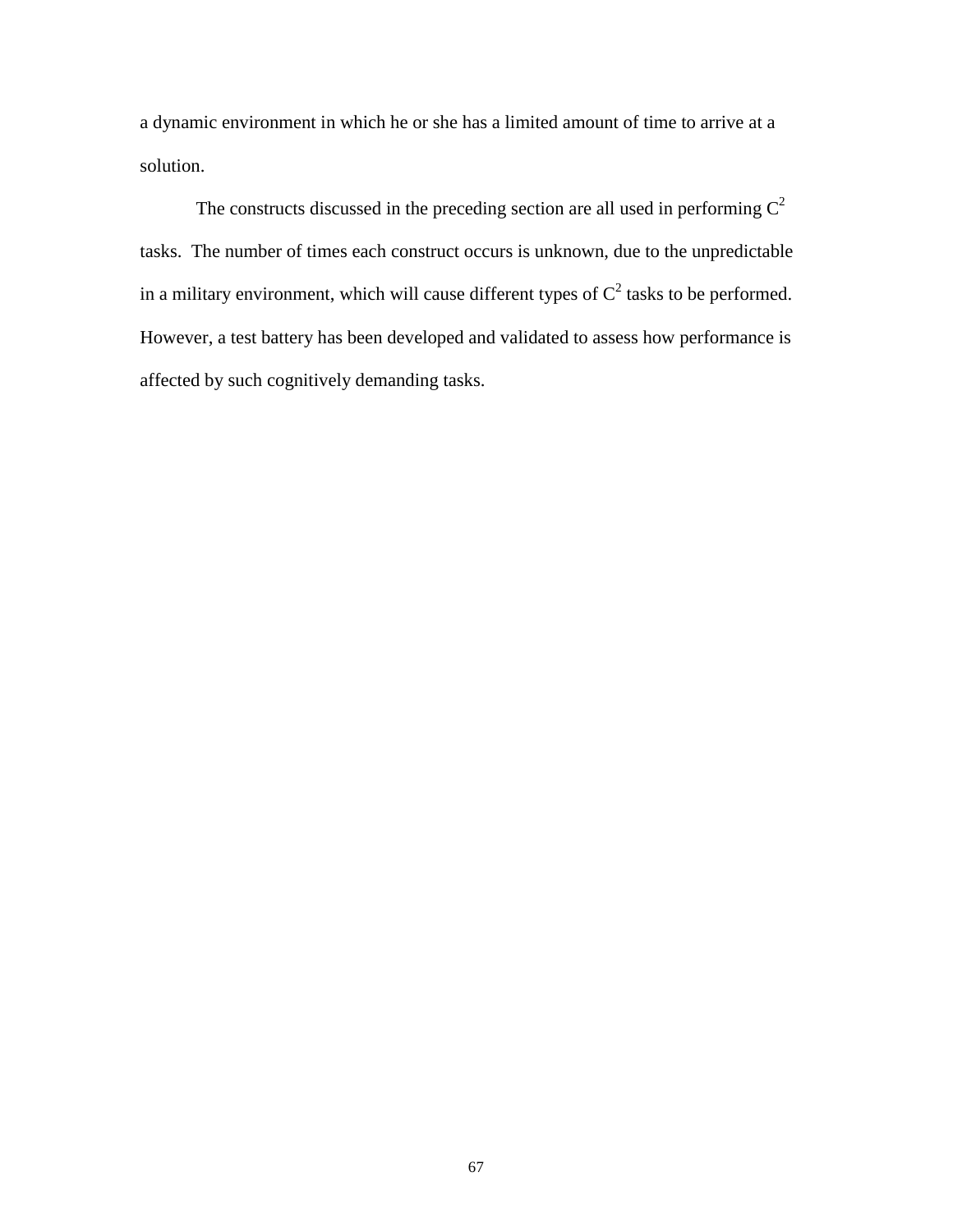## **COMPLEX COGNITIVE ASSESSMENT BATTERY**

 In this research, the Complex Cognitive Assessment Battery (CCAB) was used to quantify performance. It is believed that the tests within the CCAB pose the same cognitive constraints as  $C^2$  tasks. The CCAB was developed by the U.S. Army Research Institute, the Army Medical Research and Development Command and the Tri-Service Joint Working Group for Drug Dependent Degradation on Military Performance (Expanded Complex Cognitive Assessment Battery, 1988). The purpose of this battery is to evaluate performance on tasks that are classified as being high-level and requiring complex cognitive skills (Kane and Kay, 1992). Additionally, this battery was developed to measure the complex cognitive abilities that are required to perform Army  $C^2$  and Operational tasks (Expanded Complex Cognitive Assessment Battery, 1988).

The tests in the CCAB were selected based on fourteen cognitive constructs, with each construct being categorized as four different types of information processing: (1) responding to data, (2) going beyond data, (3) taking action based on data, and (4) creating data or solutions. A taxonomy representing the four types of information processing is shown in Figure 8. The fourteen cognitive constructs are presented below, along with examples of how they may relate to  $C^2$  tasks:

(1) *Attention to detail*: Attention to detail is concerned with the detection of details in data that provide some type of insight to events in context. An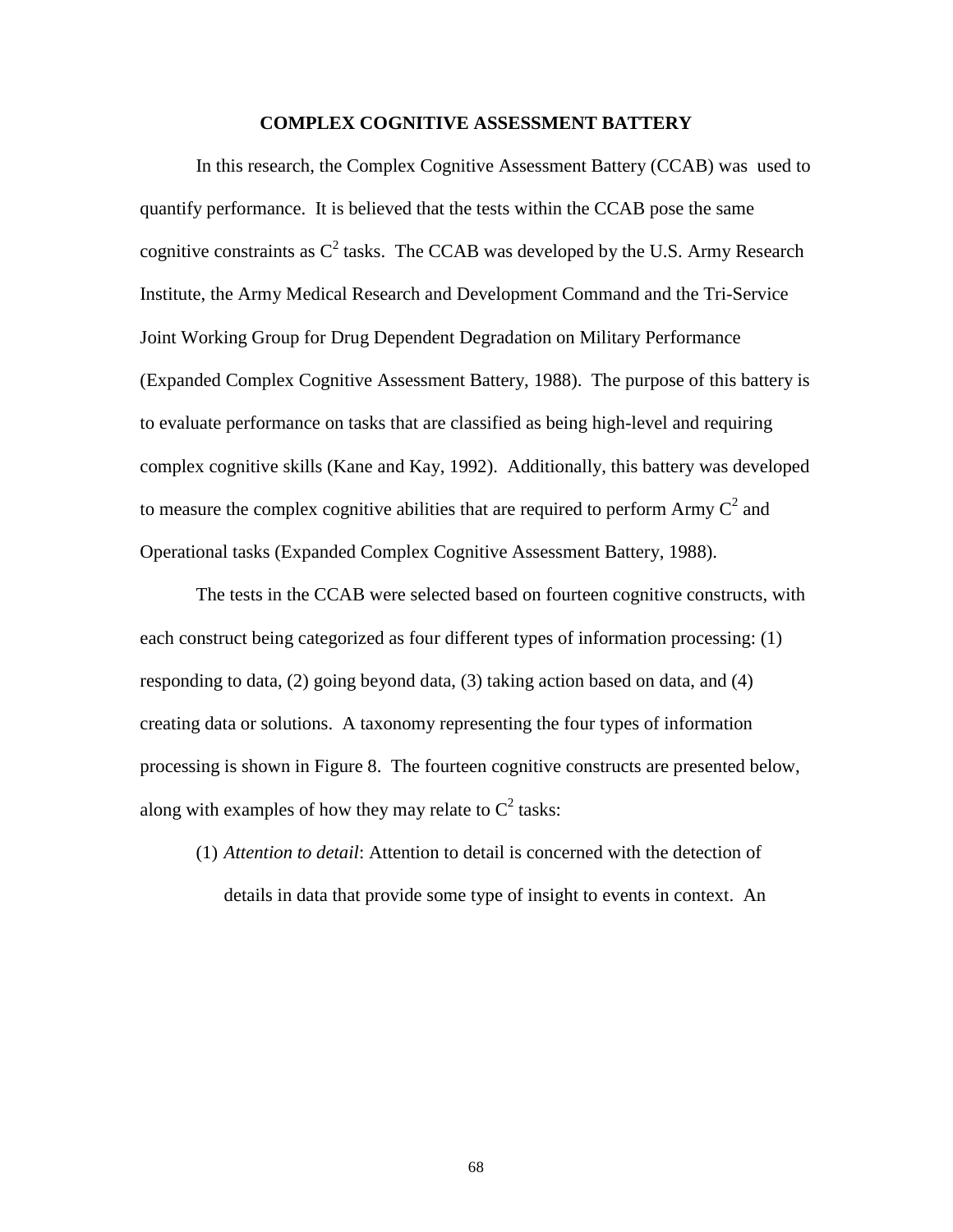

Figure 8. CCAB taxonomy (from Expanded Complex Cognitive Assessment Battery, 1988).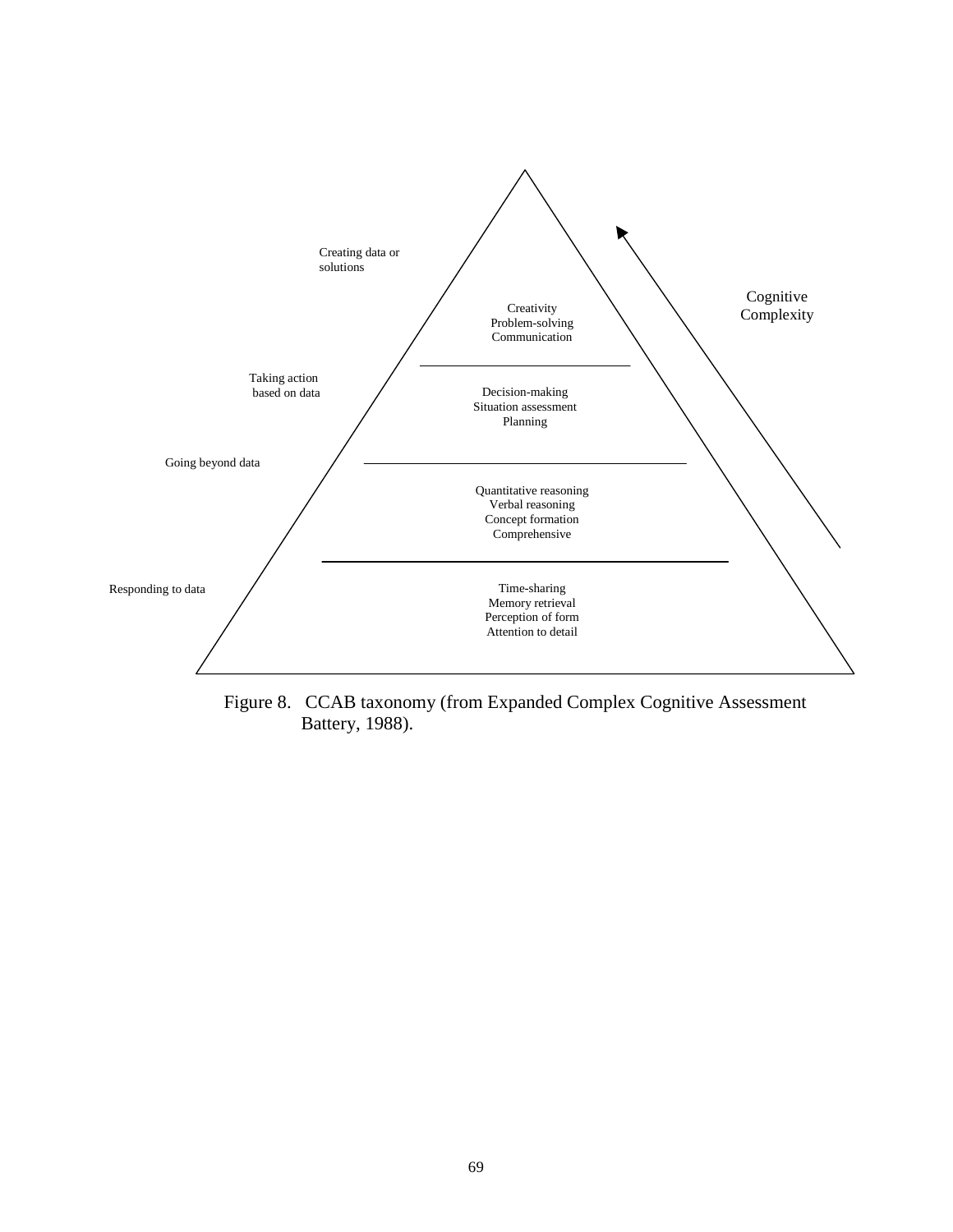example would be a commander monitoring an electronic map to locate enemy forces.

- (2) *Perception of form*: Perception of form deals with noticing a pattern in a field of data that is unusual. For example, a commander scanning an electronic map may notice paths that adversaries are taking, and update his soldiers on this pattern.
- (3) *Memory retrieval*: Memory retrieval involves a person searching through his or her long-term memory to locate the knowledge required to perform a task. For example, in order to command soldiers effectively, a commander will have to remember events, as well as communications, that are occurring in the environment.
- (4) *Time-sharing*: Time-sharing involves the execution of two or more cognitive tasks that require a person to shift resources among tasks. An example of a time-sharing task would be a commander receiving information via the auditory channel while trying to look at information displayed on an electronic map.
- (5) *Comprehension*: Comprehension involves understanding written and verbal information. For example, a commander may need to transform verbal communication into written communication when completing and sending a status report to someone at a central location.
- (6) *Concept formation*: Concept formation involves creating an idea that can be applied to other situations. An example of a situation in which concept formation would be used is when a commander has to decide how to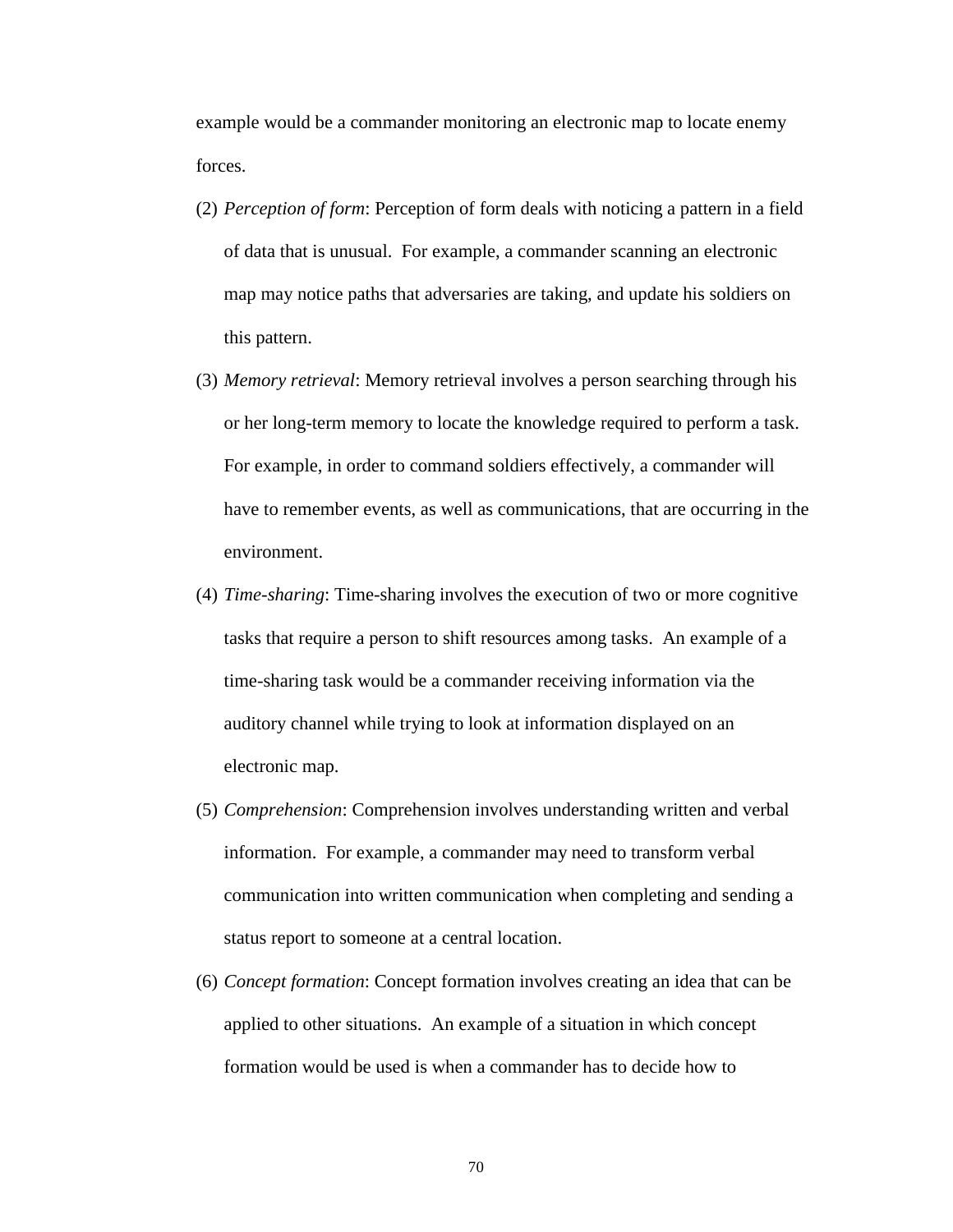communicate with soldiers in another area, when the events occurring in his or her environment are known.

- (7) *Verbal reasoning*: Verbal reasoning involves the ability to apply basic rules to verbal problems for determining a solution. For example, given a verbal command, the soldier must perform the action based on a set of principles that was taught in training.
- (8) *Quantitative analysis*: Quantitative analysis involves using general mathematical methods to find solutions. An example of a situation in which quantitative analysis would be used is when a tank company is reporting the distance they are from the enemy or the rate at which the enemy is moving.
- (9) *Planning*: Planning involves using cognitive skills to plan and prepare for military operations. For example, before the military engage in war, they devise a plan, outlining the strengths and weaknesses of the enemy, to schedule the activities for a mission.
- (10) *Situational assessment*: Situational assessment involves the ability to know, describe, and stay abreast of the events that are occurring in the environment. For example, a commander must stay aware of all the events occurring in the battlefield, to assist in delegating tasks to other individuals.
- (11) *Decision-making*: Decision-making involves scanning the possible solutions to a problem or situation and selecting the best solution. For example, a commander may have to choose one of several tactical decisions and weigh the outcome of each.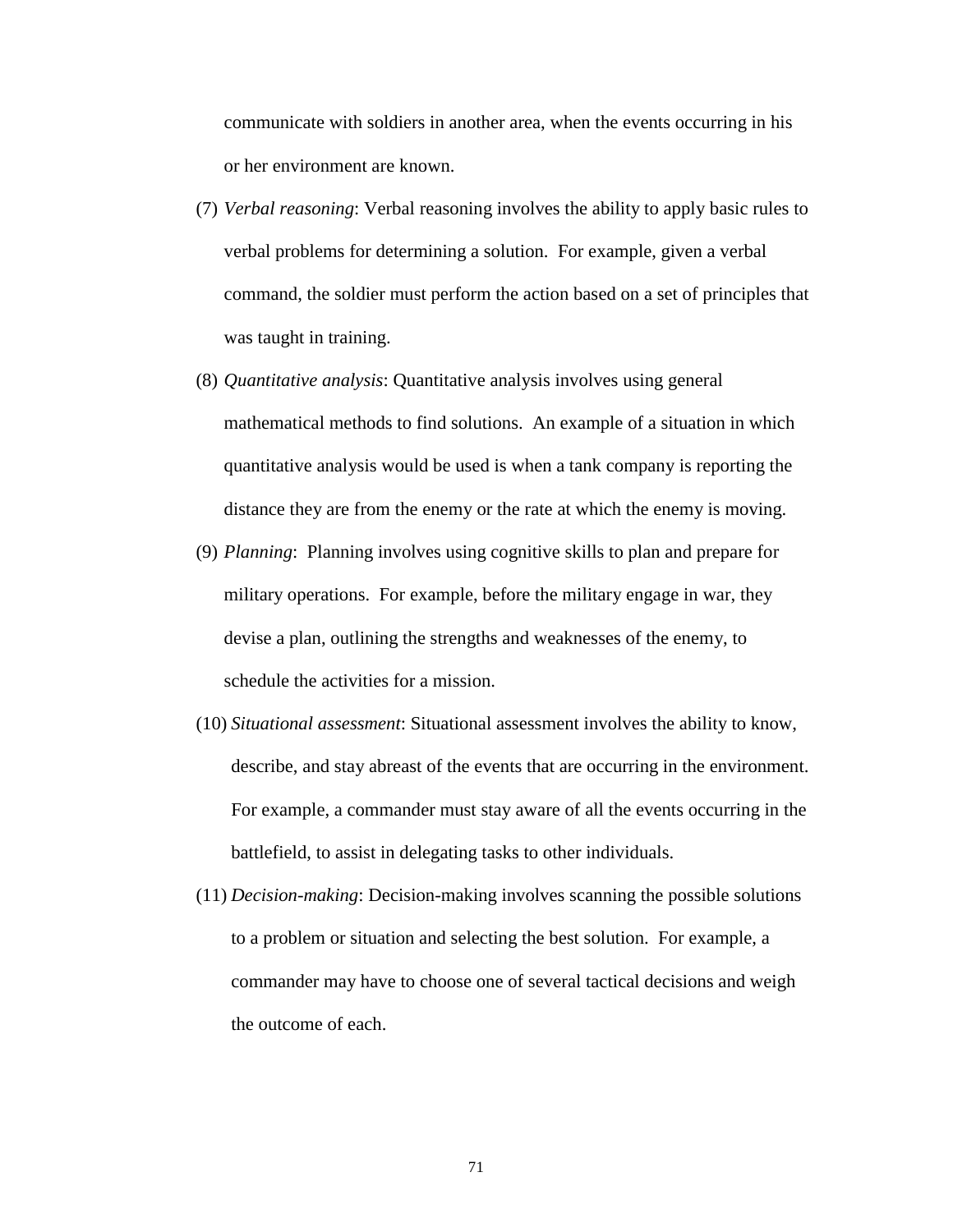- (12) *Communication*: Communication involves expressing ideas and knowledge to others. During  $C^2$  operations, the commander must have a clear line of communication with other soldiers and commanders to stay abreast of events occurring in the environment.
- (13) *Problem-solving*: Problem-solving requires the person to use his/her knowledge and experience to apply reasoning to solve a problem. For example, a soldier may have to rely on his/her experience from previous combat operations to devise a solution to defeat the enemy.
- (14) *Creativity*: Creativity involves a person creating a new idea or solution to a problem. For example, a soldier only having basic training experience may be drafted to fight in a war. This soldier will have to use his/her creative wisdom to eliminate or decrease his or her chances of being captured by enemy forces.

The actual tests chosen to measure these constructs are: (1) Tower Puzzle, (2) Following Directions, (3) Word Anagrams, (4) Grammatical/Logical Reasoning, (5) Mark Numbers, (6) Numbers and Words, (7) Information Purchase, (8) Route Planning, and (9) Missing Items. However, only three tests will be used for this dissertation.

## **Cognitive Tests**

Of the nine computerized complex cognitive tests, three have been chosen for this research: *Tower Puzzle, Numbers and Words*, and *Logical Relations*. These specific tests were chosen because they measure a particular set of cognitive constructs more effectively than the others tests. A synopsis of the cognitive constructs measured by each test and the level of association with each construct is shown in Table 4. The most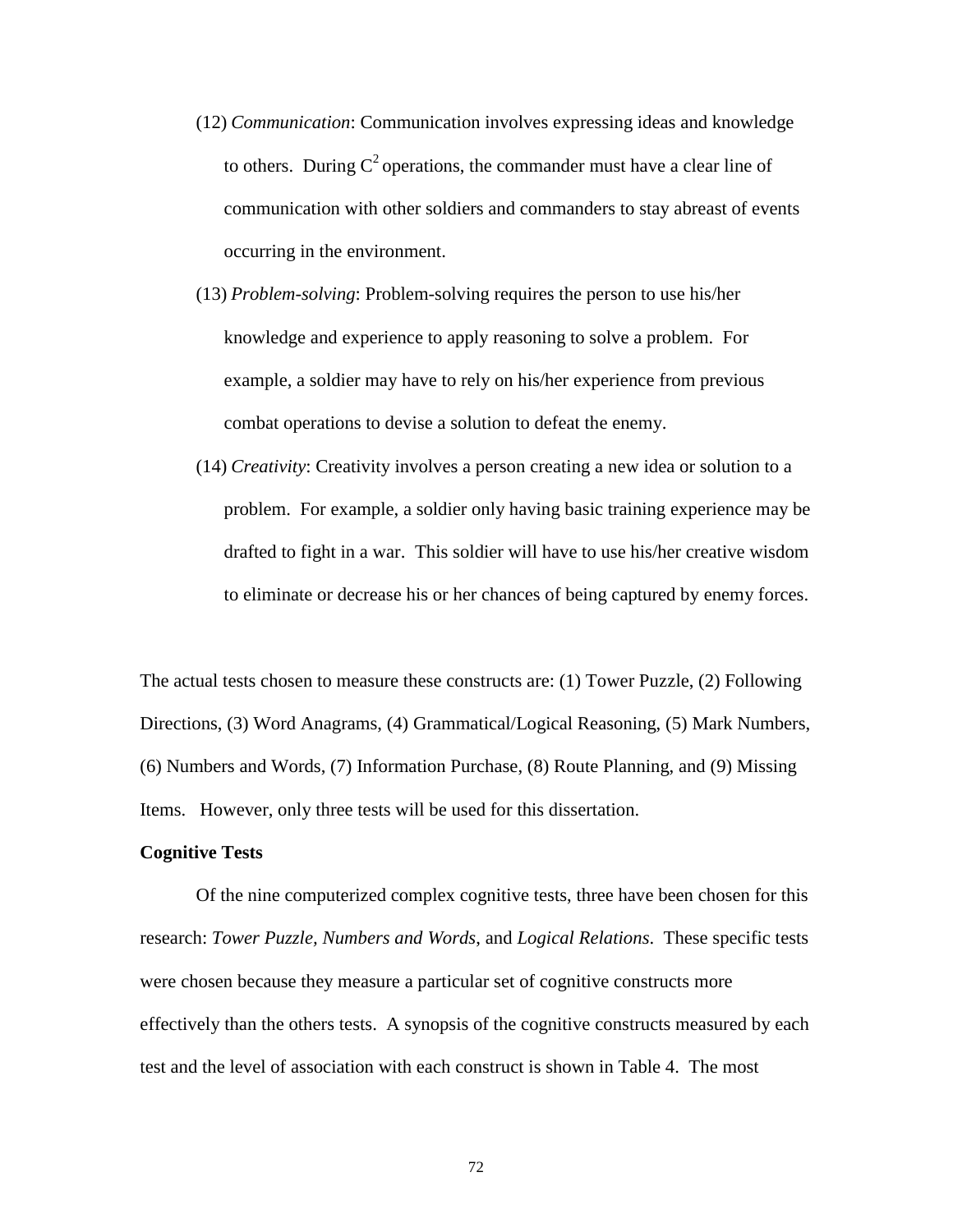| Cognitive<br>Complexity                      | Cognitive<br>Construct                                        | <b>CCAB</b> Tests*                             |                                             |                        |  |
|----------------------------------------------|---------------------------------------------------------------|------------------------------------------------|---------------------------------------------|------------------------|--|
| Categories                                   | Measured                                                      | TP                                             | <b>NW</b>                                   | LR                     |  |
| Responding<br>to Data                        | <b>Attention to Detail</b><br>Perception of Form              | $\mathbf{1}$                                   | $\boldsymbol{2}$<br>$\overline{\mathbf{3}}$ | $\mathbf{1}$           |  |
|                                              | <b>Memory Retrieval</b><br>Time-Sharing                       |                                                | $\overline{2}$<br>$\overline{\mathbf{3}}$   | 1                      |  |
| Going<br>beyond Data                         | Comprehension<br><b>Concept Formation</b><br>Verbal Reasoning | $\mathbf{1}$                                   | $\overline{2}$                              | 3<br>$\mathbf{1}$<br>3 |  |
|                                              | <b>Quantitative Reasoning</b>                                 | $\mathbf{1}$                                   |                                             | $\overline{2}$         |  |
| <b>Taking Action</b><br><b>Based on Data</b> | Planning<br><b>Situation Assessment</b><br>Decision-Making    | 3<br>$\overline{\mathbf{3}}$<br>$\overline{2}$ | $\overline{2}$                              |                        |  |
| <b>Creating Data</b><br>or Solutions         | Communication<br>Problem-Solving<br>Creativity                | 1<br>3<br>$\mathbf{1}$                         |                                             | 1                      |  |

Table 4. Level of Association Between CCAB Constructs and Tests (adapted from Expanded Complex Cognitive Assessment Battery, 1988).

 $[1 = Low, 2 = Medium, 3 = High]$ 

\_\_\_\_\_\_\_\_\_\_\_\_\_\_\_\_\_\_\_\_\_\_\_\_\_\_\_\_\_\_\_\_\_\_\_\_\_\_\_\_\_\_\_\_\_\_\_\_\_\_\_\_\_\_\_\_\_\_\_\_\_\_\_\_\_\_\_\_\_\_\_\_

\*Codes used in the table for tests are as follows: *Tower Puzzle* (TP), *Numbers and Words* (NW), and *Logical Relations* (LR).

\_\_\_\_\_\_\_\_\_\_\_\_\_\_\_\_\_\_\_\_\_\_\_\_\_\_\_\_\_\_\_\_\_\_\_\_\_\_\_\_\_\_\_\_\_\_\_\_\_\_\_\_\_\_\_\_\_\_\_\_\_\_\_\_\_\_\_\_\_\_\_\_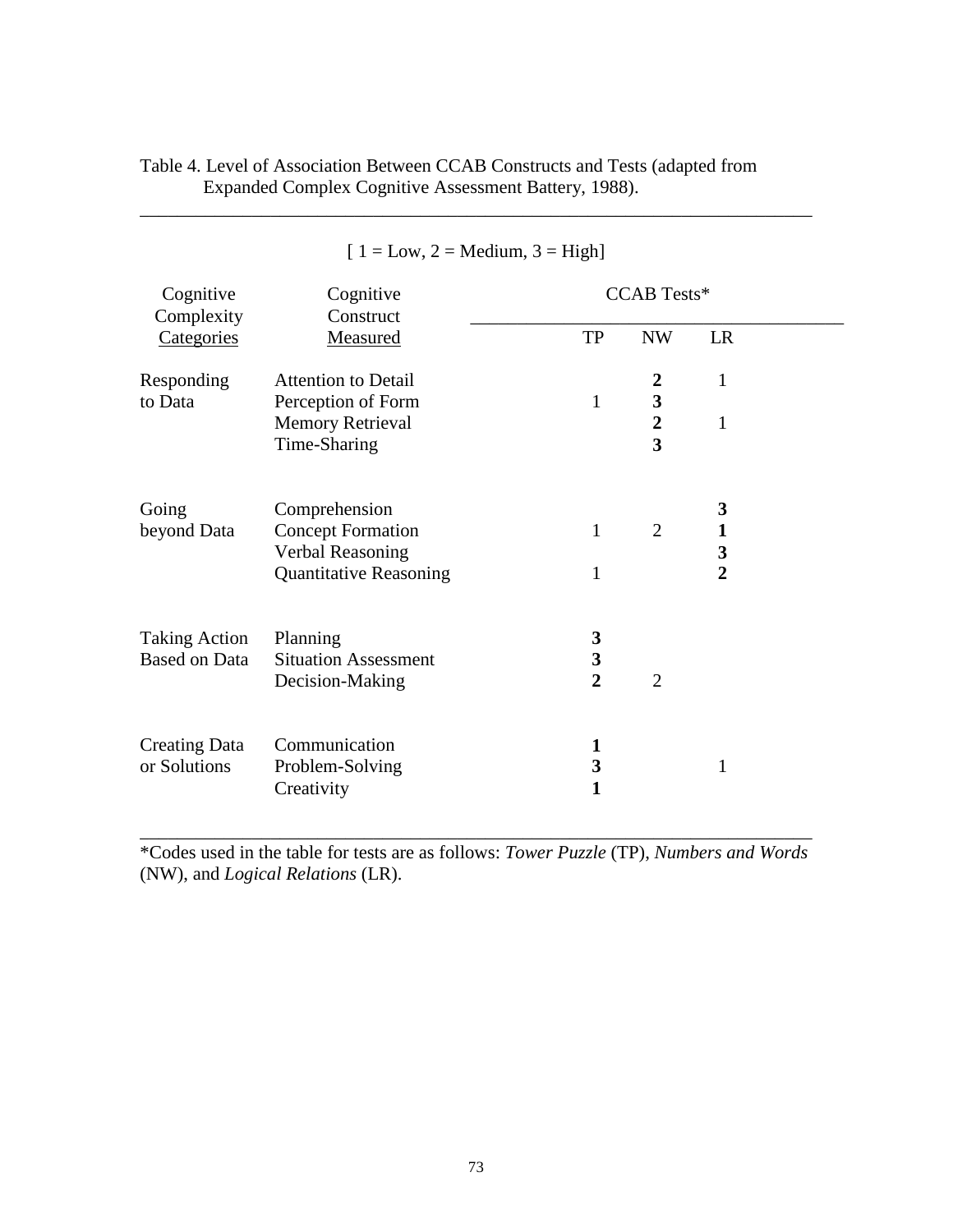dominant set of constructs that each test measures is emphasized with bold letters in the table.

*Tower Puzzle.* The *Tower Puzzle* test (shown in Figure 9) is intended to assess the cognitive functions of planning, situation assessment, problem-solving, decisionmaking, communication, and creativity (Analytical Assessment Corporation, 1988). In the test, the participant is presented with five blocks of different sizes distributed across three stacks. The participant is required to arrange all five blocks in descending order (largest at the bottom, smallest at the top) on the middle stack. Only one block at a time can be moved and a larger block cannot be placed on a smaller block. Blocks are moved using the numeric keypad on a computer keyboard. (For example, to move the top block from stack 3 to stack 1, the participant would press "3" followed by "1.")

*Numbers and Words.* The *Numbers and Words* (shown in Figure 10) test is intended to evaluate a person's ability to perform two tasks simultaneously. This test assesses the cognitive functions of attention to detail, perception of form, memory retrieval, and time-sharing. In the *Numbers* portion of the test, the computer sequentially presents a series of numbers on the computer screen. The participant's task is to recall the previous number presented by pressing the corresponding key on the keyboard. In the *Words* portion of the test, a white box appears above a list of candidate words (each candidate word is associated with a specific letter, e.g.,  $A - CAT$ ,  $B - HAT$ ,  $C - BAT$ , etc.). The white box gradually fades to become a three-letter word. The participant's task is to press the letter corresponding to the word that appears as the white box fades. The two parts of this test are presented to the participant simultaneously.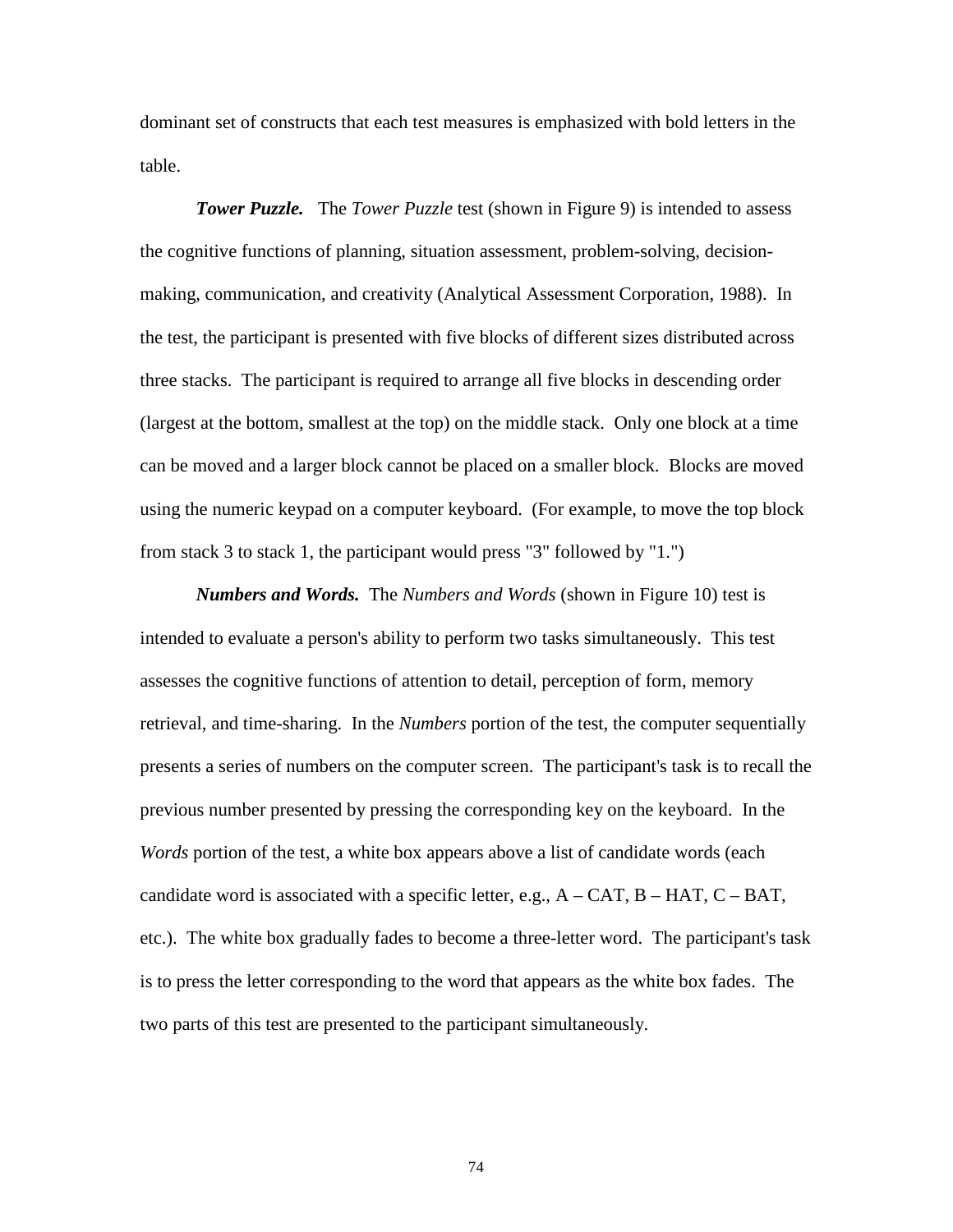

Figure 9. Sample illustration of the *Tower Puzzle* screen.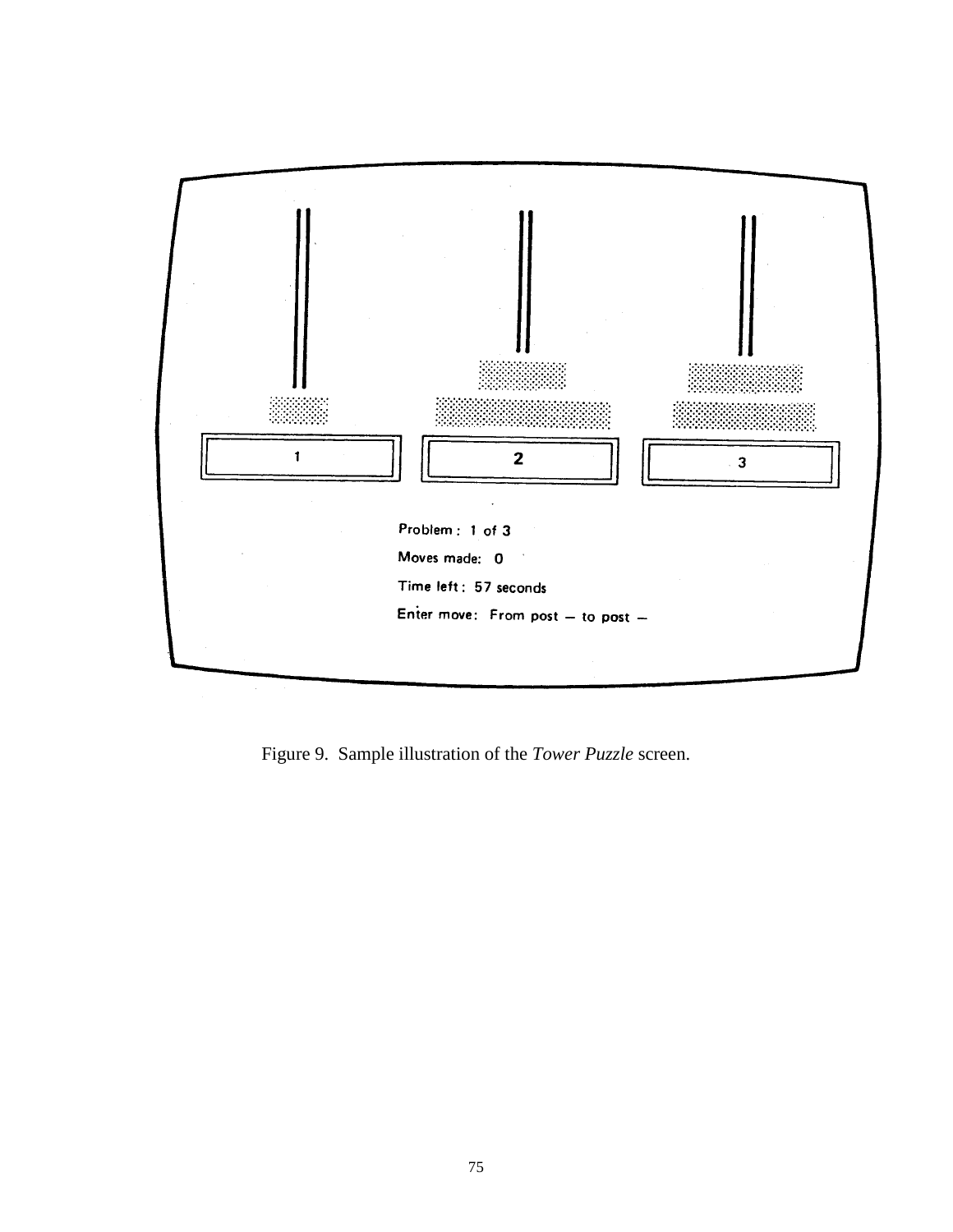| Problem: 1 of 3<br>Time left: 57<br>A) WAR<br>D)MOP<br>G)NAB<br>J) NOR |
|------------------------------------------------------------------------|
|                                                                        |
| B) NUB<br>E) WAD<br>H) GOD<br>K)NAY<br>C) WHY<br>F) WEB                |

 $\label{eq:2.1} \mathcal{L}_{\mathcal{A}}(\mathcal{A}) = \mathcal{L}_{\mathcal{A}}(\mathcal{A}) = \mathcal{L}_{\mathcal{A}}(\mathcal{A})$ 

Figure 10. Sample illustration of the *Numbers and Words* test screen.

 $\hat{\mathcal{L}}$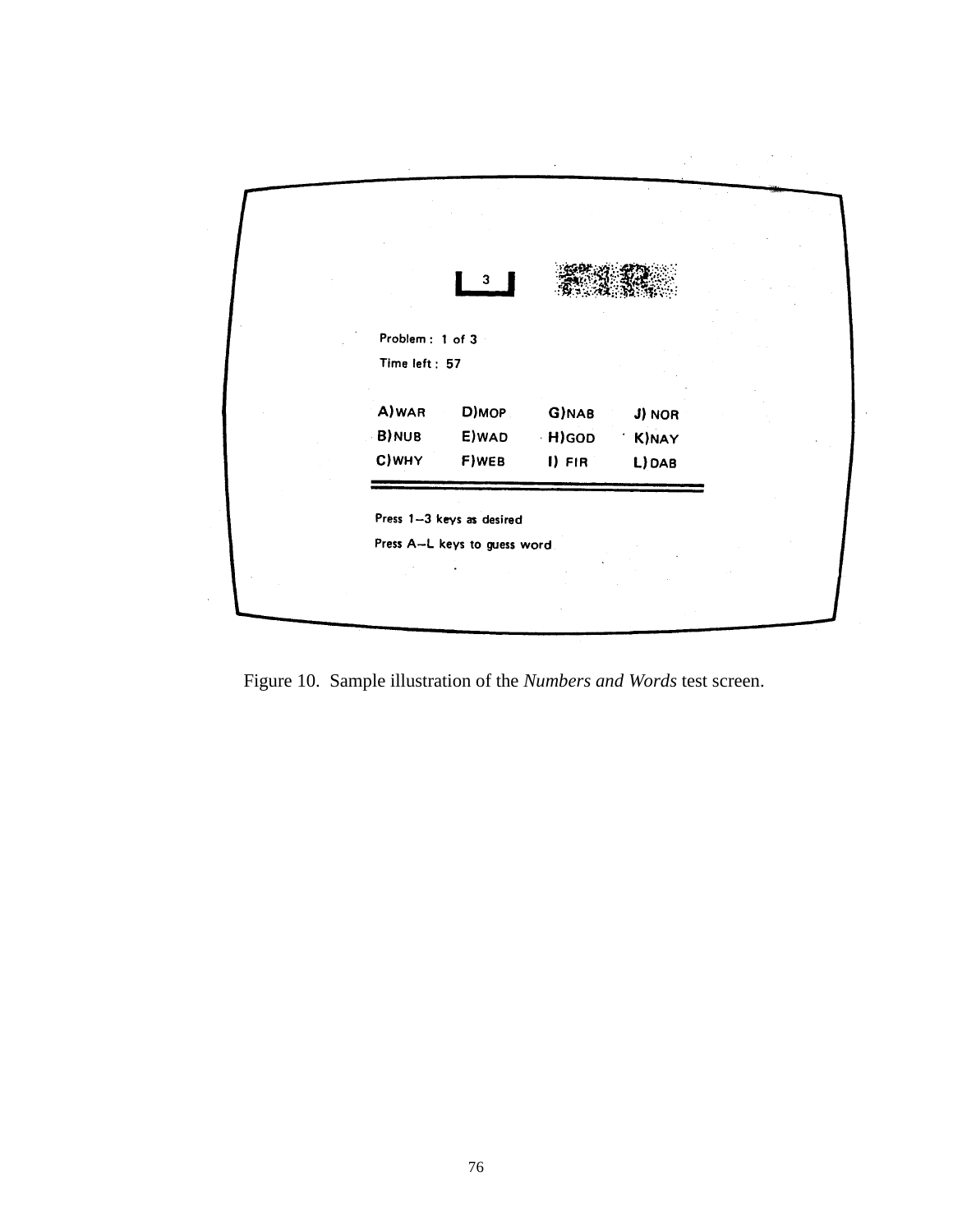*Logical Relations.* The *Logical Relations* (shown in Figure 11) test is intended to assess comprehension, verbal reasoning, concept formation, and quantitative reasoning by evaluating an individual's ability to judge the logical relationships among multiple items. In the test, the participant is presented with several statements describing the relationship among three letters (e.g., "A is worse than B, C is better than B, B is worse than A") and asked a question regarding the relationship (e.g., "Which is best?"). The participant's task is to answer the question by pressing the appropriate key on the keyboard.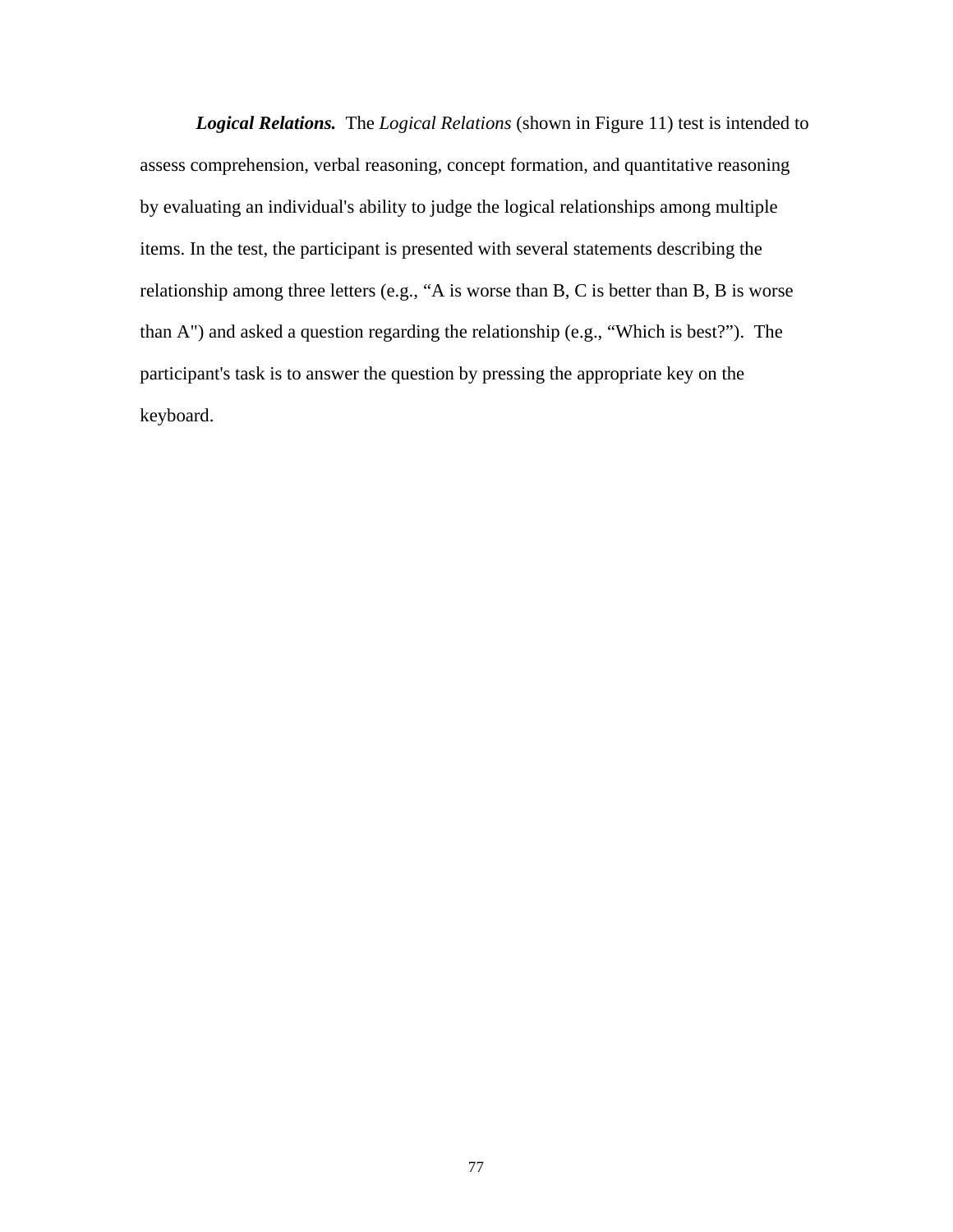| B is lighter than A.              |  |
|-----------------------------------|--|
| B is darker than C.               |  |
| Which is darkest? -               |  |
| $\mathbf{B}$<br>$\mathsf{A}$<br>C |  |
| Problem: 1 of 18                  |  |
| Time left: 14                     |  |
| - or --selects the letter         |  |
| SPACE-BAR enters the letter       |  |
|                                   |  |
|                                   |  |

Figure 11. Sample illustration of the *Logical Relations* test screen.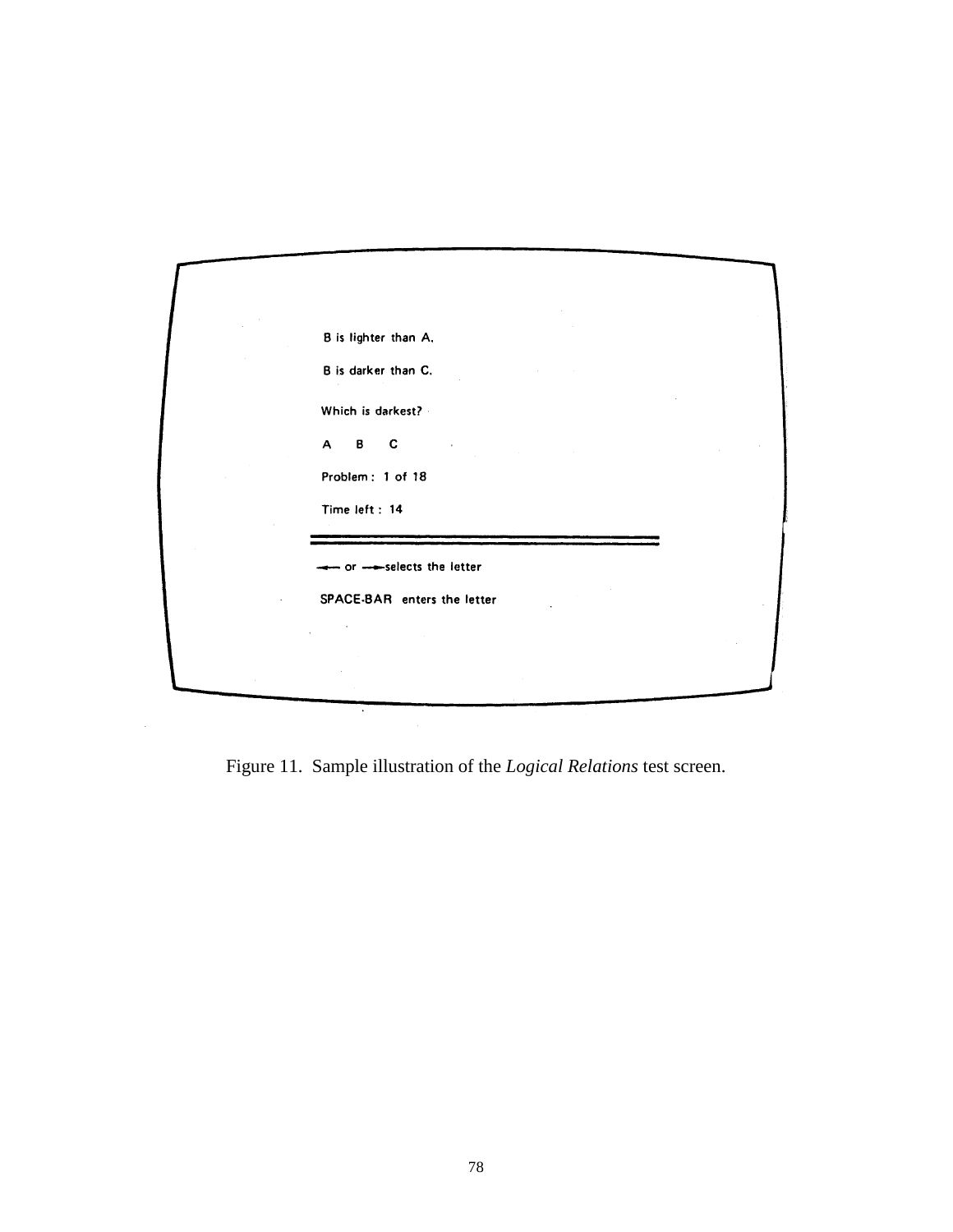#### **RESEARCH OBJECTIVE AND HYPOTHESES**

From the preceding discussion, it has been shown that noise has an effect on speech intelligibility, performance and workload. To recapitulate these issues, Figure 12 shows the relationships among these factors. Furthermore, several studies conducted by Whitaker (1991), Whitaker and Peters (1993, 1990), Peters and Garinther (1990) and Whitaker, Peters and Garinther (1990, 1989) have demonstrated the importance of speech information and how performance is impacted when speech intelligibility decreases, thus causing an increase in workload. These same results may be generalizable to  $C^2$  tasks, and it is to this question that this dissertation was directed.

The microphone/communication system in the VIS headset was one of the major points of concern in this research, because it is the component of the VIS headset responsible for transmitting speech. A major reason for this concern is that the sound pressure level under the earcup, in 114 dBA tank noise, when the communication system is activated and someone is speaking, is reported to be 94 dBA. The sound pressure level is reported to be 90 dBA when the communication system is activated and no one is speaking. Lastly, when the ANR component of the VIS headset is activated in 114 dBA noise, the sound pressure level (SPL) under the earcup is 83 dBA (M. Vaudrey, personal communication, December 13, 2000). Obviously, a problem exists when the communication system is turned on and someone is speaking.

In accordance with OSHA regulation, when employees are exposed to an 8-hour time–weighted average (TWA) that meet or exceed 85 dBA, the employer must make hearing protection devices (HPDs) available to all employees. Also, when employees are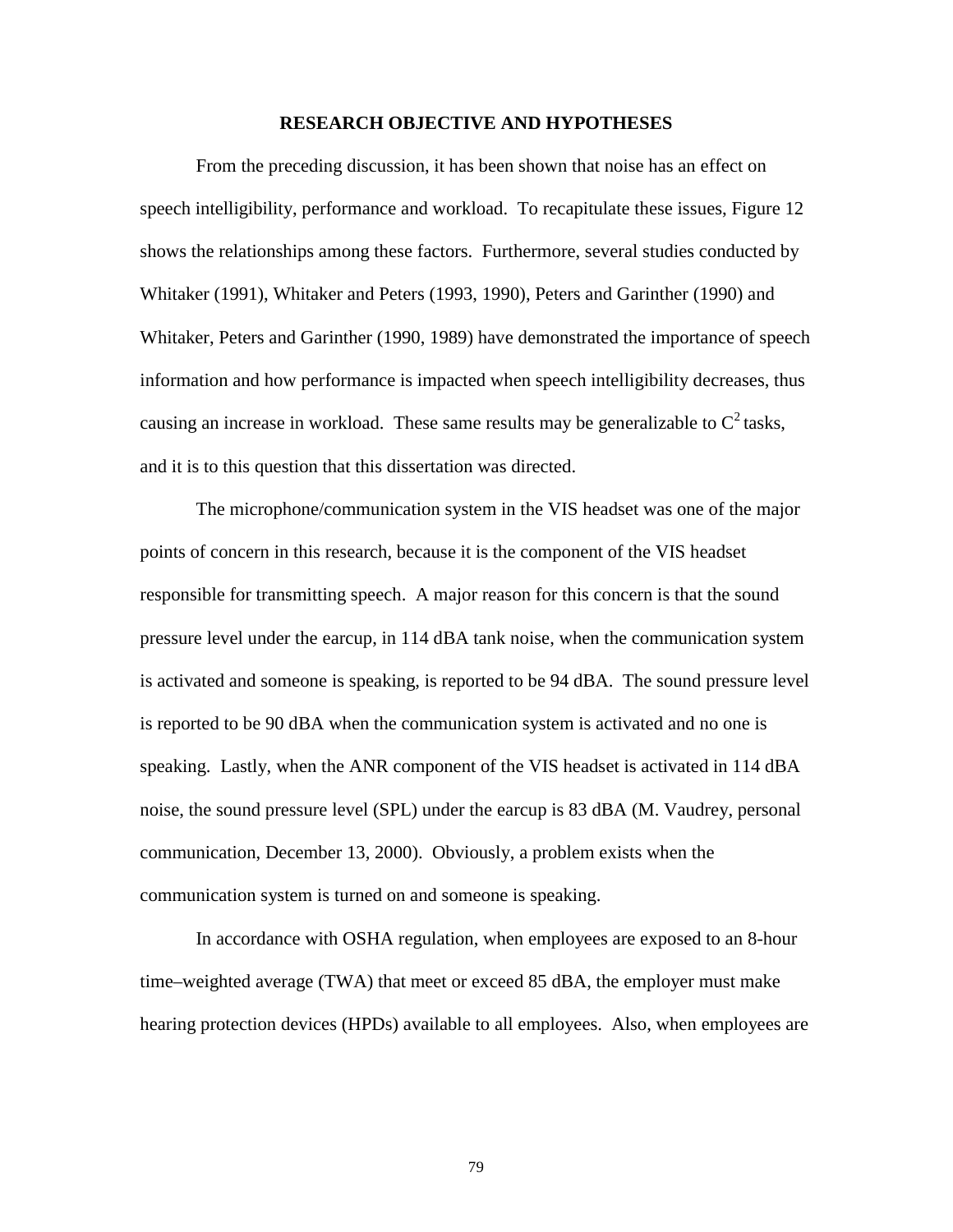

Figure 12. Block diagram showing the relationships among speech intelligibility, noise, performance, and workload.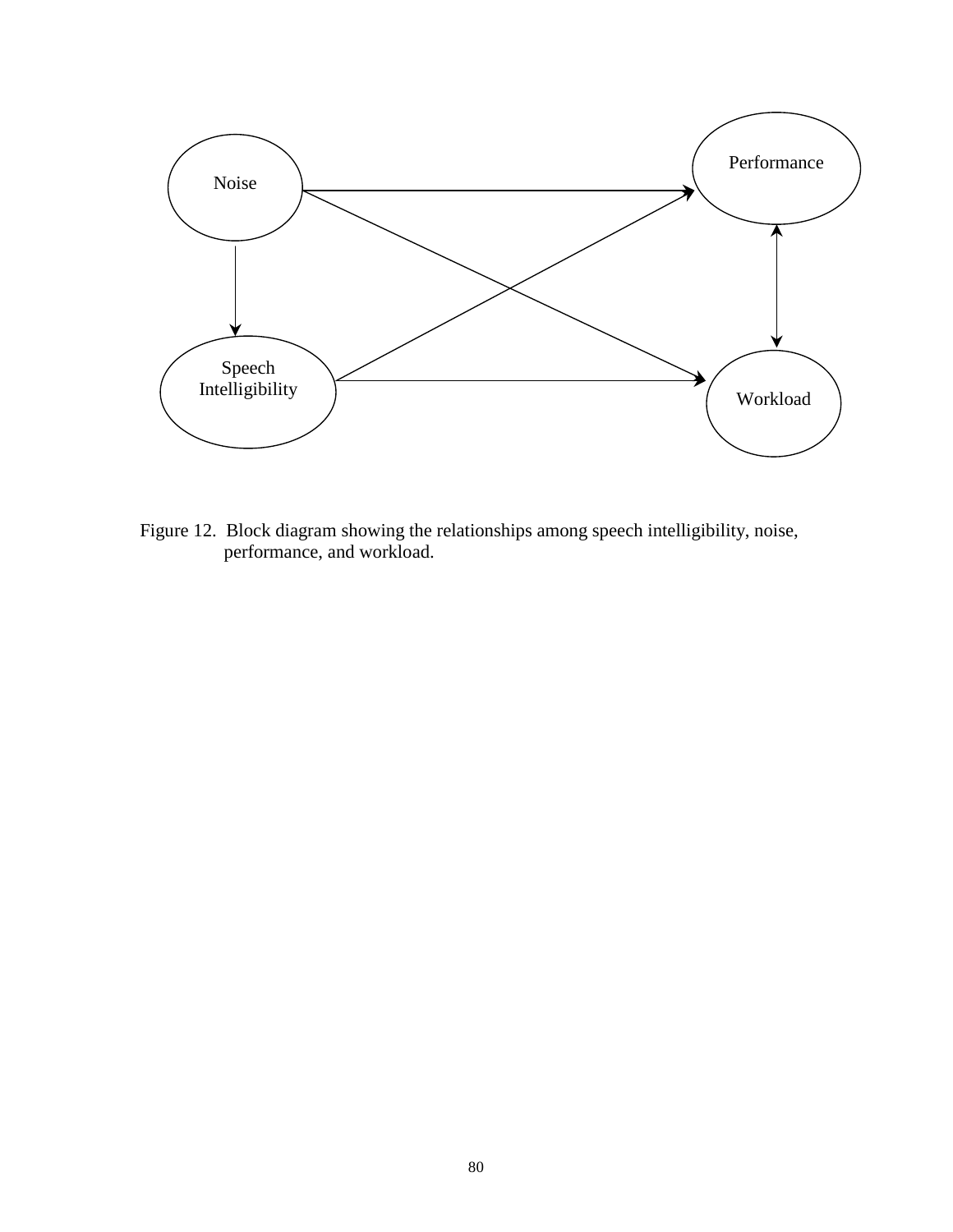exposed to an 8-hour TWA of 90 dBA, it is mandatory that employees wear HPDs (OSHA, 1990). Additionally, according to OSHA, workers are only to be exposed to 85 dBA and 90 dBA for 16 and 8 hours a day, respectively. For that reason, it is important to reduce the sound pressure level that reaches the ear in order to increase the exposure time.

Therefore, the objectives of this dissertation were to: 1) determine which of two communication microphones provide the greatest noise reduction at the ear, 2) determine if a reduction in noise at the ear will cause an improvement in speech intelligibility, and 3) determine if a reduction in noise reaching the ear results in any improvement in cognitive performance or a reduction in subjective workload. The two communication microphones used in the study were the Gentex Model 1453 microphone currently used by the US Army in their VIS headset, and a prototype communication microphone developed by ATI. The Bradley Fighting Vehicle noise sample used in the experiment was provided to the Auditory Systems Laboratory by ATI.

The hypotheses examined during this research study were as follows:

- In 114 dBA noise, the prototype microphone/communication system developed by ATI reduces the noise transmitted to the listener more than the current Gentex microphone.
- The reduction in noise reaching the ear results in an improvement in speech intelligibility.
- Reduced noise and improved speech intelligibility results in an improvement in cognitive performance.
- Subjective workload is lower when subjects perform the tasks using the ATI prototype system.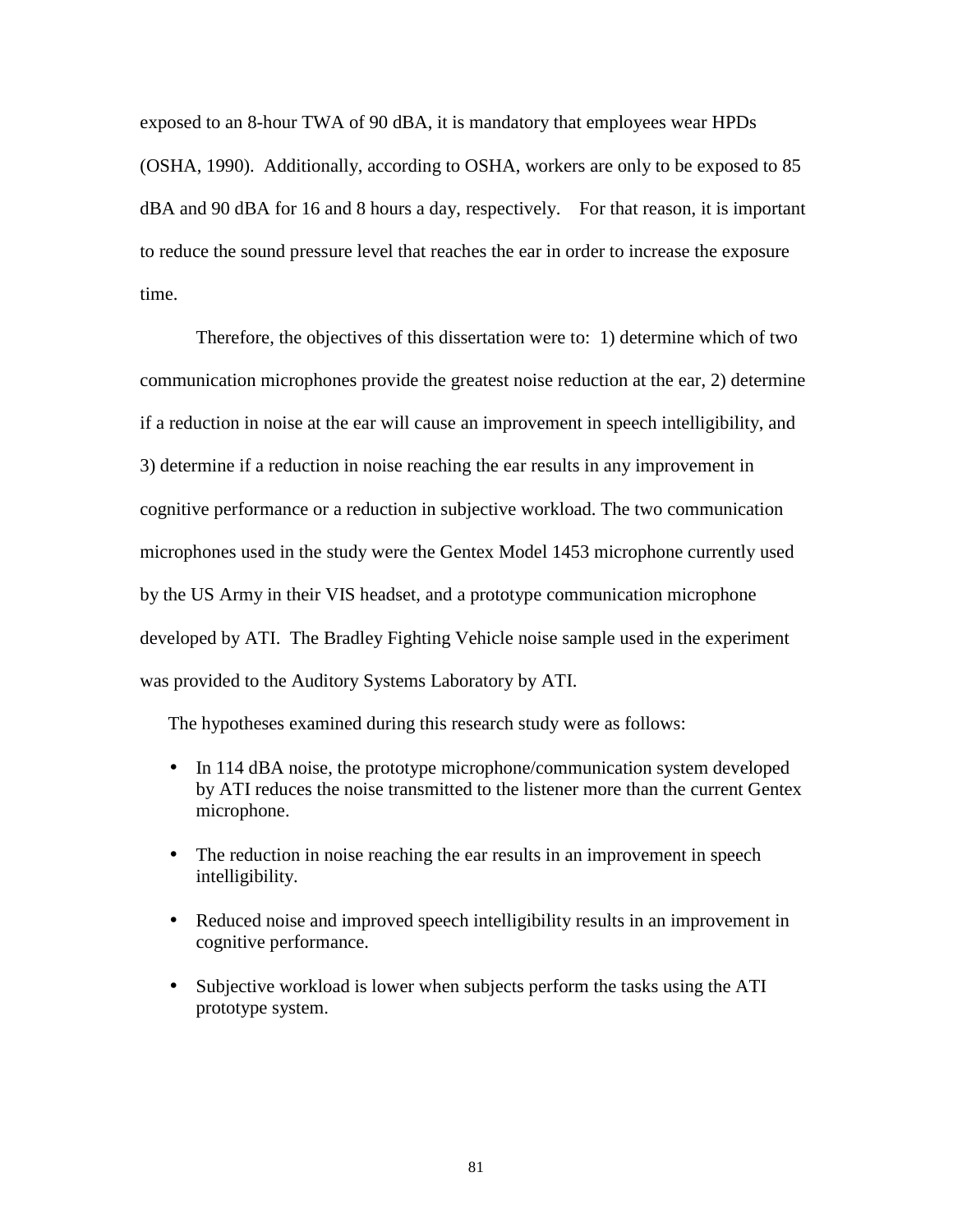## **EXPERIMENTAL DESIGN AND METHOD**

## **Experimental Design**

 The overall experiment will be discussed as two separate analyses because the data consisted of two types: objective and subjective. The experimental design employed for the first analysis (objective data) consisted of a three factor repeated measure design (two communication microphones used at two speech levels for the Cognitive Assessment Tests). A schematic representation of the first experimental design is shown in Figure 13. The objective data consisted of scores from the Modified Rhyme Test (MRT; ANSI, 1989) and the Complex Cognitive Assessment Battery (CCAB). A two-factor repeated measure design was employed for the second analysis (subjective data), in which speech level and communication microphone were the two independent variables. Subjective data consisted of scores from the Modified Cooper-Harper (MCH) and National Aeronautical Space Administration Task Load Index (NASA-TLX). These two subjective workload instruments were used to measure perceived mental workload as a result of using the two communication microphones at each speech level. This experimental design is shown in Figure 14.

Due to presbycusis, hearing loss due to aging, gender was not considered to be a factor in the experiment. This effect first is first noticed in the high frequency range, causing hearing threshold levels to become elevated. Also, since consonants, which are the most important component of a word that lends to intelligibility, are found in the high frequency range, intelligibility is profoundly affected. However, males tend to experience hearing loss before females due to the nature of tasks (e.g. skeet shooting, racing cars, etc.) in which males participant, which for the most part are noisy.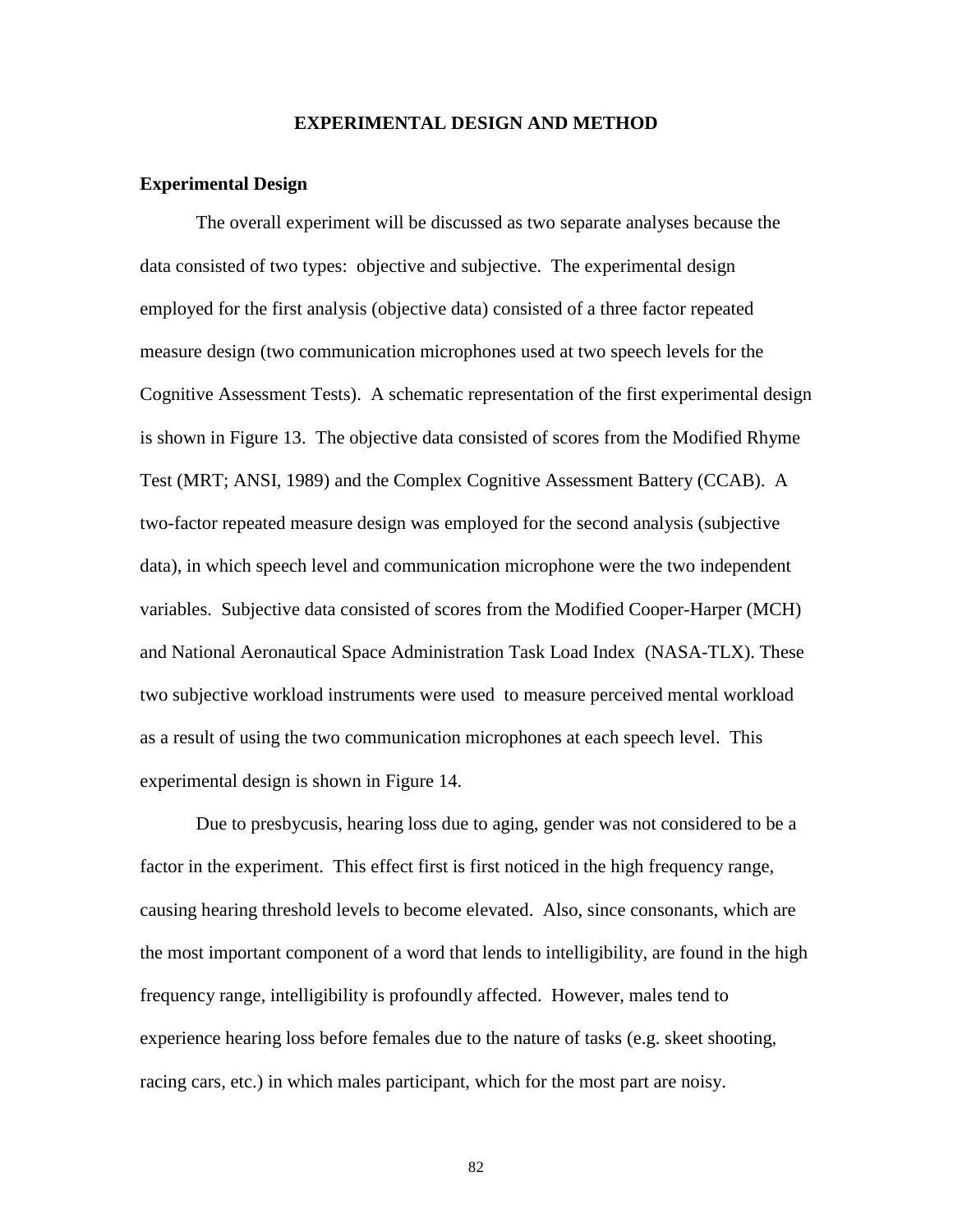

**Communication Microphone**

Figure 13. Schematic diagram of the experimental design used for yielding the objective data from the Complex Cognitive Assessment Battery and the Modified Rhyme Test.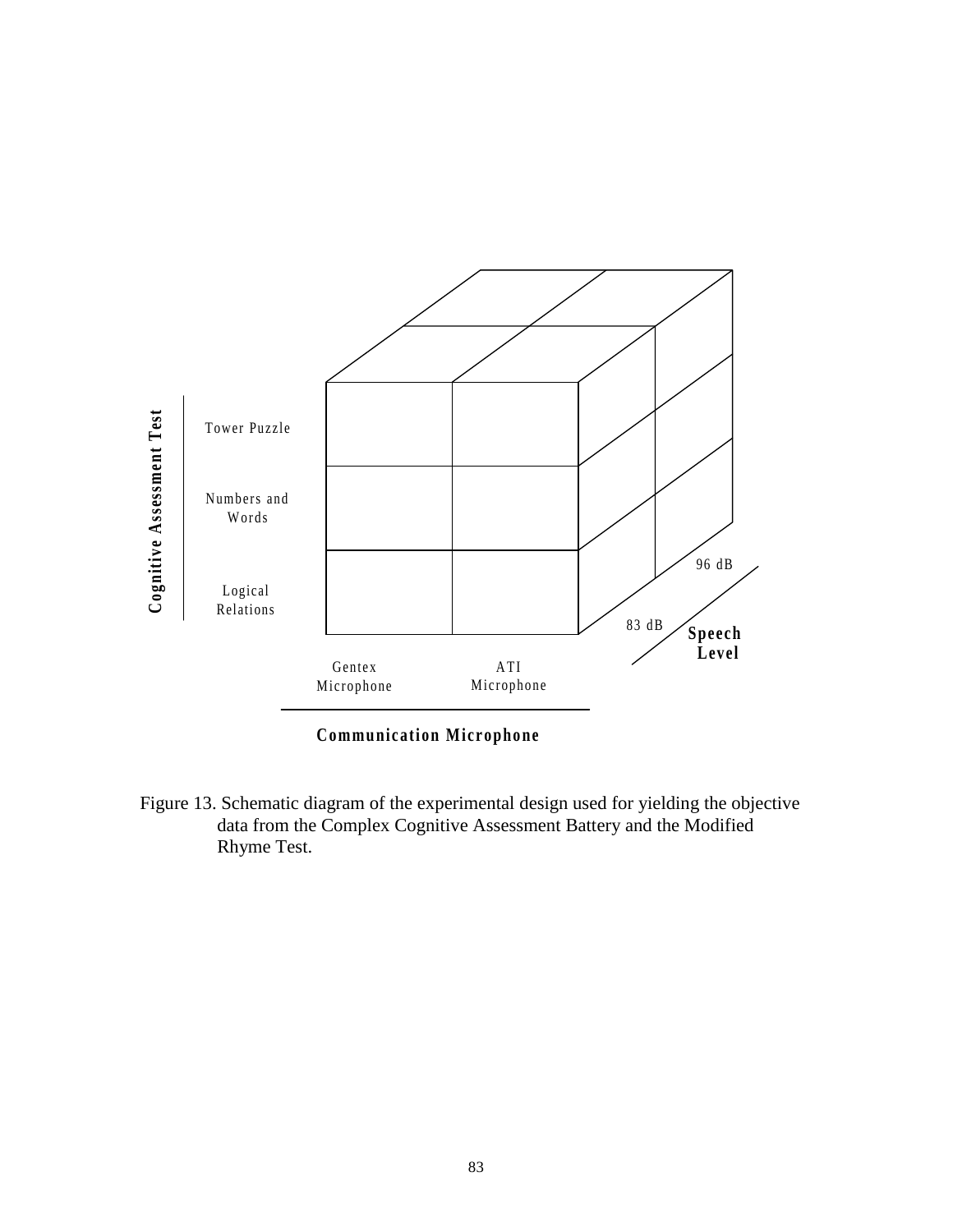

**Communication Microphone**

Figure 14. Schematic diagram of the experimental design used for yielding the subjective data from the two Subjective Workload Assessment Scales.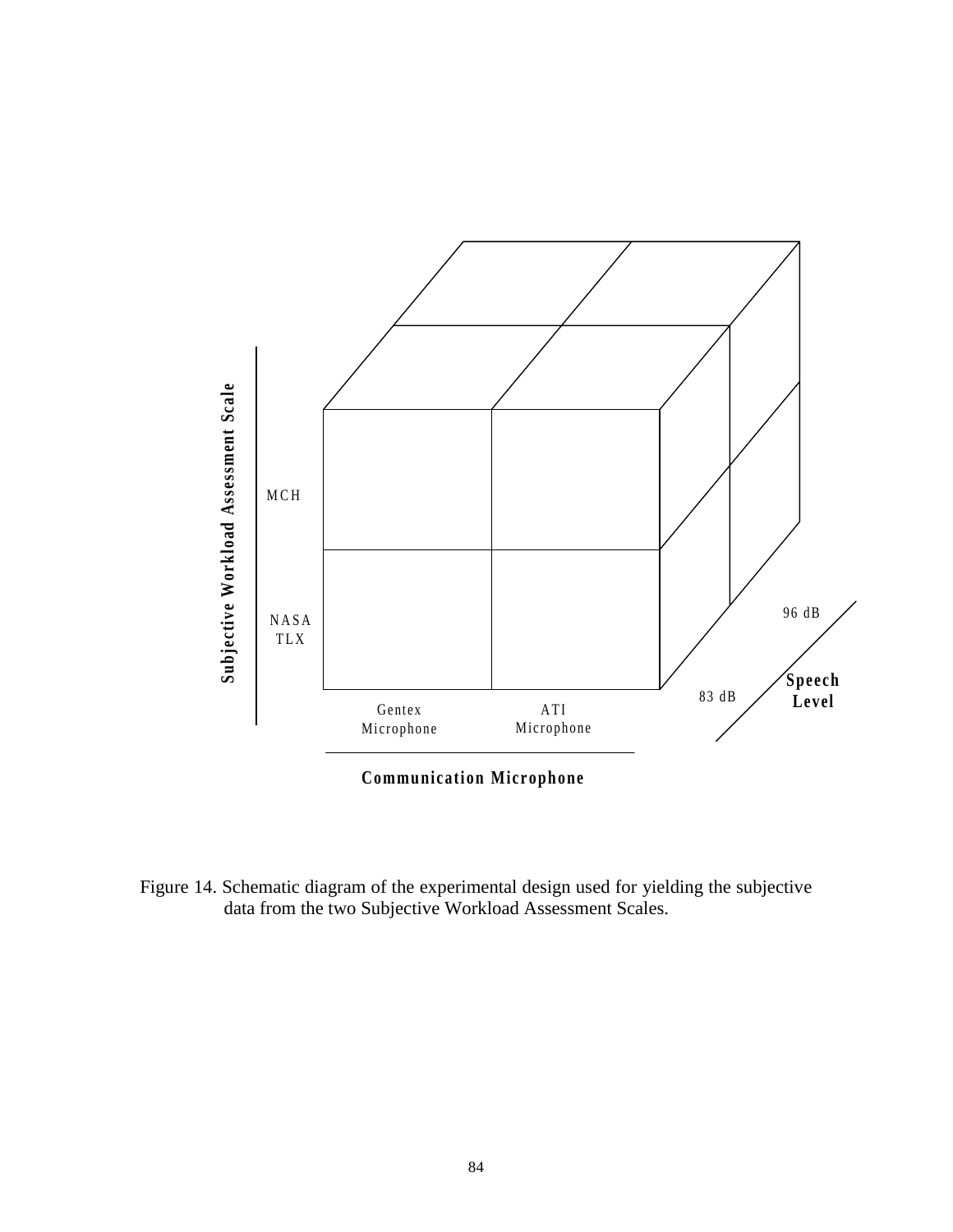Therefore, unless severe hearing loss occurred in a person's childhood, it was expected that young participants (in this case, less than 30 years of age) with hearing threshold levels in accordance with ANSI S3.2 (1989), would be appropriate for this dissertation. Besides, audiometric testing was conducted to assure this speculation was true. A study was conducted by Ellis, Reynolds, Fucci, and Benjamine (1996), in which thirty participants (aged 19-24) listened to audiotaped male and female speech samples, in an effort to determine whether gender had an effect on their judgment of speech intelligibility. The researchers used magnitude-estimation scaling responses to obtain responses from the participants. The results revealed that there was not a significant difference between the male and female magnitude-estimation responses, thus lending credence to the previous notion that a difference would not be expected in young participants.

*Independent variables.* In the first analysis, in which objective performance was measured, there were three independent variables: *Communication Microphone, Speech Level,* and *Cognitive Assessment Test*. The first factor, *Communication Microphone,* had two levels: the Gentex communication microphone and the prototype communication microphone developed by ATI. The second factor, *Speech Level*, also had two levels: 83 dB and 96 dB. These two speech levels had been shown in pilot tests to produce speech intelligibility levels of approximately 50% and 90%, respectively. The third factor, *Cognitive Assessment Test*, had three levels representing the three individual tests from the CCAB (Expanded Complex Cognitive Assessment Battery, 1988). These tests were the *Tower Puzzle*, *Numbers and Words*, and *Logical Relations*. Each of these tests is designed to measure a specific set of cognitive functions.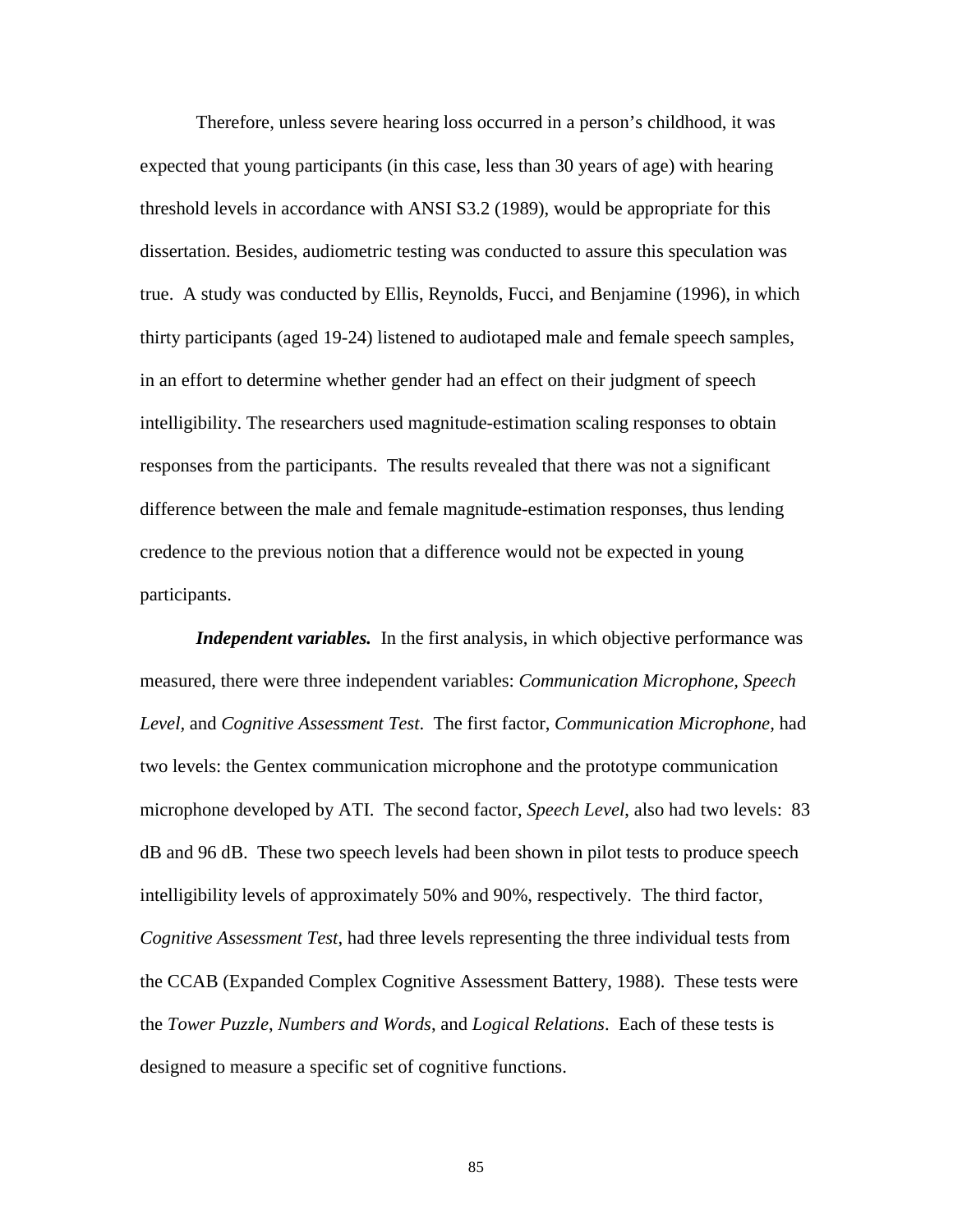The second analysis was used to assess subjective mental workload using two different workload scales: NASA-TLX and MCH. This design included two independent variables: *Speech Level and Communication Microphone*. Both of these variables were the same as those described for the previous design.

These two workload assessment scales were selected due to their ability to provide information with respect to communication and complex cognitive performance. Wickens (1992) stated that the NASA-TLX conveys more information, since it contains a greater number of scales. For instance, if a researcher was interested in determining the amount of physical demand that a lifting task places on an operator, the NASA-TLX takes this construct into account by having a scale for which a person rates his or her physical demand. The MCH is appropriate for tasks with an emphasis on communication (Casali and Wierwille, 1983). The results from the MCH have also been shown to be correlated with two other workload scales, Subjective Workload Assessment Technique and Overall Workload (Charlton, 1996; Lysaght, Hill, Dick, Plamondon, Linton, Wierwille, Zaklad, Bittner, and Wherry, 1989). After completing the entire experiment, participants used these two subjective workload instruments to rate their perceived mental workload.

*Dependent variables.* For the first experimental design, from which objective performance was measured, the dependent variables were the MRT and the scores for each of the specific CCAB tests. The MRT consists of 300 monosyllabic English words grouped into 50 six-word sets (See Appendix A; ANSI, 1989). The six-word sets are arranged according to response ensembles, with each ensemble characterized by one vowel that is the nucleus of every word (ANSI, 1989; House, Williams, Hecker, and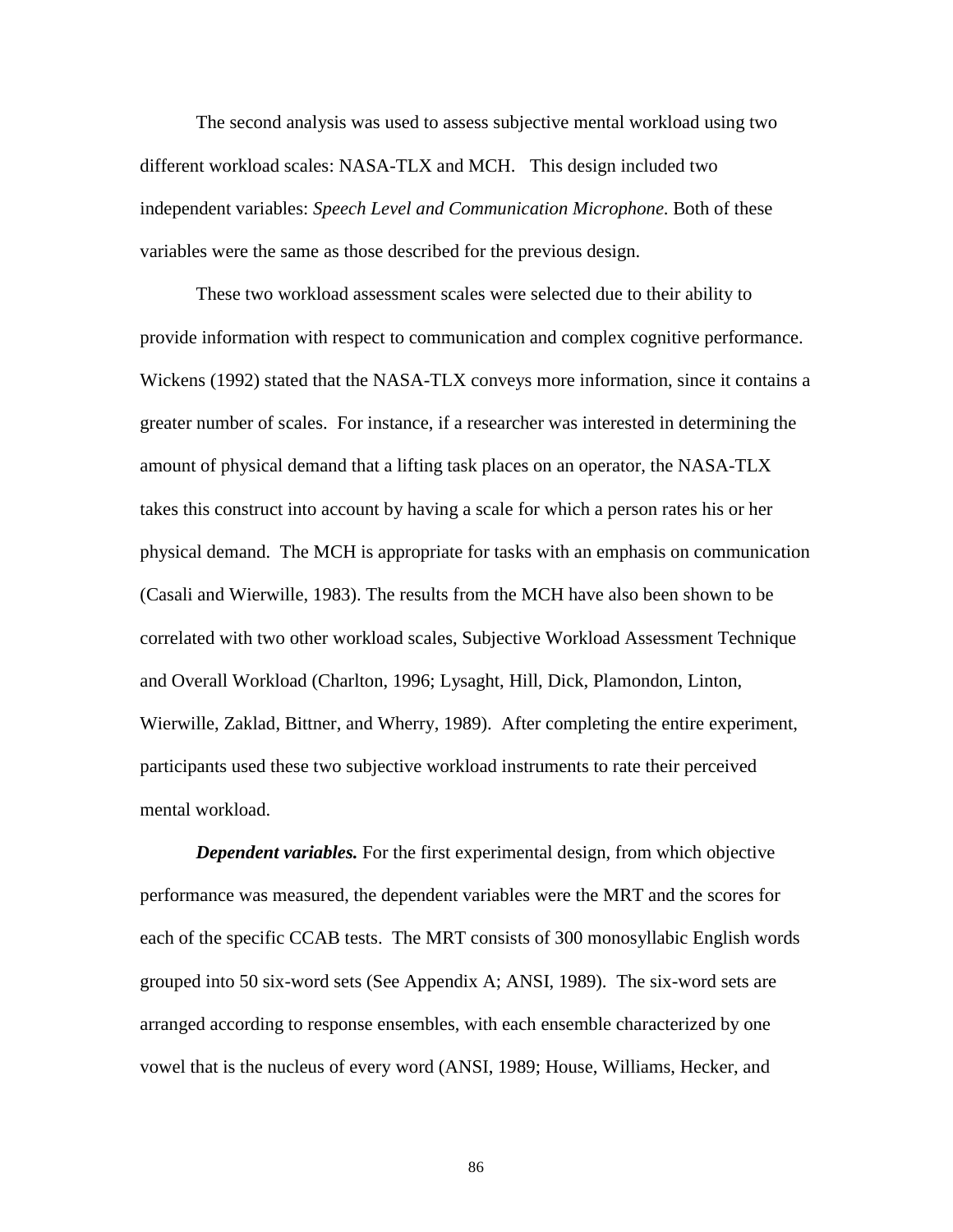Kryter, 1965). While most of the words are in the consonant-vowel-consonant (CVC) format, others are in the form of CV or VC. One word from each set was randomly selected to generate the six distinct 50-word lists used in the experiment. This test was used to quantify the intelligibility of speech presented aurally in the presence of the Bradley Fighting Vehicle noise.

In addition to the MRT, computer generated scores were obtained as a measure of performance on each CCAB test (*Tower Puzzle, Logical Relations,* and *Number and Words*). This computer-generated score differed for each test because the CCAB used a different scoring scheme and criteria for each test.

For the second experimental design, in which subjective performance was measured, subjective mental workload scores from the NASA-TLX and MCH were obtained. The NASA-TLX quantifies mental workload based on six subscales: mental demand, temporal demand, physical demand, frustration, effort, and performance. The participant selected one of two dimensions (e.g., mental demand versus physical demand) that contributed most to his or her experience. Each of the six dimensions were then rated on a scale of "zero to ten", in which a score of "zero" indicated "no" workload and a score of "ten" indicated "heavy" workload imposed on the participant, to obtain the overall workload score.

The MCH assesses subjective mental workload associated with tasks that require a participant's perceptual, cognitive, and communication skills. The scale is based on a decision tree that combines several factors into a unidimensional ten-point scale. After progressing through the decision tree, the participant selected a more refined description of his or her experience, resulting in a single number rating (ranging from one to ten)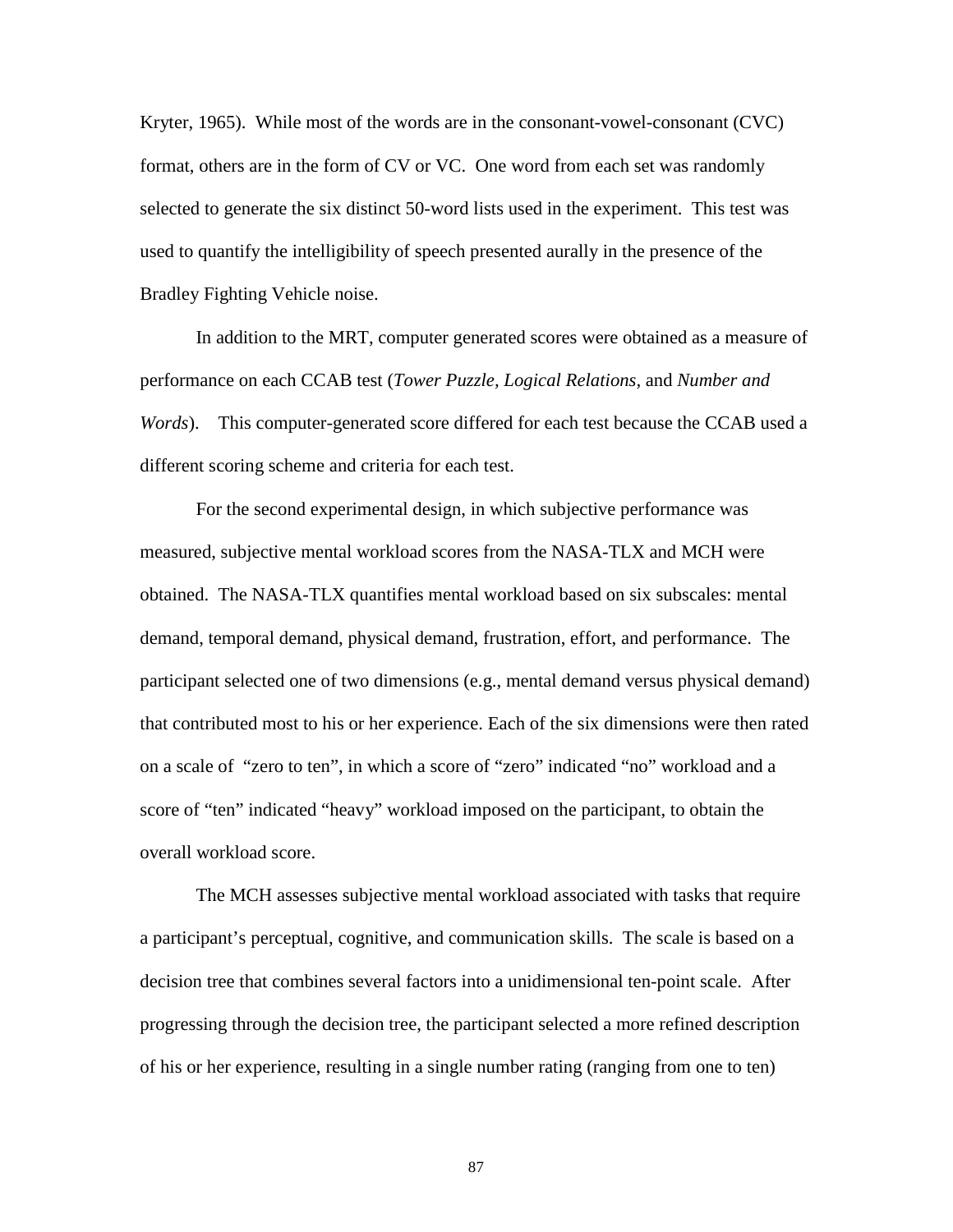describing his or her perceived mental workload (Wierwille & Casali, 1983). The workload scores for the MCH may range from "one to ten". A workload rating of "one" indicates that the participant's mental effort is minimal and desired performance is easily attainable", while a rating of "ten" indicates that the "instructed task cannot be accomplished reliably."

# **Participants**

Originally, it was envisioned to have sixteen participants, but the experiment concluded at eight due to problems caused by the intense noise level throughout Whittemore Hall and other safety concerns on behalf of the experimenter. Nevertheless, the eight paid volunteers (five males and three females) were from the Virginia Tech/Blacksburg, Virginia community. Participants were required to read a description of the experiment and provide their informed consent in writing prior to participation. All participants were required to be native English speakers, be at least 18 years of age, have no obvious injury or infection of the ears, and possess pure-tone hearing thresholds, as measured on a screening audiogram, no higher than 20 dBHL and no lower than –10 dBHL from 125 Hz to 8000 Hz. Participants were paid at a rate of \$8 per hour for their time.

#### **Facilities and Instrumentation**

The experimental apparatus (shown in Figure 15) was located in Room 519N, Whittemore Hall on the Virginia Tech campus. An audio CD-based recording of noise inside of a Bradley Fighting Vehicle was used as the noise source for the experiment. The output of a Sony compact disc player (CDP-XE400) was directed through an AudioControl (C-131) one-third octave band equalizer, in conjunction with a BSS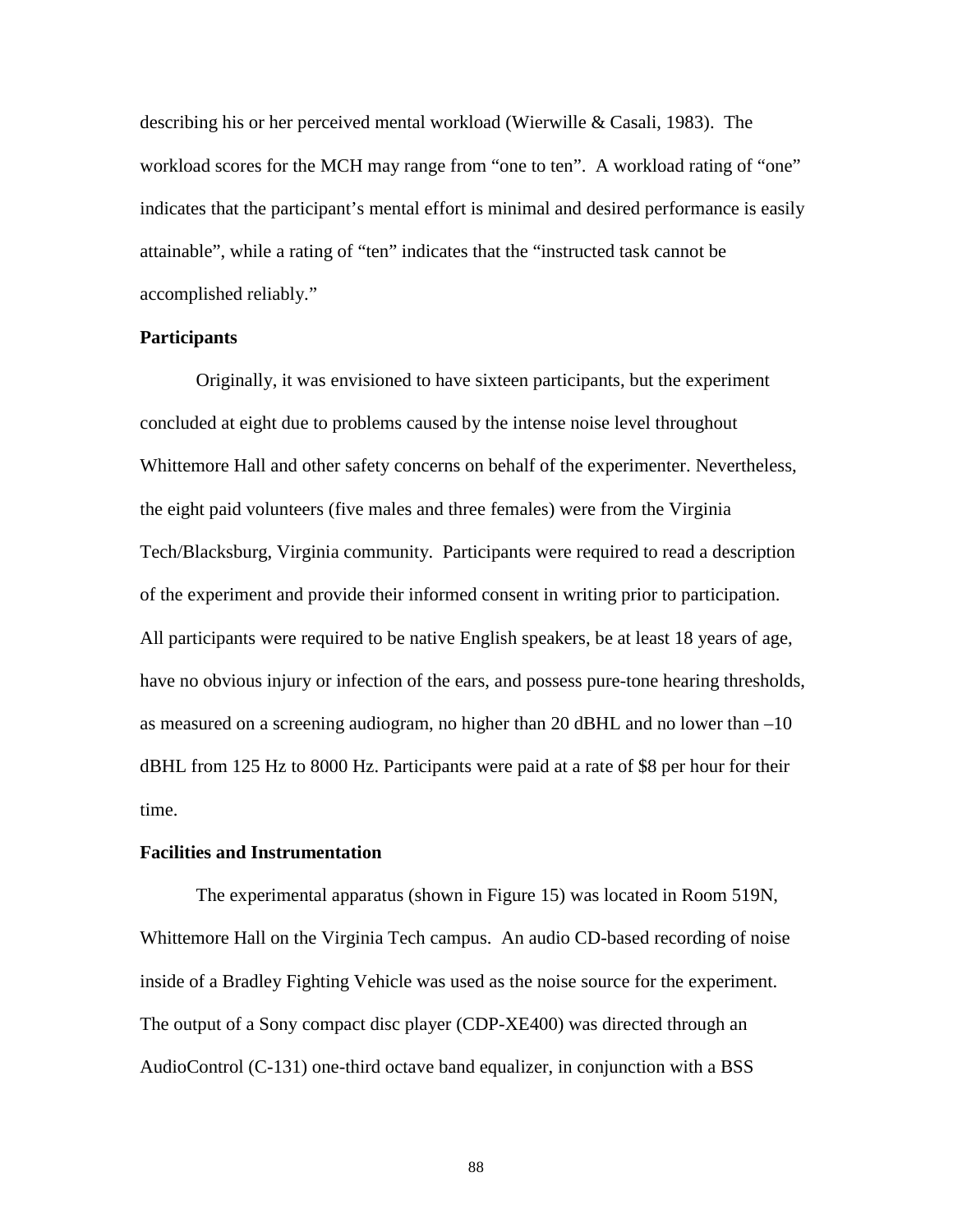

Figure 15. Functional block diagram of the experimental apparatus (not to scale).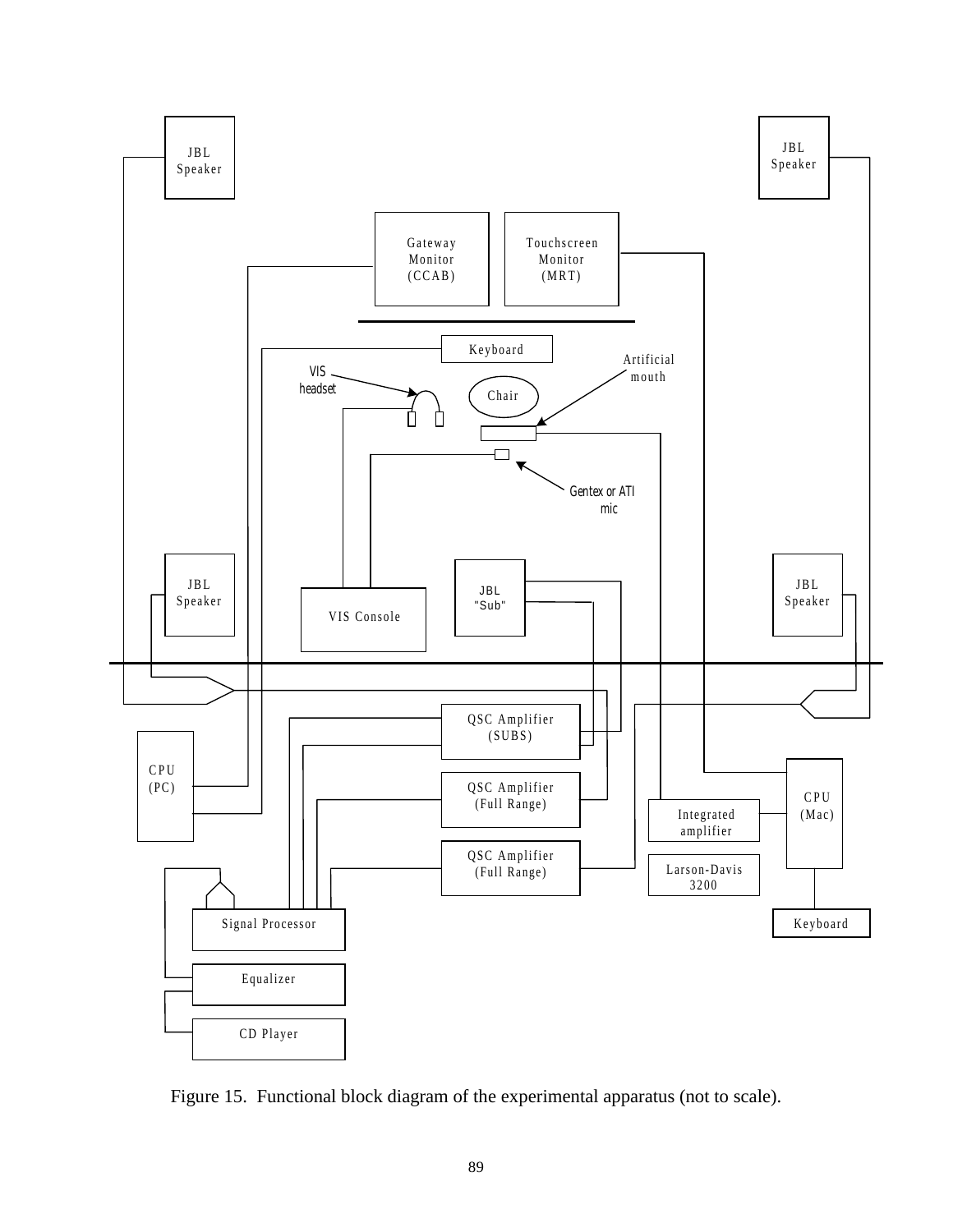Minidrive (FDS-334) signal processor to shape the spectrum of the noise. Three QSC (CX1102) amplifiers were driven by the outputs of the BSS Minidrive to present the noise at a level of 114 dBA through four JBL full range speakers (SP215-6) and a JBL dual subwoofer (SP128-6).

*Recording the speech stimuli.* The speech stimulus sentences were digitally recorded by the Auditory Systems Laboratory staff using Sound Edit Pro software running on a PowerMac 8500/120. The male talker spoke into an AKG C414-B-ULS microphone connected to a TASCAM Mulitracker 260 mixer (for level control). A Larson-Davis 3200 real-time spectrum analyzer was connected in parallel with the computer so the talker could monitor his speech levels in real-time. Recordings were made in an anechoic room to prevent ambient noise and sound reflections from affecting the recording. Figure 16 illustrates how the equipment was arranged for recording the MRT stimulus sentences.

Each MRT word was recorded within the carrier sentence: "Mark the word\_\_\_\_\_now." After all 300 sentences were recorded, the peak A-weighted levels (using a "slow" 1s meter time constant) for each word in each sentence was normalized. To do so, the audio output of the computer was connected to the analog input of the spectrum analyzer (see Figure 17) and the amplification of each word in each sentence was digitally adjusted so that the level of all utterances were equal. A 2-minute segment of speech-weighted noise, generated by a Beltone 2000 audiometer, was also digitally recorded and its unweighted Leq equated to that used to equalize the individual MRT words. [The peak A-weighted level of individual words measured using a slow response is equal to the long-term unweighted Leq of continuous speech (Kryter, 1985).] This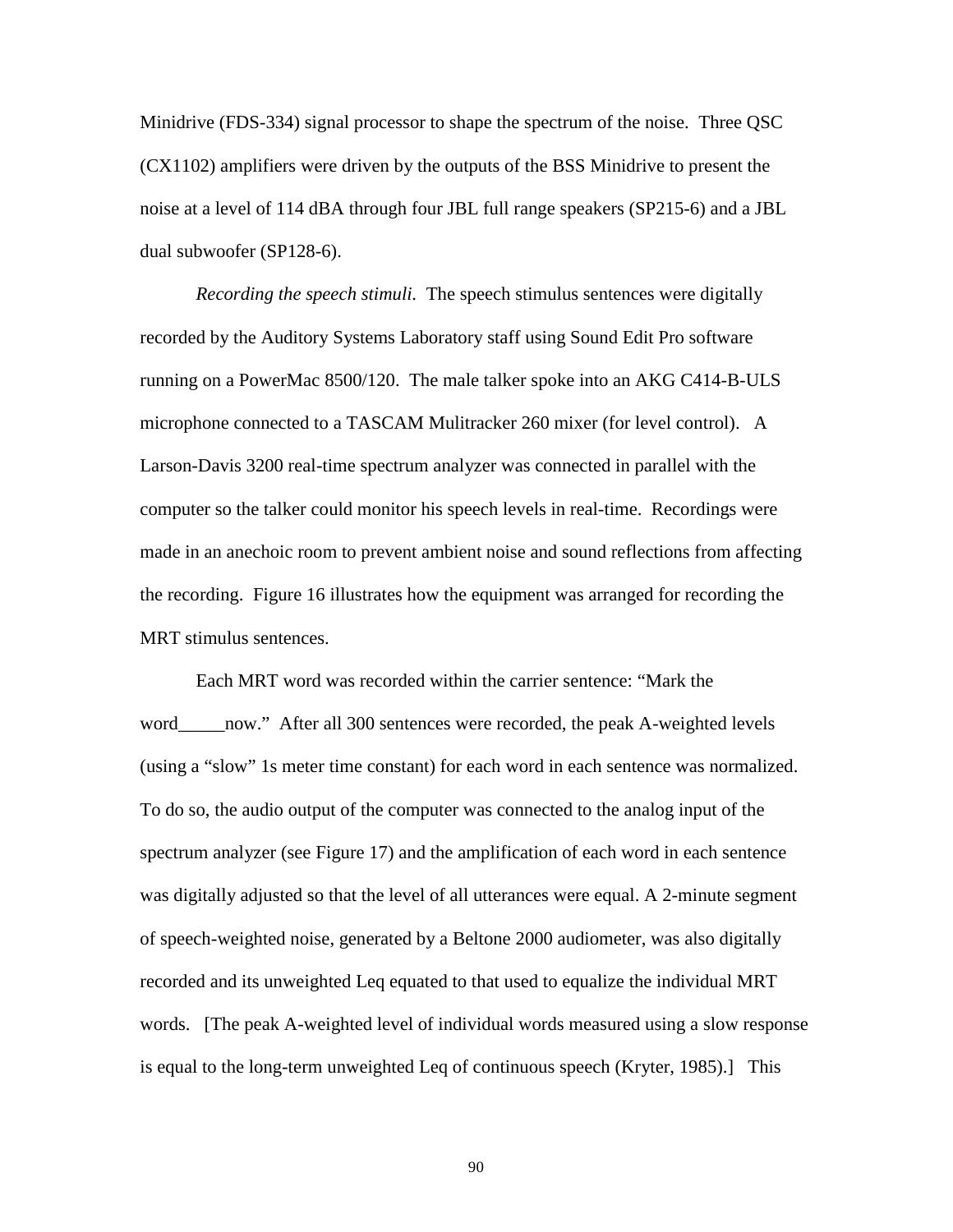

Figure 16. Instrument configuration used to record MRT stimulus sentences.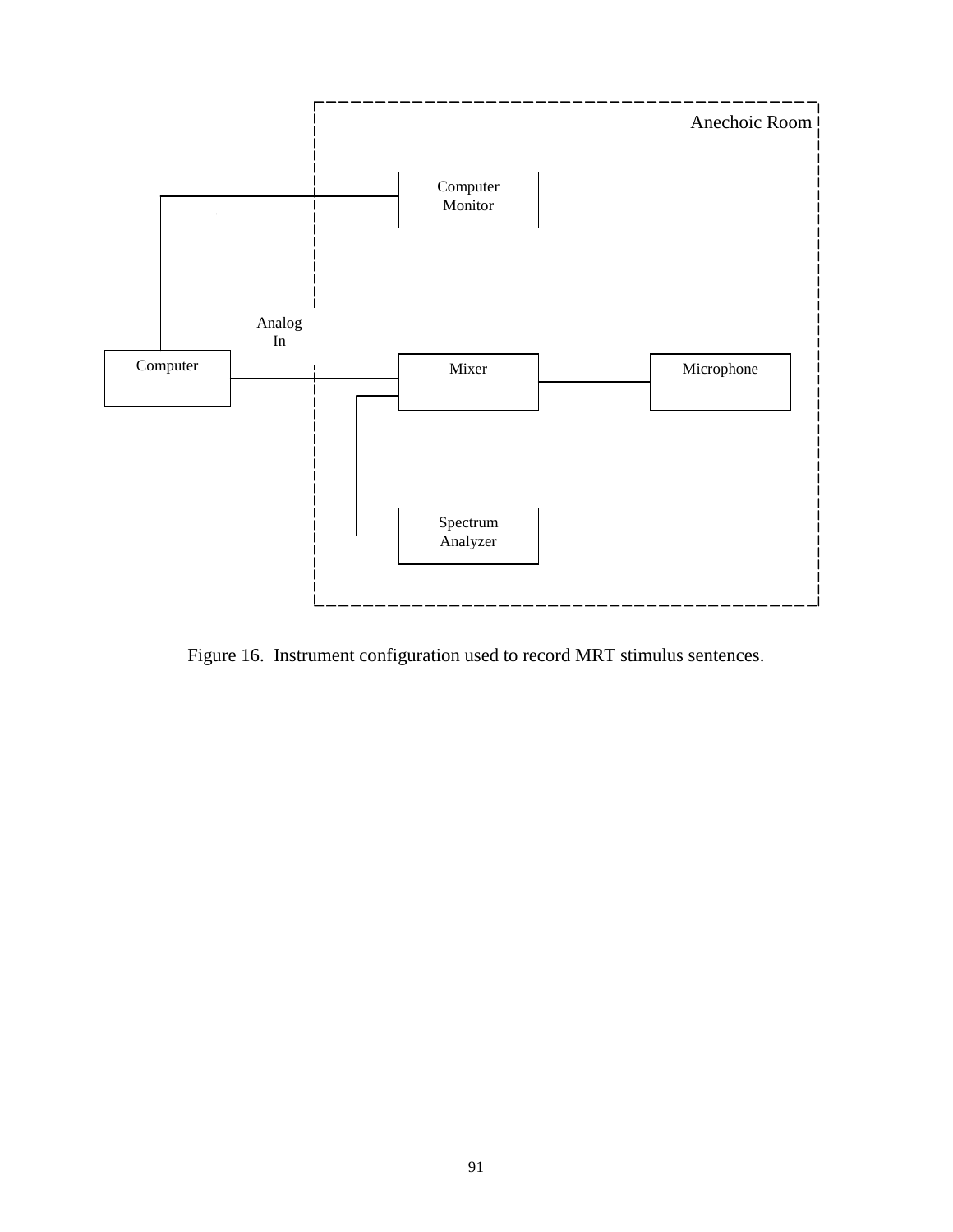

Figure 17. Instrument configuration used to normalize the levels of the recorded MRT stimuli.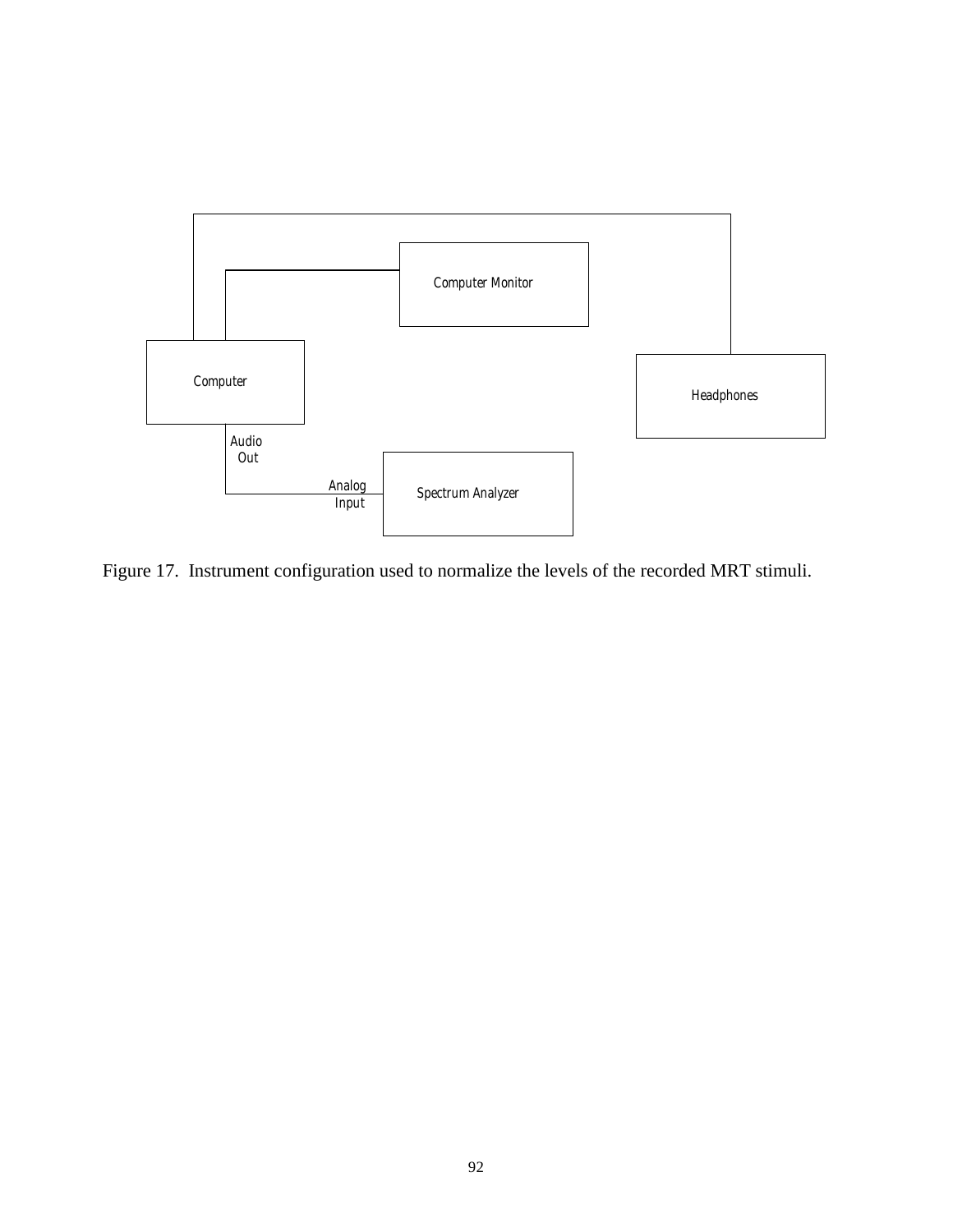relationship and the 2-minute segment of speech-weighted noise allowed the speech levels to be quantified.

The speech was then embedded in a HyperCard Stack, which was ran on a Power Macintosh (8500/120) computer. A Sony receiver (STR-DE135) was used to direct the audio output from the computer to a Brüel and Kjaer (Model 4227) mouth simulator located directly behind the participant's head, while the word choices (the visual component of the MRT) were presented on a Sony Trinitron (Multiscan 15sf) touchscreen monitor. In an effort to maintain consistency with the placement of the communication microphone, the Brüel and Kjaer lip ring (SO 0005) was used to place the communication microphone at the center of the artificial mouth (shown in Figure 18) at a distance of 25 mm. Figure 19 shows the VIS console that controlled the Gentex communication microphone and the VIS headset, and a separate controller that controlled the ATI microphone. The CCAB tests were presented via a Gateway (GP6-300) computer and a Sony Trinitron (Multiscan 100ES) monitor.

*Reverberation time.* The reverberation time (RT(60)) is the time it takes a sound to decay 60 dB below its initial level. Prior to performing the tests of the acoustics of the test room, it was necessary to adjust the absorptive characteristics of the room to more closely represent the conditions inside of a Bradley Fighting Vehicle. Therefore, the walls of the room were covered with two-inch thick  $Sonex^{TM}$  sound-absorbing foam to reduce the reverberation time in the room. Next, the room was excited through four JBL Sound Power loudspeakers and a JBL dual subwoofer by a steady pink noise signal generated by the LD 3200 analyzer. When the noise was on, data collection was initiated; when all of the analyzer's filters were producing data, the noise was terminated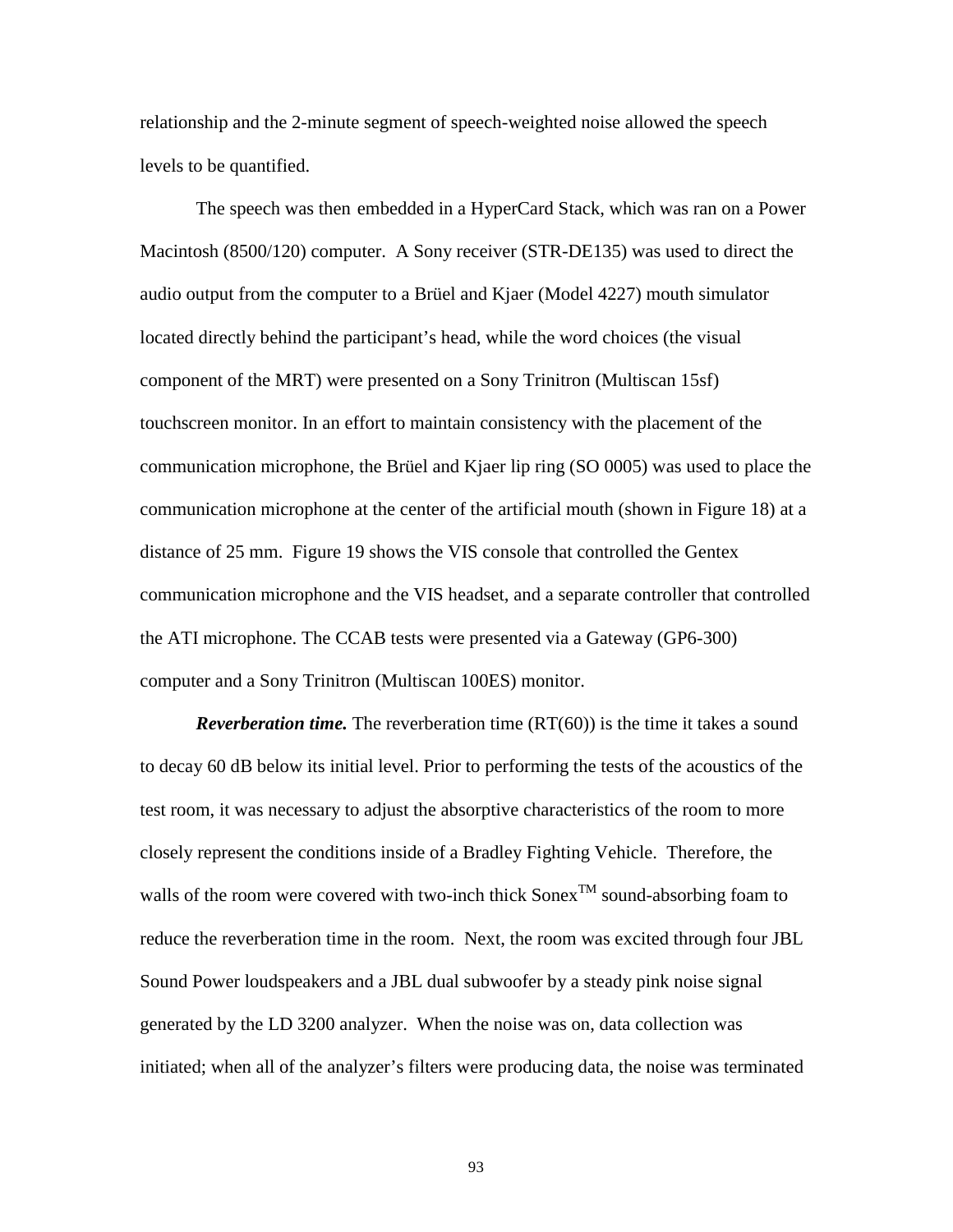

Figure 18. The Gentex communication microphone in front of the artificial mouth.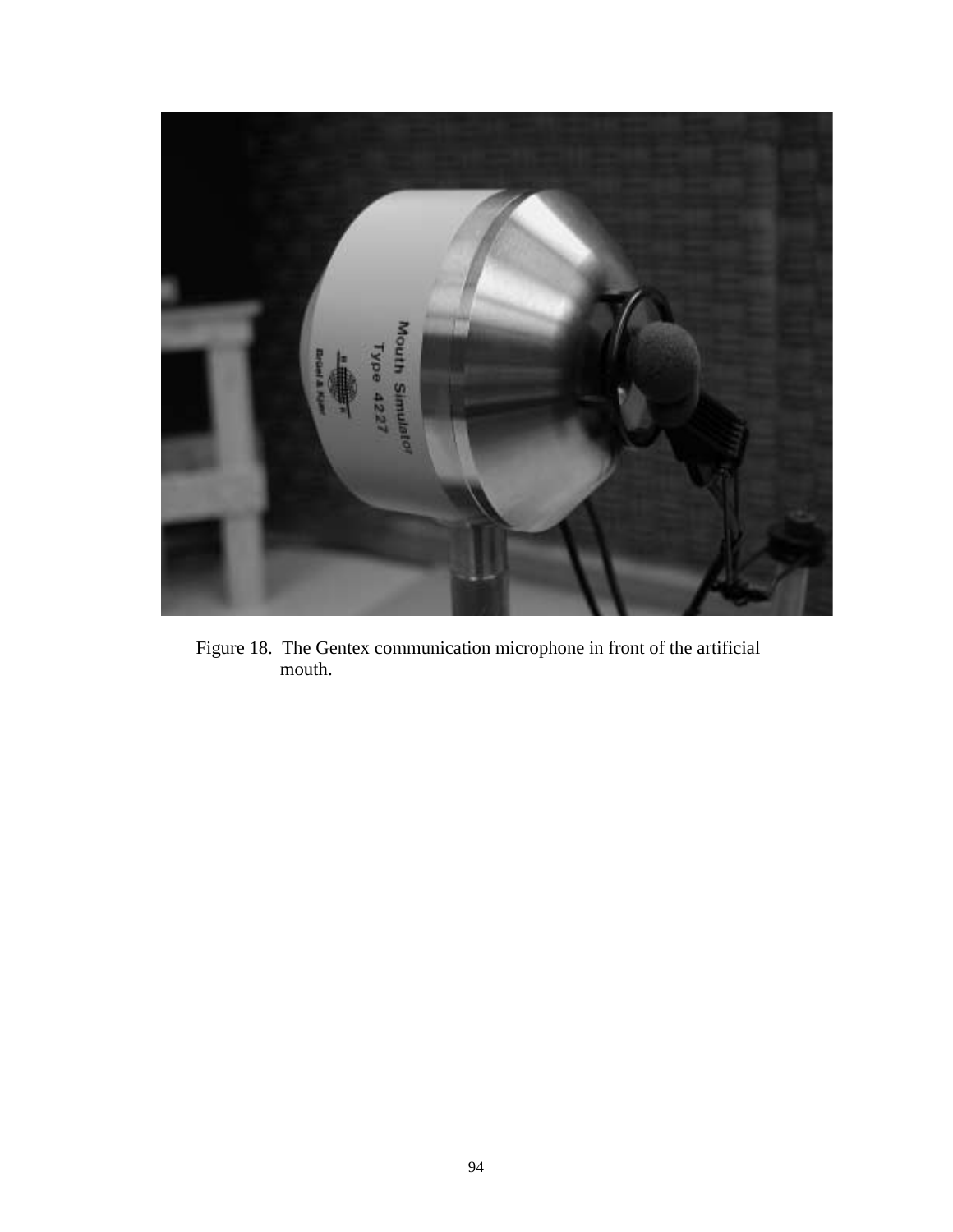

Figure 19. The VIS control console.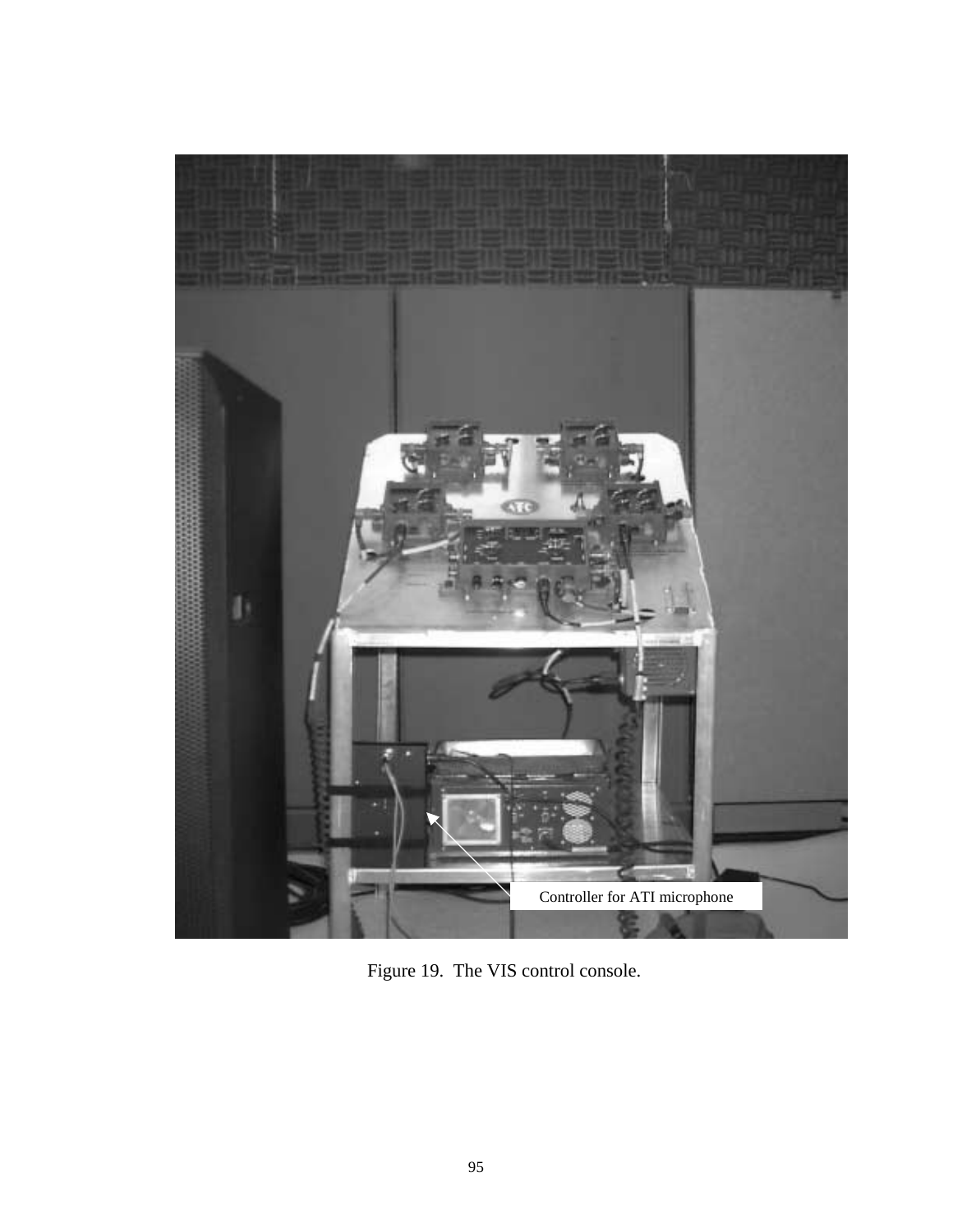abruptly and the analyzer allowed to run for several seconds until the noise had decayed completely. Decay curves (SPL vs. time) were displayed on the LCD screen of the analyzer and printed. The RT(60) was calculated by the LD 3200 using the linear portion of the decay curve. (The analyzer performs a linear regression on the linear portion of the decay curve between two cursors positioned by the user to calculate a slope from which the RT60 is estimated.) Data obtained in this manner is shown in Table 5.

*SPL at six positions about the participant's head.* The sound pressure levels at 6 positions  $(\pm 6 \text{ in.})$  about the participant's head center position, an indication of the uniformity of the sound field, appear in Table 6. The six positions were: front, back, left, right, up, and down. A total of six equivalent continuous sound level (Leq) measurements were obtained over 60 s periods using the LD 3200 analyzer, the LD 2559 microphone, and the LD 900B preamplifier. Earshen (1996) stated that Leq equals the continuous sound level which, integrated over a specific time, would result in the same energy as a variable sound integrated over the same time. Four of the six measurements (left, right, front, and back) were made with the diaphragm of the microphone placed 6 in. from the center of the room corresponding to the desired position. For the other two measurements (up and down), the microphone was placed at the center of the room and adjusted  $\pm$  6 in. to obtain the up or down position. The room was configured exactly as for testing, but without the participant, chair, or desk present. The 1/3 OB measurement was obtained using a steady (i.e., not pulsed) pink noise (flat by octaves) test signal at a broadband level of 114 dBA.

# **Experimental Procedure**

Participants attended a combined screening and practice session and four experimental sessions. For each practice and experimental session, the CCAB tests, MRT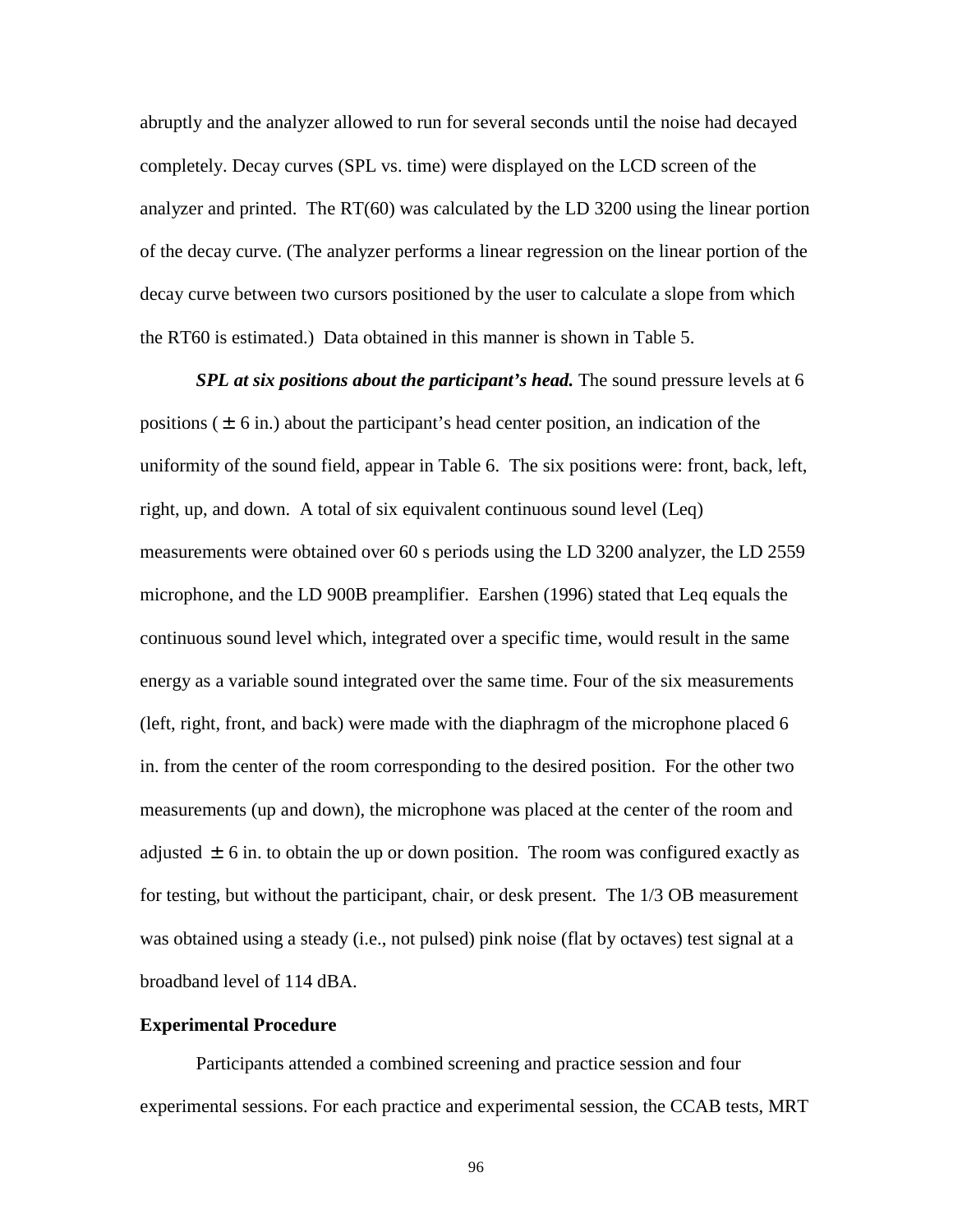| <b>Center Frequency</b><br>(Hz) | <b>RT60</b><br>(sec) |
|---------------------------------|----------------------|
| 250                             | 0.520                |
| 500                             | 0.362                |
| 1000                            | 0.213                |
| 2000                            | 0.177                |
| 4000                            | 0.133                |
| 8000                            | 0.146                |

Table 5. Reverberation time of the test room, RT(60)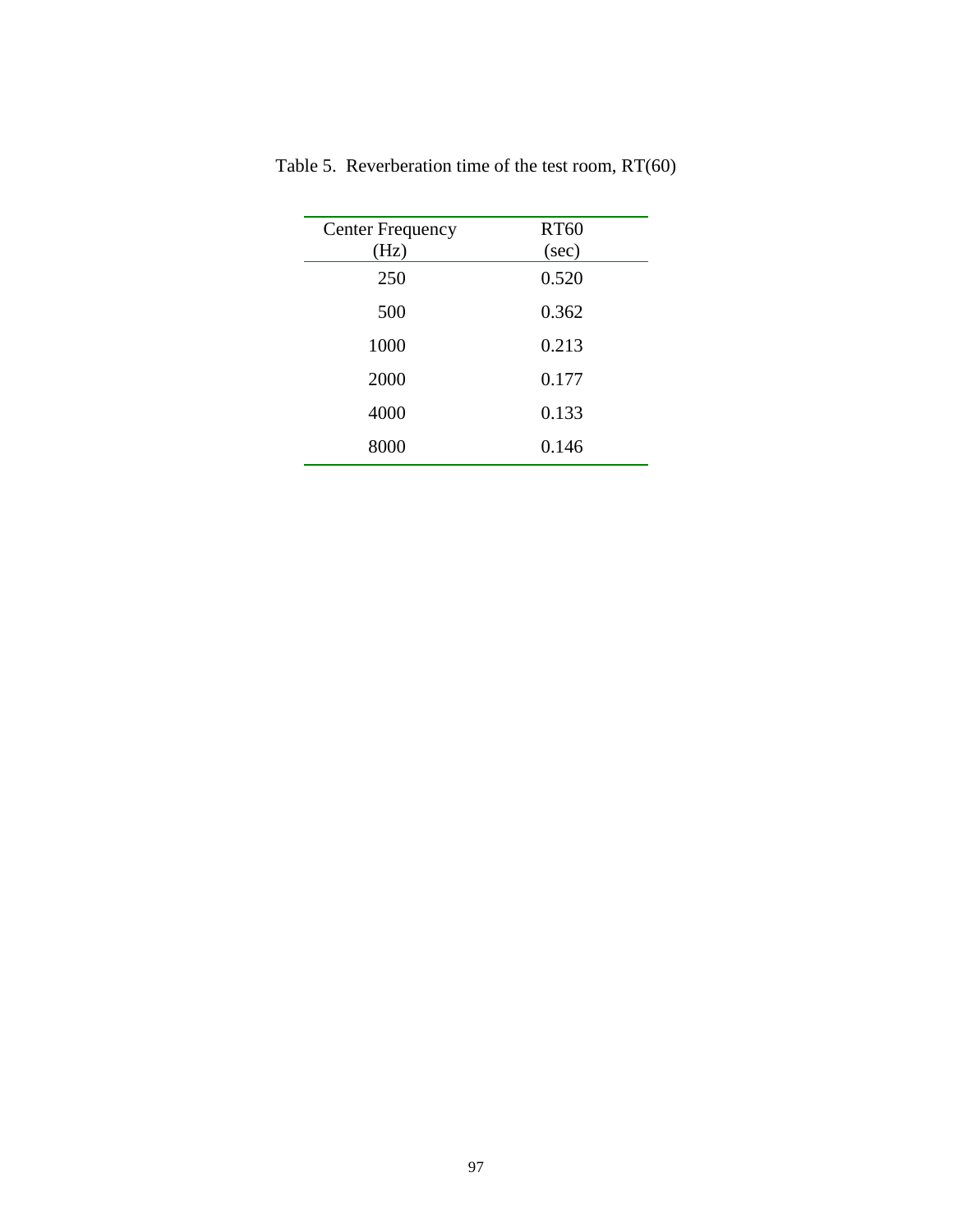| $1/3$ OB<br>Center | Right         | Left          | Diff.*          | Up            | Down          | Front         | <b>Back</b>   | Diff.**       |
|--------------------|---------------|---------------|-----------------|---------------|---------------|---------------|---------------|---------------|
| (Hz)<br>63         | (dB)<br>107.0 | (dB)<br>107.5 | $R-L$<br>$-0.5$ | (dB)<br>107.0 | (dB)<br>107.3 | (dB)<br>106.4 | (dB)<br>107.9 | 6-Pos.<br>1.5 |
|                    |               |               |                 |               |               |               |               |               |
| 80                 | 107.6         | 107.4         | 0.2             | 107.2         | 107.7         | 107.5         | 107.6         | 0.5           |
| 100                | 121.2         | 121.2         | 0.0             | 119.3         | 122.6         | 120.4         | 121.9         | 3.3           |
| 125                | 108.1         | 108.3         | $-0.2$          | 107.2         | 108.6         | 107.5         | 108.3         | 1.4           |
| 160                | 110.0         | 109.6         | 0.4             | 109.3         | 110.1         | 110.2         | 109.2         | 1.0           |
| 200                | 114.7         | 112.6         | 2.1             | 114.2         | 114.4         | 116.4         | 110.2         | 6.2           |
| 250                | 106.1         | 107.1         | $-1.0$          | 109.4         | 106.5         | 107.9         | 107.0         | 2.9           |
| 315                | 106.0         | 106.8         | $-0.8$          | 109.2         | 105.3         | 106.4         | 106.9         | 3.9           |
| 400                | 103.1         | 100.8         | 2.3             | 107.1         | 105.7         | 102.8         | 103.4         | 2.3           |
| 500                | 104.0         | 101.9         | 2.1             | 103.3         | 107.4         | 103.2         | 102.4         | 4.1           |
| 630                | 100.0         | 99.6          | 0.4             | 103.6         | 101.4         | 98.1          | 99.7          | 2.2           |
| 800                | 95.4          | 92.9          | 2.5             | 102.0         | 102.1         | 88.9          | 94.0          | 5.1           |
| 1000               | 91.8          | 96.5          | $-4.7$          | 100.0         | 101.3         | 94.4          | 91.4          | 3.0           |
| 1250               | 94.3          | 97.2          | $-2.9$          | 98.3          | 97.0          | 96.3          | 93.6          | 2.7           |
| 1600               | 101.9         | 102.4         | $-0.5$          | 101.3         | 103.7         | 102.3         | 102.6         | 2.4           |
| 2000               | 99.0          | 96.0          | 3.0             | 97.2          | 98.4          | 96.9          | 98.4          | 3.0           |
| 2500               | 90.1          | 95.0          | $-4.9$          | 95.8          | 94.2          | 93.6          | 89.4          | 4.2           |
| 3150               | 89.7          | 89.2          | 0.5             | 89.0          | 89.4          | 90.2          | 88.5          | 1.7           |
| 4000               | 86.3          | 87.0          | $-0.7$          | 85.4          | 87.0          | 85.4          | 86.6          | 1.6           |
| 5000               | 83.2          | 83.5          | $-0.3$          | 82.8          | 83.3          | 83.6          | 81.8          | 1.8           |
| 6300               | 82.5          | 83.3          | $-0.8$          | 85.0          | 84.1          | 84.7          | 85.9          | 1.2           |
| 8000               | 79.1          | 79.0          | 0.1             | 81.2          | 80.4          | 79.2          | 81.3          | 2.1           |

Table 6. SPL Variation at Six Positions About Head Center Position.

\* Absolute value dB difference between right and left positions.

\*\* Maximum absolute value dB difference between all pairs of the six microphone positions.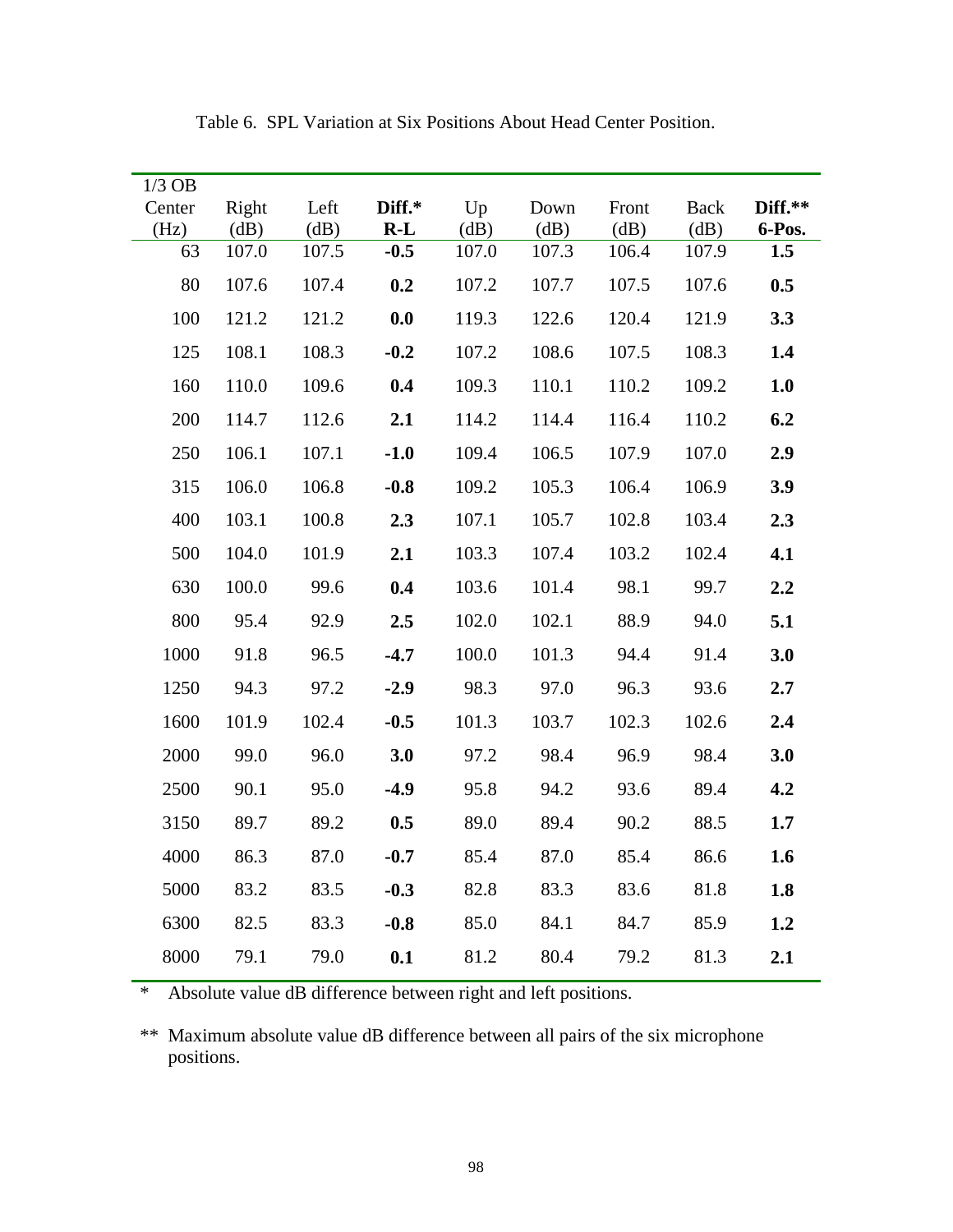test words, and the subjective workload scales were balanced across the conditions so that each was used an equal number of times. During their first session, prospective participants were screened for the experiment, and if they qualified, they were trained in the experimental procedures. This screening and practice session lasted approximately 1 hr. 30 min. Each of the four experimental sessions was conducted on four separate days and lasted about 1hr 45 min.

*Screening and practice session.* Participants were screened in the Auditory Systems Laboratory at Virginia Tech, Room 538 Whittemore Hall (screening form appears in Appendix F). After reading and signing the informed consent form (Appendix E), participants were asked general questions about their hearing health. An otoscopic examination was also performed to detect any visible outer- and middle-ear abnormalities. The *method of limits*, a psychophysical technique, was employed to quantify the hearing threshold of each participant by using a Beltone Model 114 clinical pure-tone audiometer at the following frequencies: 125, 250, 500, 1000, 2000, 3000, 4000, 6000, and 8000 Hz.

(Prior to the beginning of the practice and experimental sessions, the experimenter personally fit the VIS headset on each participant to ensure that a good fit was obtained.) Prospective participants who did not meet the screening criteria (hearing threshold levels no higher than + 20 dBHL and no lower than – 10 dBHL in each ear) were thanked and compensated for their time. Prospective participants who qualified for the experiment and chose to continue, next practiced the procedures used in the MRT and the CCAB.

Practice sessions were conducted in Room 519N, Whittemore Hall. Before each practice session, the Larson Davis 3200 spectrum analyzer and ½ -inch microphone were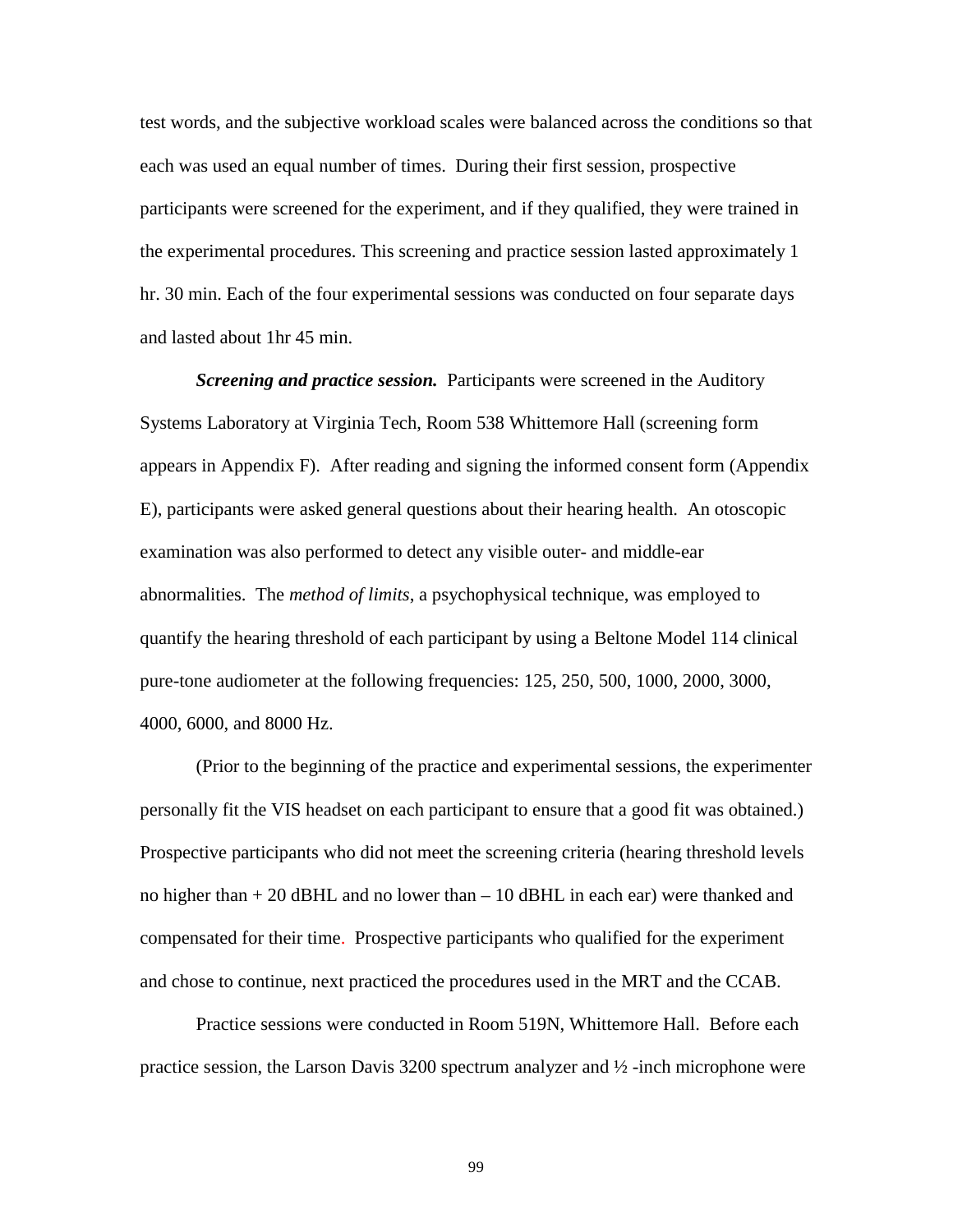used to set the sound pressure levels of the Bradley Fighting Vehicle noise to 85 dBA and the speech-weighted noise to 61 dB (linear), with both measurements being a 60 s Leq. For the background noise, the microphone was placed at the participant's head-center position. Also, the microphone was placed in front of the mouth simulator with the aid of a calibration jig (UA 0901) supplied by Brüel and Kjaer to set the desired speech level.

The MRT and each individual CCAB test were first practiced individually. For the MRT practice, the participant was presented with six possible word choices (Appendix A) on the touchscreen monitor while the target word, contained within the carrier sentence "Mark the word now," was presented through the artificial mouth located behind the participant. (The participant heard the auditory prompts through the VIS headset since the Gentex or ATI microphone was placed in front of the mouth simulator.) The participant was instructed to select the word heard by touching it on the monitor. Once a word was selected, the computer automatically presented the next stimulus sentence and word choices. This process was repeated until all 50 words were presented. (If the participant did not touch a word within 10 s, the computer automatically presented the next set of words.) The participant performed at least two practice trials of the MRT. Although the purpose of the practice trial was to familiarize the participant with the task, the participant's answers were examined to ensure that the participant was paying attention.

Once the speech intelligibility practice trials were completed, the individual CCAB tests were practiced (*Tower Puzzle*, *Numbers and Words,* and *Logical Relations*). For each CCAB test, participants read the instructions aloud to assure the experimenter that they were following directions. After each practice test, the computer automatically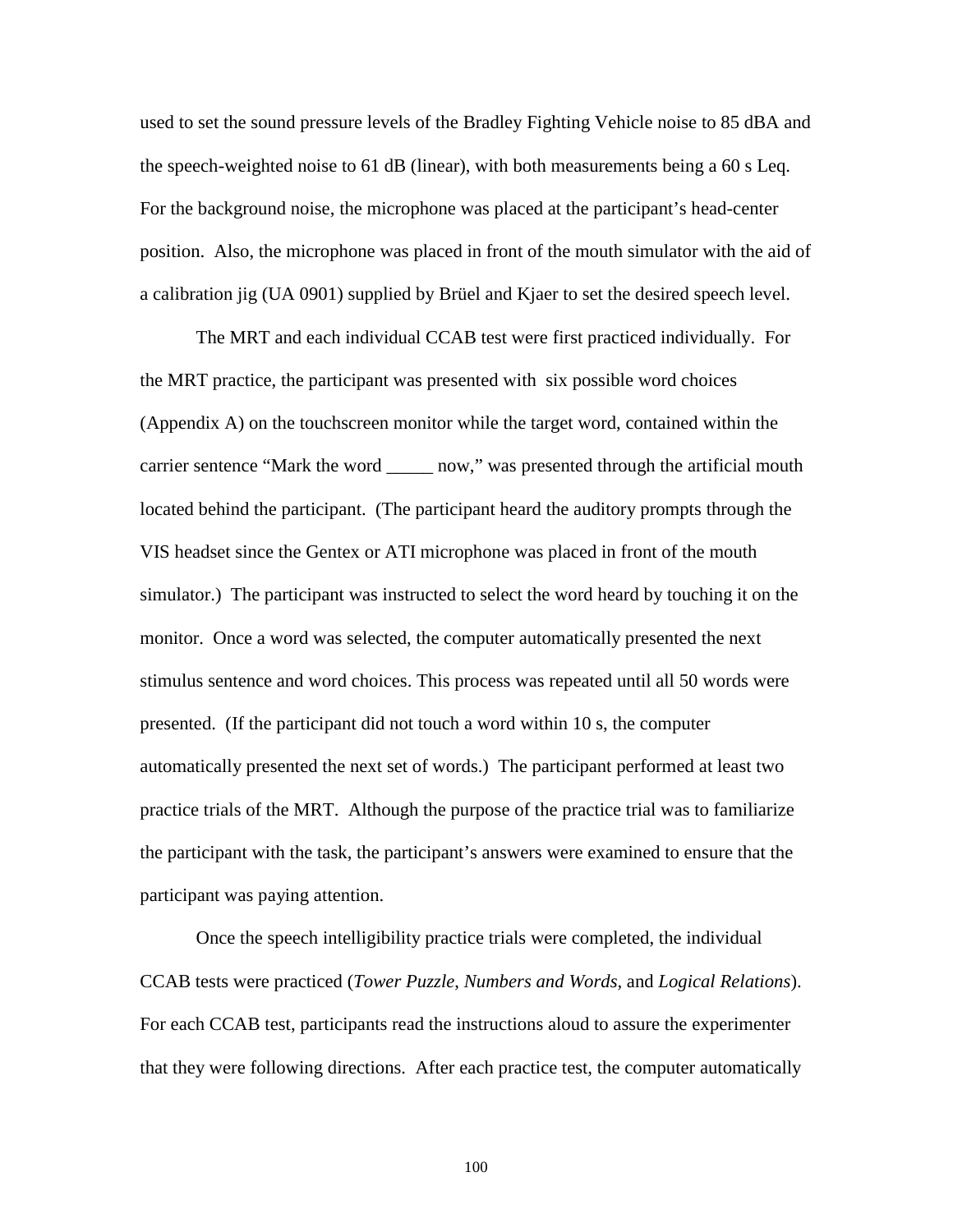presented the participant with a series of TRUE/FALSE questions, followed by another practice test. The intention of the TRUE/FALSE questions was to determine if the participant understood the task. Immediate feedback was provided for incorrect answers. The CCAB tests were scored automatically by the computer for both accuracy and time. After practicing each test individually, the participant practiced the CCAB in conjunction with the MRT test twice. The practice session ended when the experimenter was satisfied with the participant's performance on the combined tasks (CCAB plus MRT). Satisfactory performance consisted of a score between the range of 25% and 35% on the MRT and a score of at least 700 on *Logical Relations*, 800 on the *Tower Puzzle*, and 400 on *Numbers and Words* test. Next, each participant was provided with a set of instructions corresponding to the NASA-TLX and the MCH. Prior to practicing each workload scale individually, each participant was allowed to ask any questions after reading the instructions. The protocol used for the screening and practice sessions is shown in Table 7.

*Experimental session.* Four experimental sessions were conducted on separate days to minimize each participant's exposure to the noise. The same calibration procedures used for the practice session were followed before each experimental session. A pre-experimental audiogram was conducted in Whittemore Hall, Room 538 prior to each experimental session at the following selected frequencies: 125, 500, 1000, 2000, and 4000 Hz. The pre-experimental audiogram was conducted to determine the participant's hearing threshold prior to the experiment to compare to their postaudiogram. Next, the experimenter and the participant went to Room 519N to begin the pre-experimental practice trial. The pre-experimental practice trial was identical to the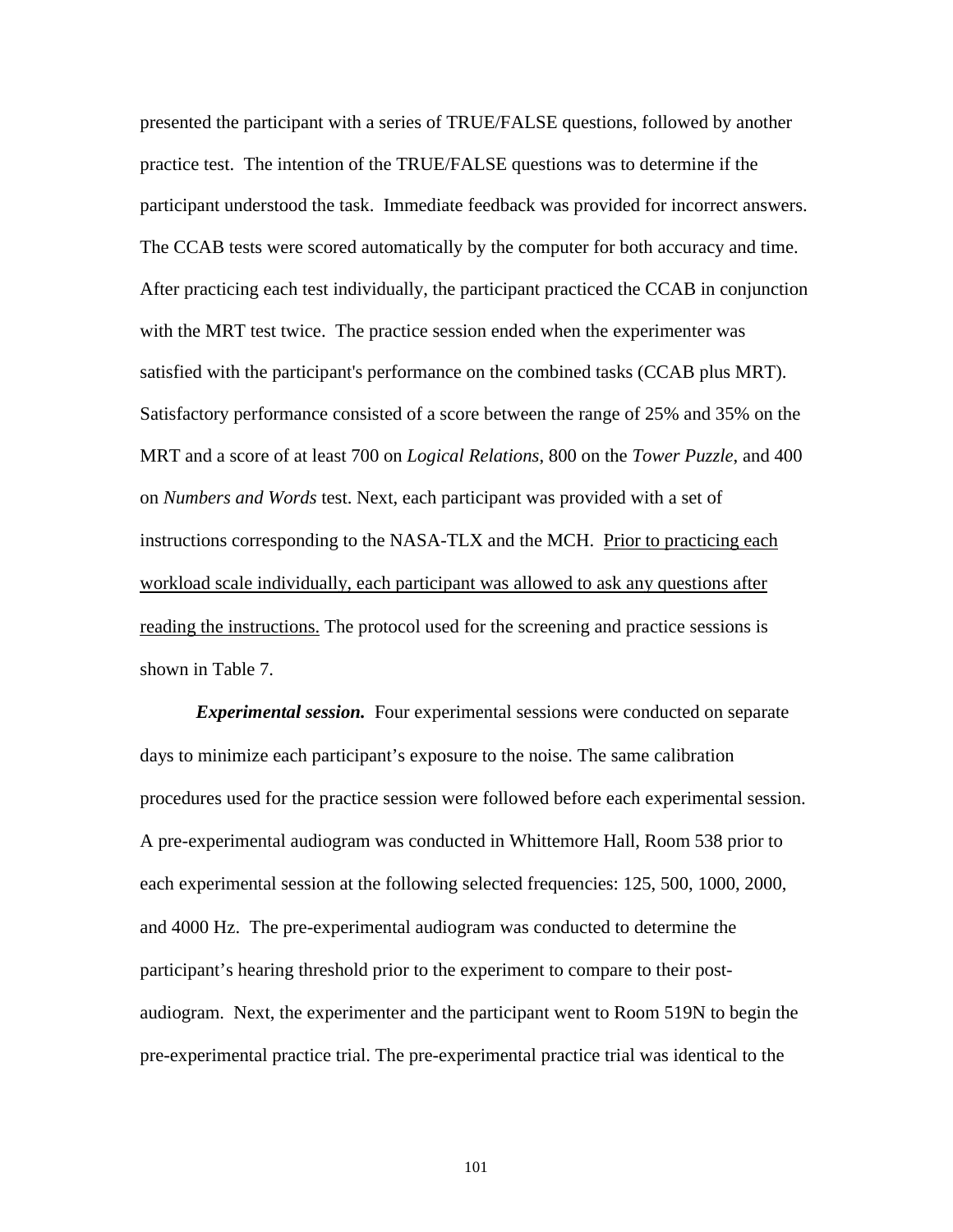Table 7. Protocol for Screening and Practice Session.

- 1. The experimenter greeted the prospective participant.
- 2. The experimenter gave the prospective participant a brief overview of the experiment and the screening procedures.
- 3. The experimenter asked the prospective participant to read and sign the Informed Consent.
- 4. The experimenter asked the prospective participant about his or her auditory health and visually examined the participant's ear with an otoscope.
- 5. The experimenter performed an audiogram on the prospective participant.
- 6. The experimenter and the prospective participant went to Room 519N, Whittemore Hall and while the participant sat outside the room, the experimenter set the speech-weighted noise to 61 dB (linear) and the tank noise to 85 dBA for the practice session.
- 7. The experimenter asked the participant to enter the room and the experimenter placed the VIS headset on the participant.
- 8. The experimenter allowed the participant to practice the MRT twice at the speech and noise levels mentioned in Step 4.
- 9. The experimenter allowed the participant to practice the CCAB twice in 85 dBA noise.
- 10. The experimenter allowed the participant to practice the MRT and CCAB twice simultaneously in the speech and noise levels mentioned in Step 4.
- 11. The experimenter allowed the participant to practice the NASA-TLX and MCH.
- 12. The experimenter paid the participant for the time they participated in the screening and practice session and scheduled him/her for the experimental session.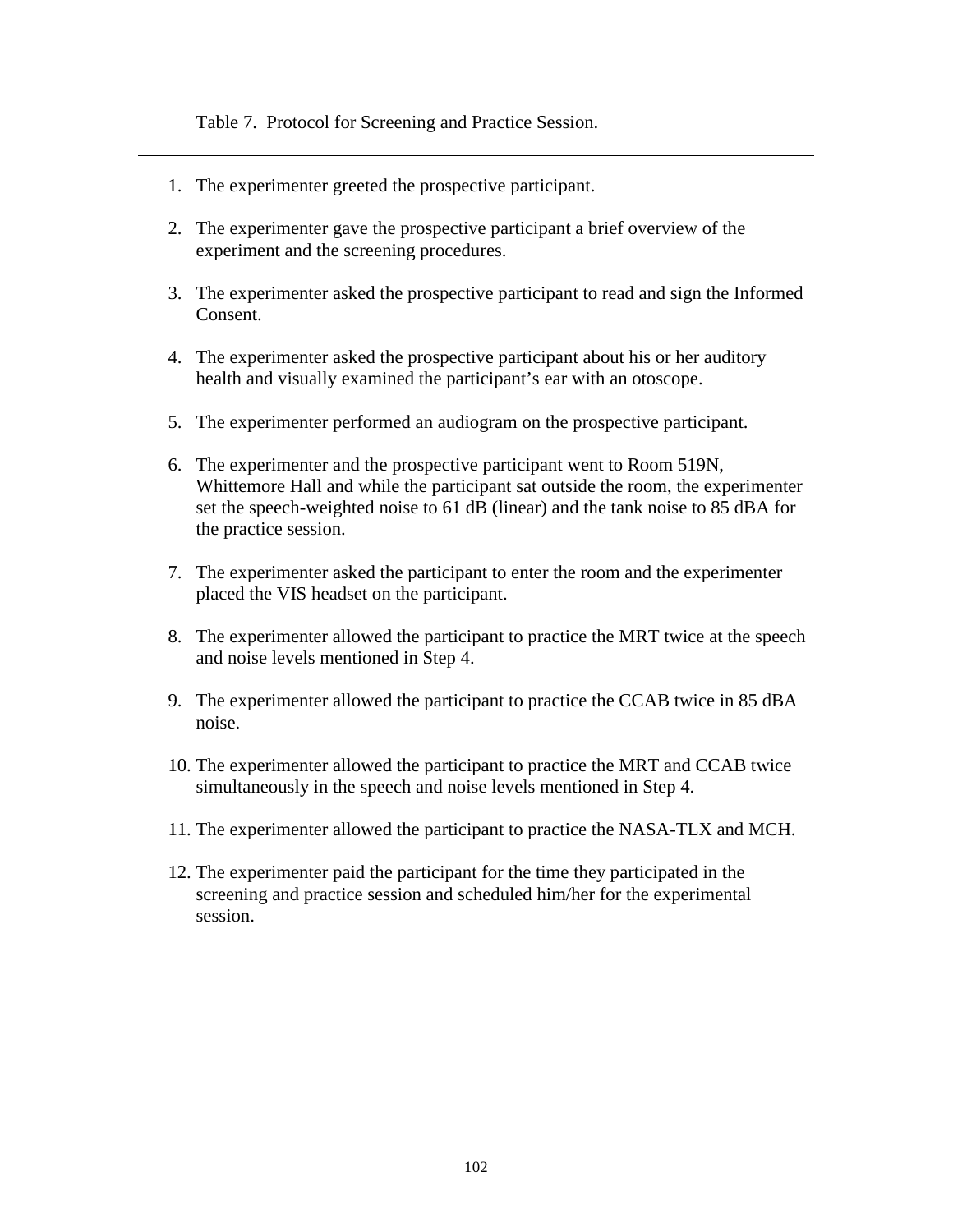earlier practice trial except that the experimenter read the instructions to the participant and the True/False tests were not presented. After practicing both the MRT and CCAB tests separately, the two tests were practiced simultaneously. During the practice trials, participants were monitored by the experimenter to observe any unusual behavior and their scores were examined based on the same criteria that was used for the screening/practice session. At the completion of the practice trials, the participant doffed the VIS headset and was asked to leave the room so the experimenter could set the appropriate noise and speech levels. The Bradley Fighting Vehicle noise was set to 114 dBA (using a 60 s Leq) and the speech level was set to either 83 or 96 dB (linear), using a 30 s Leq for both measurements. Once the noise and speech levels were set, the experimenter asked the participant to re-enter the room. The experimenter explained that the noise level would be higher than it had been in the practice trials and that the participant would have to listen carefully to hear the words. Additionally, the experimenter told each participant to weigh both tasks equally. The experimenter then fit the VIS headset on the participant's head, ensured that all cables were properly connected and switches in their appropriate positions, and, after alerting the participant, started the noise presentation and the test. An outline of the procedures followed in administering the experiment is shown in Table 8.

At the completion of the test session, the noise was terminated and the participant was allowed to complete the MCH and NASA-TLX workload scales. Lastly, the experimenter performed a post-audiogram at the same frequencies mentioned earlier, which were compared against the pre-test audiogram, to ensure that the participant did not experience a temporary threshold shift as a result of his or her participation in the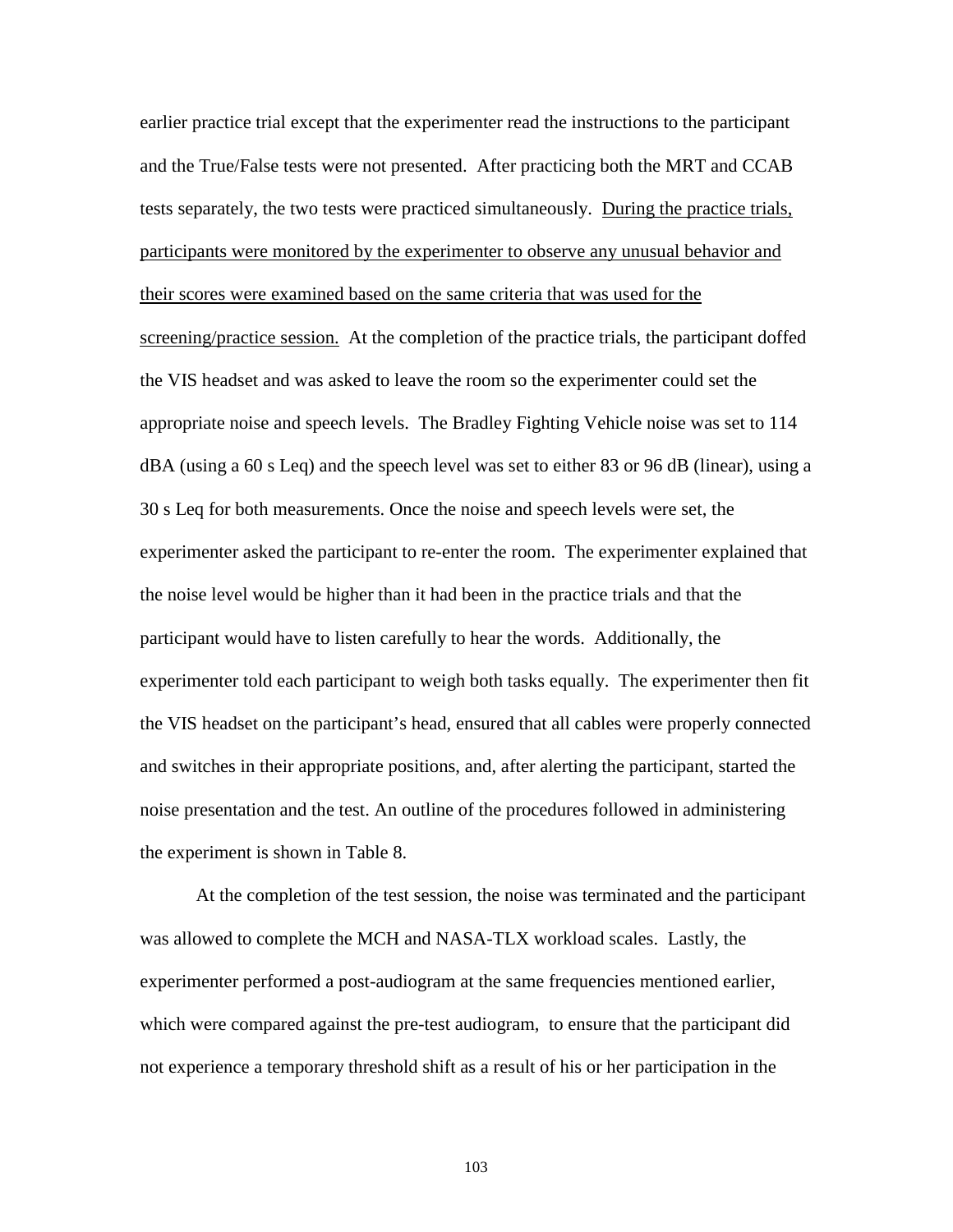Table 8. Protocol used for the Experimental Session.

- 1. The experimenter greeted the prospective participant in Room 538, Whittemore Hall and performed a pre-experimental audiogram at the following selected frequencies: 125, 500, 1000, 2000, and 4000 Hz.
- 2. The experimenter and the participant went to 519N, Whittemore Hall and while the participant sat outside the room, the experimenter set the speech weighted noise to 61 dB (linear) and the tank noise to 85 dBA for the practice session.
- 3. The experimenter asked the participant to enter the room and the experimenter placed the VIS headset on the participant.
- 4. The experimenter allowed the participant to practice the MRT twice at the speech and noise levels mentioned in Step 4.
- 5. The experimenter allowed the participant to practice the CCAB twice in 85 dBA noise.
- 6. The experimenter allowed the participant to practice the MRT and CCAB twice simultaneously in the speech and noise levels mentioned in Step 4.
- 7. The experimenter asked the participant to leave the room.
- 8. The experimenter set the noise level to 114 dBA and the speech-weighted noise level was set to either 83 or 96 dB (linear).
- 9. The experimenter asked the participant to re-enter the room and explained to the participant that the noise levels would be high; they would have to listen intently to hear the words, and to weigh each task equally.
- 10. The experimenter placed the VIS headset on the participant and made sure that the cables were properly connected.
- 11. The experimenter alerted the participant and began the test session.
- 12. The experimenter allowed the participant to complete the NASA-TLX and MCH.
- 13. The experimenter performed a post-audiogram on the participant in Room 538, Whittemore Hall at the frequencies that were used in Step 2.
- 14. The experimenter paid the participant for the time he or she participated in the experimental session.

\_\_\_\_\_\_\_\_\_\_\_\_\_\_\_\_\_\_\_\_\_\_\_\_\_\_\_\_\_\_\_\_\_\_\_\_\_\_\_\_\_\_\_\_\_\_\_\_\_\_\_\_\_\_\_\_\_\_\_\_\_\_\_\_\_\_\_\_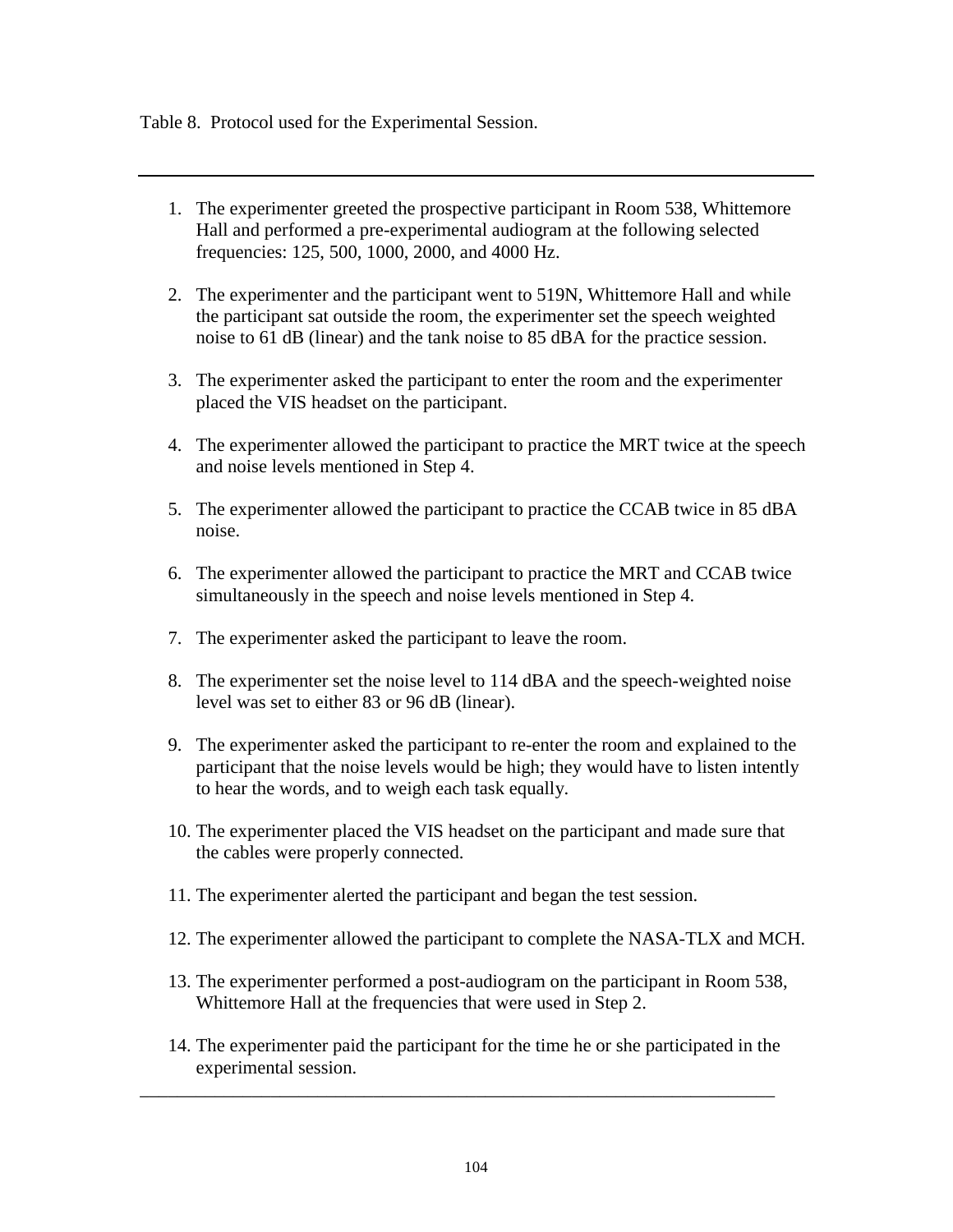experiment. If there existed a 10 or 15 dB difference between the pre- and postaudiogram, the experimenter would not have allowed the participant to participate in the other trials. An outline of the procedures used in administering the NASA-TLX and MCH are shown in Tables 9 and 10, respectively.

# **Insertion Loss Measurements**

Another objective of the research was to determine if the prototype ATI microphone/communication system actually transmitted less noise through the communication system than did the Gentex microphone. To determine this, an acoustical test fixture (containing a 1-inch microphone) was placed at the participant's head-center position.

A series of insertion loss measurements were made using both communication microphones, Gentex and ATI. (All measurements were conducted in the same background noise level (114 dBA) used in the other experiment; the speech level was set to 96 dB (linear), using a 60 s Leq.) These measurements consisted of an unoccluded measurement and three occluded measurements using each microphone. The occluded measurements were conducted with the active noise reduction electronics turned on (no speech), active noise reduction electronics turned on with speech-weighted noise, and active noise reduction electronics turned on with real speech (using the MRT stimulus words).

Casali and Robinson (1994) conducted insertion loss measurements to determine the attenuation characteristics of a supra-aural siren canceling headset (SCH) that incorporated active noise reduction electronics (supplied by Noise Cancellation Technologies, Inc.). Their approach was different than the method previously discussed,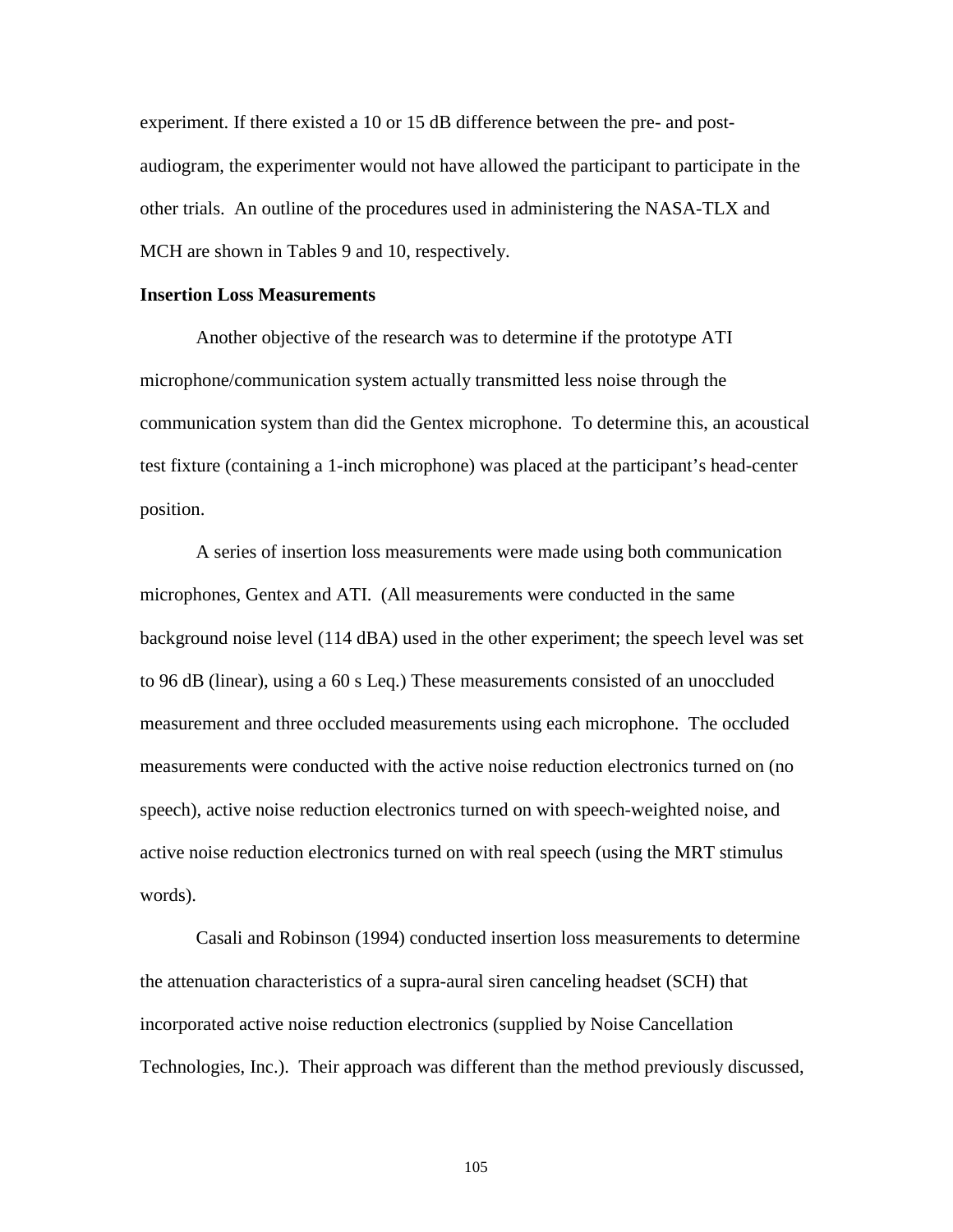Table 9. Protocol used to obtain the workload score for the NASA-TLX.

- 1. The experimenter gave the participant the instructions to read concerning the NASA-TLX.
- 2. The experimenter gave the participant a sheet of paper describing the different weighting scales and a separate sheet of paper with the workload scales shown (see Appendix A).
- 3. The experimenter gave the participant the weighting cards and instructed them to circle the weighing scale title that corresponds to his or her experience when performing the task.
- 4. The experimenter allowed the participant to complete the workload scales that were provided in Step 2.

\_\_\_\_\_\_\_\_\_\_\_\_\_\_\_\_\_\_\_\_\_\_\_\_\_\_\_\_\_\_\_\_\_\_\_\_\_\_\_\_\_\_\_\_\_\_\_\_\_\_\_\_\_\_\_\_\_\_\_\_\_\_\_\_\_\_\_\_\_\_\_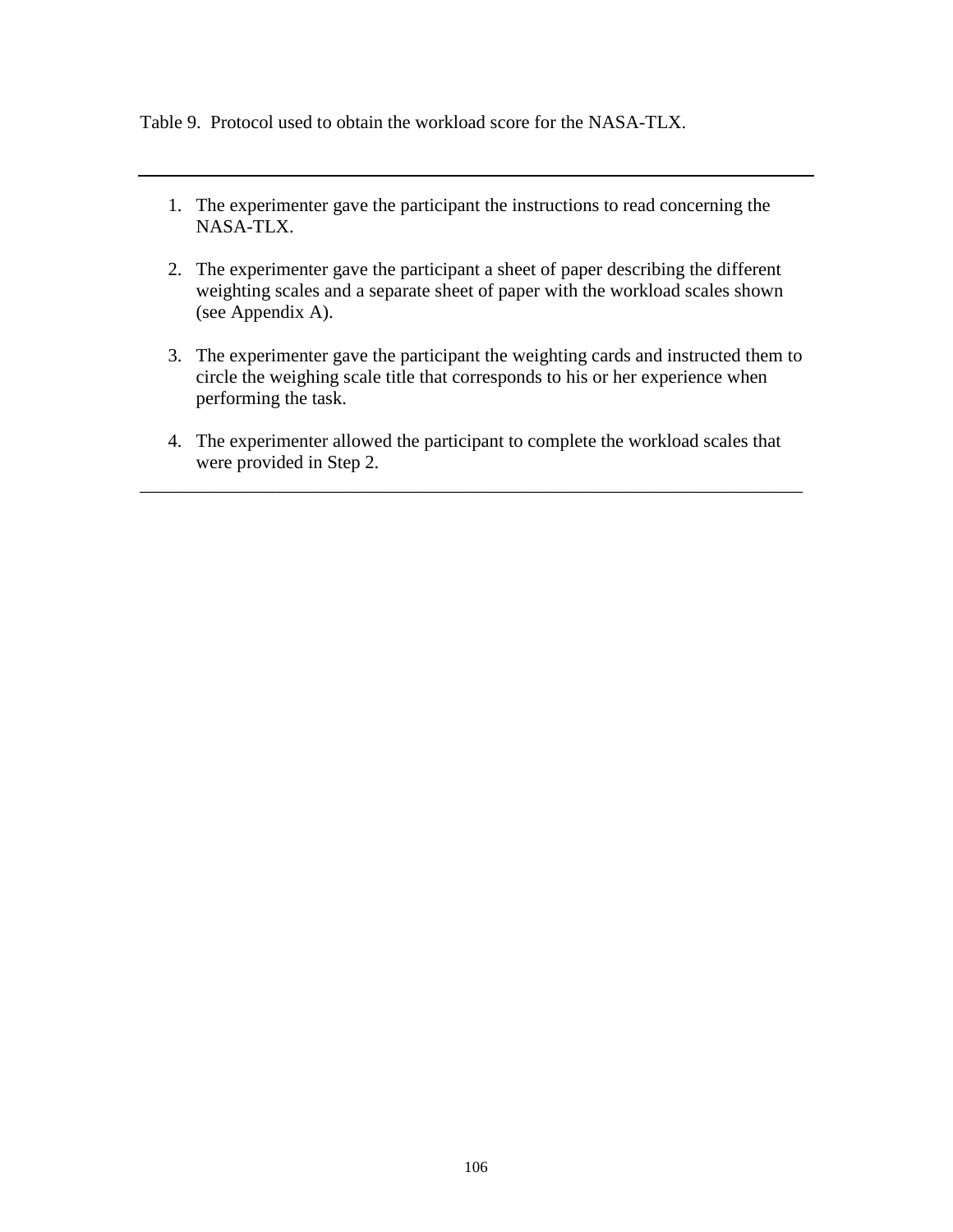Table 10. Protocol used to obtain the workload score for the MCH.

- 1. The experimenter gave the participant instructions for the MCH scale along with a copy of the MCH scale on an 8.5 x 11 in sheet of white paper.
- 2. The experimenter informed the participant that he or she was considered the "operator".
- 3. The experimenter informed the participant that he or she was to start from the lower left hand side of the scale and follow the path until he or she decided on a rating.
- 4. The experimenter instructed the participant to circle only one number on the sheet and the number would be arrived at by following the logic on the sheet.
- 5. The experimenter instructed the participant not to skip any steps in the logic.

\_\_\_\_\_\_\_\_\_\_\_\_\_\_\_\_\_\_\_\_\_\_\_\_\_\_\_\_\_\_\_\_\_\_\_\_\_\_\_\_\_\_\_\_\_\_\_\_\_\_\_\_\_\_\_\_\_\_\_\_\_\_\_\_\_\_\_\_\_\_\_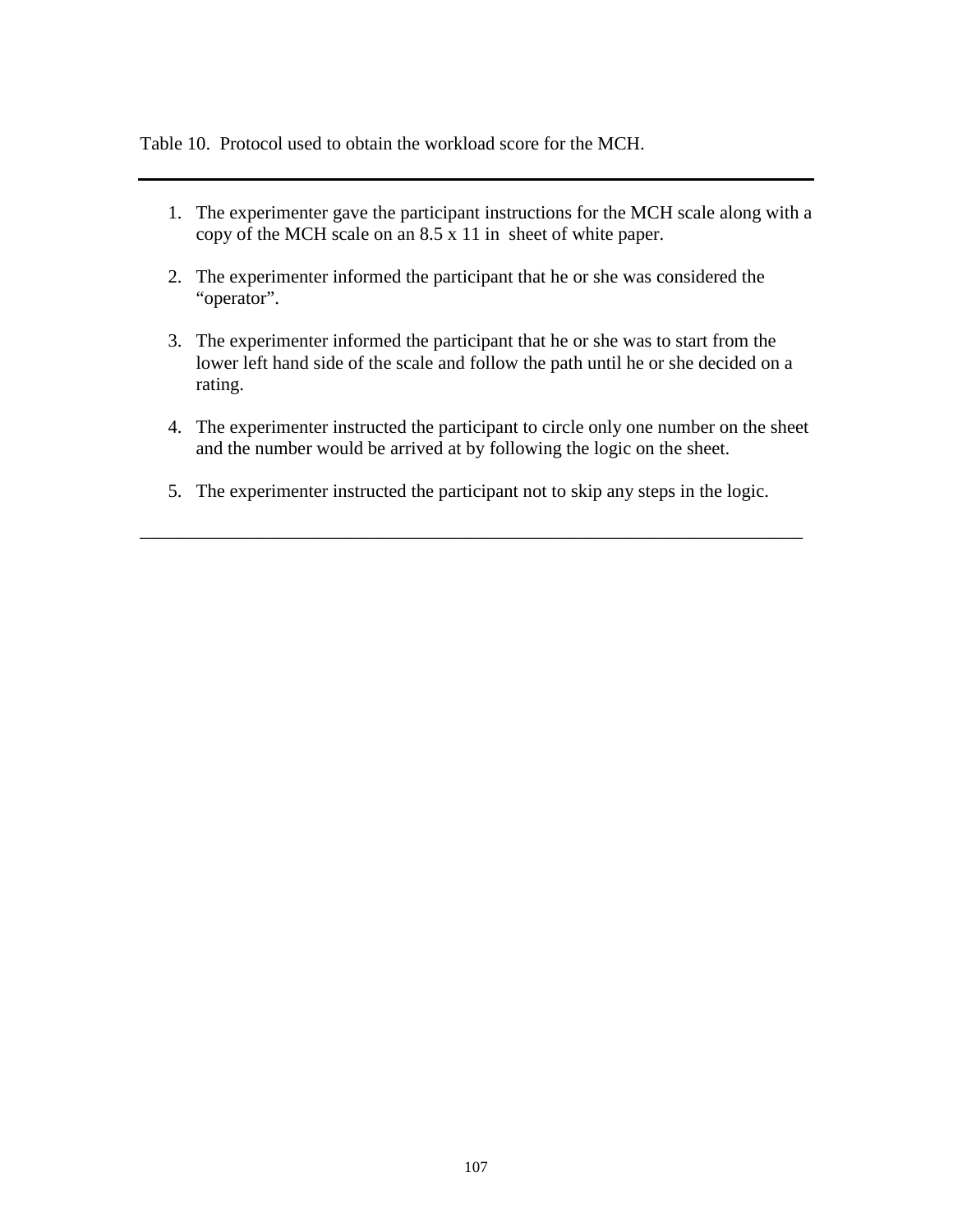in that they used two test methods (KEMAR and MIRE), at three siren levels (90, 95, and 100 dB), and three siren modes ("Wail", "Yelp", and "Hi-Lo"). The results of their experiment indicated that at sounds below 98 dB, the SCH was successful at accomplishing its goal to reduce the noise energy in the frequency where it was most dominant, but some distortion occurred above 98 dB. It is noteworthy to mention that this experiment was conducted using siren stimuli obtained from the cab of an ambulance with the windows rolled up without additional noise from external sources.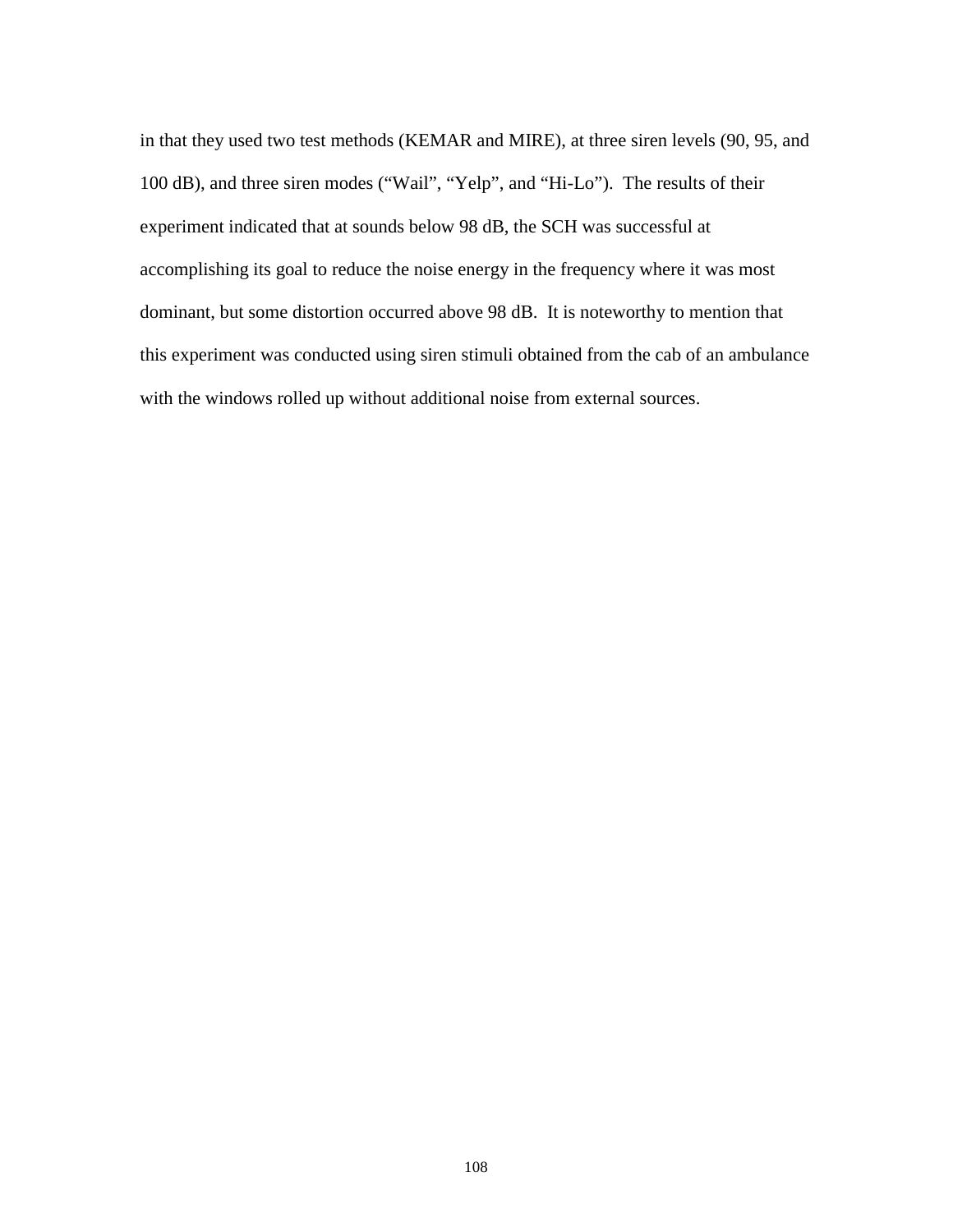# **RESULTS**

### **Data Reduction**

*Insertion loss measurements.* For the insertion loss measurements, the insertion loss was computed by subtracting the occluded measurement from the unoccluded measurement for each microphone. Additionally, the insertion loss for the two microphones were subtracted from each other to determine the attenuation afforded by the ATI microphone in each condition.

*Speech intelligibility.* The raw scores for the MRT were recorded in a separate text file and copied into Microsoft Excel. Next, the raw score was entered into the following formula, from ANSI S3.2-1989, that adjusted the raw score for chance or guessing:

$$
R_a = R - [W/(n-1)]
$$

where  $R_a$  is the number of items correct adjusted for chance/guessing,  $R$  is the number of items correct, *W* is the number of items incorrect, and *n* is the number of alternative choices per item.

The scores for the MRT were expressed in percentages and can range between 0 and 100%. However, a score of "0" would indicate that the participant was not paying attention and such a participant would have been eliminated from the experiment. Once the *RA* number was calculated, it was divided by 50 (the total number of words presented to the participant) and then multiplied by 100 to obtain the percentage of correct words.

*Cognitive performance.* The raw scores for each cognitive assessment test were automatically computed by the CCAB and stored in a file on the computer on which the test was administered. At the end of each test session, the scores for each test were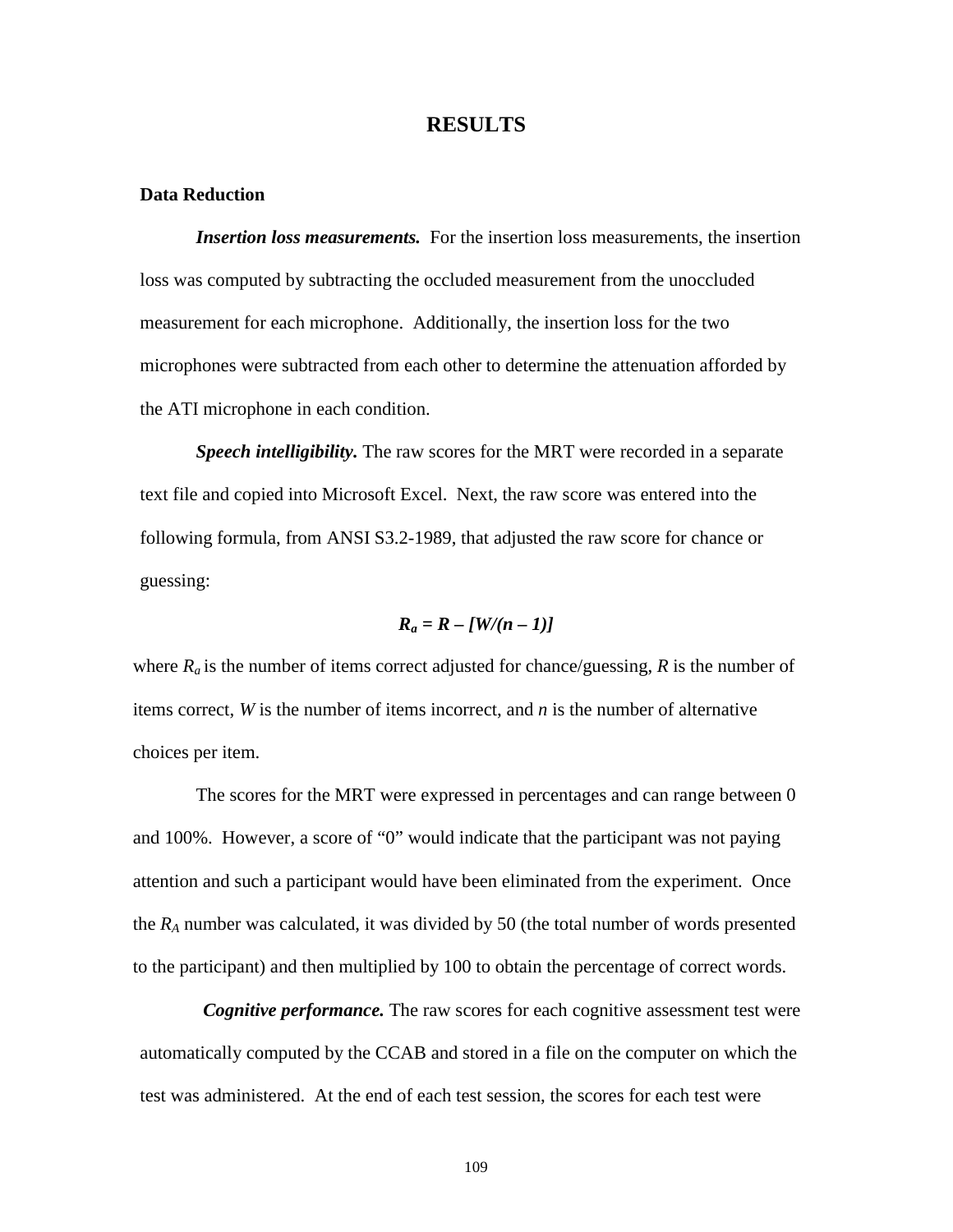printed. To obtain the arithmetic mean score, the score for the trials that were completed were entered into Microsoft Excel.

For the CCAB tests, only the minimum score on each test could be obtained because each of the scores were computed by a multiplicative formula that consists of several factors. For instance, the *Tower Puzzle* and *Logical Relations* test scores are computed based on accuracy, speed, problem difficulty, and a range constant. Whereas, for the *Number and Words* test, the factors that determine the score are accuracy, speed, and range constant. Neverthless, the minimum score for each test was obtained by allowing time to expire on each test without touching the keys on the keyboard. For the *Tower Puzzle* test this score was 122, for the *Number and Words* test it was 334, and for the *Logical Relations* test it was 212. Nevertheless, the actual range for the scores in this experiment were between 847 and 2146 for the *Tower Puzzle* test; 744 and 1435 for the *Logical Relations* test; and 405 and 728 for the *Numbers and Words* test. Once again, this is due to the scoring schema for which the CCAB was programmed to compute.

*Modified Cooper-Harper.* It was not necessary to perform secondary procedures to obtain the workload scores for the Modified Cooper-Harper scale. The MCH is a onedimensional scale in which each participant selected a single number based on their perceived mental workload. This number represented the overall workload for that particular task, along with a description of the workload experienced.

*NASA-TLX***.** To recapitulate, the NASA-TLX is based on six dimensions: mental demand, physical demand, temporal demand, performance, effort, and frustration. To score the NASA-TLX, two of the six dimensions were paired on 15 cards for the participant to select one. Next, each participant rated his or her perceived mental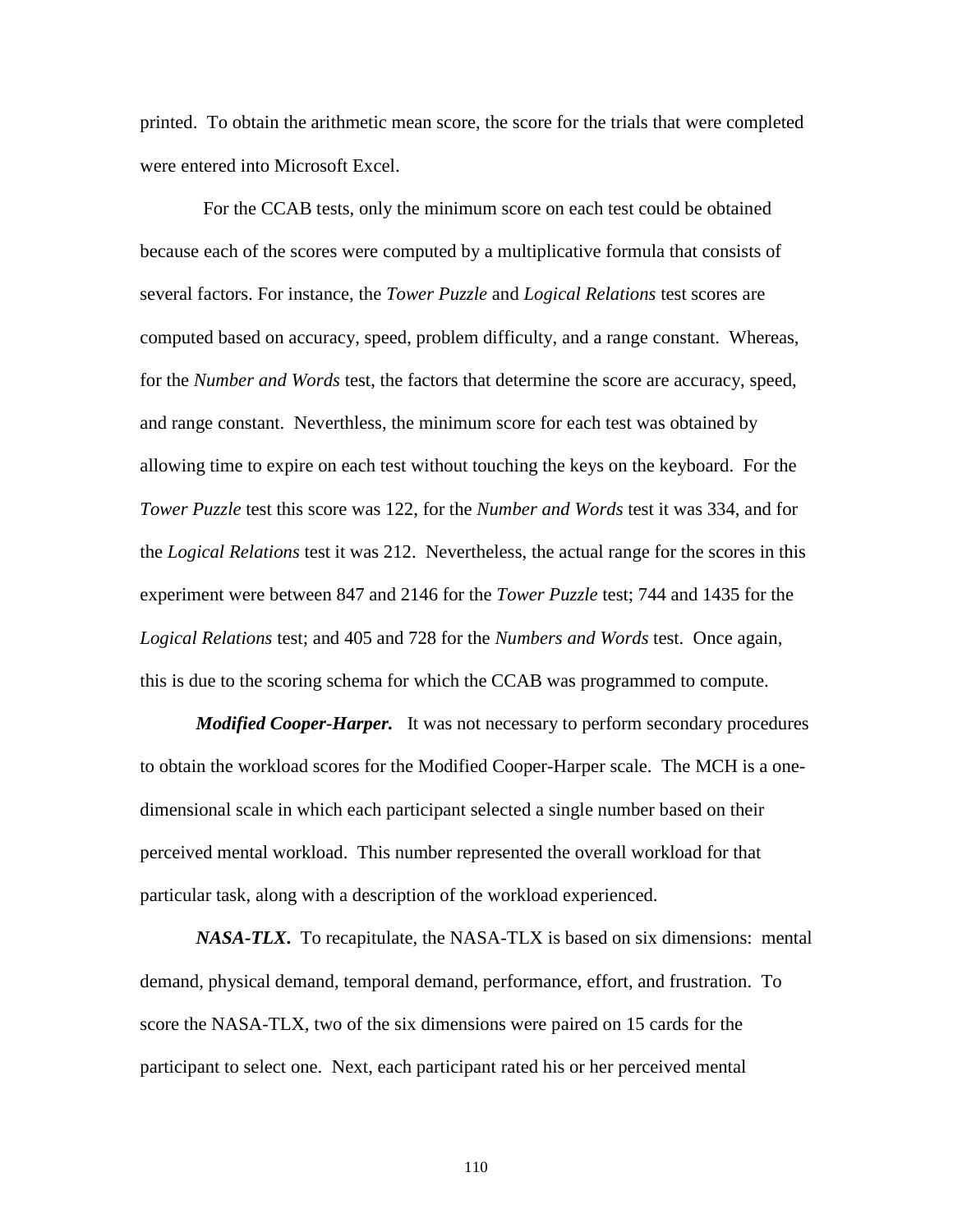workload using a scale for each dimension. Based on these results, the scale selected on each card was summed to determine the total number of times a particular dimension was selected. The results were recorded on a scoring sheet supplied by the NASA-TLX under the heading "Tally." The tally marks were then counted and entered into the "Weight" column. Afterwards, the numerical value corresponding with the hashmarks on each scale were entered into the "Raw Weighting" column that corresponded to that particular scale. Next, the "Weight" column was multiplied by the "Raw Weighting" column to obtain the adjusted weighting. The "Adjusted Rating" was summed and divided by 15 to obtain the overall workload score, which was entered into the spreadsheet. This scoring procedure aligns with that recommended by Hart and Staveland (1988).

#### **Insertion Loss Measurements**

The measurements conducted to determine the reduction in noise at the ear are shown in Table 11. Also, the difference between the insertion loss measurements for each microphone is shown in Table 12. Based on Table 12, the ATI communication microphone reduces the noise transmitted through the communication system when compared to the existing Gentex microphone.

# **Objective and Subjective Performance Measures**

Based on the insertion loss measurements, it would appear that the ATI microphone would improve speech intelligibility. However, without further exploration, this would be only speculation. Therefore, objective and subjective data were analyzed in an effort to determine whether the communication microphone system developed by ATI produced any significant improvements in speech intelligibility over the current Gentex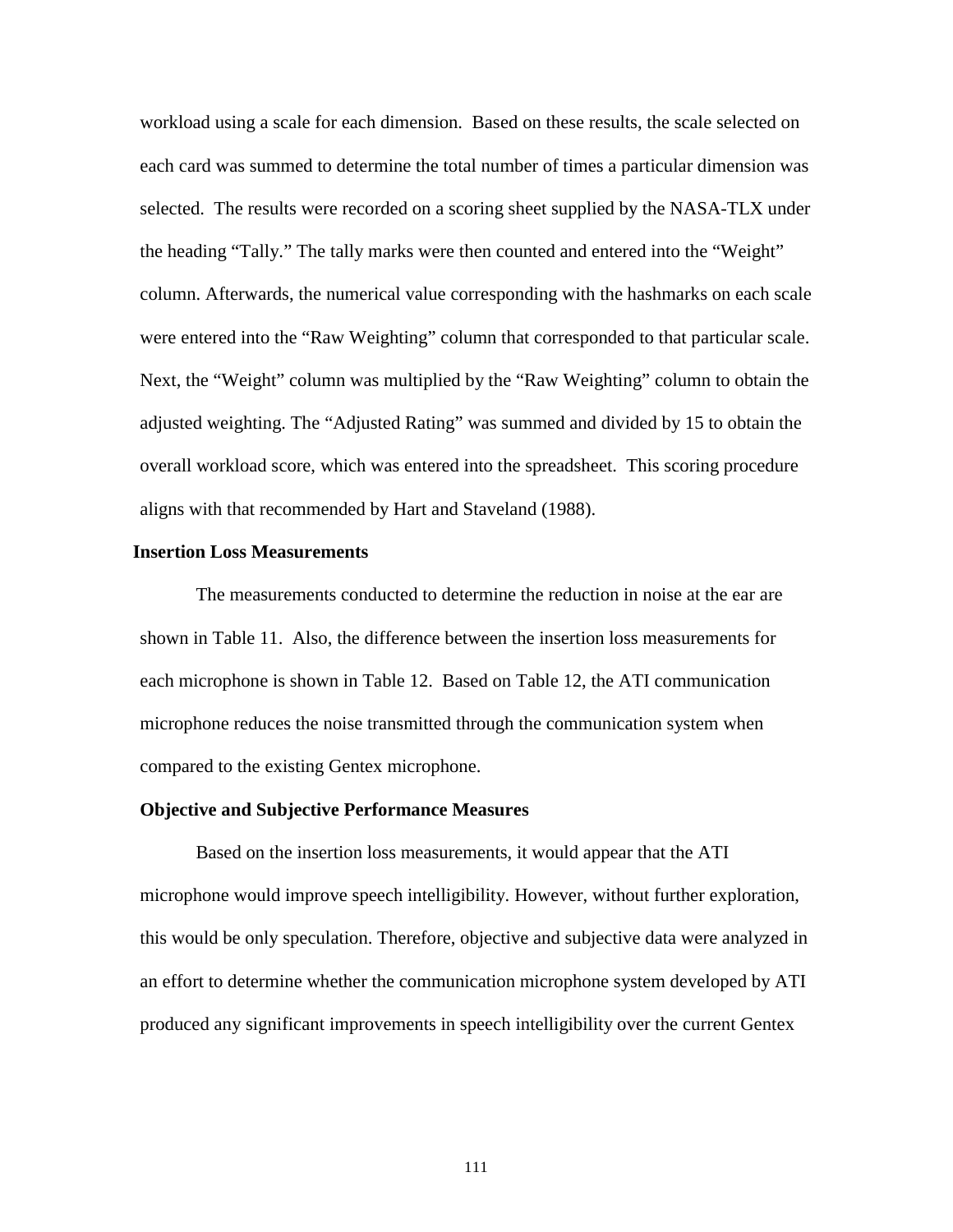| Condition                      | dBA   | $IL$ ( $dB$ ) |
|--------------------------------|-------|---------------|
| <b>Unoccluded</b>              | 113.9 |               |
| Gentex Microphone              |       |               |
| ANR on - no speech             | 86.0  | 27.9          |
| ANR on - speech-weighted noise | 93.1  | 20.8          |
| ANR on - speech (MRT words)    | 89.7  | 24.2          |
| ATI Microphone                 |       |               |
| ANR on - no speech             | 83.9  | 30.0          |
| ANR on - speech-weighted noise | 90.8  | 23.1          |
| ANR on - speech (MRT words)    | 87.9  | 26.0          |

Table 11. Insertion loss (IL) measurements for the two communication microphones.

Table 12. Difference in insertion loss between the two microphones.

| <b>Gentex Microphone</b>       | dBA  | <b>ATI Microphone</b>          | dBA  | Diff. $(dB)*$ |
|--------------------------------|------|--------------------------------|------|---------------|
| ANR on $-$ no speech           | 86.0 | ANR on - no speech             | 83.9 | 2.1           |
| ANR on - speech-weighted noise | 93.1 | ANR on - speech-weighted noise | 90.8 | 2.3           |
| ANR on - speech (MRT words)    | 89.7 | ANR on - speech (MRT words)    | 87.9 | 1.8           |

\*Positive values indicate an advantage in insertion loss for the ATI microphone.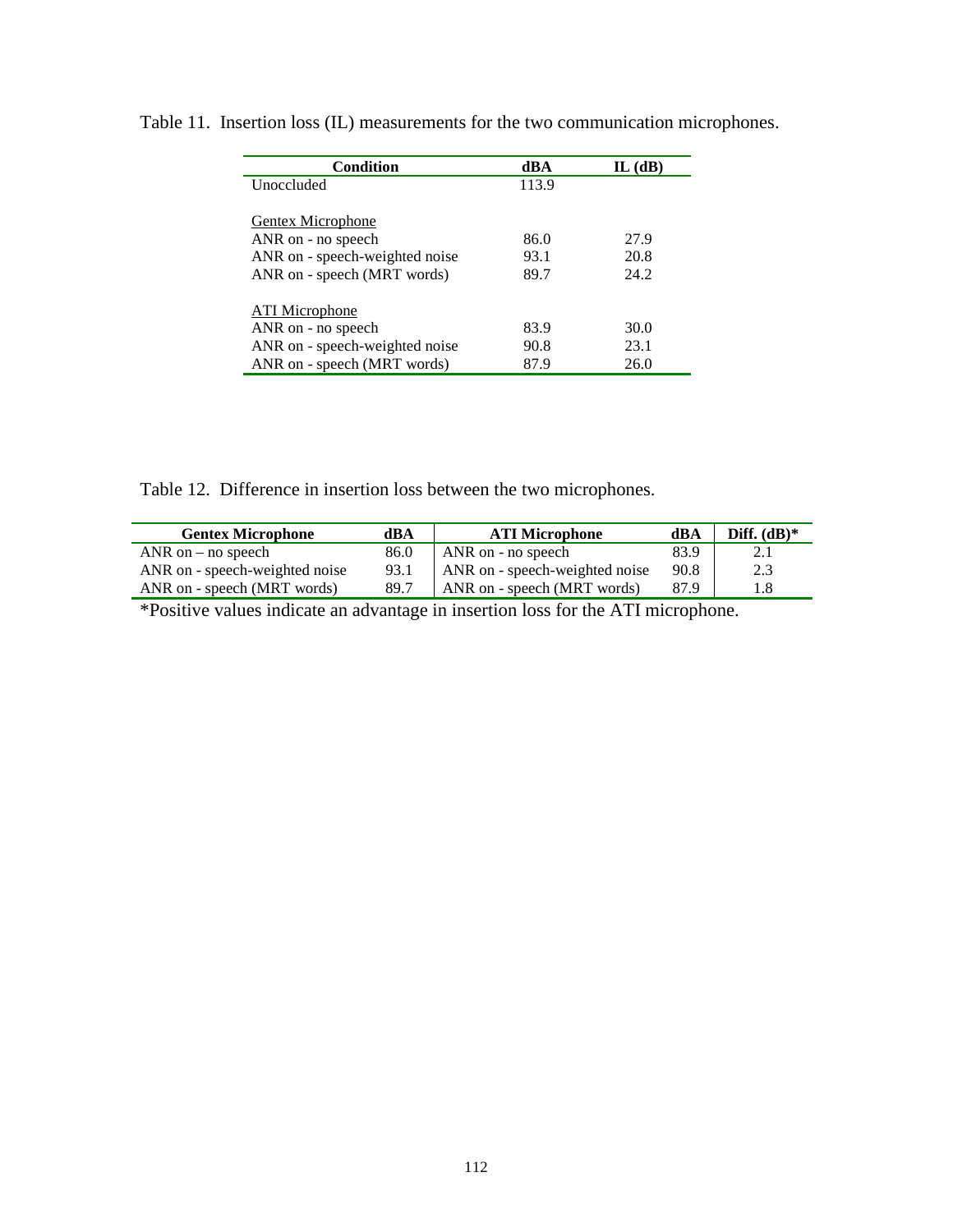microphone, and if there were any concomitant improvements in cognitive performance or a reduction in perceived mental workload.

A summary of the standard deviation and mean CCAB test scores for each test and the corresponding adjusted MRT score, at each speech level, are shown in Tables 13 through 15 and Figures 20 through 22.

## **First Analysis**

The first experimental design was used to examine the main effects of *Communication Microphone*, *Speech Level*, and *Cognitive Assessment Test*, and all the associated interactions. For this design, a repeated-measures multivariate analysis of variance (MANOVA) was performed using Statistical Analysis Software (SAS; 1999), Version 8. The Wilks' lambda  $(\Lambda)$  criterion was used as the test statistic in both analyses. Where appropriate, the MANOVA was followed by an analysis of variance (ANOVA) on each dependent variable. In the ANOVA, Geisser-Greenhouse corrections were used to guard against any violation of the assumption of homogeneity of covariance where there were more than two levels of the independent variable (Winer, Brown, and Michels, 1991). Post hoc analyses of significant main effects were conducted using a Student Newman-Keuls test. For significant interactions, simple effects *F*-tests were conducted, followed by a Student Newman-Keuls test, when appropriate.

The MANOVA summary table for the analysis using the cognitive assessment and speech intelligibility scores appears in Table 16. Results revealed a significant twoway and three-way interaction: *Speech Level by Communication Microphone* (<sup>Λ</sup> = 0.192;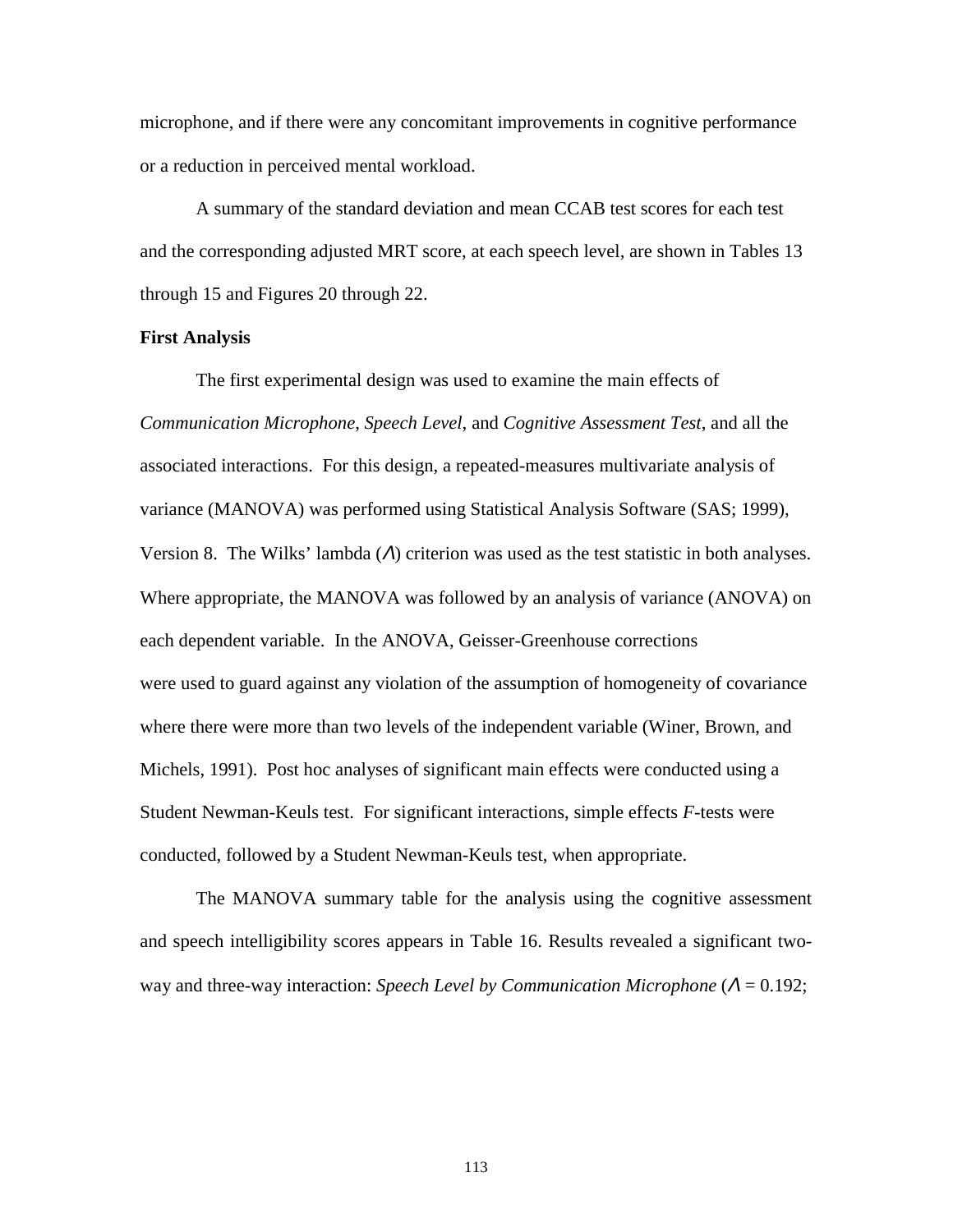|                 | <b>Gentex Microphone</b> |            |                 |            |                 |            | <b>ATI Microphone</b> |            |
|-----------------|--------------------------|------------|-----------------|------------|-----------------|------------|-----------------------|------------|
|                 | 83 dB                    |            | 96 dB           |            | 83 dB           |            | 96 dB                 |            |
| <b>Subjects</b> | <b>TP Score</b>          | <b>MRT</b> | <b>TP Score</b> | <b>MRT</b> | <b>TP Score</b> | <b>MRT</b> | <b>TP Score</b>       | <b>MRT</b> |
| $\bf{1}$        | 2009                     | 28         | 2146            | 77         | 2119            | 25         | 2023                  | 72         |
| 2               | 1172                     | 30         | 1839            | 74         | 1284            | 25         | 1732                  | 63         |
| 3               | 847                      | 44         | 1818            | 84         | 1284            | 46         | 1732                  | 86         |
| 4               | 1525                     | 35         | 1969            | 77         | 1771            | 21         | 1904                  | 53         |
| 5               | 1146                     | 21         | 1947            | 77         | 1896            | 28         | 1698                  | 65         |
| 6               | 1221                     | 42         | 1919            | 77         | 1716            | 29         | 1649                  | 70         |
| $\overline{7}$  | 1199                     | 23         | 1254            | 42         | 1532            | 25         | 1199                  | 23         |
| 8               | 1385                     | 35         | 1299            | 77         | 1536            | 51         | 873                   | 46         |
| <b>Means</b>    | 1313                     | 32         | 1774            | 73         | 1642            | 33         | 1601                  | 60         |
| *Std. Dev.      | 320                      | 8          | 302             | 12         | 272             | 10         | 355                   | 18         |

Table 13. Raw CCAB and MRT scores for the *Tower Puzzle* (TP) test (units and ranges discussed in text).

\*Std. Dev. = standard deviation



 Figure 20. Mean cognitive assessment scores and speech intelligibility scores for the *Tower Puzzle* test.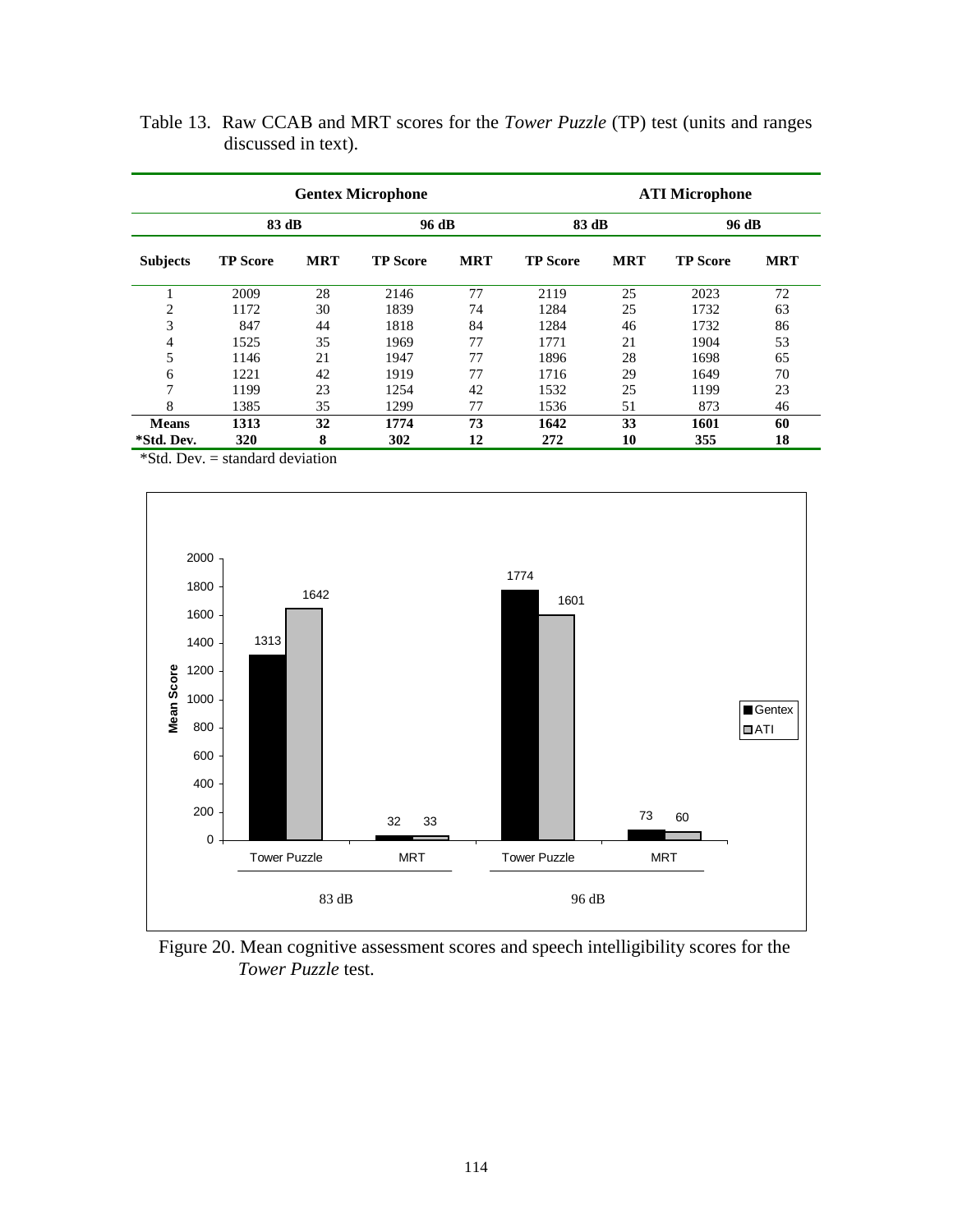|                 |                 | <b>Gentex Microphone</b> |                 |            | <b>ATI Microphone</b> |            |                 |            |
|-----------------|-----------------|--------------------------|-----------------|------------|-----------------------|------------|-----------------|------------|
|                 | 83 dB           |                          | 96 dB           |            | 83 dB                 |            | 96 dB           |            |
| <b>Subjects</b> | <b>NW Score</b> | <b>MRT</b>               | <b>NW Score</b> | <b>MRT</b> | <b>NW Score</b>       | <b>MRT</b> | <b>NW Score</b> | <b>MRT</b> |
| 1               | 649             | 23                       | 728             | 65         | 661                   | 28         | 618             | 79         |
| $\overline{2}$  | 512             | 25                       | 553             | 77         | 523                   | 39         | 541             | 70         |
| 3               | 646             | 35                       | 720             | 86         | 523                   | 49         | 541             | 86         |
| 4               | 527             | 28                       | 574             | 77         | 479                   | 21         | 502             | 58         |
| 5               | 483             | 37                       | 618             | 77         | 582                   | 35         | 514             | 74         |
| 6               | 495             | 35                       | 597             | 70         | 580                   | 37         | 601             | 70         |
| 7               | 417             | 21                       | 405             | 60         | 468                   | 18         | 417             | 39         |
| 8               | 517             | 46                       | 581             | 74         | 542                   | 63         | 523             | 35         |
| <b>Means</b>    | 531             | 31                       | 597             | 73         | 545                   | 36         | 532             | 64         |
| *Std. Dev.      | 74              | 8                        | 95              | 8          | 58                    | 14         | 58              | 17         |

| Table 14. Raw CCAB and MRT scores for the <i>Numbers and Words</i> (NW) test (units |  |
|-------------------------------------------------------------------------------------|--|
| and ranges discussed in text).                                                      |  |

\*Std. Dev. = standard deviation



Figure 21. Mean cognitive assessment scores and speech intelligibility scores for the *Number and Words* test.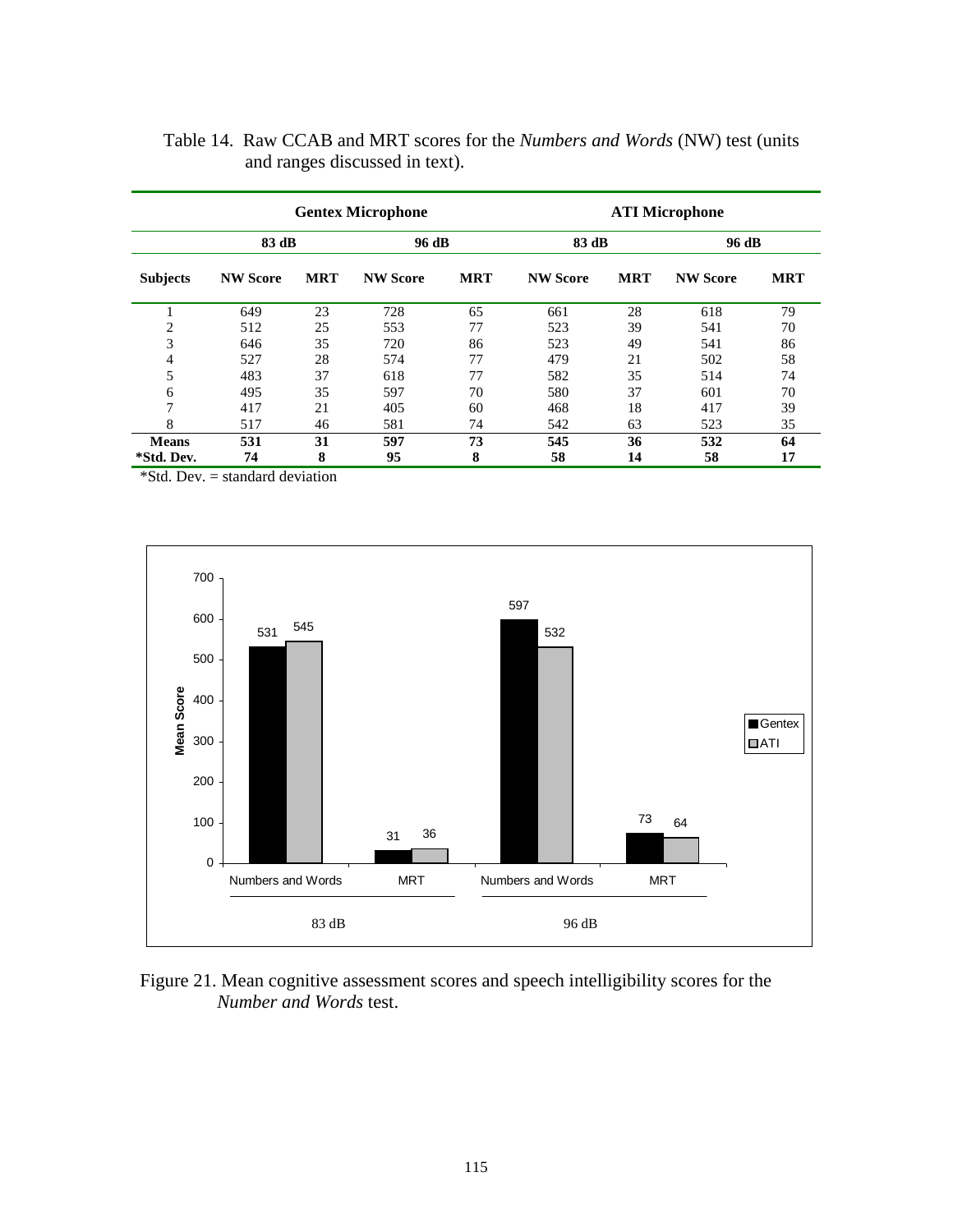|                            | <b>Gentex Microphone</b> |            |                 |            |                 | <b>ATI Microphone</b> |                 |            |
|----------------------------|--------------------------|------------|-----------------|------------|-----------------|-----------------------|-----------------|------------|
|                            | 83 dB                    |            | 96 dB           |            | 83 dB           |                       | 96 dB           |            |
| <b>Subjects</b>            | <b>LR</b> Score          | <b>MRT</b> | <b>LR</b> Score | <b>MRT</b> | <b>LR</b> Score | <b>MRT</b>            | <b>LR</b> Score | <b>MRT</b> |
| 1                          | 1460                     | 37         | 1417            | 86         | 1435            | 25                    | 1408            | 74         |
| $\overline{2}$             | 1036                     | 35         | 1050            | 74         | 1024            | 35                    | 1046            | 67         |
| 3                          | 1073                     | 46         | 1215            | 79         | 1024            | 30                    | 1046            | 70         |
| 4                          | 970                      | 25         | 1239            | 77         | 1145            | 14                    | 1185            | 58         |
| 5                          | 820                      | 23         | 896             | 77         | 819             | 39                    | 755             | 74         |
| 6                          | 1114                     | 32         | 1262            | 72         | 1155            | 46                    | 1115            | 67         |
| 7                          | 756                      | 23         | 809             | 51         | 744             | 32                    | 756             | 18         |
| 8                          | 1169                     | 42         | 1289            | 84         | 1225            | 65                    | 1086            | 53         |
| <b>Means</b><br>*Std. Dev. | 1050<br>204              | 33<br>8    | 1147<br>196     | 75<br>10   | 1071<br>207     | 36<br>14              | 1050<br>202     | 60<br>17   |

 Table 15. Raw CCAB and MRT scores for the *Logical Relations* (LR) test (units and ranges discussed in text).

\*Std. Dev. = standard deviation



Figure 22. Mean cognitive assessment scores and speech intelligibility scores for the *Logical Relations* test.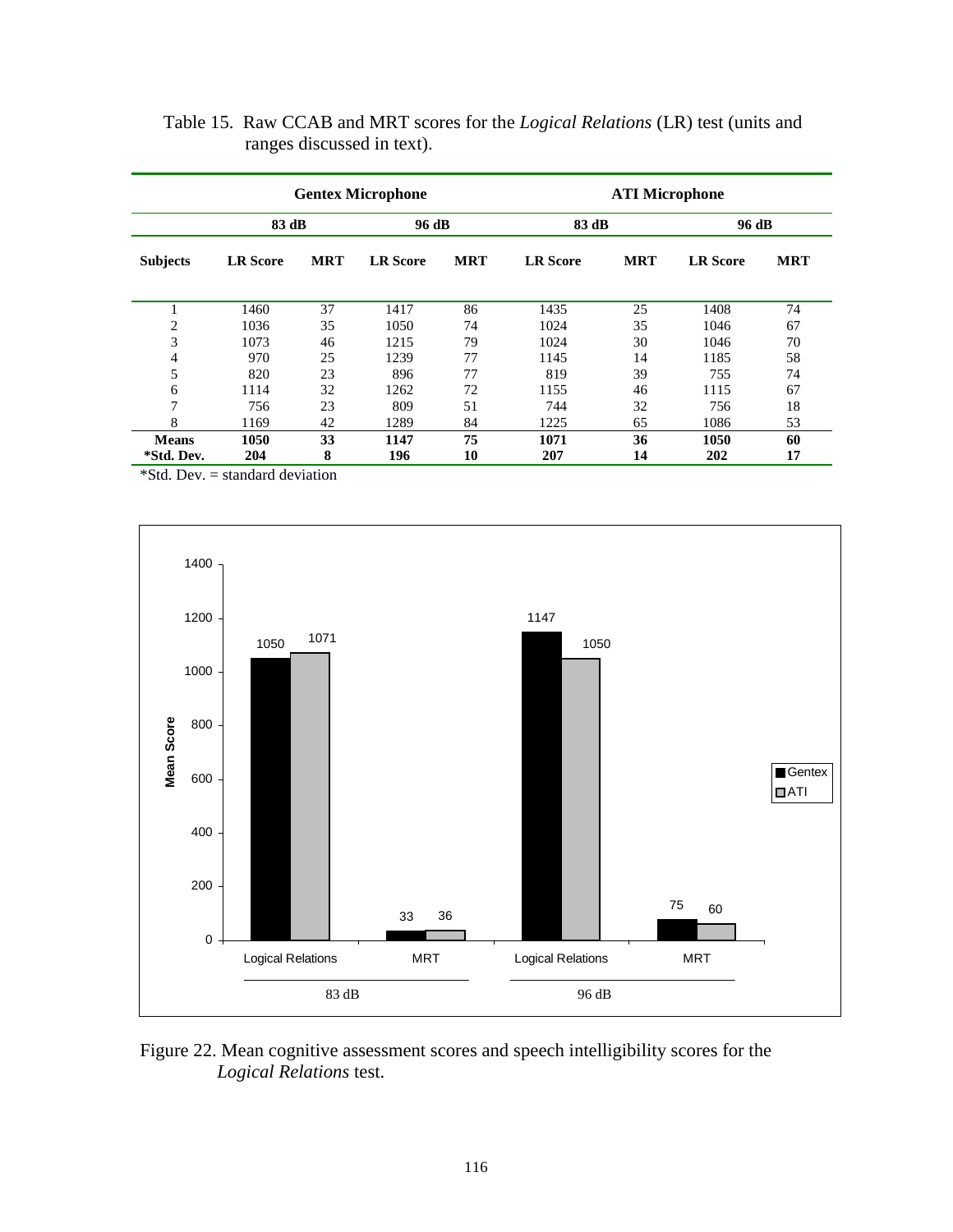| <b>Source</b>           | <b>Num DF</b>  | Den DF | $\boldsymbol{\Lambda}$ | $\mathbf{F}$ | $\boldsymbol{p}$ |
|-------------------------|----------------|--------|------------------------|--------------|------------------|
| <b>Between-Subjects</b> |                |        |                        |              |                  |
|                         |                |        |                        |              |                  |
| <b>Within-Subjects</b>  |                |        |                        |              |                  |
| Speech Level (Splv)     | $\overline{2}$ | 6      | 0.098                  | 27.61        | $0.0009*$        |
| Subj. x Splv.           |                |        |                        |              |                  |
| Test (Tst)              | $\overline{4}$ | 26     | 0.061                  | 19.84        | $0.0001*$        |
| Subj. x Tst             |                |        |                        |              |                  |
| Comm. Mic. (Mic)        | $\overline{2}$ | 6      | 0.551                  | 2.44         | 0.1674           |
| Subj. x Mic             |                |        |                        |              |                  |
| Splv x Tst              | $\overline{4}$ | 26     | 0.750                  | 1.01         | 0.4227           |
| Subj x Splv x Test      |                |        |                        |              |                  |
| Splv x Mic              | $\overline{2}$ | 6      | 0.192                  | 12.60        | $0.0071*$        |
| Subj. x Splv x Mic      |                |        |                        |              |                  |
| Tst x Mic               | $\overline{4}$ | 26     | 0.548                  | 2.28         | 0.0876           |
| Subj. x Tst x Mic       |                |        |                        |              |                  |
| Tst x Mic x Splv        | $\overline{4}$ | 26     | 0.241                  | 6.73         | $0.0007*$        |
| Subj x Tst x Mic x Splv |                |        |                        |              |                  |

Table 16. MANOVA Summary Table for Dependent Variables *Cognitive Assessment Score* and *Speech Intelligibility Score*.

\* Denotes significance at  $(p < 0.05)$ .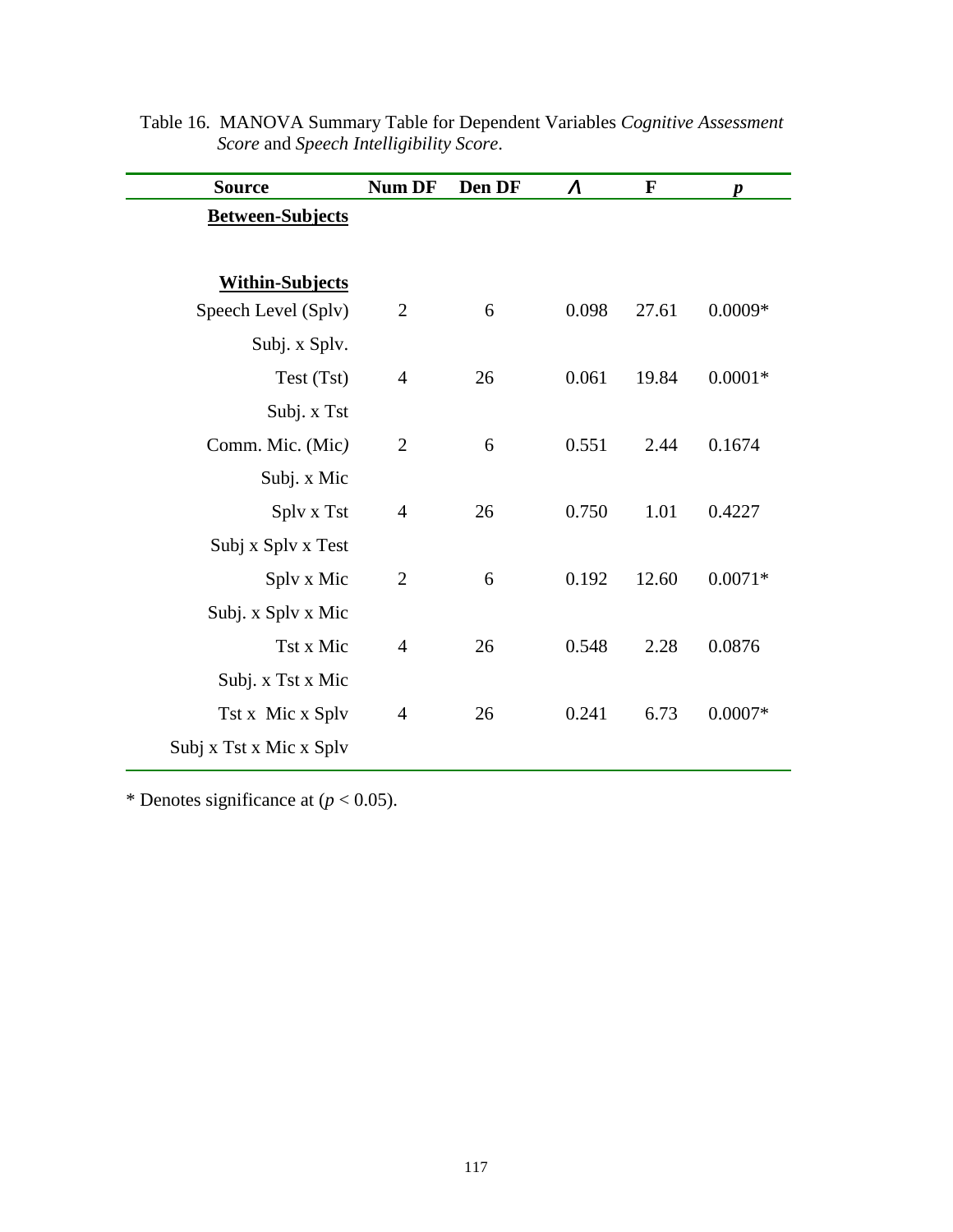$p = 0.0071$ ) and *Speech Level by Communication Microphone by Test* ( $\Lambda = 0.241$ ;  $p =$ 0.0007). The significant main effects were *Test* (Λ = 0.061, *p* < 0.0001) and *Speech Level* (Λ = 0.098, *p* = 0.0009). The *Communication Microphone* main effect was not significant ( $\Lambda = 0.551$ ,  $p = 0.1674$ ). Only the significant interactions and main effects from the MANOVA can be explored in the subsequent ANOVAs (Johnson, 1998).

*Speech intelligibility.* The ANOVA summary table for the dependent variable, *speech intelligibility score*, is shown in Table 17. There was a significant *Speech Level by Communication Microphone* (*p* = 0.0410) interaction and a *Speech Level* main effect (*p* = 0.0002). Simple effects *F*-tests showed no simple main effect of *Communication Microphone* at a *Speech Level* of 83 dB (*p* = 0.3942). However, at 96 dB, there was a significant main effect of *Communication Microphone* (*p* = 0.0219), in that speech intelligibility scores were significantly higher for the Gentex microphone (73.8) at 96 dB than for the ATI microphone (61.3). The graph of this interaction is shown in Figure 23.

The simple effects *F*-test examining the simple main effects of *Speech Level* for each communication microphone was also significant ( $p < 0.0001$  for the Gentex and  $p =$ 0.0101 for the ATI microphone). The interaction is shown in Figure 24. The main effect of *Speech Level* (*p* = 0.0002), shown in Figure 25, was also significant.

*Cognitive performance.* The ANOVA summary table for the dependent variable, *cognitive assessment score*, is shown in Table 18. The ANOVA revealed that the three-way interaction of *Speech Level by Communication Microphone by Test* was not significant ( $p = 0.2980$ ), and was therefore not analyzed further.

The *Speech Level by Communication Microphone* ( $p = 0.0012$ ) interaction was significant. This interaction was explored in two ways. First, the simple main effect of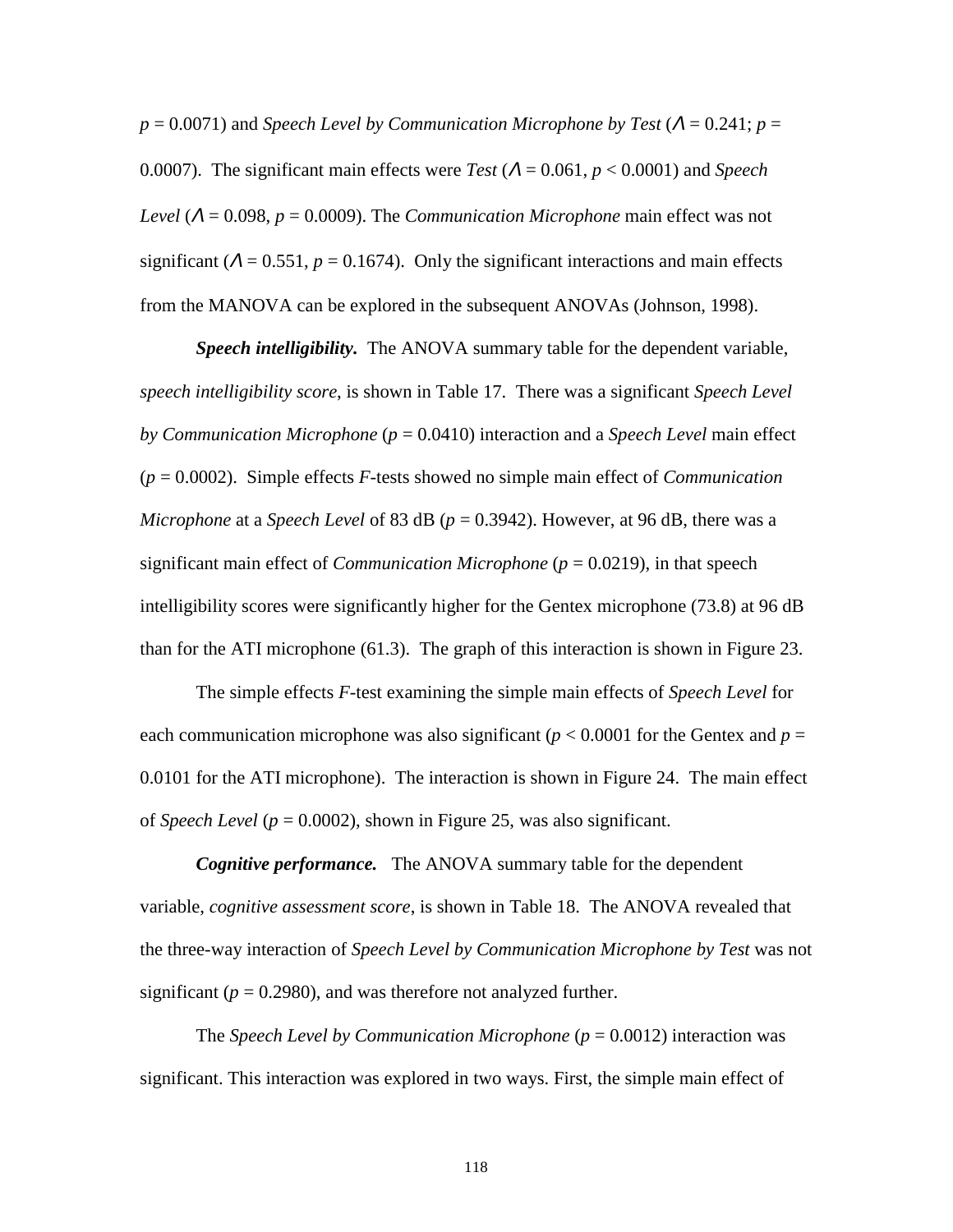| <b>Source</b>           | df             | <b>SS</b> | <b>MS</b> | $\mathbf F$ | $\boldsymbol{p}$ | $G-G$  |
|-------------------------|----------------|-----------|-----------|-------------|------------------|--------|
| <b>Between-Subjects</b> |                |           |           |             |                  |        |
| Subject (Subj.)         | 7              | 6910.8    | 987.3     |             |                  |        |
| <b>Within-Subjects</b>  |                |           |           |             |                  |        |
| Speech Level (Splv)     | $\mathbf{1}$   | 27812.0   | 27812.0   | 49.86       | $0.0002*$        |        |
| Subj. x Splv.           | $\tau$         | 3904.5    | 557.8     |             |                  |        |
| Test (Tst)              | $\overline{2}$ | 58.2      | 29.1      | 0.57        | 0.5785           | 0.3598 |
| Subj. x Tst             | 14             | 715.5     | 51.1      |             |                  |        |
| Comm. Mic. (Mic)        | $\mathbf{1}$   | 580.2     | 580.2     | 5.66        | 0.0489           |        |
| Subj. x Mic             | 7              | 717.3     | 102.5     |             |                  |        |
| Splv x Tst              | $\overline{2}$ | 9.8       | 4.9       | 0.10        | 0.9024           | 0.9501 |
| Subj x Splv x Tst       | 14             | 661.2     | 47.2      |             |                  |        |
| Splv x Mic              | $\mathbf{1}$   | 1395.4    | 1395.4    | 6.25        | $0.0410*$        |        |
| Subj. x Splv x Mic      | 7              | 1563.8    | 223.4     |             |                  |        |
| Tst x Mic               | $\overline{2}$ | 90.6      | 45.3      | 1.11        | 0.3555           | 0.1709 |
| Subj. x Tst x Mic       | 14             | 569.4     | 40.7      |             |                  |        |
| Tst x Mic x Splv        | $\overline{2}$ | 19.3      | 9.7       | 0.47        | 0.6329           | 0.8056 |
| Subj x Tst x Mic x Splv | 14             | 286.0     | 20.4      |             |                  |        |
| Total                   | 95             |           |           |             |                  |        |

Table 17. ANOVA Summary Table for the Dependent Variable *Speech Intelligibility Score*.

\* Denotes significance at  $(p < 0.05)$ . (only main effects and interactions that were significant in the MANOVA can be analyzed in the subsequent ANOVA.)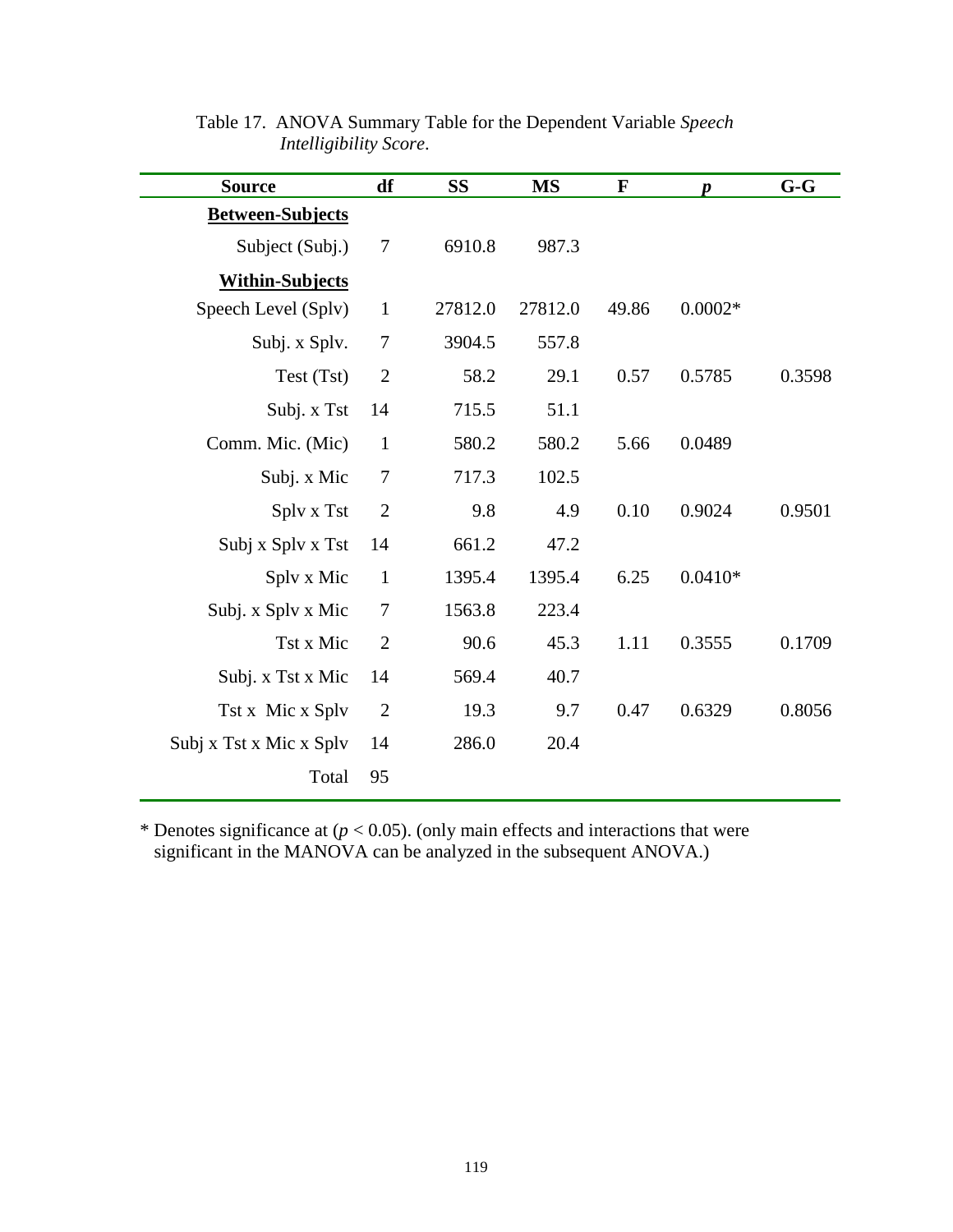

 Figure 23. Simple main effect of *Communication Microphone* at each speech level for the *speech intelligibility score* dependent variable. (Means with the same letter are not significantly different from each other at  $p < 0.05$ .)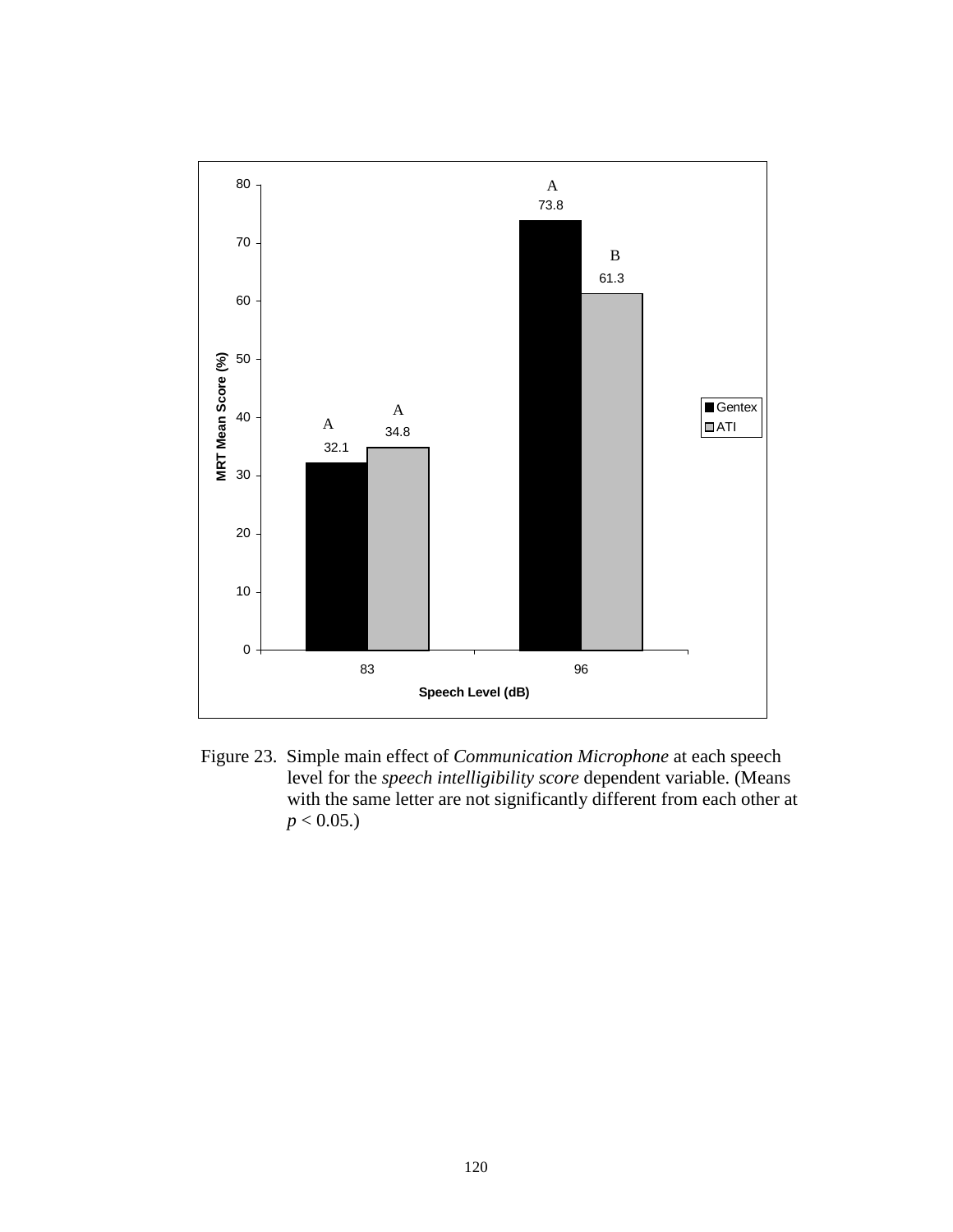

Figure 24. Simple main effect of *Speech Level* for each communication microphone for the *speech intelligibility score* dependent variable. (Means with the same letter are not significantly different from each other at  $p < 0.05$ .)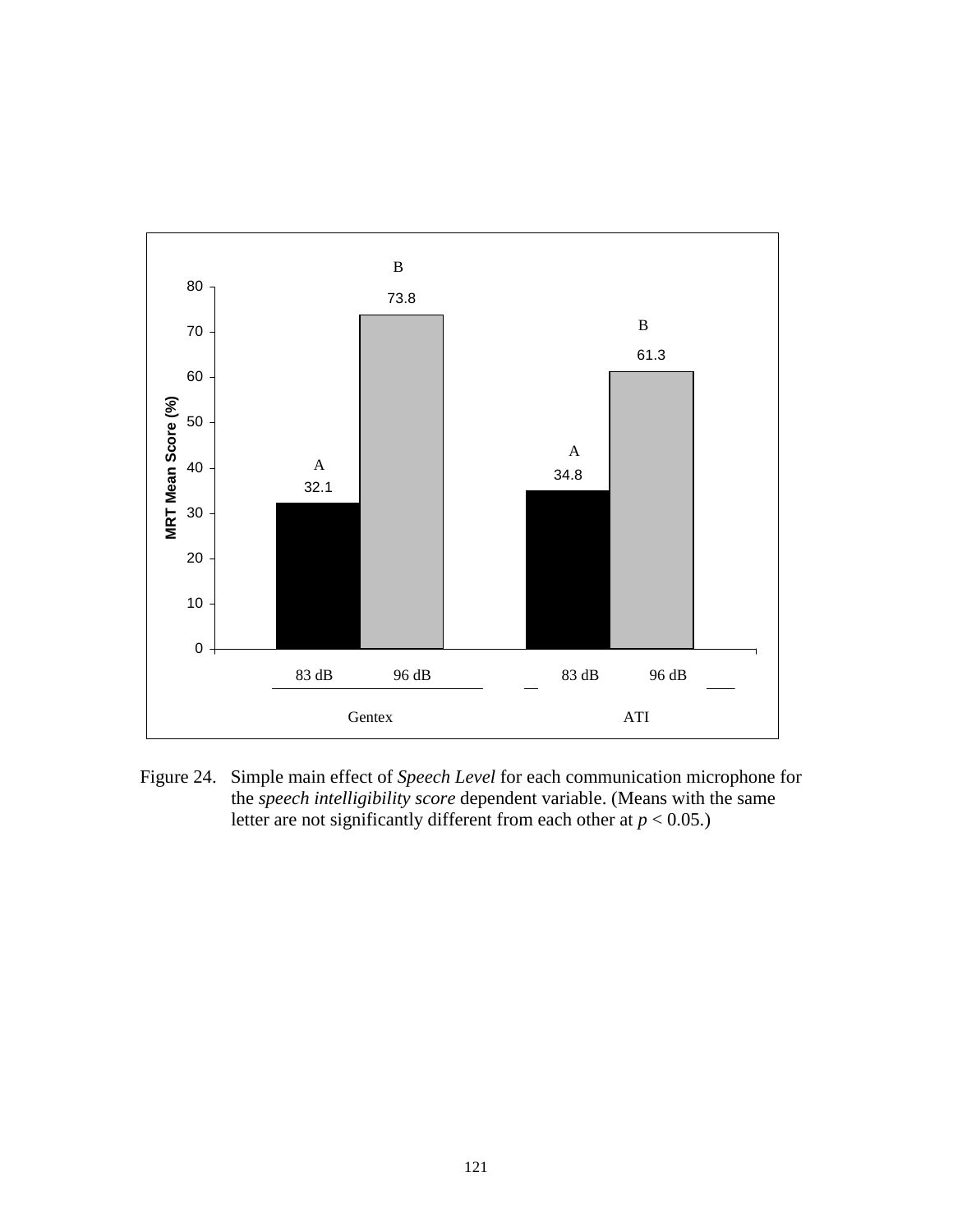

Figure 25. Main effect of *Speech Level* for the *speech intelligibility score* dependent variable. (Means with the same letter are not significantly different from each other at  $p < 0.05$ .)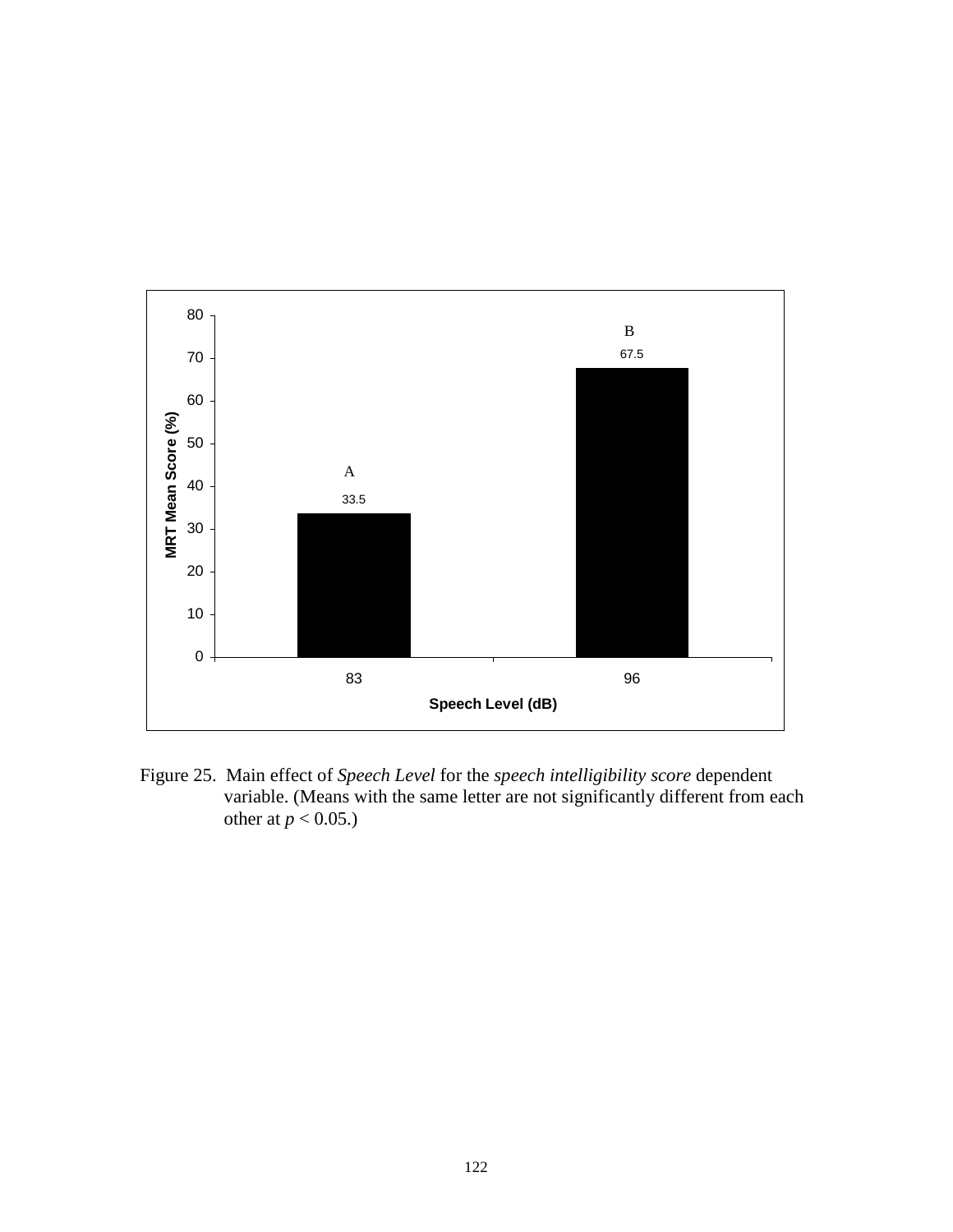| <b>Source</b>           | df             | <b>SS</b>  | <b>MS</b> | F     | $\boldsymbol{p}$ | $G-G$       |
|-------------------------|----------------|------------|-----------|-------|------------------|-------------|
| <b>Between-Subjects</b> |                |            |           |       |                  |             |
| Subject (Subj.)         | $\tau$         | 2147981.7  | 306854.5  |       |                  |             |
| <b>Within-Subjects</b>  |                |            |           |       |                  |             |
| Speech Level (Splv)     | $\mathbf{1}$   | 201025.5   | 201025.5  | 3.69  | 0.0963           |             |
| Subj. x Splv.           | $\tau$         | 381539.7   | 54505.7   |       |                  |             |
| Test (Tst)              | $\overline{2}$ | 17025196.6 | 8512598.3 | 95.24 | 0.0001           | $< 0.0001*$ |
| Subj. x Tst             | 14             | 1251275.9  | 89376.9   |       |                  |             |
| Comm. Mic. (Mic)        | $\mathbf{1}$   | 595.0      | 595.0     | 0.09  | 0.7672           |             |
| Subj. x Mic             | $\tau$         | 43957.9    | 6279.7    |       |                  |             |
| Splv x Tst              | $\overline{2}$ | 168754.1   | 84377.0   | 2.17  | 0.1507           | 0.0016      |
| Subj x Splv x Tst       | 14             | 543723.4   | 38837.4   |       |                  |             |
| Splv x Mic              | $\mathbf{1}$   | 326550.0   | 326550.0  | 27.67 | $0.0012*$        |             |
| Subj. x Splv x Mic      | $\tau$         | 82623.2    | 11803.3   |       |                  |             |
| Tst x Mic               | $\overline{2}$ | 65158.3    | 32579.2   | 4.33  | 0.0343           | 0.0259      |
| Subj. x Tst x Mic       | 14             | 105218     | 7515.5    |       |                  |             |
| Tst x Mic x Splv        | $\overline{2}$ | 218031.1   | 109015.5  | 20.59 | 0.0001           | 0.2980      |
| Subj x Tst x Mic x Splv | 14             | 74138.4    | 5295.6    |       |                  |             |
| Total                   | 95             |            |           |       |                  |             |

Table 18. ANOVA Summary Table for the Dependent Variable *Cognitive Assessment Score*.

\* Denotes significance at  $(p < 0.05)$ . (only main effects and interactions that were significant in the MANOVA can be analyzed in the subsequent ANOVA.)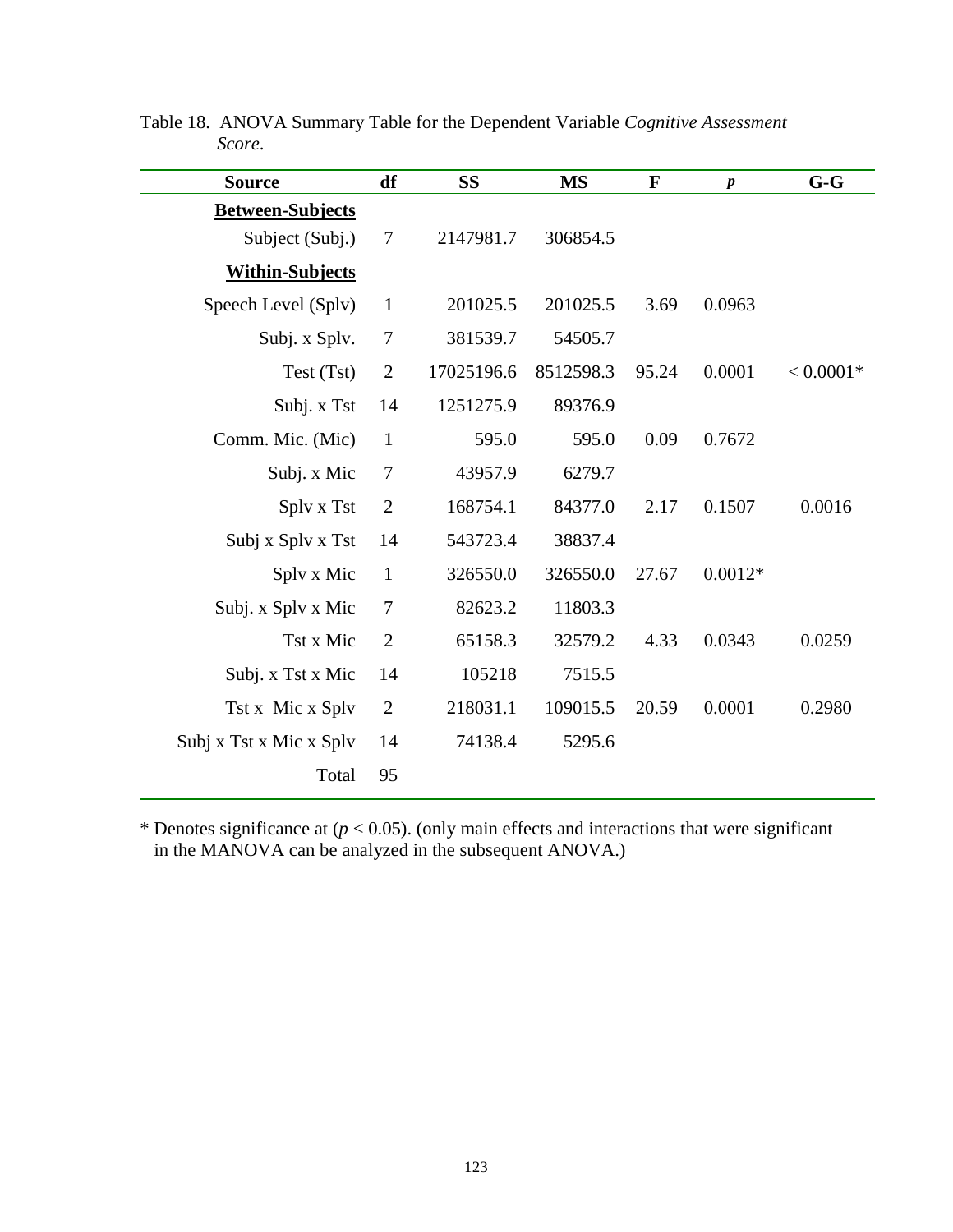*Communication Microphone* at each speech level was examined. The simple effects *F*test revealed that the simple main effect of *Communication Microphone* was significant at both speech levels,  $(p=0.0051$  at 83 dB and  $p=0.0025$  at 96 dB) at  $p < 0.05$ . This interaction is illustrated graphically in Figure 26.

The simple main effect of *Speech Level* for each communication microphone was significant only for the Gentex microphone ( $p = 0.0051$ ), but not for the ATI microphone ( $p = 0.6510$ ). The graph of this interaction is shown in Figure 27. Also, the main effect of *Test* was also significant (*p* < 0.0001), while the main effect of *Speech Level* was not significant ( $p = 0.0963$ ). A Student Newman-Keuls post- hoc test was performed on the significant main effect of *Test* revealing that scores on each of the three tests were significantly different from each other at  $p < 0.05$ . The results are shown graphically in Figure 28.

# **Second Analysis**

The second analysis was conducted based on the second experimental design in which there were two levels for each independent variable, *Speech Level* and *Communication Microphone*. The purpose of this design was to assess the perceived mental workload imposed by the main effects, *Speech Level* and *Communication Microphone*. Again, the statistical procedure employed to explore this design was a MANOVA, which used the Wilks' lambda (*Λ*) criterion as the test statistic. Results of the MANOVA (shown in Table 19) revealed no significant main effects or interactions. Though no significant differences were uncovered, the means for the two workload measures are presented in Table 20.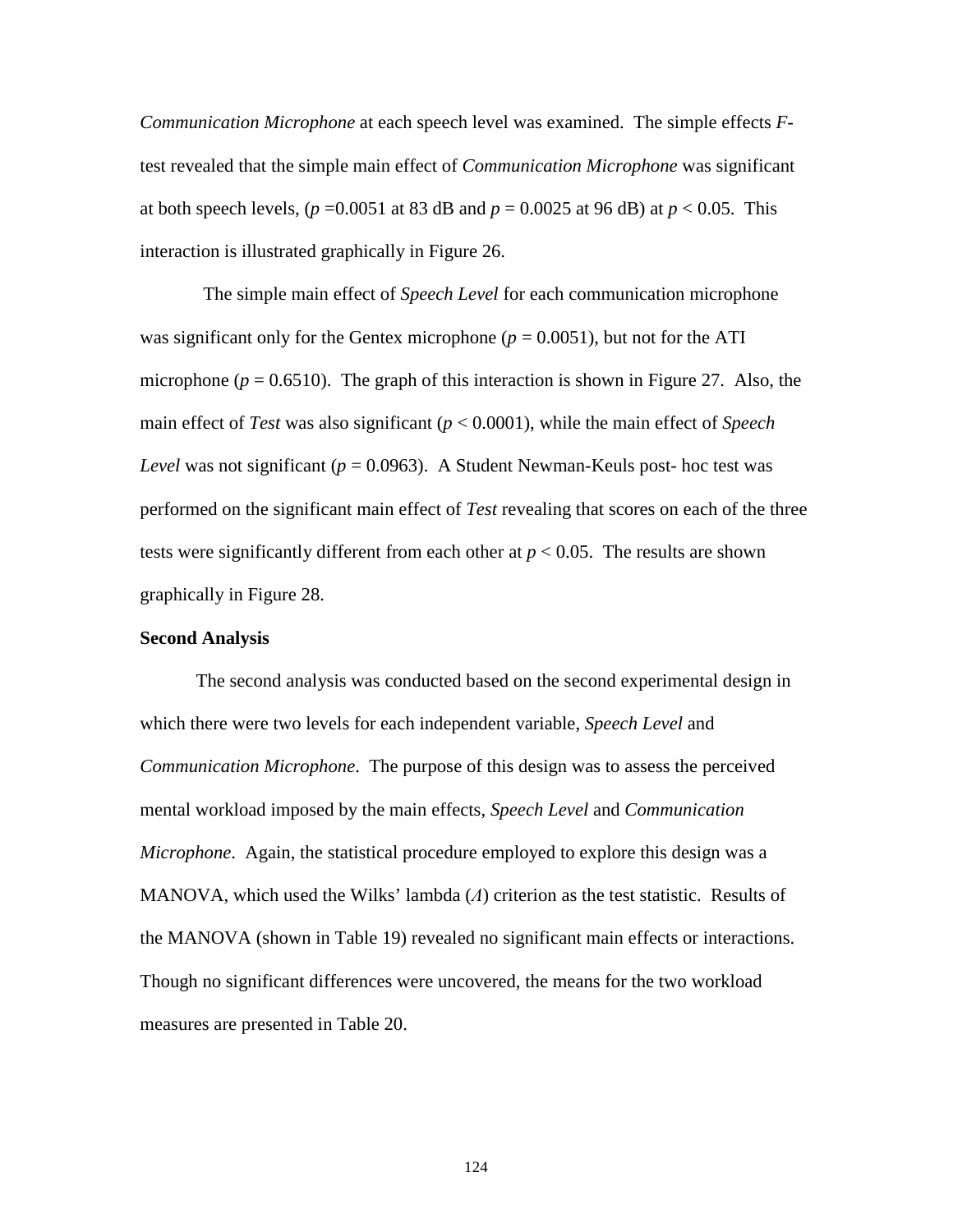

Figure 26. Simple main effect of *Communication Microphone* for each speech level for the *cognitive assessment score* dependent variable. (Means with the same letter are not significantly different from each other at  $p < 0.05$ .)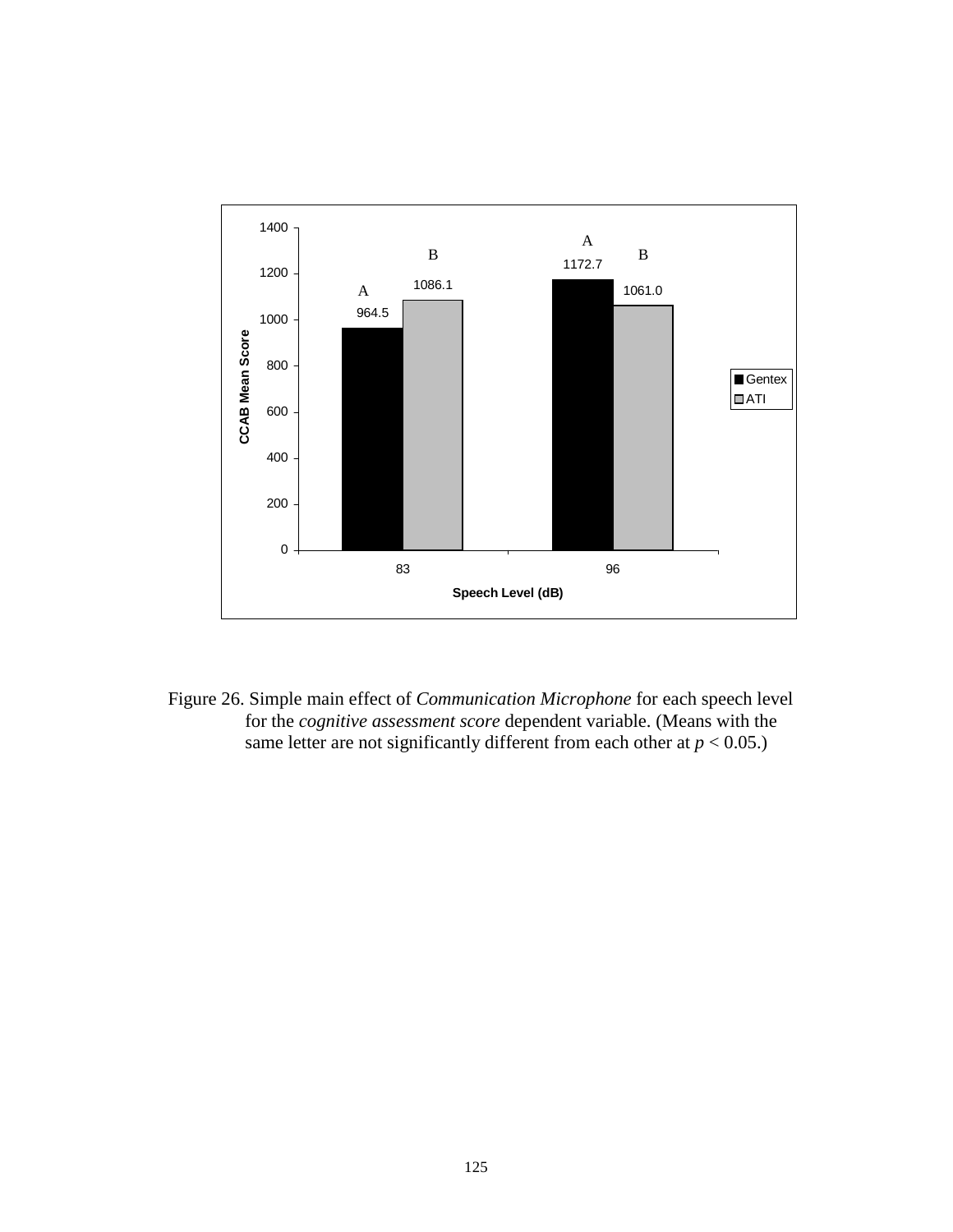

Figure 27. Simple main effect of *Speech Level* for each communication microphone for the *cognitive assessment score* dependent variable. (Means with the same letter are not significantly different from each other at  $p < 0.05$ .)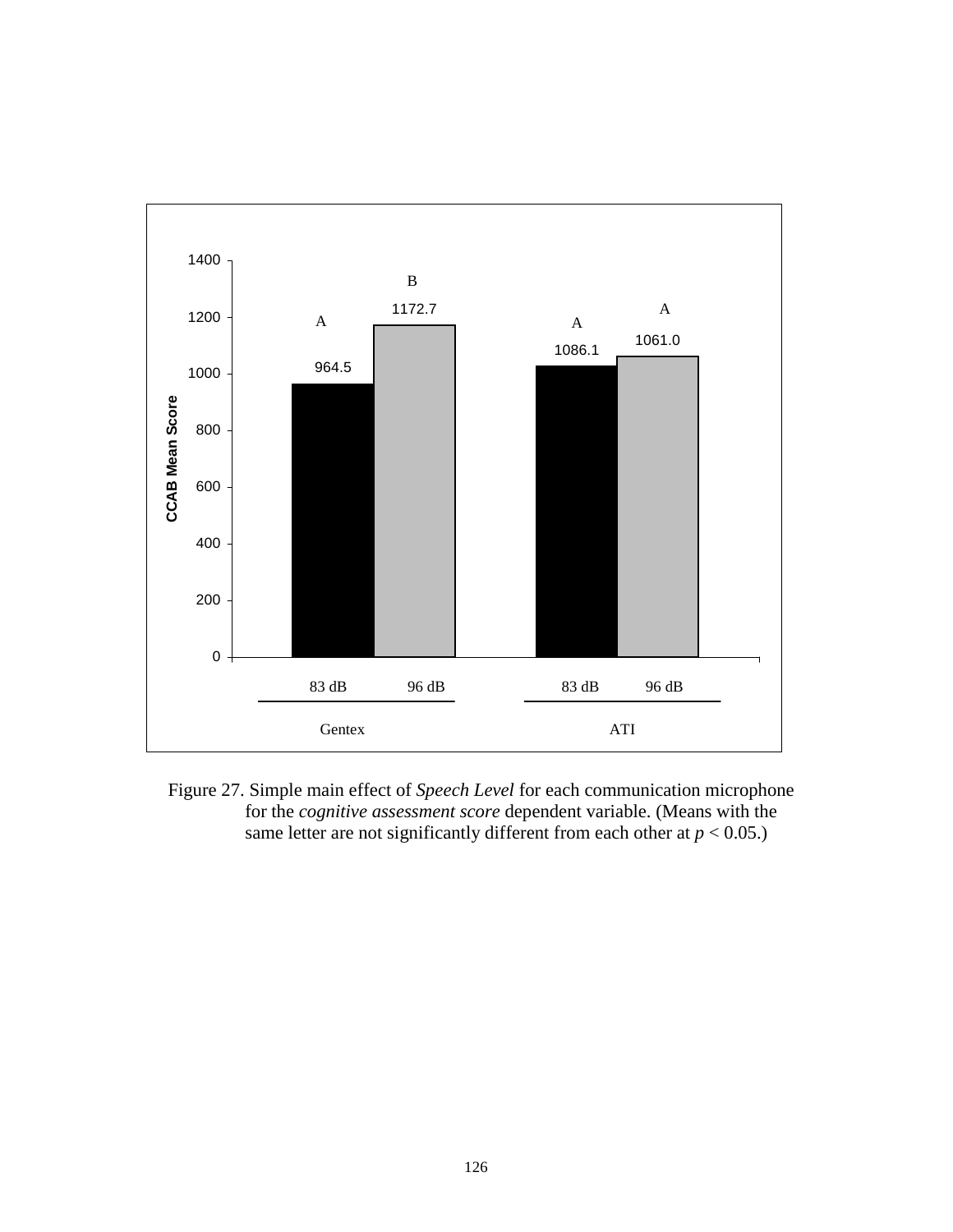

Figure 28. Main Effect of *Cognitive Assessment Test* for the *cognitive assessment score* dependent variable. (Means with the same letter are not significantly different from each other at  $p < 0.05$ . Data are only presented to show the magnitude on each scale).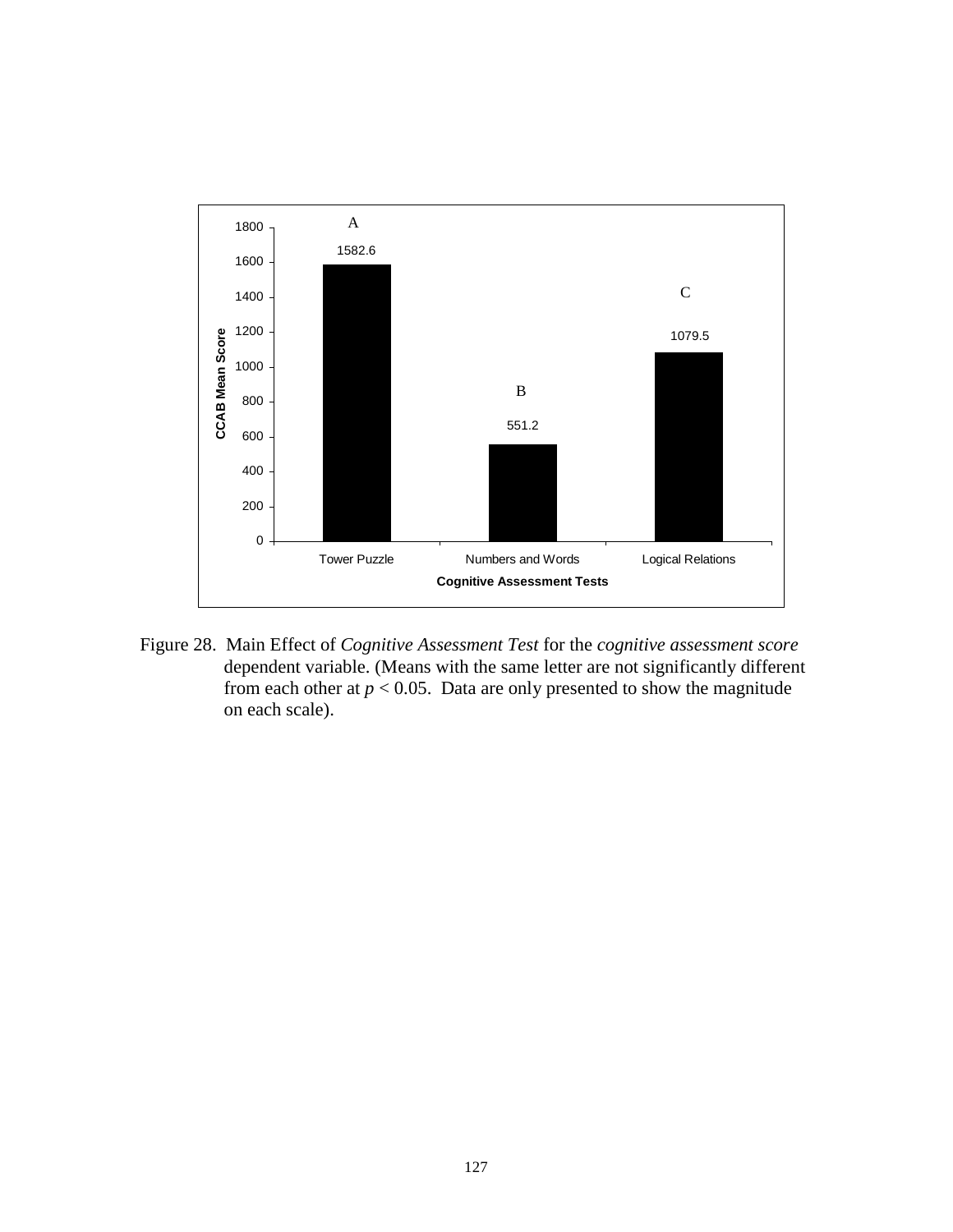| <b>Source</b>                        | Num DF | Den DF | $\boldsymbol{\Lambda}$ | F    | p      |
|--------------------------------------|--------|--------|------------------------|------|--------|
| Subject (Subj.)                      |        |        |                        |      |        |
| Speech Level (Splv)<br>Subj. x Splv. | 2      | 6      | 0.542                  | 2.54 | 0.1589 |
| Comm. Mic. (Mic)<br>Subj. x Mic      | 2      | 6      | 0.834                  | 0.60 | 0.5796 |
| Sply x Mic<br>Subj. x Splv x Mic     | 2      | 6      | 0.513                  | 2.85 | 0.1347 |

Table 19. MANOVA Summary Table for Dependent Variables *NASA-TLX* and *Modified Cooper-Harper*.

Table 20. Mean scores and standard deviation\* for the two workload assessment scales across both speech levels and communication microphones.

|           | <b>Speech Level</b> |            |                 |          |  |  |
|-----------|---------------------|------------|-----------------|----------|--|--|
|           | 83 dB               |            | 96 dB           |          |  |  |
| Comm. Mic | <b>NASA-TLX</b>     | <b>MCH</b> | <b>NASA-TLX</b> | MCH      |  |  |
| Gentex    | 6.4(1.0)            | 5.6(1.5)   | 5.5(1.8)        | 6.2(1.5) |  |  |
| A TI      | 5.5(1.7)            | 5.3(1.9)   | 4.8(1.5)        | 5.1(1.5) |  |  |

**\***Standard deviation in parenthesis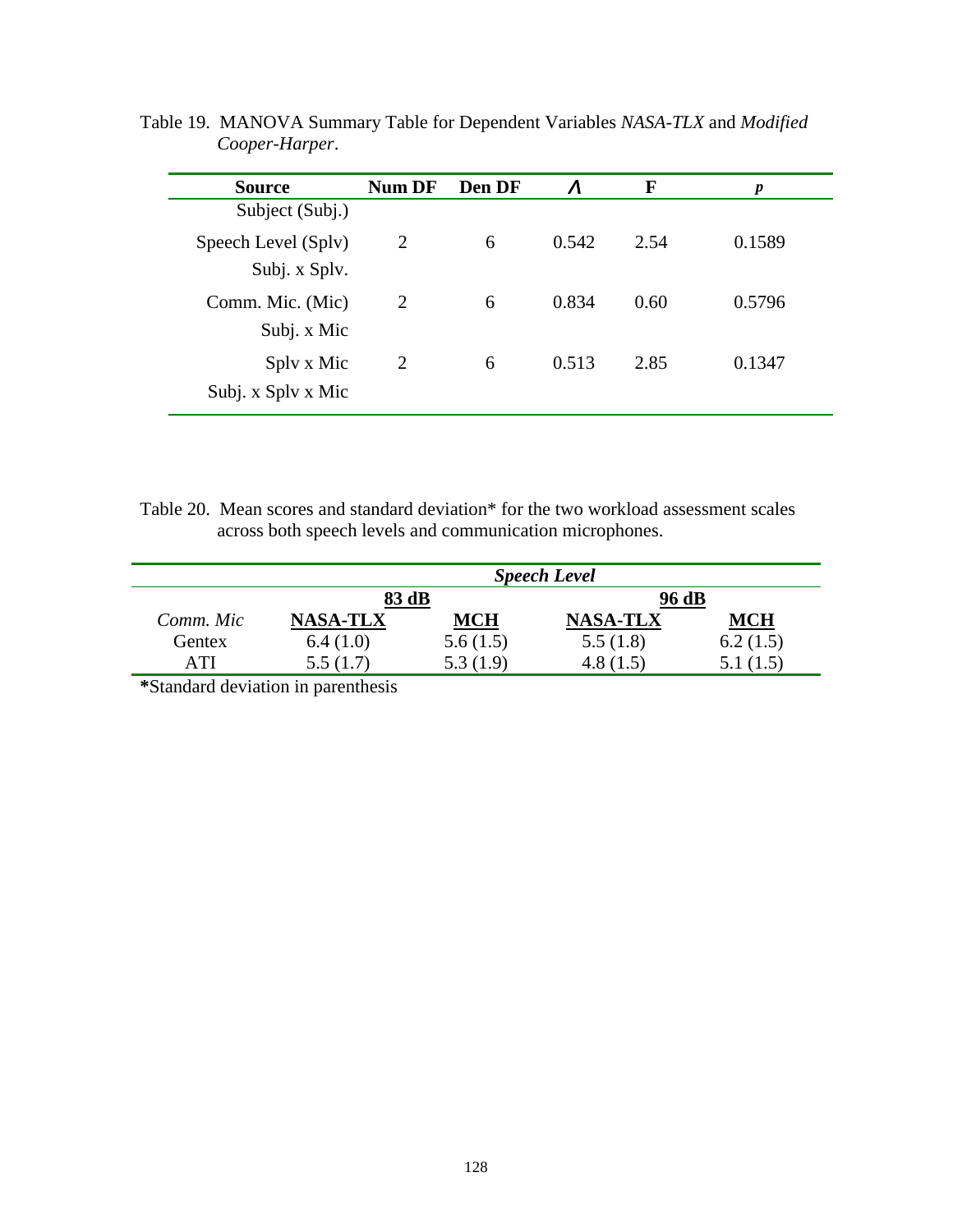*Correlation.* In addition to the statistical analyses discussed above, a correlation was performed to determine the relationship between the two workload scales and the relationship between the CCAB and the two workload scales. In this case, the null hypothesis was that no association exists between the NASA-TLX and MCH, nor does there exist a relationship between the CCAB and the two workload scales. Although the Pearson product-moment correlation and Spearman rank-order correlation are used most frequently in the literature, it is important to distinguish between these two correlations to determine which is appropriate for this research.

The Pearson product-moment correlation is appropriate when the dependent variable consists of data that is continuous, while the Spearman rank-order correlation should be used when ordered data is the dependent variable (Graziano and Raulin, 1997). Furthermore, Hatcher and Stepanski (1994) stated that when one variable is ordinal and the other is interval, the Spearman-rank order correlation may be appropriate. Therefore, since the two workload assessment scales used to measure mental workload are classified as having interval (NASA-TLX) and ordinal (MCH) scales, the Spearman-rank order correlation coefficient  $(r<sub>s</sub>)$  was used to determine the relationship between these two scales.

Based on the results, there was a fairly moderate, significant positive  $(p = 0.0210;$  $r_s = 0.40629$ ) correlation between the two workload scales, NASA-TLX and MCH. The graph of this result is shown in Figure 29. Also, there was a weak, non-significant negative correlation between the CCAB and NASA,  $(p = 0.6403; r_s = -0.04830)$  and CCAB and MCH,  $(p = 0.8981; r_s = -0.01324)$ . The graph of the results for these two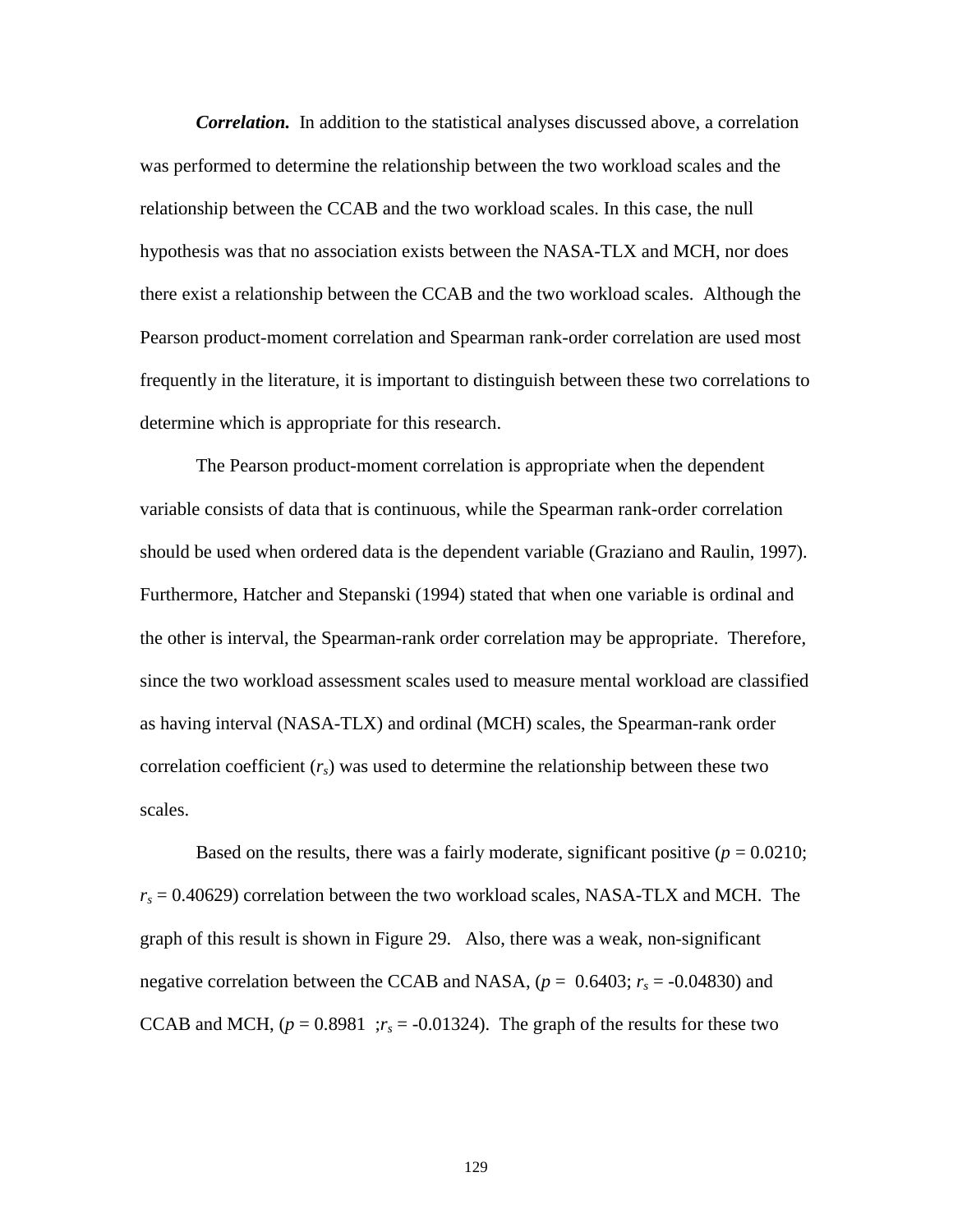

Figure 29. Graph of the data from the NASA-TLX and MCH scores.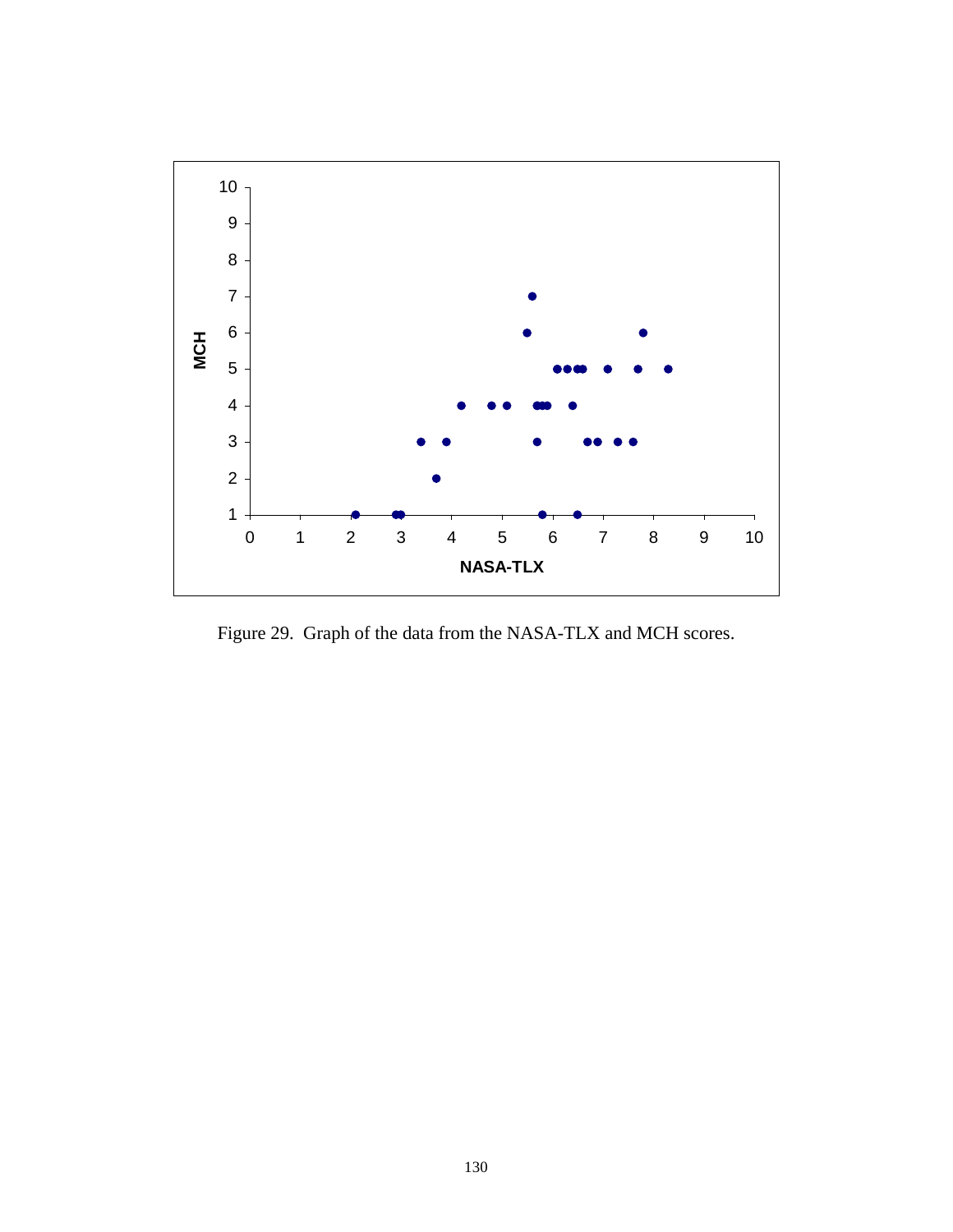correlations are shown in Figures 30 and 31, which also justifies using the Spearman rank-order correlation, in that the Pearson correlation is appropriate when a linear relationship exists (Hatcher and Stepanski, 1994), which is not the case based on each of the three previously mentioned graphs.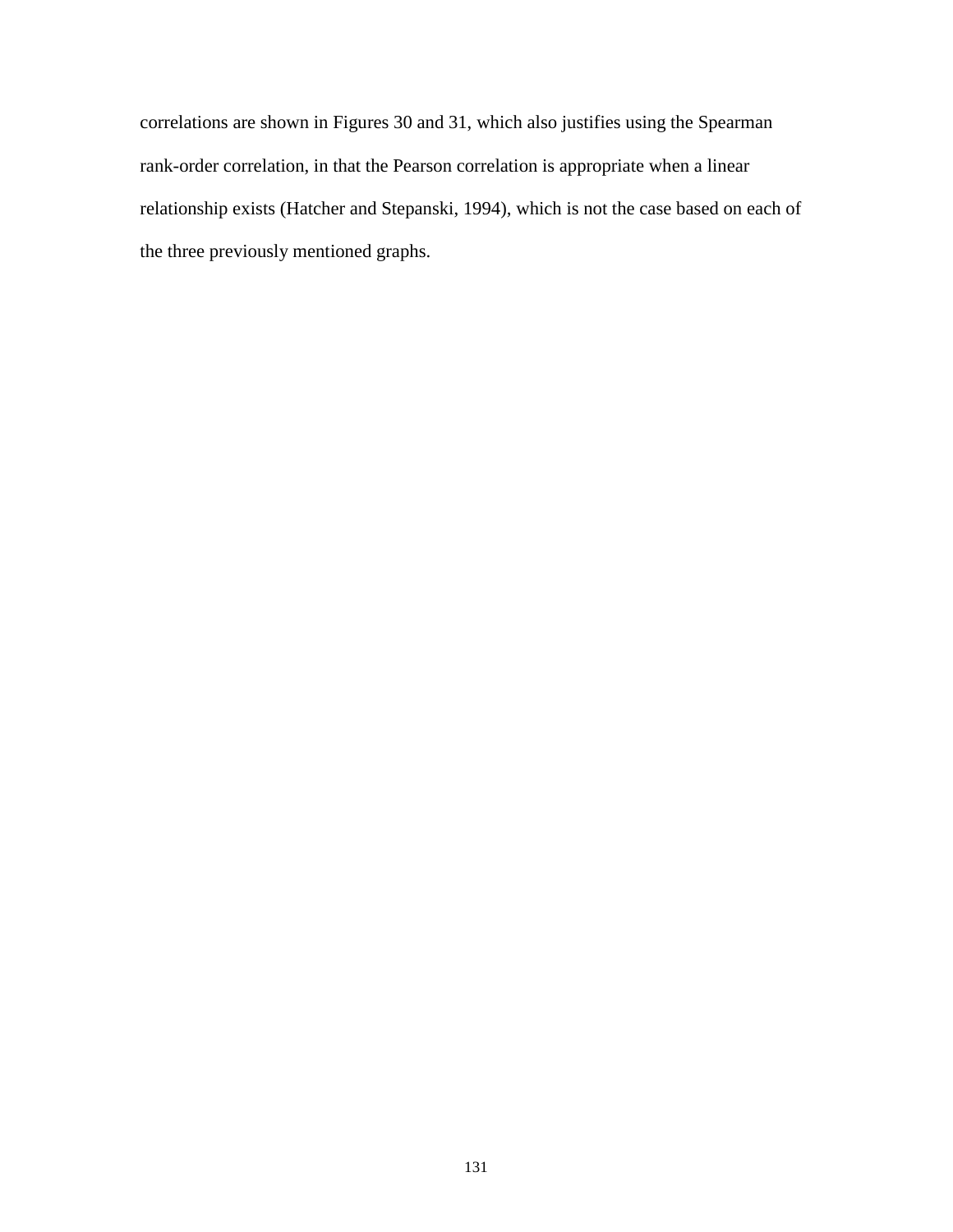

Figure 30. Graph of the data from the NASA-TLX and CCAB scores.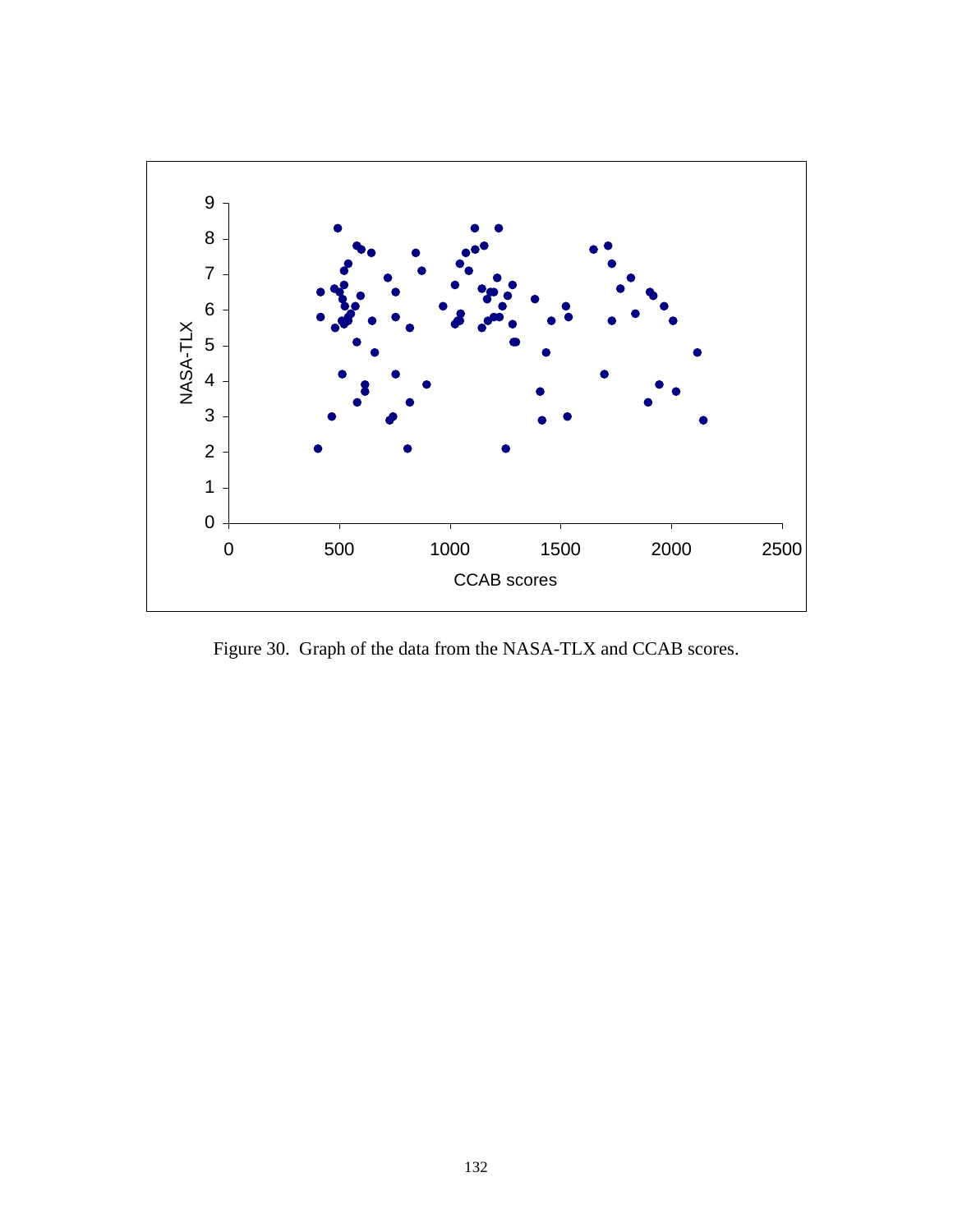

Figure 31. Graph of the data from the MCH and CCAB scores.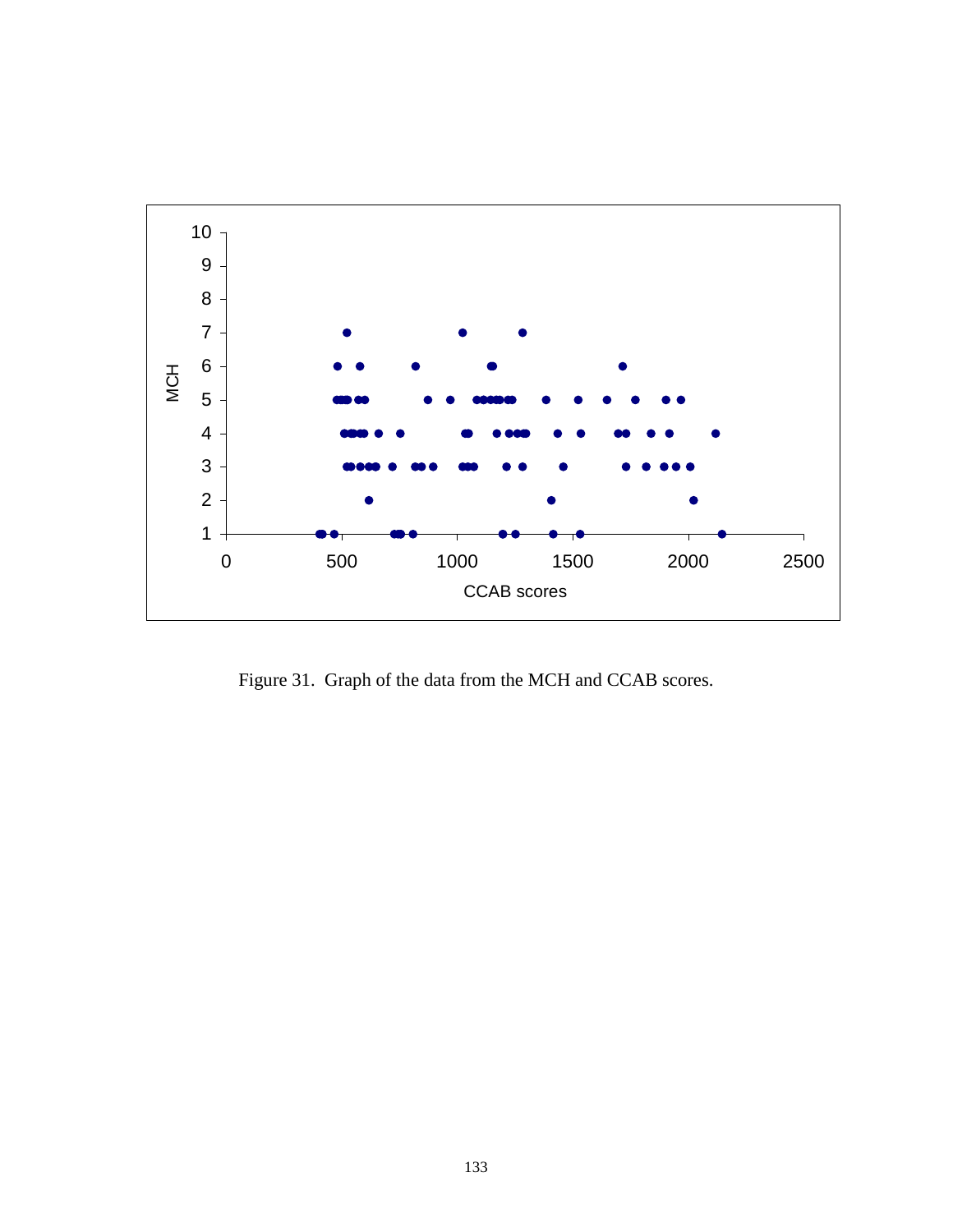### **DISCUSSION**

The primary purpose of this dissertation was to test hypotheses concerning whether a reduction in noise at the ear will cause an improvement in speech intelligibility, an improvement in cognitive performance, or a reduction in subjective mental workload. Speech intelligibility was measured using the MRT, while cognitive performance was measured using specific tests chosen from the CCAB. Subjective mental workload was assessed using two subjective workload scales that presently dominate the literature, the NASA-TLX and the MCH (Casali, Robinson, Dabney, and Gauger, 2000; Draper, Ruff, and LaFleur, 2001; Matthews, Campbell, and Falconer, 2001; Matthews and Shattuck, 2001; Park and Woldstad, 2000).

This discussion begins by briefly summarizing the results of the insertion loss measurements that were conducted to determine which microphone provided the greatest attenuation. Next, the results of the experiment are discussed with respect to the speech intelligibility and the cognitive performance scores. Then, the discussion concludes with the subjective mental workload scores.

### **Insertion Loss Measurements**

Based on the results shown in Table 12, it is apparent that both microphones, ATI and Gentex, were capable of reducing the 114 dBA noise reaching the listeners' ear for each condition (ANR on –no speech, ANR on – speech weighted noise, and ANR onspeech. However, the ATI microphone reduced the noise transmitted through the communication microphone system more than the existing Gentex microphone. The largest difference (2.3 dB) between the two microphones was in the "ANR on – speech weighted noise condition", in which the sound pressure level measured using the ATI and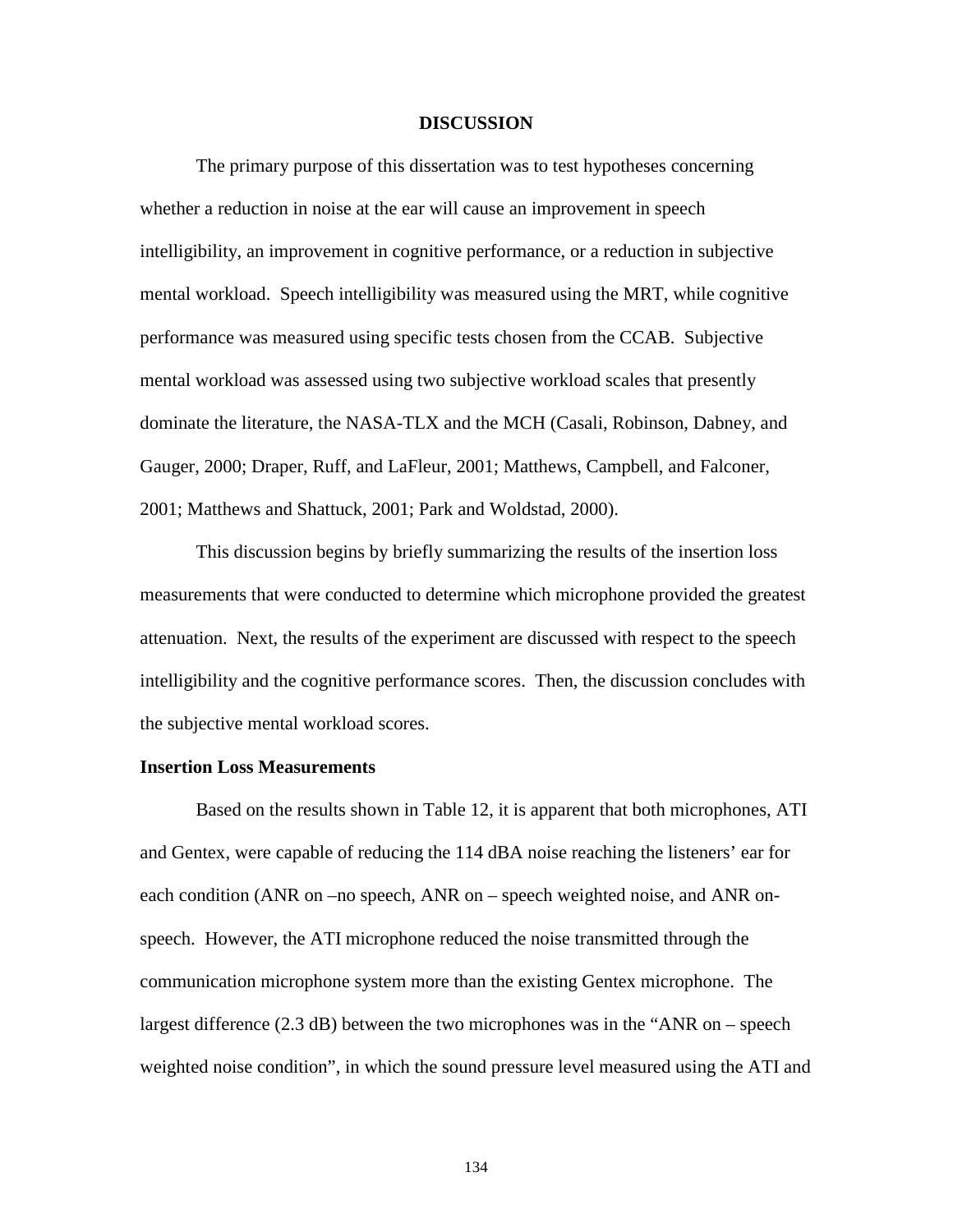Gentex communication microphones were 90.8 dBA and 93.1 dBA, respectively. Although the difference in the insertion loss between the two microphones was not very large numerically, a 2.3 dB is a considerable amount of attenuation, in that a 3 dB reduction is equivalent to a halving of the sound intensity. In addition to increasing the allowable exposure time, the attenuation afforded by the ATI microphone improves the signal-to-noise (S/N) ratio and increases the exposure time under the VIS headset.

The Occupational Safety and Health Act (OSHA; 1989) states that some type of engineering or administrative control be in place for workers exposed to a 90 dBA noise level for an 8 hour period (OSHA, 1990). The protection afforded by the Gentex and ATI communication microphones (in the noise plus speech condition) reduced the noise to 89.7 dBA and 87.9 dBA, respectively. The corresponding time (in one 24-hour period), under which OSHA allows workers to be exposed to these noise levels is 8.3 for the Gentex microphone and 10.7 for the ATI microphone. Clearly, the ATI communication microphone has the potential to reduce the noise level at the listeners' ear and increase the amount of time that a person is allowed to be exposed to this noise level without being in violation of OSHA guidelines.

Since the technology discussed in this dissertation is intended for the US Army, it is pertinent to mention the military's current noise regulation. The US Army's hearing conservation program (HCP) states that for soldiers in training, combat or nonindustrial scenarios, a solider must wear single hearing protection (regardless of duration) when exposed to noise levels between 85 dBA time-weighted average (TWA) and 103 dBA TWA (Department of Defense, 1998). For sounds between 103 dBA TWA and 108 dBA TWA, double hearing protection must be worn (Department of Defense, 1998). Also, the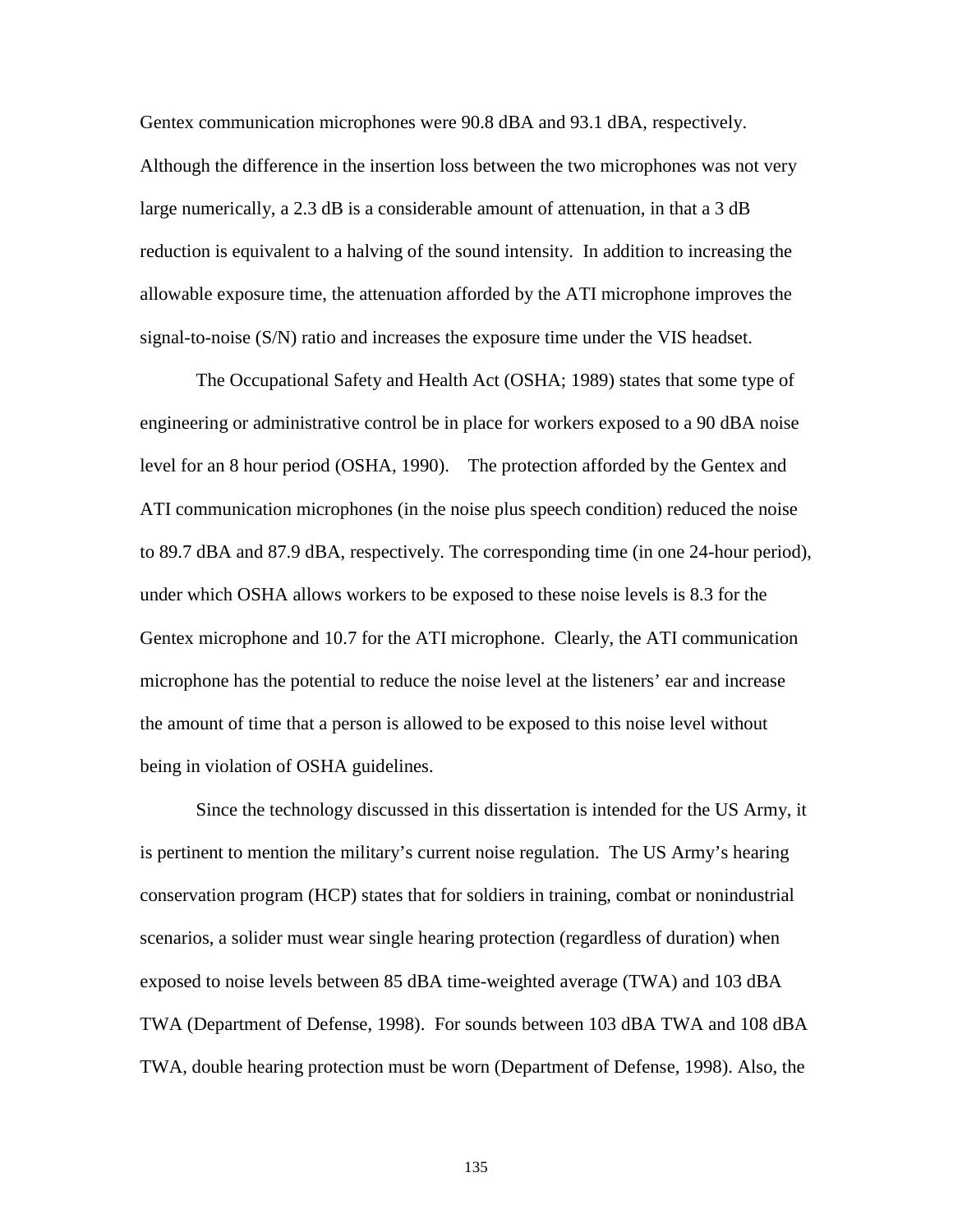HCP states that when the TWA of the sound is below 85 dBA (e.g. 81 dBA TWA), the hearing protection requirement can be waived. There are not any implications that can be drawn from the Army's HCP since duration time is not a factor in the Army's HCP. This is understandable since a soldier inside of a Bradley Fighting Vehicle wearing the VIS headset may be engaged in war for several hours, and in such a condition, human life takes precedence over exposure time. However, if exposure time was an issue and it was different from OSHA, implications may be drawn based on the amount of attenuation afforded by each microphone.

# **Speech Intelligibility**

*Speech level main effect.* There was a significant difference in the speech intelligibility scores at both speech levels for each microphone. At the high speech level (96 dB), the mean speech intelligibility score (67.5) was significantly higher than at the lower speech level (33.4). This result was expected since one would expect intelligibility to improve as speech level increases.

*Speech level by communication microphone interaction.* The dependent variable, *speech intelligibility score*, showed a significant difference at the 96 dB speech level, with the Gentex microphone showing an advantage of 12.5. Therefore, the Gentex microphone was able to reduce the masking of the noise, thus decreasing the difficulty of the speech. Also, this difference of 12.5 may indicate that at the high speech level, communication will be understood in most circumstances. However, at 83 dB, there was not a significant difference between the two microphones. This result is similar to a previous result reported by Urquhart, Robinson, and Casali (2001), in which a single factor (communication microphone) speech intelligibility experiment was conducted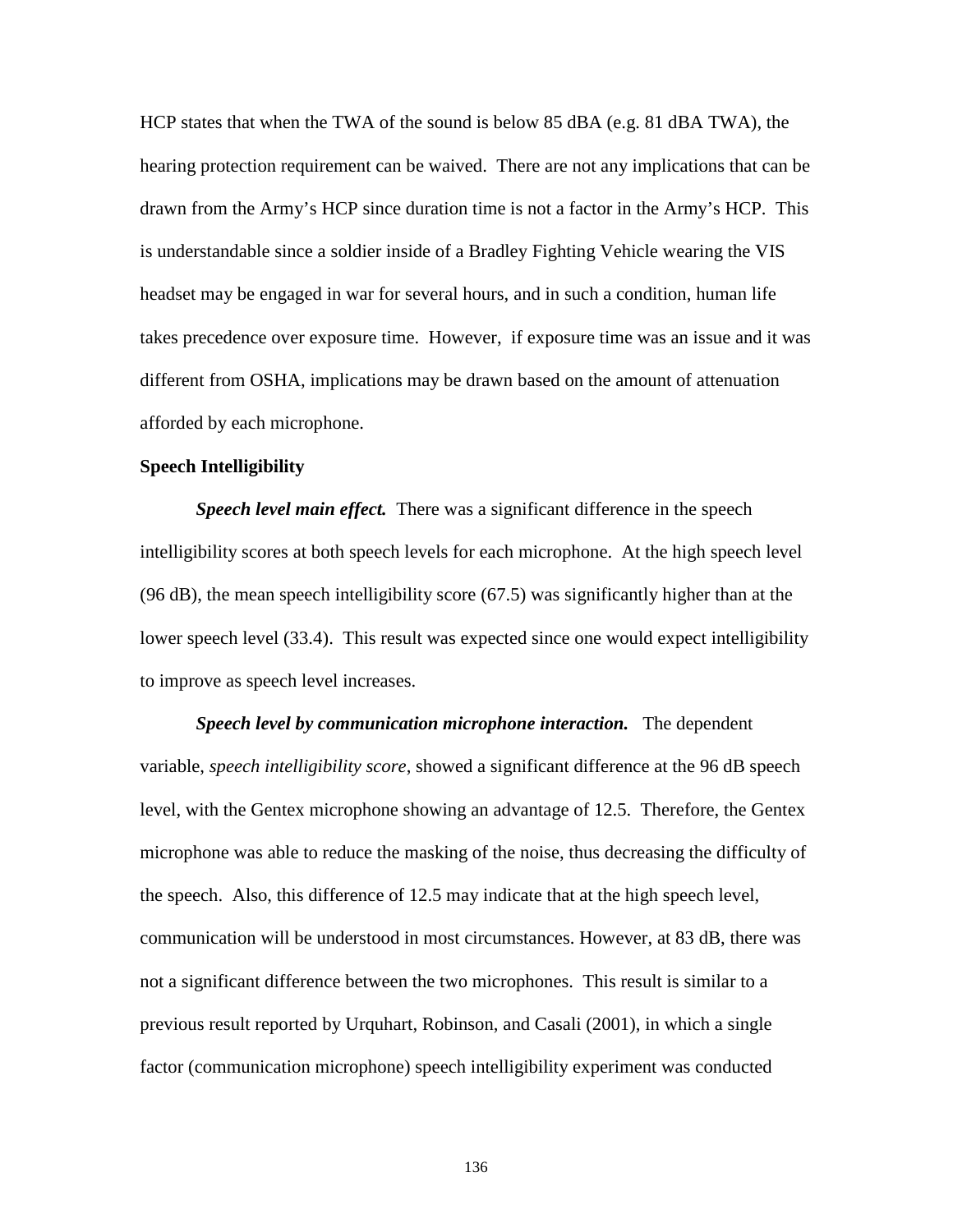using a tank noise level of 107.2 dBA. The researchers stated that there was not a significant difference between the Gentex and ATI microphone  $(p = 0.08)$ . Without a detailed knowledge of the internal operation of the VIS system and the prototype ATI microphone, it is not possible to say why this result was obtained. One possibility is that at elevated speech levels, the noise reduction built into the ATI system may have been trying to cancel the speech. Another possibility is that the system was adding its own noise or distortion to speech, making it less intelligible. However, this is only a supposition.

An interesting added fact about this result is that during wartime missions, soldiers rely on communication to transmit information to the various units in their battlespace. For those soldiers riding in tracked vehicles, such as the Bradley Fighting Vehicles, their voices may become elevated in an effort to speak over the noise of the vehicle. In audition, this phenomenon is termed the Lombard Reflex, in which people tend to adjust their speech to prevent the masking effect of the background noise (Robinson and Casali, 2000). Therefore, the low speech level (83 dB) is not of interest for such operations due to the typical manner in which people communicate in a military environment.

## **Cognitive Performance**

*Test main effect.* As expected, the main effect *Test* was significant. Further examination of this main effect showed that all three tests, *Tower Puzzle* (1582.6), *Number and Words* (551.2), and *Logical Relations* (1079.5), differed significantly from each other. This was expected because each of the measurement scales are different with respect to the cognitive function that each test is expected to measure. Therefore, the CCAB scores each test differently based on a set of programmed algorithms running on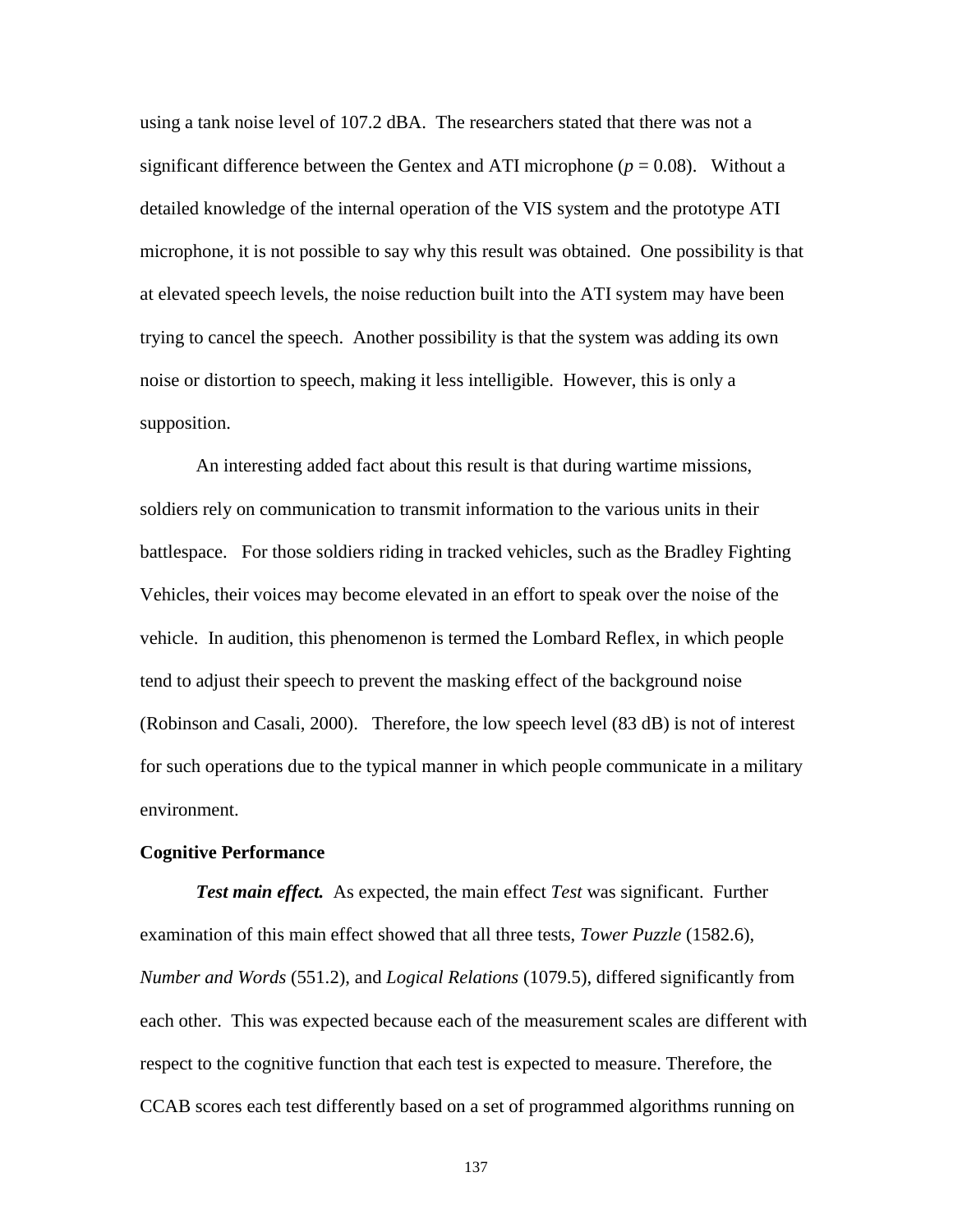the computer which administered and computed the scores for each test (Expanded Complex Cognitive Assessment Battery, 1988). Therefore, the discussion on these three tests will be limited to the results obtained from the analysis.

*Speech level by communication microphone interaction.* This interaction was analyzed in two ways. First, when the communication microphones were examined at both speech levels (see Figure 26), the results showed that at the lower speech level (83 dB), participants' performance on the cognitive assessment tests were better by 121.6 points when the ATI communication microphone was used. However, at the high speech level (96 dB) participants performed better on the cognitive assessment tests when the Gentex microphone was used for a difference of 111.7. This pattern is similar in direction with that shown earlier for the speech intelligibility dependent variable, in which the ATI microphone had the advantage with respect to the low speech level condition, and the Gentex microphone had the advantage with respect to the high speech level condition (see Figure 23). Secondly, the effect of speech level on the Gentex communication microphone revealed that at the high speech level (96 dB), participants scored significantly higher by 208.2 points than at the lower speech level (83 dB). However, for the ATI communication microphone, this difference between the two scores was not significantly different.

Based on the manner in which this interaction was analyzed, the results may be explained using the context of the multiple resource theory proposed by Wickens (1992). This theory, shown in Figure 32, states that a mentally demanding task requires a larger pool of resources than a simple task, thus limiting the resources that are to be shared by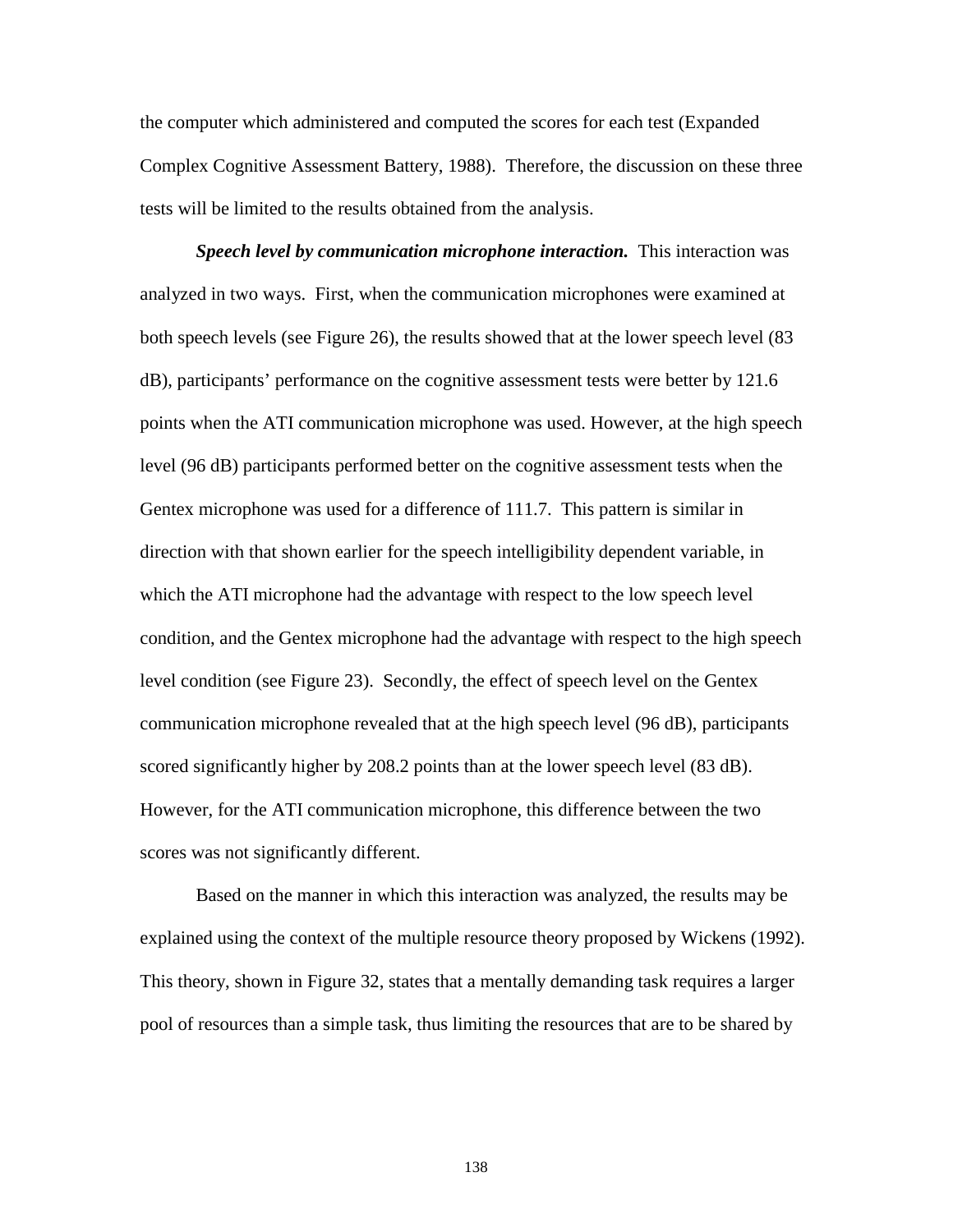

Figure 32. A model of multiple resources (adapted from Wickens, 1992).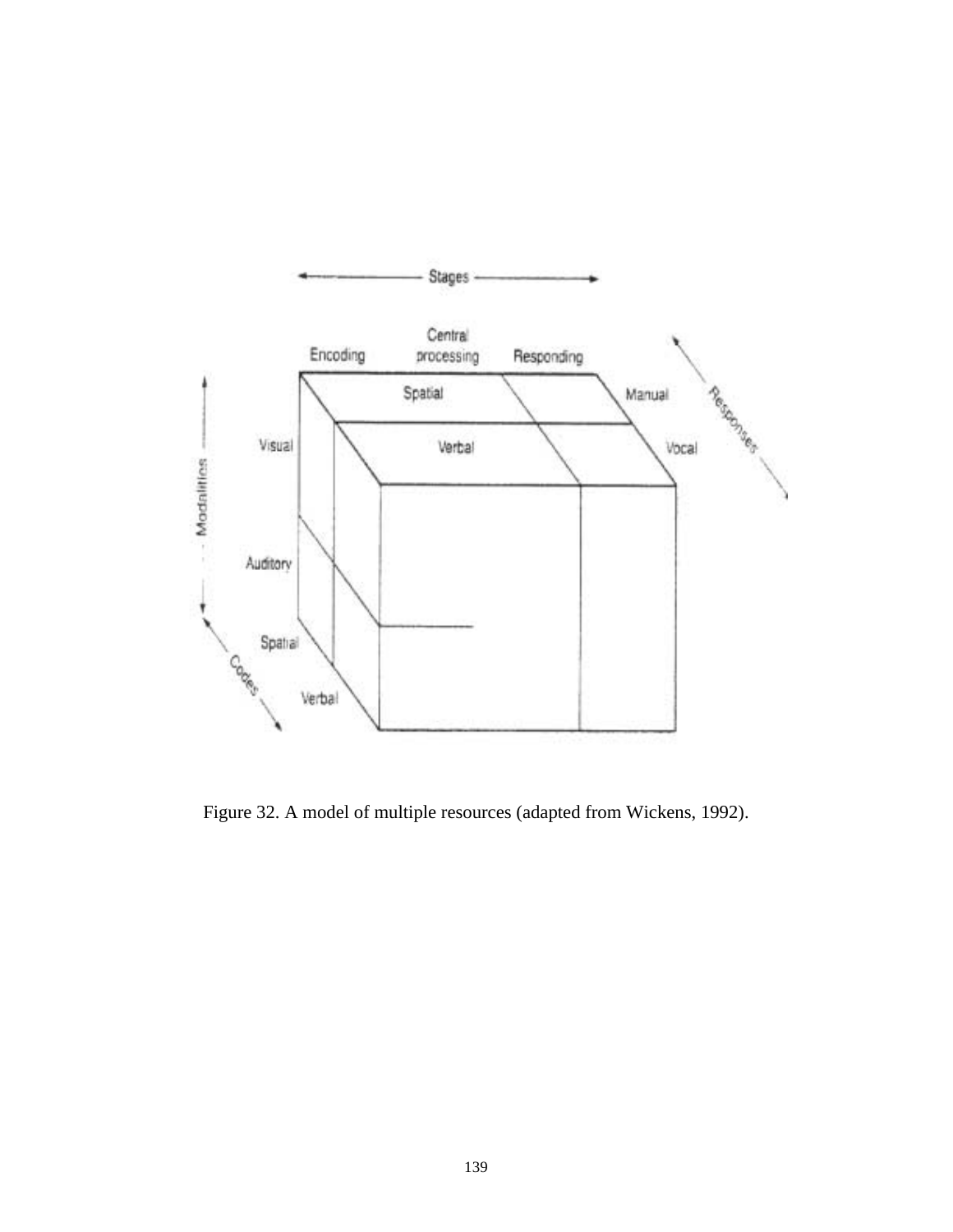other tasks that are performed simultaneously. In addition, when tasks are successfully time-shared, it is presumed that they compete less for the same resources, thus allowing them to be performed concurrently. For instance, at the high speech level (96 dB) with the Gentex microphone, the results showed that participants performed better on the cognitive tests. Additionally, at this same speech level, speech intelligibility scores were higher when the Gentex microphone was used. Thus, when speech is more intelligible, participants were able to devote more attention to the cognitive assessment test, resulting in higher scores.

Additionally, this result was expected, given previous research findings, which stated that performance improves as speech intelligibility improves. For example, Peters and Garinther (1990) conducted a study in which they had tank crews perform missions at nominal levels of intelligibility in an armor simulator. The result of their study is outlined in Table 21. Clearly, the results show that there was an inverse relationship between speech intelligibility level and mission errors, in that as speech intelligibility decreased, mission errors increased. Another interesting fact is that the number of enemy targets which were identified decreased from 98% to 68% as speech intelligibility decreased. In turn, the number of enemy targets "killed" was reduced from 94% to 41%.

## **Subjective Mental Workload**

 Since the statistical test failed to detect any differences for the microphones or the speech levels on the workload measures, the discussion on these measures cannot be elaborated upon any further. The possible range of scores for the MCH and the NASA-TLX were 1 to 9 and 0 to 10, respectively. But, for this dissertation, the actual scores for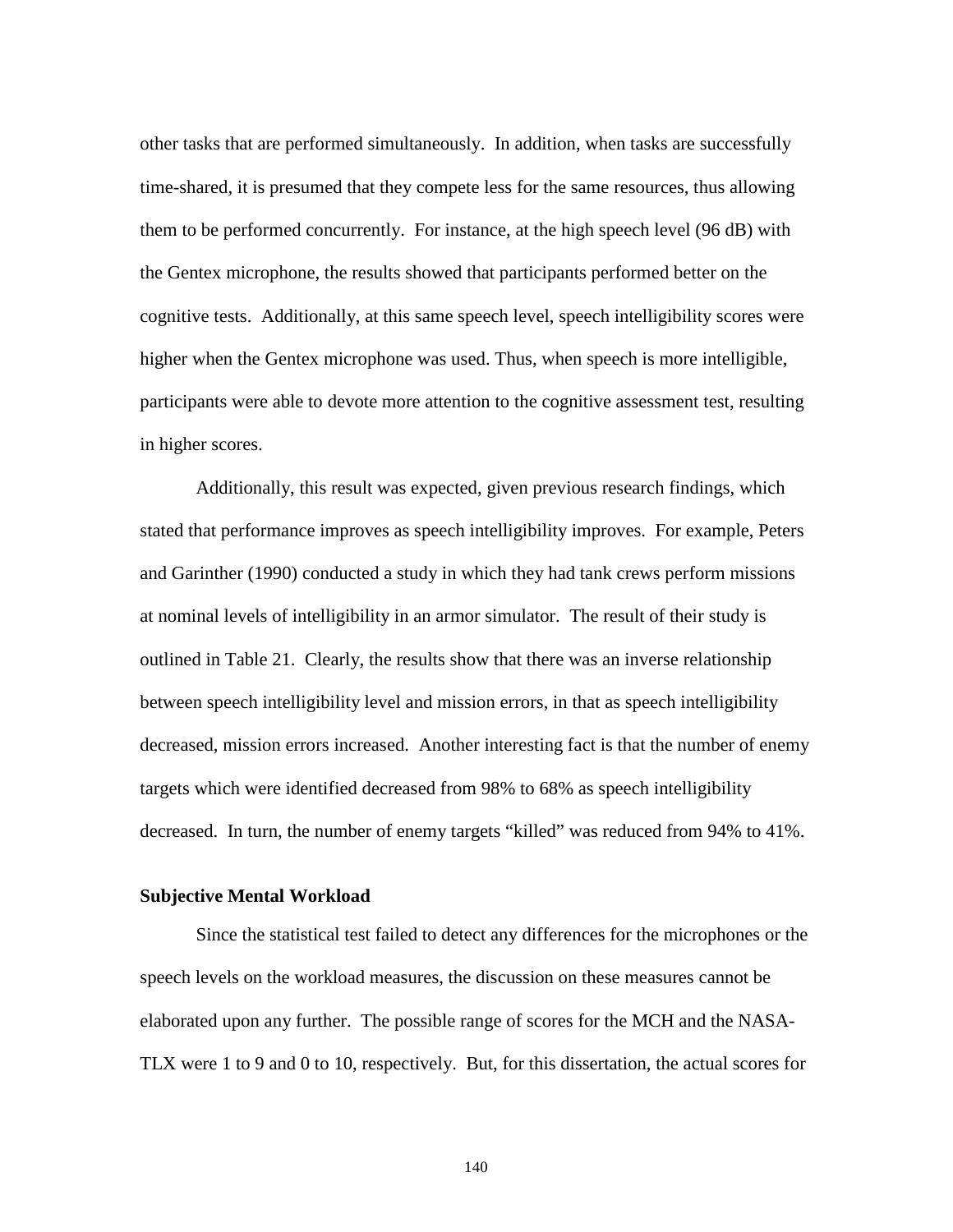| Speech intelligibility (%) level | Mission Errors (%) |
|----------------------------------|--------------------|
| 93.5                             |                    |
| 73.6                             | 13                 |
| 52.1                             | 14                 |
| 26.3                             | 23                 |
|                                  |                    |

Table 21. Speech intelligibility levels and mission errors results based on a study the NASA conducted by Peters and Garinther (1990).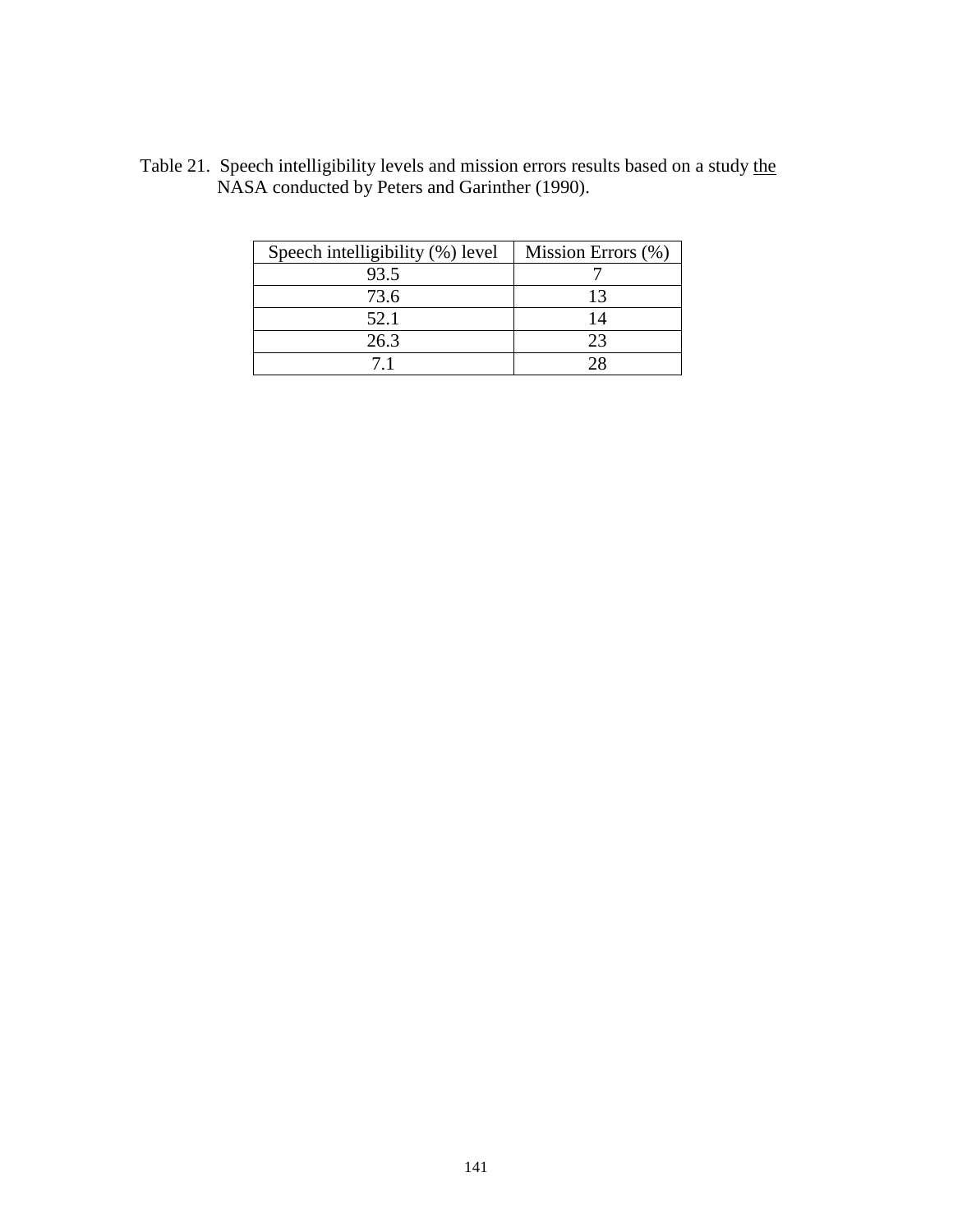the NASA-TLX were between 2.1 and 8.3. The actual range of scores for the MCH were between 3.0 and 7.0. Therefore, it is important to note that there was some mental workload imposed by the combined CCAB and MRT tasks (as was shown in Table 20), ranging from "fair, mild difficulty" to "major difficulty".

Based on the results from the correlation analysis, there was a positive relationship between the two workload scales. This indicates that when participants rated their perceived mental workload as "high" using the NASA-TLX, they made the same rating for the MCH. Since there exists a positive relationship between the two workload scales, there seems to be evidence that in the future, one scale can be used to glean workload information for the specific tasks that were described herein instead of two workload scales. For this purpose, it is desirable to determine which one may be deemed useful in future research.

Based on the results of this research, the MCH seems to be promising to achieve the intended goal for the reasons discussed herein. The MCH was devised from the Cooper-Harper scale, which was intended to measure tasks in the aviation domain. Because of the Cooper-Harper scale was designed specifically for aircraft handling qualities, Wierwille and Casali (1983) made the MCH applicable to a wider range of tasks, including those associated with aviation emphasis. Also, these authors stated that the MCH is applicable to tasks with a communication emphasis, which is a major facet of this research.

Presently, no research exists that has effectively utilized the MCH and NASA-TLX to assess perceived mental workload. However, there has been research solely comparing the NASA-TLX and SWAT (Colle and Reid, 1998) and comparing the MCH,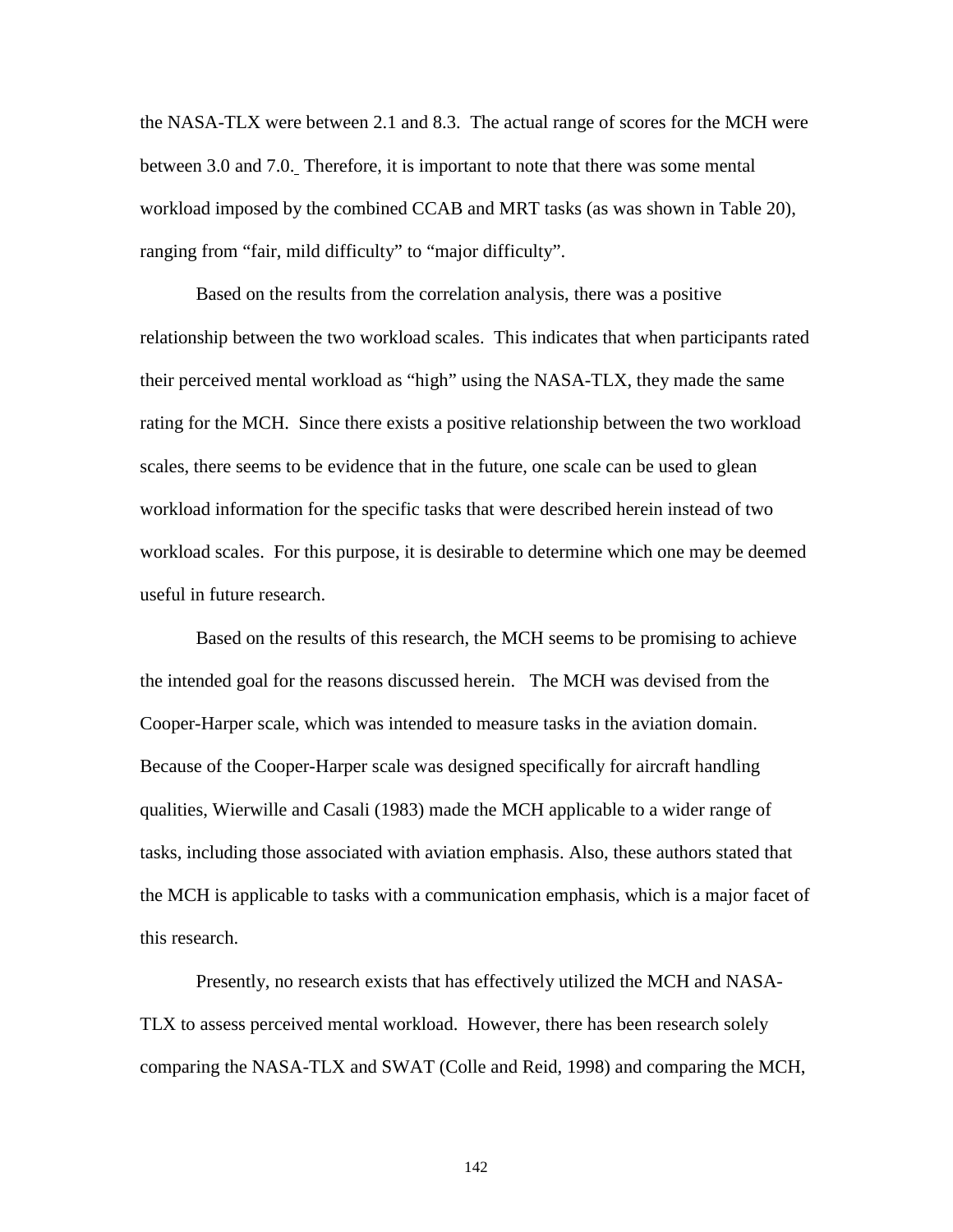NASA-TLX, SWAT, and Overall Worklaod (OW) (Hill, Iavecchia, Byers, Bittner, Zaklad, and Christ, 1992). Since the latter study encompasses the two scales of interest, these research results will be briefly discussed. Hill et al. (1992) conducted five experiments comparing these five subjective workload tools. They found that the NASA-TLX was more sensitive and was accepted more by the operators, followed by the OW. Additionally, the NASA took more time to administer and reduce the data because of the dimension which are used to obtain the workload score. The MCH is quicker to administer and takes less data reduction time, because the scale is one-dimensional. The authors suggested that the MCH and OW may be beneficial when it is used as a screening tool to identify potential bottlenecks in workload. To this end, the authors emphasized that the mental workload instrument selected depends on the needs of the study.

 Therefore, if the researcher is interested in determining what is causing the mental workload to be high (or low), the NASA-TLX serves as an excellent diagnostic tool in that it gives the researcher a more detailed view of the various components that comprise the overall workload score. Additionally, it allows the researcher to pinpoint what is causing the workload based on the rating on each dimension. However, if the researcher is only interested in determining the overall workload imposed on a person, as was the goal in this dissertation, the researcher should employ the MCH as its workload tool.

Lastly, this point is continuously arguable in the scientific community, but among the most important factors in comparing workload scales are the clarity of the instructions on how to use the scale and ensuring that training was rendered to reduce uncertainty. For this research, each participant received adequate training and the directions were clear and concise in order to reduce ambiguity. Additionally, participants were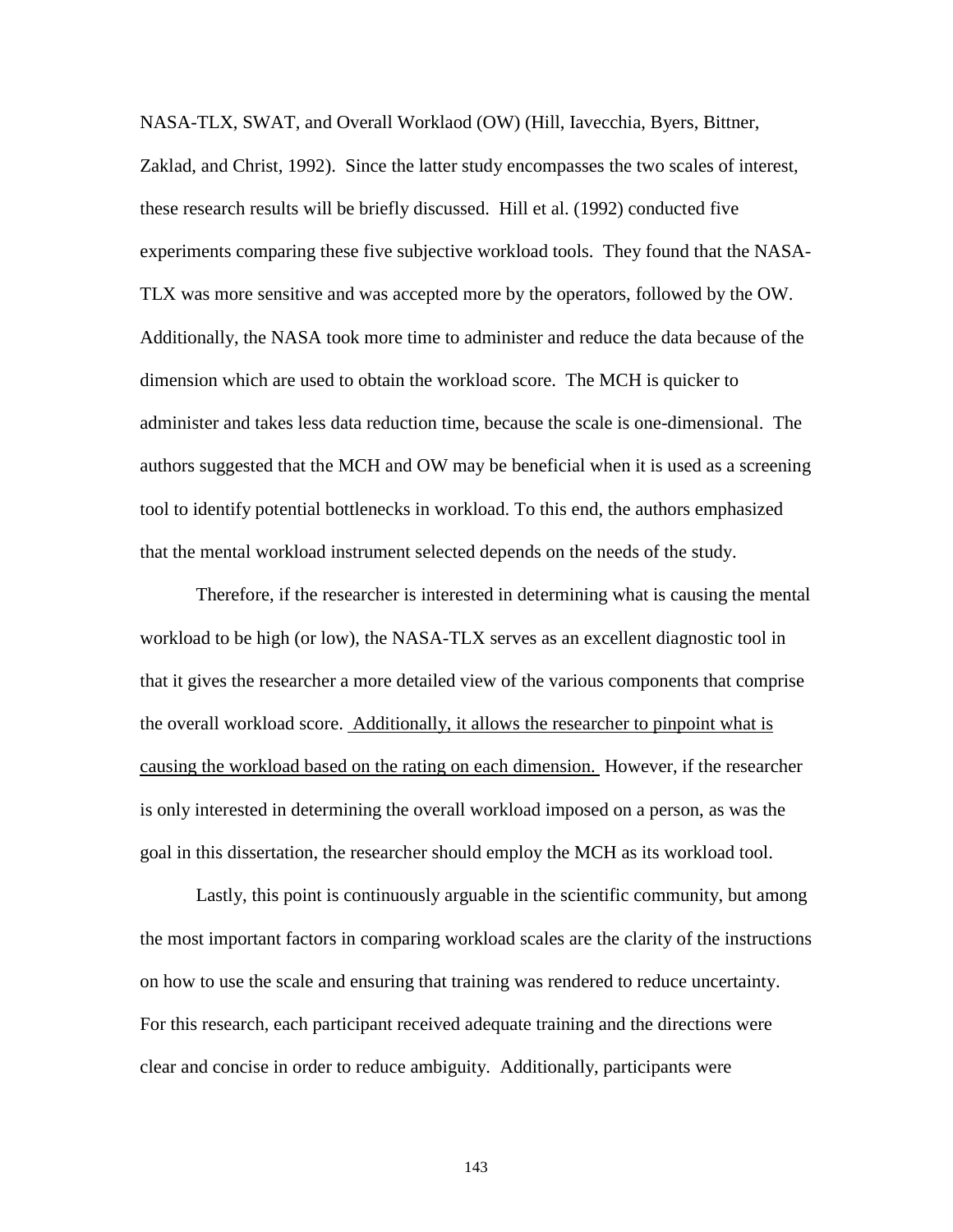encouraged to ask questions. The instructions for the NASA-TLX are relatively standard, while those for the MCH may be different for various researchers. The instructions for the MCH used in this research were adapted from those of one of the researchers who devised the scale (Casali, 1982), and it is believed that since each participant was trained in the use of the scale with these instructions, it was administered in a reasonable manner.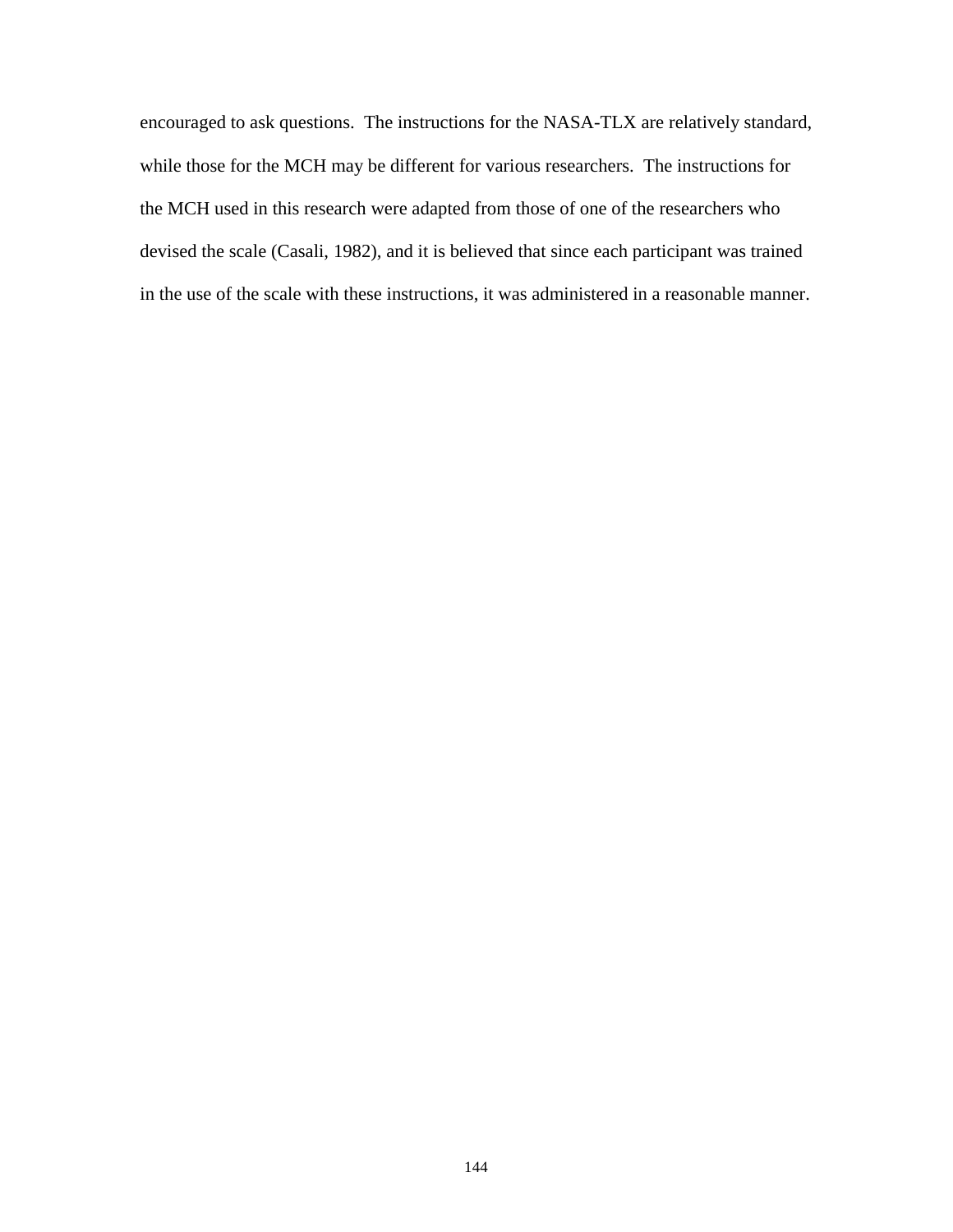#### **CONCLUSION**

The results of this dissertation showed that the active noise reduction electronics incorporated in the ATI communication microphone system allowed for a greater reduction in noise at the listener's ear. However, using the ATI microphone did not offer any advantages in improving speech intelligibility, in that the Gentex microphone produced significantly higher scores (at the high speech level). But, the ATI microphone did show a significant improvement in cognitive performance at the lower speech level. This effect reversed with the higher speech level, in which the Gentex microphone showed a significant improvement in cognitive performance.

Based on the history of ANR, it is clear that low frequency noise can be attenuated with a properly designed ANR system. Therefore, it may be beneficial for ATI to further develop its communication microphone with the intention of increasing the functional bandwidth of attenuation inside their communication microphone to better match the most dominant frequencies of the low-frequency noise. This will provide for greater attenuation of the low-frequency noise, thus causing a greater reduction in noise at the ear and allowing speech to be heard more clearly.

Finally, given the above results, when people need to perform complex tasks and communicate in an environment where intense noise is a concern, the Gentex microphone has the advantage. The reasoning behind this assessment is that people tend to elevate their voices in the presence of noise, thus causing speech to be higher, which was a condition in this research where the Gentex microphone proved to be significantly better. The only real benefit the ATI microphone seems to offer is a moderate reduction of noise at the listener's ear and an improvement in cognitive performance at the lower speech

145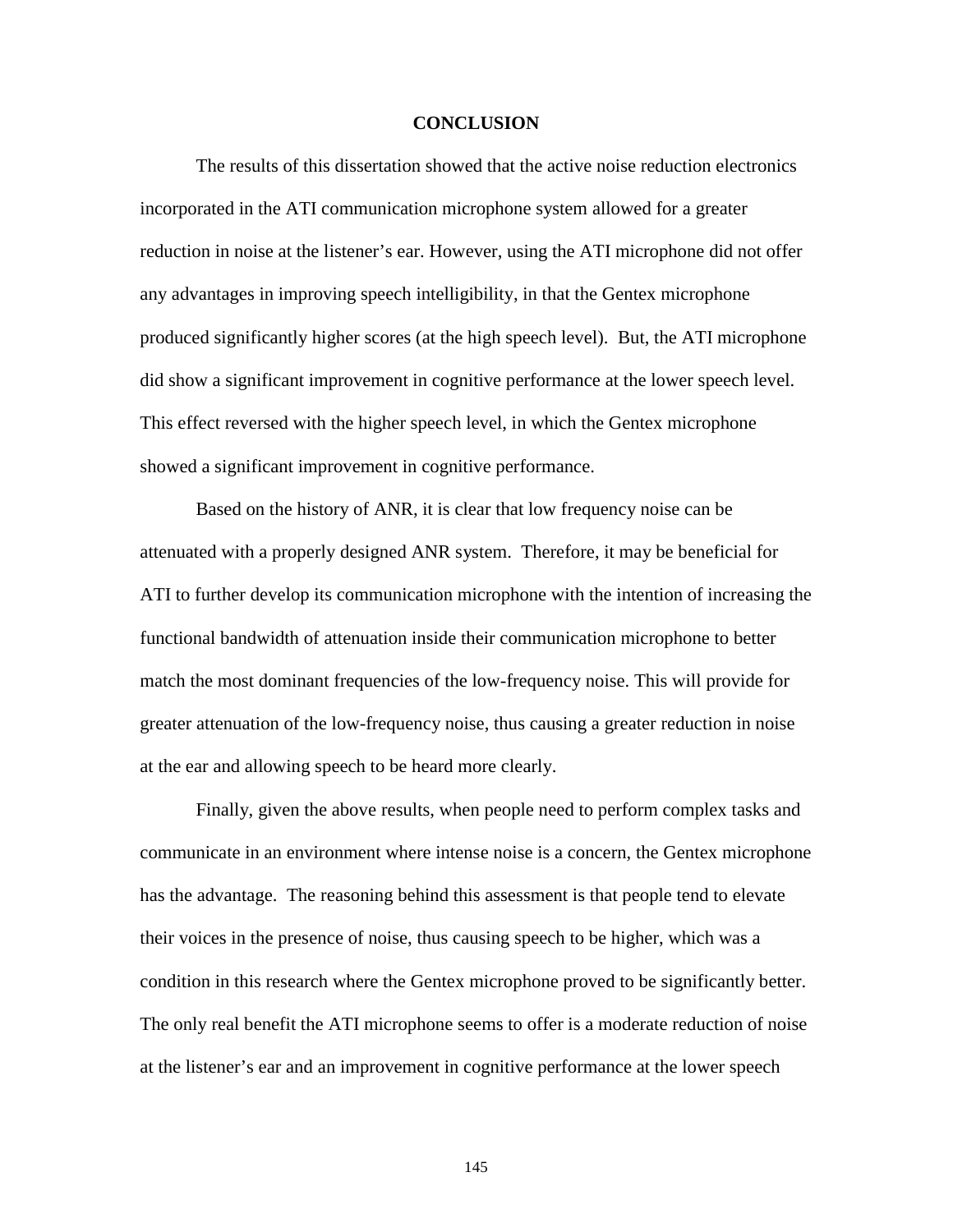level. However, this reduction does not provide an improvement in speech intelligibility, as manifested in the MRT scores.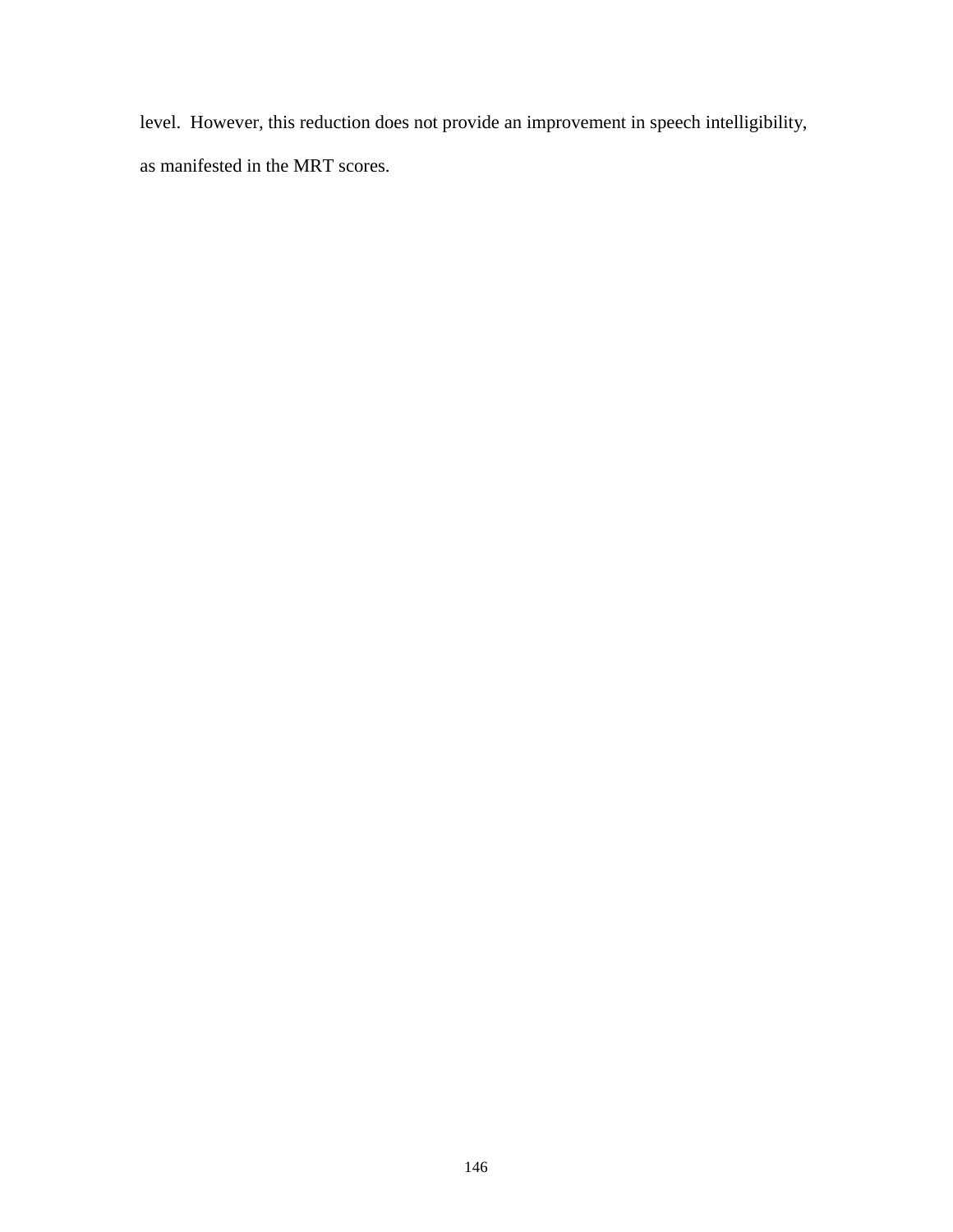#### **SUGGESTIONS FOR FUTURE RESEARCH**

In general, this research is considered to have been successful. Although it was envisioned to have sixteen participants, the experiment concluded at eight. Therefore, future studies should incorporate more participants to reduce variability. In addition, the following are suggestions for future research.

- Conduct a task analysis with experienced military soldiers who operate the Bradley Fighting Vehicle to determine the tasks that are performed and try to implement those tasks in a noise environment similar to that used in this dissertation.
- A simulation study using the Bradley Fighting Vehicle with experienced military tank operators in 114 dBA noise performing the cognitive assessment tests. The Bradley Fighting Vehicle would be stationary, but placed on a platform that simulates the vehicle being driven on terrain similar to that during wartime.
- It would be beneficial to have the speech intelligibility portion of the experiment include commands that elicit a response on the cognitive task. For instance, the speech intelligibility task could give the participant a cognitive job to perform. Thereby, this would allow the two tasks to be more dependent on each other. The result of such an experiment would probably yield the similar results, but it would be more representative of command and control tasks performed in the military.
- Conduct an experiment with and without a noise condition to discover the extent to which noise contributes to mental workload.

147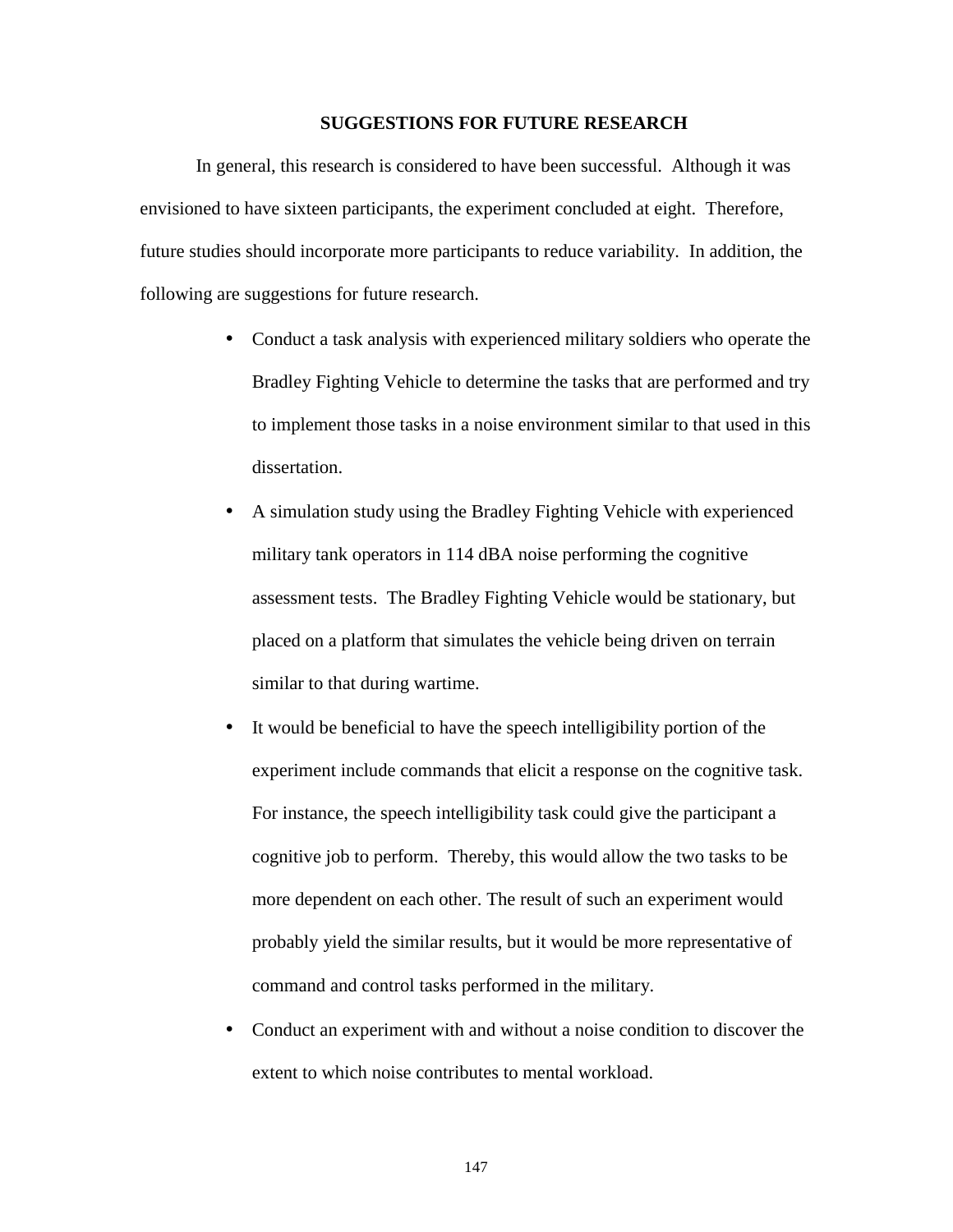- Determine what is the male to female ratio in the military and recruit a subject pool that is identical to that population. Next, conduct a study similar to the one in this dissertation, with the effect of gender being investigated to determine if there are differences in how males and females respond to speech and complex cognitive tasks.
- Conduct an experiment in which "speech rate" is a factor to determine how "slow or fast" speech may affect intelligibility and performance on complex cognitive tasks.
- Lastly, future research should be conducted to further develop and test ANR headsets.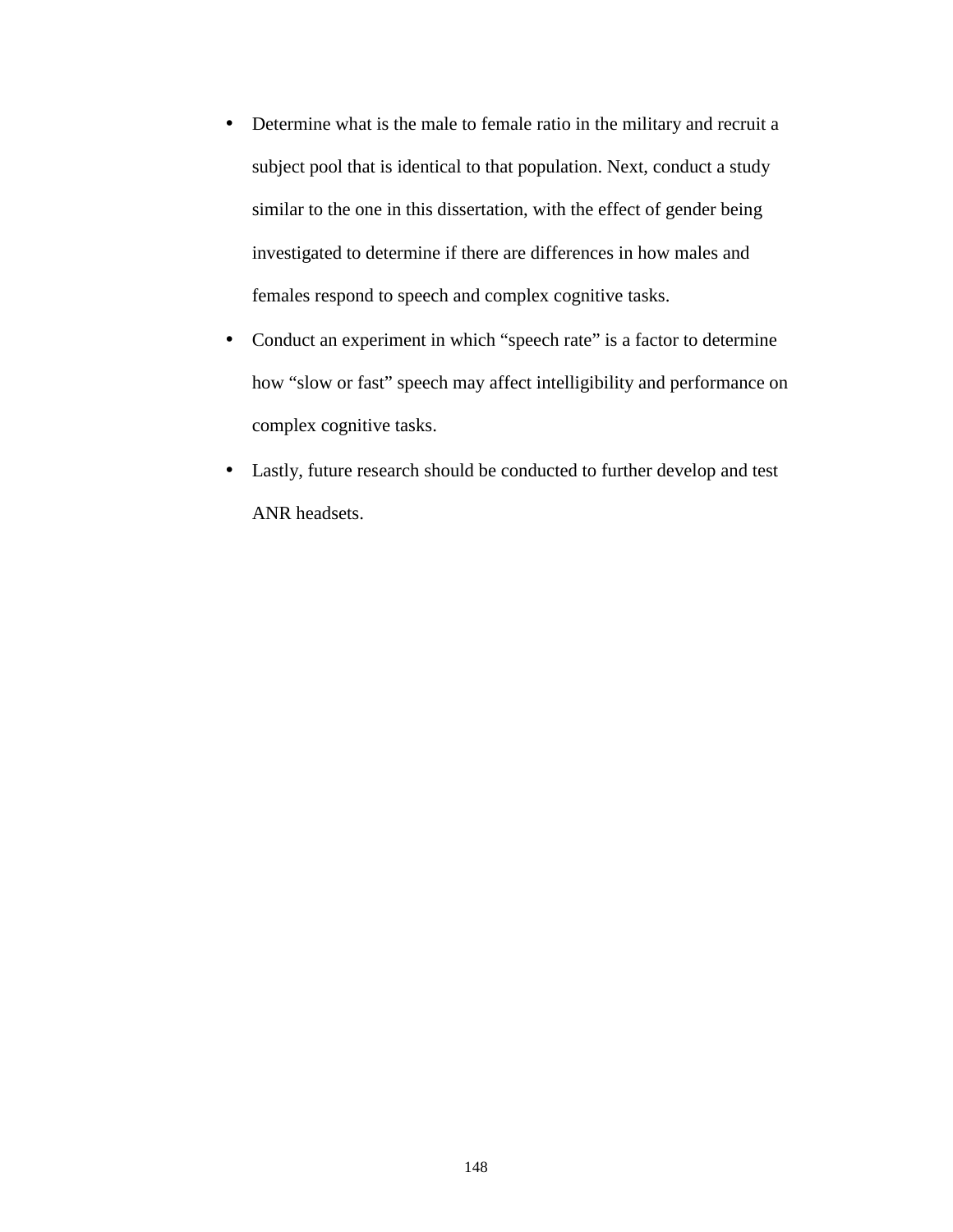### **REFERENCES**

- American National Standards Institute (ANSI). (1989). Method for measuring the intelligibility of speech over communication systems, ANSI S3.2-1989. New York: American National Standards Institute, Inc.
- Anticaglia, J. R. and Cohen, A. (1970). Extra-auditory effects of noise as a health hazard. American Industrial Hygiene Association Journal, 31(3), 277-281.
- Arlinger, S. and Gustafsson, H. A. (1991). Masking of speech by amplitude-modulated noise. Journal of the Acoustical Society of America, 151(3), 441-445.
- Bailey, R.W. (1996). Human performance engineering, 3<sup>rd</sup> Ed., Upper Saddle River, NJ: Prentice Hall.
- Boyd, S. P. (1983). Assessing the validity of SWAT as a workload measurement instrument. In Proceedings of the Human Factors Society Annual Meeting (pp. 124-128). Santa Monica, CA: Human Factors Society.
- Broadbent, D. M. (1979). Human performance and noise. In C.S. Harris (Ed.). Handbook of noise control, pp. 2066-2085. New York, NY: McGraw Hill.
- Casali, J. G. (1982). A sensitivity/intrusion comparison of mental workload estimation techniques using a simulated flight task emphasizing perceptual piloting behaviors. Unpublished doctoral dissertation, Virginia Polytechnic Institute and State University, Blacksburg, VA.
- Casali, J. G. (1992). Technology advancements in hearing protection: Active noise reduction, frequency/amplitude-sensitivity, and uniform attenuation. In Proceedings of the Human Factors Society 36<sup>th</sup> Annual Meeting (pp. 258-262). Santa Monica, CA: Human Factors Society.
- Casali, J. G. and Berger, E. H. (1996). Technology advancements in hearing protection circa 1995: Active noise reduction, frequency/amplitude-sensitivity, and uniform attenuation. American Industrial Hygiene Association Journal, 57(2), 175-185.
- Casali, J. G. and Robinson, G. S. (1994). Narrow-band digital active noise reduction in a siren-canceling headset: real-ear and acoustical manikin insertion loss. Noise Control Engineering Journal, 42(3), 101-115.
- Casali, J.G., Robinson, G.S., Dabney, E.C., and Gauger, D. (2000). Effect of active noise reduction and passive hearing protection on detectability of a vehicle backup alarm in noise. Noise-Con 2000, pp. 1-6. Newport Beach, CA.
- Casali, J.G. and Wierwille, W.W. (1983). A comparison of rating scale, secondary task, physiological, and primary-task workload estimation techniques in a simulated flight task emphasizing communication load. Human Factors, 25(6), 623-641.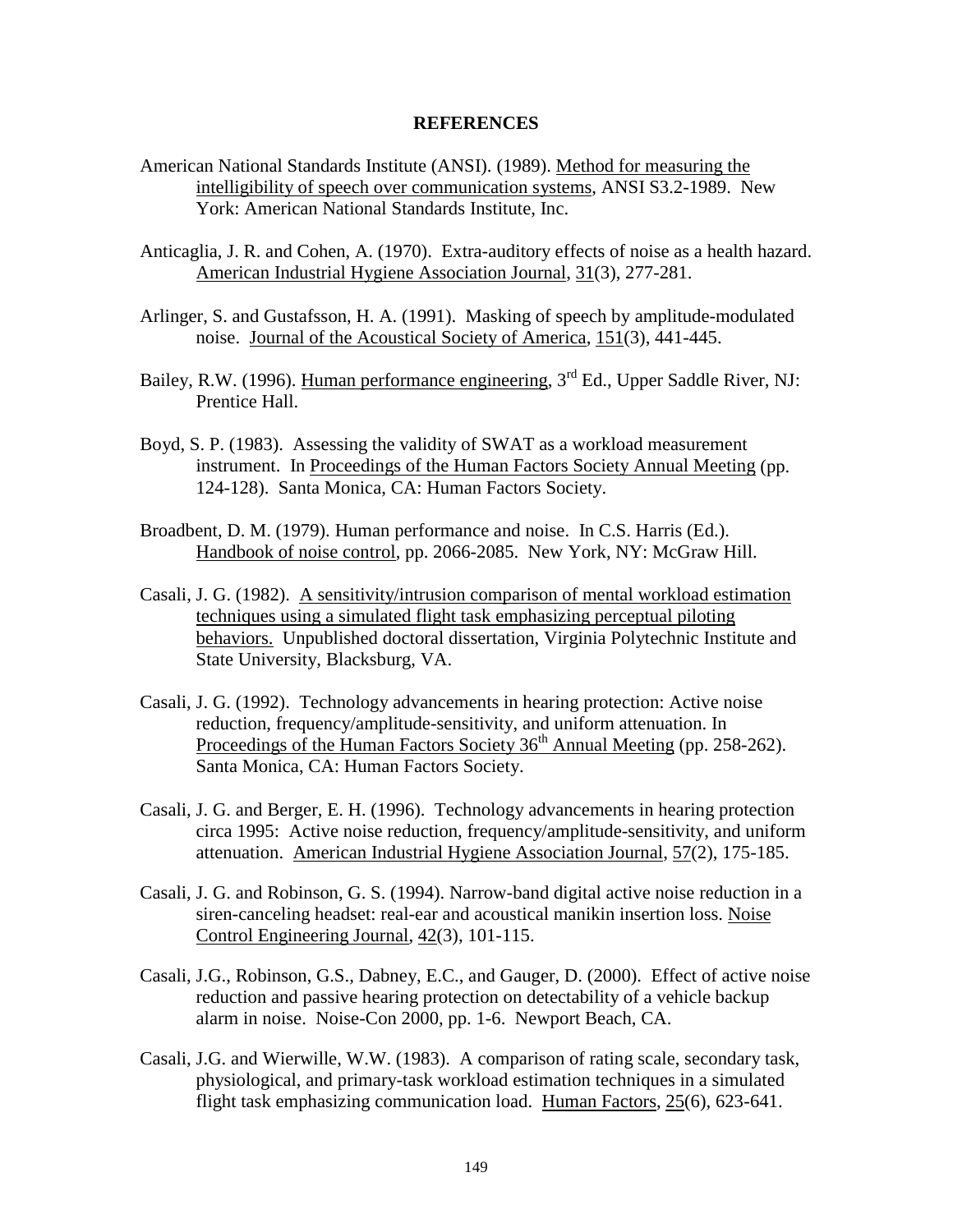- Charlton, S. G. (1996). Mental workload test and evaluation. In T. G. O'Brien and S. G. Charlton, Handbook of human factors testing and evaluation. Mahwah, NJ: Lawrence Erlbaum Associates, Inc.
- Cohen, A. (1976). The influence of a company hearing conservation program on extraauditory problems in workers. Journal of Safety Research, 8,4,146-162.
- Colle, H.A. and Reid, G.B. (1998). Context effects in subjective mental workload ratings. Human Factors, 40(4), 591-600.
- Crandall, I. B. (1917). The composition of speech. Physics Review,  $10(2)$ , 74-76.
- Davies, D. and Jones, D. (1982). Hearing and noise. In W. Singleton (Ed.), The body at work. New York: Cambridge University Press.
- DeJoy, D. M. (1984). The nonauditory effects of noise: Review and perspectives for research. Journal of Auditory Research, 24, 123-150.
- Department of Defense (1998). Hearing conservation program, PAM 40-501, Department of the Army, Washington, DC.
- Department of Defense (1997). Staff organizations and operations, FM 101-5, Department of the Army, Washington, DC.
- Department of Defense (1996). FY1995 Annual Report. Department of Defense, Washington, DC.
- Draper, M. H., Ruff, H. A., and LaFleur, T. (2001). The effects of camera control and display configuration on teleoperated target search tasks. In Proceedings of the Human Factors and Ergonomics Society 45<sup>th</sup> Annual Meeting (pp. 1872-1876). Santa Monica, CA: Human Factors Society.
- Driskell, J. E. and Salas, E. (1996). Stress and human performance. Mahwah, NJ: Lawrence Erlbaum.
- Earshen, J.J. (1986). Instrumentation and noise descriptors. In E.H. Berger, D. Ward, J. Morrill, and L. Royster (Eds.), Noise and hearing conservation manual (pp. 37- 95). Fairfax, VA: American Industrial Hygiene Association.
- Egan, J. P. (1948). Articulation testing methods. Laryngoscope, 58(9), 955-991.
- Ellis, L., Reynolds, L., Fucci, D., Benjamin, B. (1996). Effects of gender on listerners' judgments of speech intelligibility. Perceptual and Motor Skills, 83(3), 771-775.
- Endsley, M. R., and Smith, R. P. (1996). Attention distribution and decision-making in tactical air combat. Human Factors, 38(2), 232-249.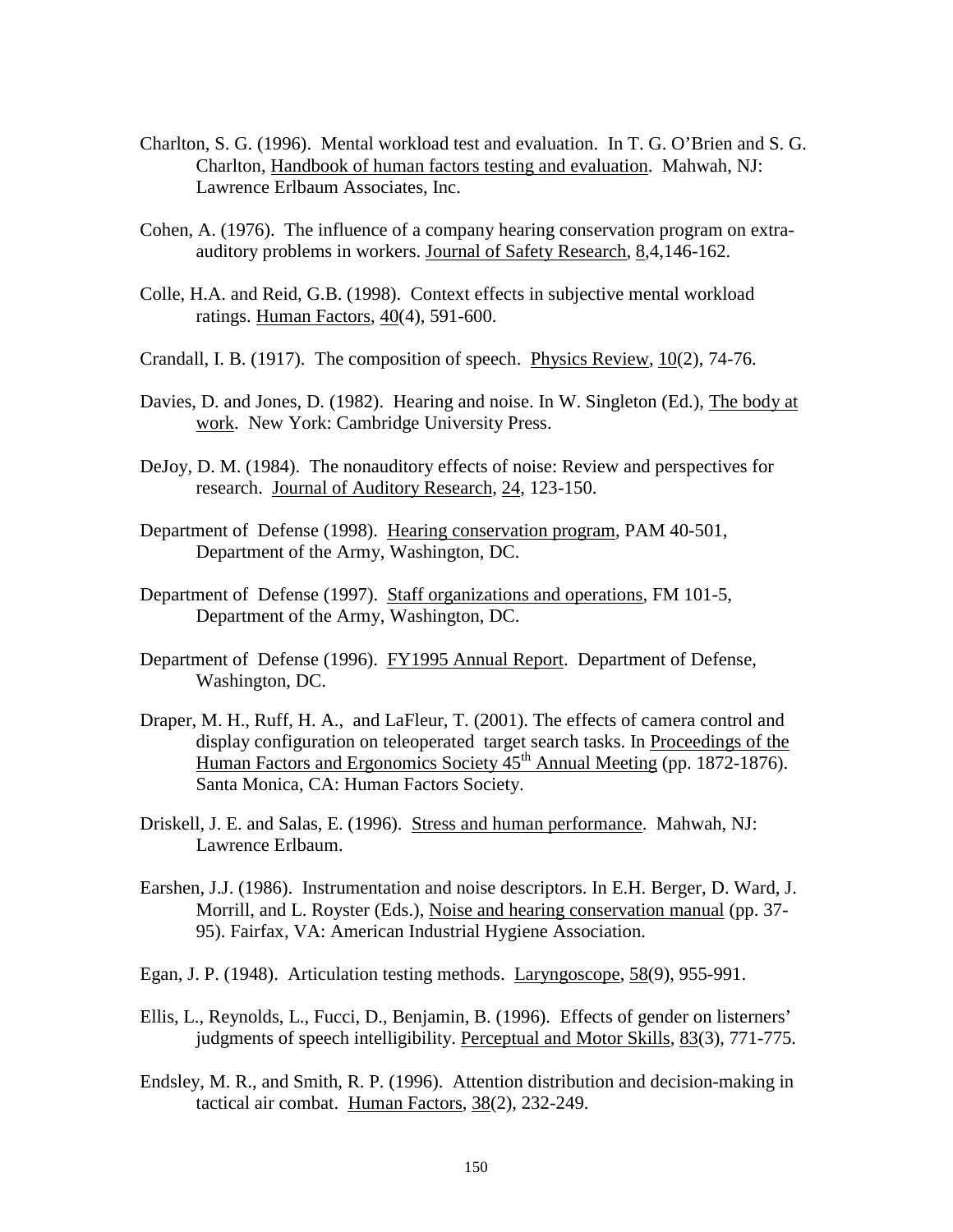- Eschenbrenner, A. J., Jr. (1971). Effects of intermittent noise on the performance of a complex psychomotor task. Human Factors, 13(1), 59-63.
- Essens, P., Post, W. M., and Rasker, P.C. (2000). Modeling a command center. In J.M. Schraagen, S.F. Chipman, and V.L. Shalin (Eds.) Task Analysis. Mahwah, N.J.: Lawrence Erlbaum Associates.
- Expanded Complex Cognitive Assessment Battery (1988). Alexandria, VA: U.S. Army Research Institute.
- Fairbanks, G. (1958). Test of phonemic differentiation: The rhyme test. Journal of the Acoustical Society of America, 30(7), 596-600.
- Fernandez, E. and Sheffield, J. (1996). Descriptive features and causal attributions of headache in an Australian community. Headache, 36(4), 246-250.
- Finch, M. I. and Stedmon, A. W. (1998). The complexities of stress in the operational military environment. In M.A. Hanson (Ed.), Contemporary Ergonomics (pp. 388-392). Bristol, PA: Taylor and Francis.
- French, N. R. and Steinberg, J. C. (1947). Factors governing the intelligibility of speech sounds. Journal of the Acoustical Society of America, 19(1), 90-119.
- Garinther, G. and Peters, L. (1990). Impact of communications on armor crew performance. Army Research, Development and Acquisition Bulletin, 1-5.
- Garinther, G. R., Whitaker, L. A. and Peters, L. J. (1994). The effects of speech intelligibility on military performance. In Proceedings of Symposium on speech intelligibility (pp.1-12). Washington, DC: National Academy of Science.
- Gauger, D. and Sapiejewski, R. (1987). Voyager pilots avoid hearing loss on historic flight. Journal of Sound and Vibration, 21(5), 10-12.
- Goldstein, E. B. (1989). Sensation and perception  $3<sup>rd</sup>$  ed.). Belmont, CA: Wadsworth.
- Gomes, L.P., Pimenta, A.F., Branco, N.A. (1999). Effects of occupational exposure to low frequency noise on cognition. Aviation, Space, and Environmental Medicine, 70(3), A115-A118.
- Gower, D. and Casali, J. G. (1994). Speech intelligibility and protective effectiveness of active noise reduction and conventional communications headsets. Human Factors, 36(2), 350-367.
- Graziano, A. M. and Raulin, M. L. (1997). Research methods,  $3<sup>rd</sup>$  Ed. New York, NY: Longman.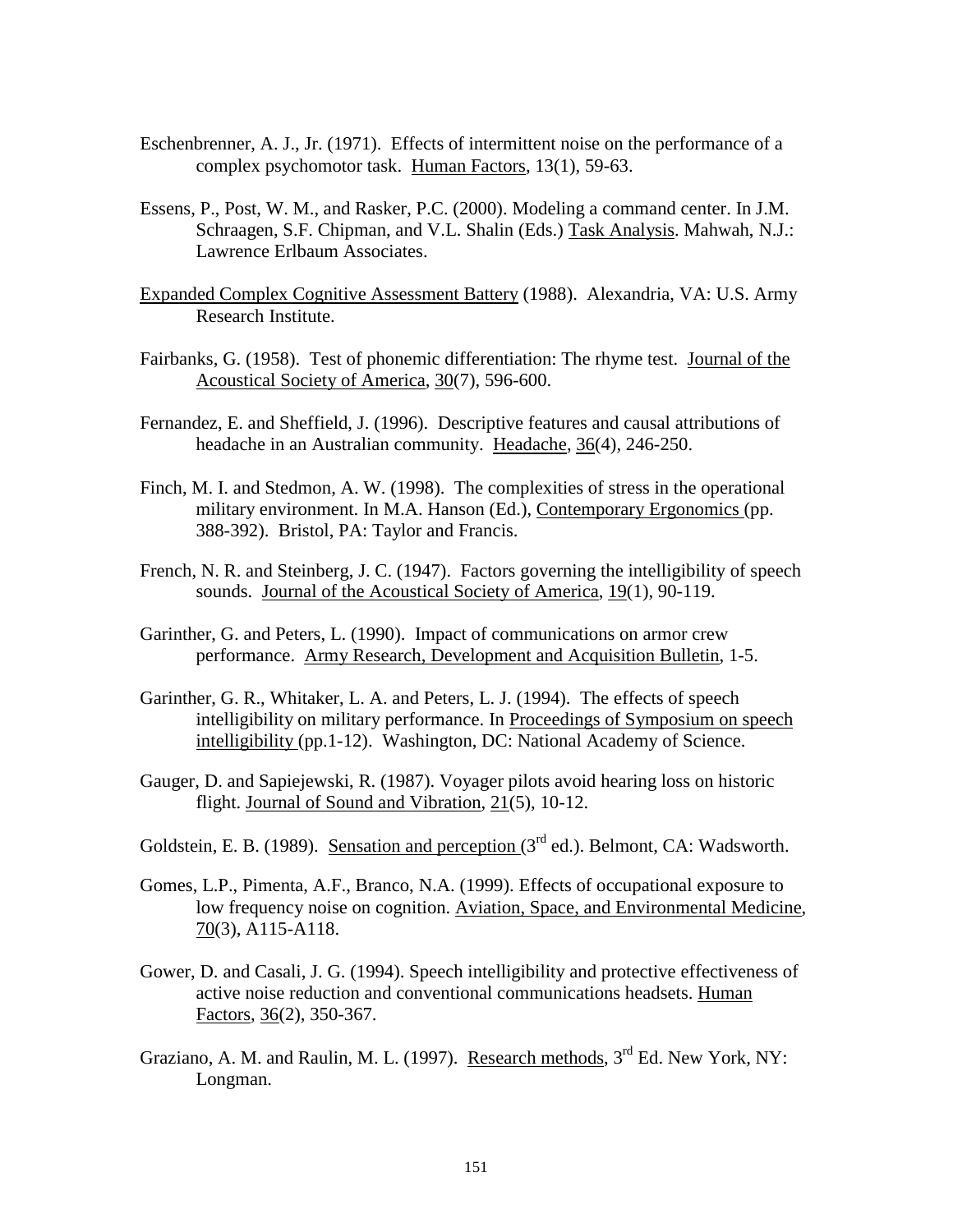- Griefahn, B. and DiNisi, J. (1992). Mood and cardiovascular functions during noise, related to sensitivity, type of noise, and sound pressure level. Journal of Sound and Vibration, 155(1), 111-123.
- Hart, S. and Staveland, L. (1988). Development of NASA-TLX: Results of empirical and theoretical research. In P. Hancock and N. Meshkati (Eds.), Human mental workload. Amsterdam: North-Holland.
- Hatcher, L. and Stepanski, E.J. (1994). A step-by-step approach to using the SAS system for univariate and multivariate statistics. Cary, NC: SAS Institute.
- Hawley, M. E. (1977). Speech intelligibility and speaker recognition (ed.). Stroudsburg, PA: Dowden, Hutchinson & Ross, Inc.
- Hendy, K. C., Hamilton, K. M., and Landry, L. N. (1993). Measuring subjective workload: When is one scale better than many? Human Factors, 35(4), 579-601.
- Hill, S.G., Iavecchia, H.P., Byers, J.C., Bittner, A.C., Zaklad,A.L. and Christ, R.E. (1992). Comparison of four subjective workload rating scales. Human Factors,  $34(4)$ , 429-439.
- Hill, S.G., Zaklad, A.L., Bittner, A.C., Byers, J.C., and Christ, R.E. (1988). Workload assessment of a mobile air defense missile system. In Proceedings of the Human Factors Society (pp. 1068-1072). Santa Monica, CA: Human Factors Society.
- Hochhaus, L. and Antes, J. R. (1973). Speech identification and "knowing that you know." Journal of Perception and Psychophysiology, 13, 131-132.
- House, A. S., Williams, C. E., Hecker, M. H., and Kryter, K. D. (1965). Articulationtesting methods: Consonantal differentiation with a closed-response set. Journal of the Acoustical Society of America, 37(1*)*, 158-166.
- Janis, I. L. (1982). Decision-making under stress. In L. Goldberger and S. Breznitz (Eds.), Handbook of stress: Theoretical and clinical aspects (pp. 69-87). New York: Free Press.
- Johnson, D.E. (1998). Applied multivariate methods for data analysis. Pacific Grove, CA: Duxbury Press.
- Jones, D. M. (1983). Noise. In G.R.J. Hockey (Ed.), Stress and Fatigue in Human Performance (pp. 61-95). Chichester, UK: Wiley and Sons.
- Kaempf, G. L., Klein, G., Thordsen, M. L., and Wolf, S. (1996). Decision-making in complex naval command and control environments. Human Factors, 38(2), 220- 231.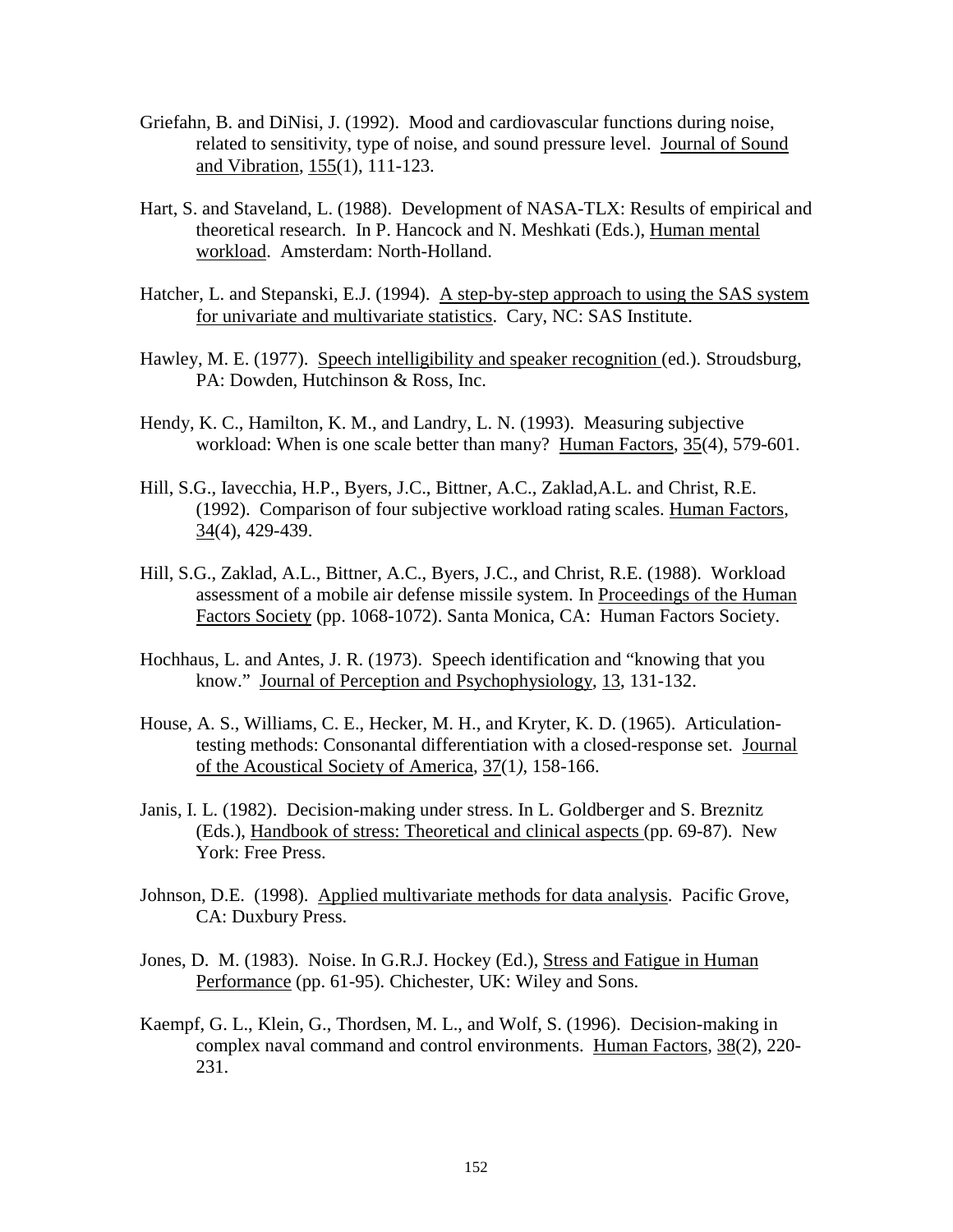- Kane, R. L. and Kay, G. G. (1992). Computerized assessment in neuropsychology: A review of tests and test batteries. Neuropsychology Review, 3(1), 1-115.
- Kantowitz, B. (2000). Attention and mental workload. In Proceedings of the International Ergonomics Association/Human Factors and Ergonomics Society (p. 456-459). Santa Monica, CA: Human Factors Society.
- Kryter, K. D. (1994). The handbook of hearing and the effects of noise. San Diego, CA: Academic Press.
- Kryter, K. D. (1985). The effects of noise on man  $(2<sup>nd</sup> Ed.)$ . Orlando, Fl: Academic Press.
- Lehto, M. (1997). Decision making. In G. Salvendy (Ed.), Handbook of human factors (pp. 1201-1248). New York, New York: John Wiley and Sons.
- Locke, J. L. (1979). Auditory discrimination test. In Darley (Ed.), Evaluation of Appraisal Techniques in Speech and Language Pathology (pp. 124-127). Reading, MA: Addison-Wesley.
- Lysaght, R. J., Hill, S. G., Dick, A. O., Plamondon, B. D., Linton, P. M., Wierwille, W. W., Zaklad, A. L., Bittner, A. C., and Wherry, R. J. (1989). Operator workload: Comprehensive review and evaluation of operator workload methodologies (Tech. Rep. 851). Alexandria, VA: U.S. Army Research Institute.

Machamer, R. (1995, April). FORCE XXI- Welcome to the  $21<sup>st</sup>$  Century. Soldiers. p.36.

- Matthews, G. Campbell, S. E.. and Falconer, S. (2001). Assessment of motivational states in performance environments. In In Proceedings of the Human Factors and Ergonomics Society  $45<sup>th</sup>$  Annual Meeting (pp. 906-910). Santa Monica, CA: Human Factors Society.
- Matthews, M.D. and Shattuck, L.G. (2001). Situation awareness for military ground forces: Current issues and perspectives. In Proceedings of the Human Factors and Ergonomics Society  $45<sup>th</sup>$  Annual Meeting (pp. 351-355). Santa Monica, CA: Human Factors Society.
- Meeker, W. F. (1957). Active ear defender systems, development of a laboratory model, part II (WADC TR 57-368). Dayton, OH: Wright-Patterson Air Force Base.
- Meshkati, N., Hancock, P. A., Rahimi, M. and Dawes, S. M. (1995). Techniques in mental workload assessment. In J. R. Wilson and E. N. Corlett (Eds.), Evaluation of human work,  $2<sup>nd</sup>$  Ed. Bristol, PA: Taylor and Francis.
- Miller, J. D. (1974). Effects of noise on people. Journal of the Acoustical Society of America, 56(3), 729-764.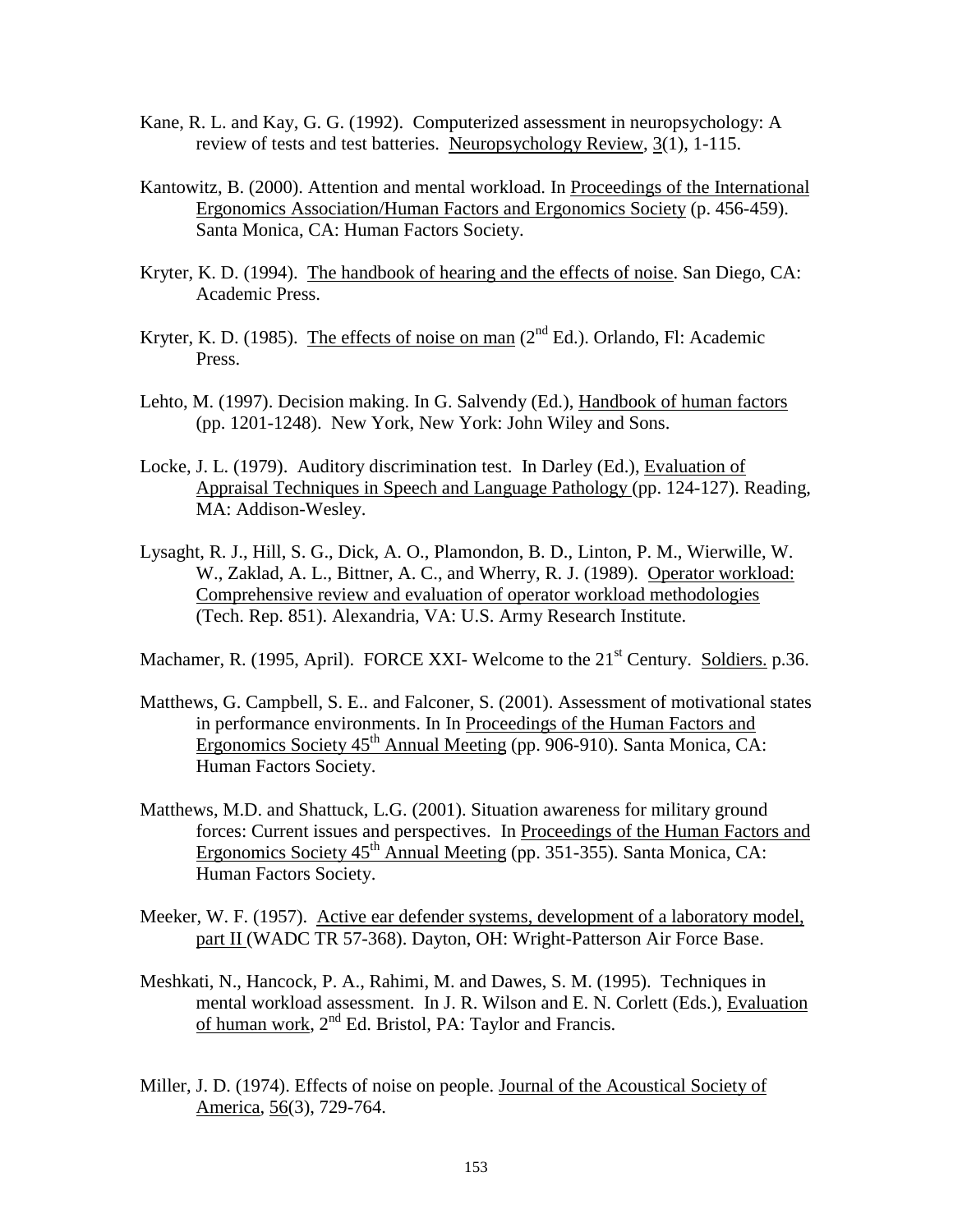Moore, A. (1998, August). VIS helmet reduces noise. Soldiers. p. 10.

- Morrison, H. B. and Casali, J. G. (1997). Intelligibility of synthesized voice messages in commercial truck cab noise for normal-hearing and hearing impaired listeners. International Journal of Speech Technology, 2, 33-44.
- Nixon, C. W., McKinley, R. L., and Steuver, J. W. (1992). Performance of active noise reduction headsets. In A. L. Dancer, D. Henderson, R. J. Salvi, and R. P. Hamernik (Eds.), Noise-induced hearing loss (pp. 389-400). St. Louis: Mosby-Year Book.
- Noyes, J.M., Baber, C., Leggatt, A.P. (2000). Automatic speech recognition, noise and workload. . In Proceedings of the International Ergonomics Association/Human Factors and Ergonomics Society (p. 762-765). Santa Monica, CA: Human Factors Society.
- Nygren, T. E. (1991). Psychometric properties of subjective workload measurement techniques: Implications for their use in the assessment of perceived mental workload. Human Factors, 33(4), 17-33.
- Occupational Safety and Health Act (1989). Occupational noise exposure. Code of Federal Regulations, 29 Part 1910.95 (pp. 177-194). Washington, D.C.: U.S. Government Printing Office.
- Ohrstrom, E. and Bjorkman, M. (1978). Medical symptoms in noisy industries. Journal of Sound and Vibration, 59, 115-118.
- O'Donnell, R. D. and Eggemeier, F. T. (1986). Workload assessment methodology. In K.R. Boff, L. Kaufman, and J. Thomas (Eds.), Handbook of perception and performance, Vol. 2: Cognitive processes and performance. (pp. 42.1-42.49). New York: Wiley.
- O'Hare, D. (1997). Cognitive ability determinants of elite pilot performance. Human Factors, 39(4), 540-552.
- OSHA (1990). Occupational safety and health standards: Occupational noise exposure (29 CFR, Part 1910.95, pp. 204-218). Washinton, D.C.: Office of the Federal Register.
- Park, S. H.and Woldstad, J.C. (2000). Multiple two-dimensional displays as an alternative to three-dimensional displays in telerobotic tasks. Human Factors, 42(4), 592-603.
- Peters, L. J., Garinther, G. R. (1990). The effects of speech intelligibility on crew performance in an M1A1 tank simulator. (Tech. Memo. 11-90). Aberdeen Proving Ground, MD: Human Engineering Laboratory.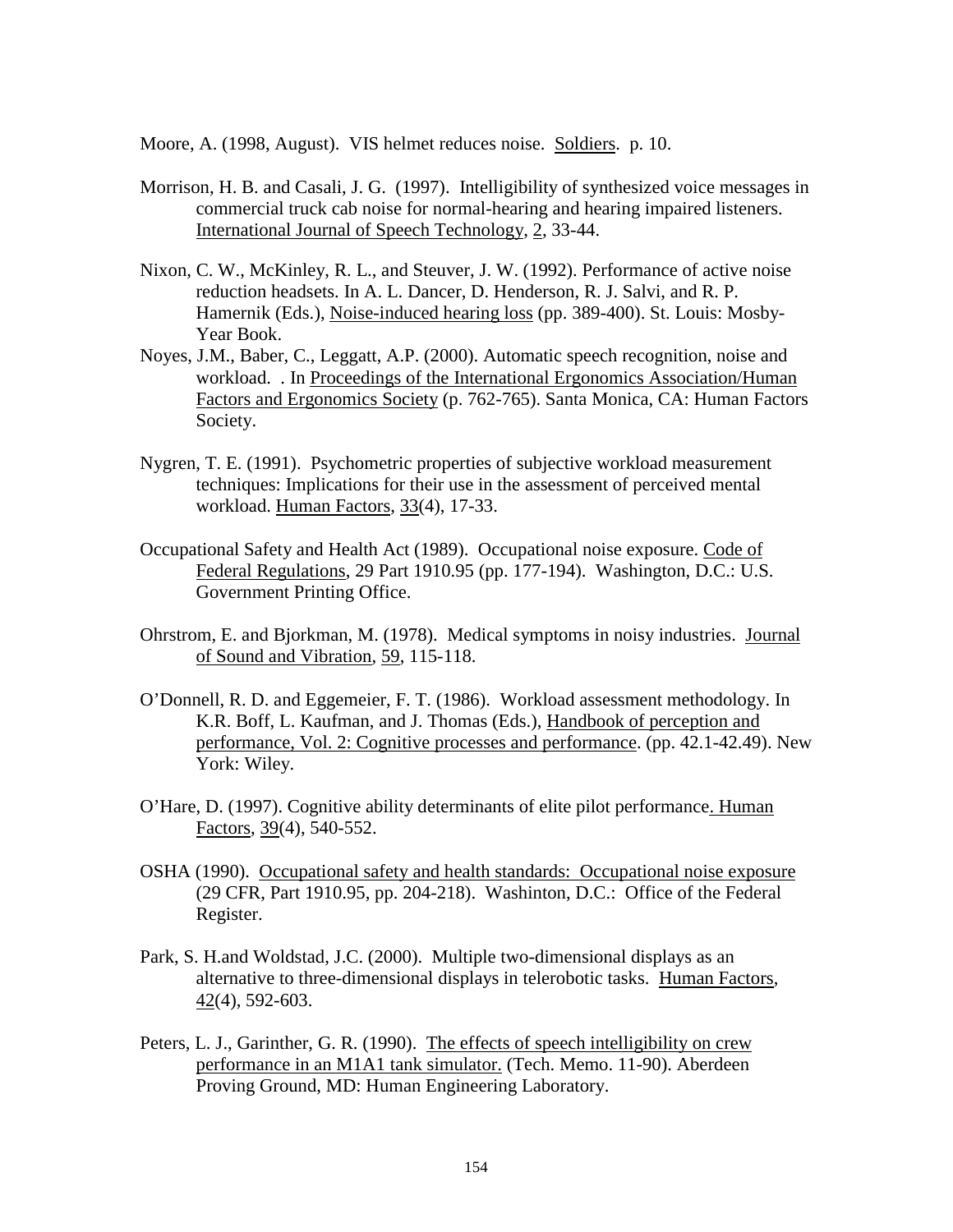- Pollack, I. (1958). Speech intelligibility at high noise levels: Effect of short-term exposure. Journal of the Acoustical Society of America, 30(6), 282-285.
- Proctor, R.W. and Zandt, R. (1994). Human factors in simple and complex systems. Needham Heights, MA: Allyn and Bacon.
- Reid, G. B., Shingledecker, C. A. and Effemeier, F. T. (1981). Application of conjoint measurement to workload scale development. In Proceedings of the Human Factors Society Annual Meeting (pp. 552-526). Santa Monica, CA: Human Factors Society.
- Richards, A. M. and Goodman, A. C. (1977). Threshold of the human acoustic stapedius reflex for short-duration burst of noise. Journal of Auditory Research, 13, 183- 189.
- Robinson, G. and Casali, J. (2000). Speech communications and signal detection in noise. In E.H. Berger, L.H. Royster, J.D. Royster, D.P. Driscoll, and M. Layne (Eds.), The noise manual,  $5<sup>th</sup>$  Ed. Fairfax, VA: American Industrial Hygiene Association.
- Rosen, S. (1970). Noise, hearing, and cardiovascular function. In B.L. Welch and A.S. Welch (Eds.), Physiological effects of noise. New York, NY: Plenum Press.
- Sanders, M. S. and McCormick, E. J. (1987). Human factors in engineering and design,  $6<sup>th</sup>$  Ed. New York, NY: McGraw-Hill Publishing Company.
- Sanders, M. S. and McCormick, E. J. (1993). Human factors in engineering and design, 7<sup>th</sup> Ed. New York, NY: McGraw-Hill Publishing Company.
- Smith, A. (1989). A review of the effects of noise on human performance. Scandinavian Journal of Psychology, 30, 185-206.
- Smith, A. P. and Miles, C. (1985). The combined effects of noise and nightwork on human function. In D. Oborne (Ed.), Contemporary Ergonomics, pp. 33-41. London: Taylor and Francis
- Smith-Jackson, T. L. (1998). Irrelevant speech, verbal task performance, and focused attention : a laboratory examination of the performance of open-plan offices. Unpublished doctoral dissertation, North Carolina State University, Raleigh, NC.
- Stark, J.M., Scerbo, M.W., Freeman, F.G., Mikulka, P.J. (2000). Mental fatigue and workload: Effort allocation during multiple task performance. In Proceedings of the Human Factors Society Annual Meeting (pp. 863-866). Santa Monica, CA: Human Factors Society.

Statistical Analysis Software (1999). Cary, NC: SAS Institute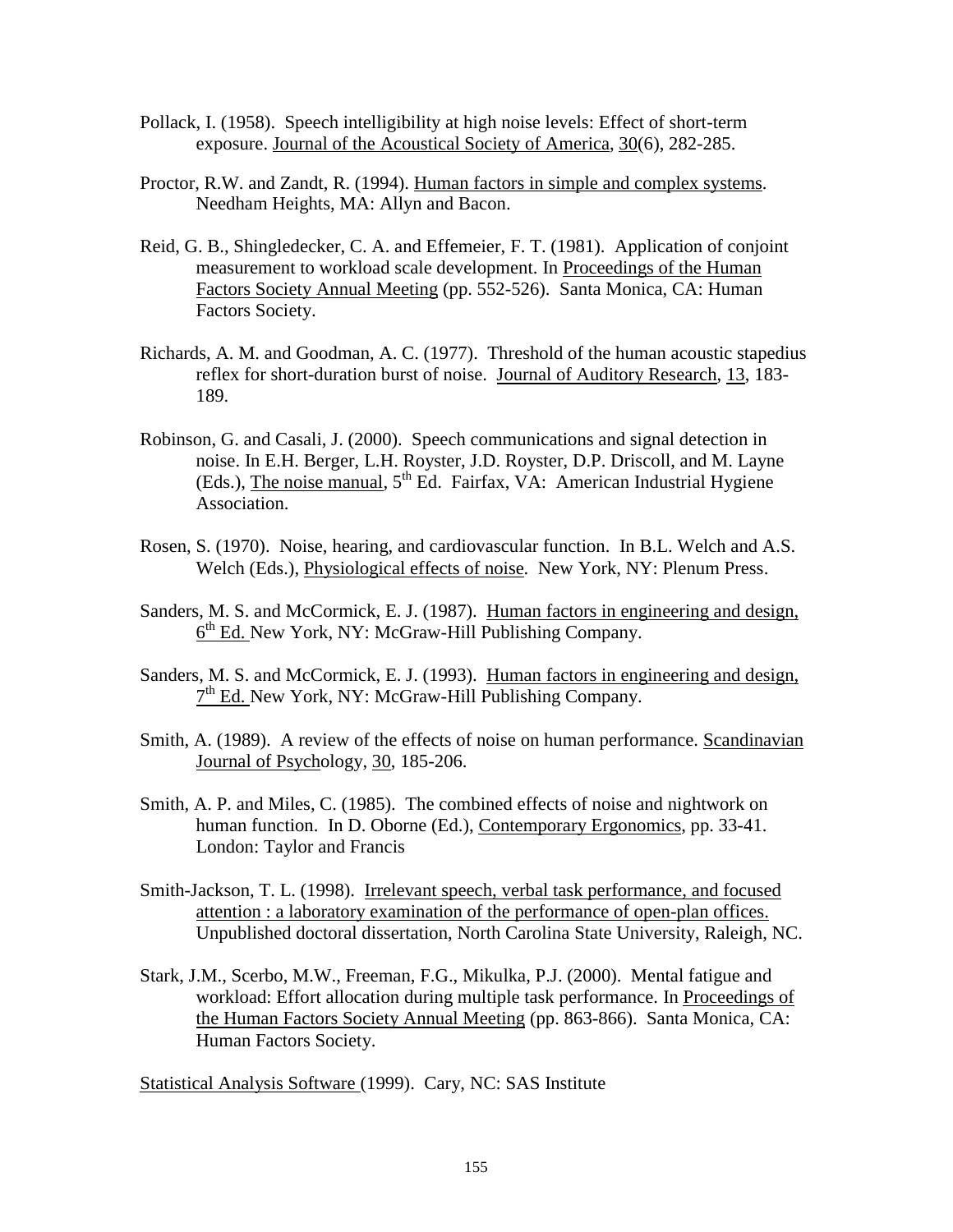- Stephenson, M. R., Billings, B. L., and Jutila, G. A. (1990). Voyager flight crew hearing threshold levels resulting from 5- and 9-day continuous in-flight noise exposure. Journal of the Acoustical Society of America, 87(2), 901-904.
- Stevens, S. S., Miller, J., and Truscott, I. (1946). The masking of speech by sine waves, square waves, and regular and modulated pulses. Journal of the Acoustical Society of America, 18(2), 418-424.
- Suter, A. H. (1992). Noise sources and effects-A new look. Sound and Vibration, 26(1), 18-38.
- Talbott, E., Helmkamp, J., Matthews, K., Kuller, L., Cottington, C., and Redmond, G. (1985). Occupational noise exposure, noise-induced hearing loss, and the epidemiology of high blood pressure. American Journal of Epidemiology, 121(4), 501-514.
- Taylor, B. H, Charlton, S. G. and Canham, L. S. (1996). Operability testing in command and control systems. In T.G. O'Brien and S.G. Charlton, Handbook of human factors testing and evaluation. Mahwah, NJ: Lawrence Erlbaum Associates, Inc.
- Theologus, G. C., Wheaton, G. R. and Fleishman, E. A. (1974). Effects of intermittent, moderate intensity noise stress on human performance. Journal of Applied Psychology, 59(5), 539-547.
- Thumann, A., and Miller, R. K. (1990). Fundamentals of noise control engineering,  $2<sup>nd</sup>$ Ed. Englewood Cliffs, N.J.: Prentice Hall.
- Tokhi, M. O. and Leitch, R. R. (1992). Active noise control. New York, NY: Oxford Science Publications.
- Tsang, P. and Wilson, G. F. (1997). Mental workload. In G. Salvendy (Ed.). Handbook of human factors,  $2^{nd}$  Ed. (pp. 417-449). New York, NY: John Wiley and Sons.
- Urquhart, R. L., Robinson, G. S. and Casali, J. G. (2001). The measurement of speech intelligibility and noise transmission for two microphones. (ISE Technical Report No. 20004; Audio Lab No. 5/15/00-4-HP). Blacksburg, VA: Virginia Polytechnic Institute and State University, Industrial and Systems Engineering Department.
- Van Gemmert and Van Galen (1997). Stress, neuromotor noise, and human performance: A theoretical perspective. Journal of Experimental Psychology, 23(5), 1299-1313.
- Ward, W. D. (1986). Anatomy and physiology. In E. H. Berger, W.D. Ward, J.C. Morrill, and L.H. Royster(Eds.). Noise and hearing conservation manual,  $4<sup>th</sup>$  Ed. Akron, Ohio: American Industrial Hygiene Association.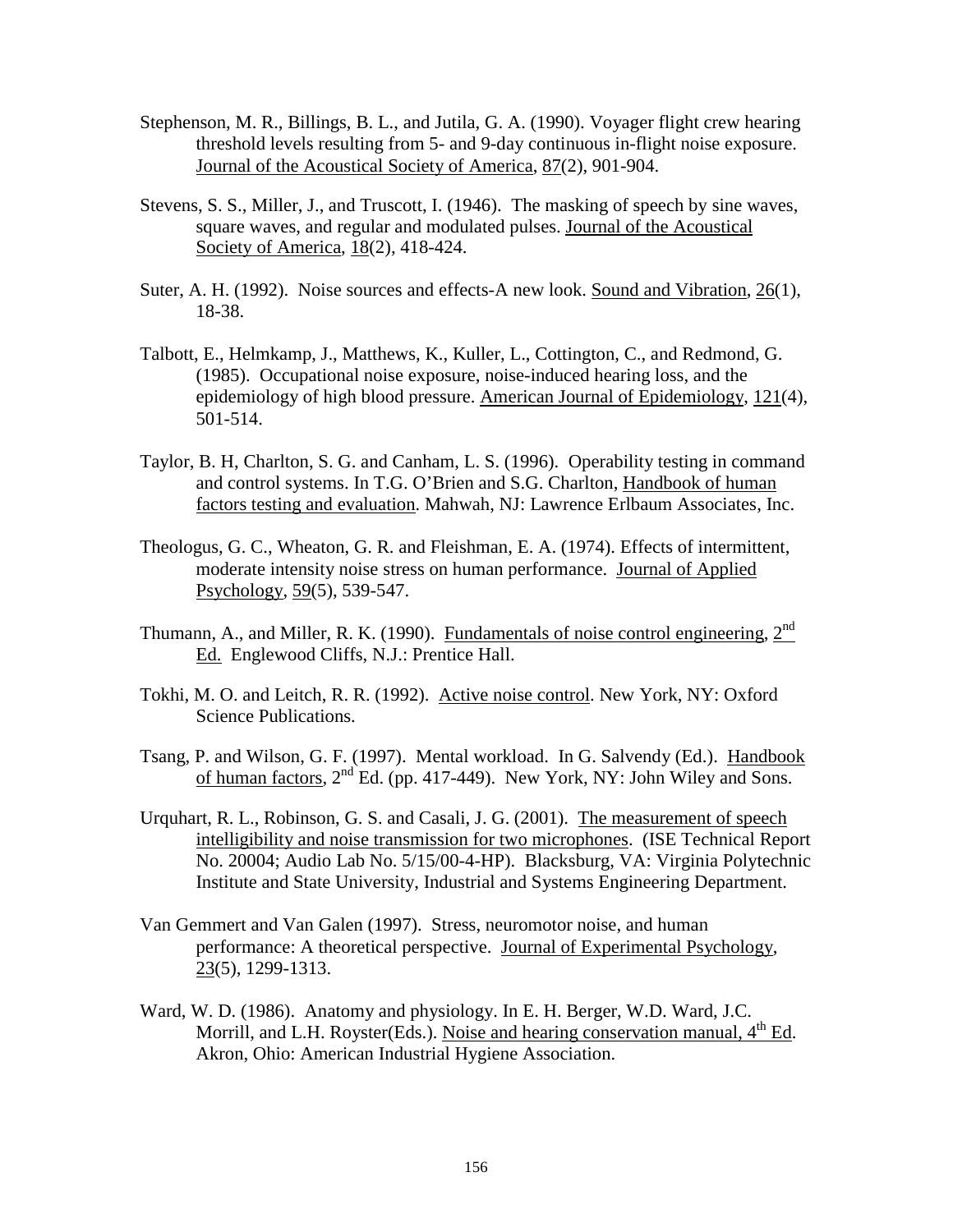- Weinstein, N. D. (1974). Effect of noise on intellectual performance. Journal of Applied Psychology, 59(5), 548-554.
- Wheeler, P. D. and Halliday, S. G. (1981). An active noise reduction system for aircrew helmets. In Proceedings of NATO-AGARD CP-311 (pp. 22-1 to 22-8). Neuilly sur Sein, France: AGARD.
- Whitaker, L. A., Peters, L. J., and Garinther, G. A. (1990). Effects of communication degradation on military crew task performance. In Proceedings of Symposium on Psychology in the Department of Defense (pp. 274-278). Colorado Springs, Colo. U.S. Air Force Academy.
- Whitaker, L. A (1991). Performance as a function of communication in military vehicle simulators. In Proceedings of the Human Factors Society Annual Meeting (pp. 614-617). Santa Monica, CA: Human Factors Society.
- Whitaker, L. A. and Peters, L. J. (1993). Communication between crews: The effects of speech intelligibility on team performance. In Proceedings of the Human Factors Society Annual Meeting (pp. 630-634). Santa Monica, CA: Human Factors Society.
- Whitaker, L. A. and Peters, L. J. (1990). Effects of speech intelligibility among Bradley fighting vehicle crew members: SIMNET performance and subjective workload. In Proceedings of the Human Factors Society Annual Meeting (pp. 186-188). Santa Monica, CA: Human Factors Society.
- Whitaker, L. A., Peters, L. J., and Garinther, G. A. (1990). Effects of communication degradation on military crew task performance. In Proceedings of Symposium on Psychology in the Department of Defense (pp. 274-278). Colorado Springs, Colo. U.S. Air Force Academy.
- Whitaker, L., Peters, L. and Garinther, G. (1989). Tank crew performance: Effects of speech intelligibility on target acquisition and subjective workload assessment. In Proceedings of the Human Factors Society Annual Meeting (pp. 1411-1413). Santa Monica, CA: Human Factors Society.
- Wickens, C. D. (1992). Engineering psychology and human performance,  $2<sup>nd</sup>$  Ed. New York, NY: Harper Collins.
- Wickens, C. D., Gordon, S. E. and Liu, Y. (1998). An introduction to human factors engineering. New York, NY: Addison-Wesley.
- Wierwille, W. W. and Casali, J. G. (1983). A validated rating scale for global mental workload measurement applications. In Proceedings of the Human Factors Society 27th Annual Conference, (pp. 129-133). Santa Monica, CA: Human Factors Society.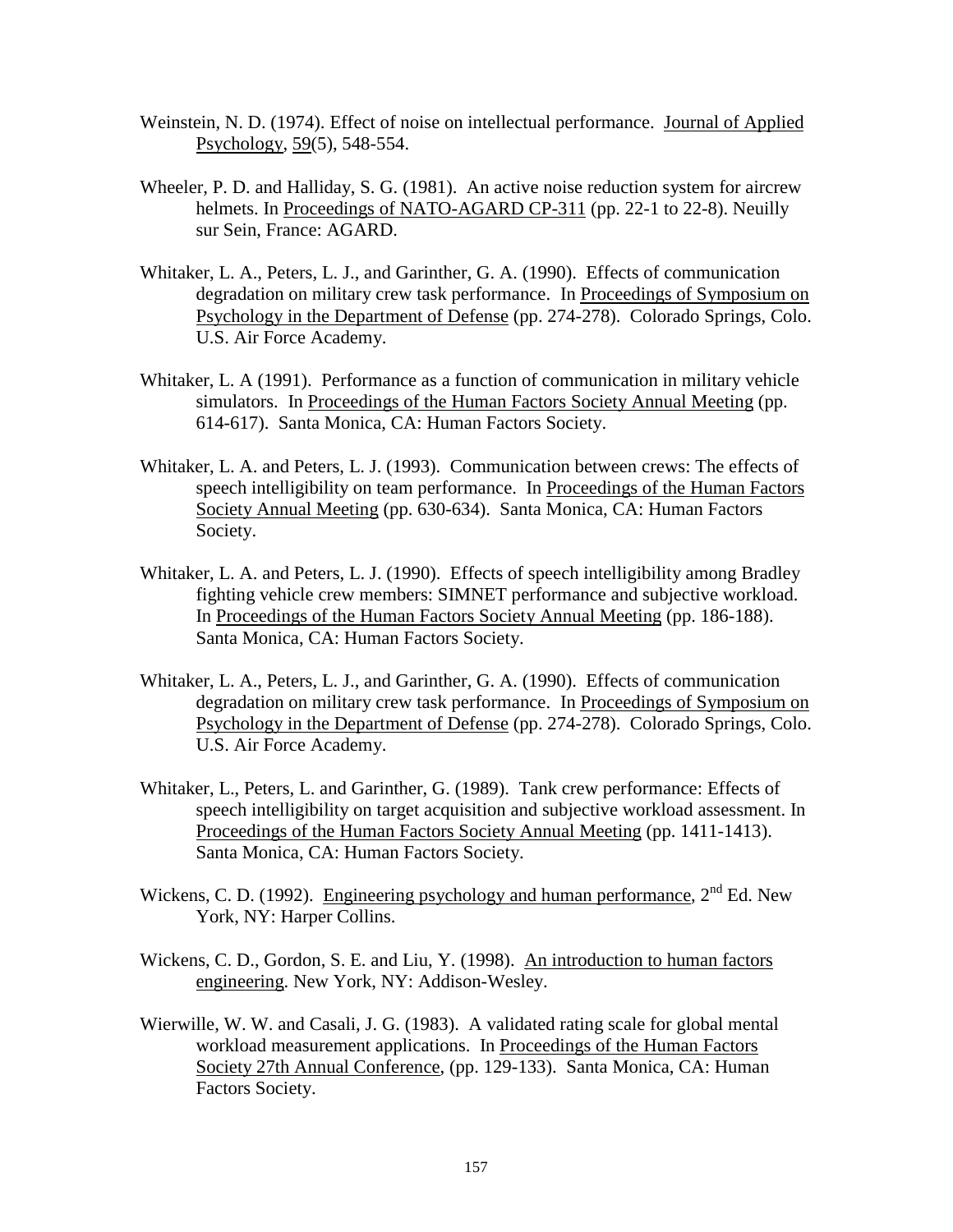- Wierwille, W. W. and Eggemeier, F. T. (1993). Recommendations for mental workload measurement in a test and evaluation environment. Human Factors, 35(4), 263- 281.
- Williges, R. C. and Wierwille, W.W. (1979). Behavioral measures of aircrew mental workload. Human Factors, 21(5), 549-574.
- Winer, B.J., Brown, D.R., and Michels, K.M. (1991). Statistical principles in experimental design, New York, NY: McGraw-Hill.
- Zsambok, C. E. (1997). Naturalistic decision-making: Where are we now? In C.E. Asambok and G. Klein (Eds.), Naturalistic decision making (pp. 3-16). Mahwah, NJ: Erlbaum.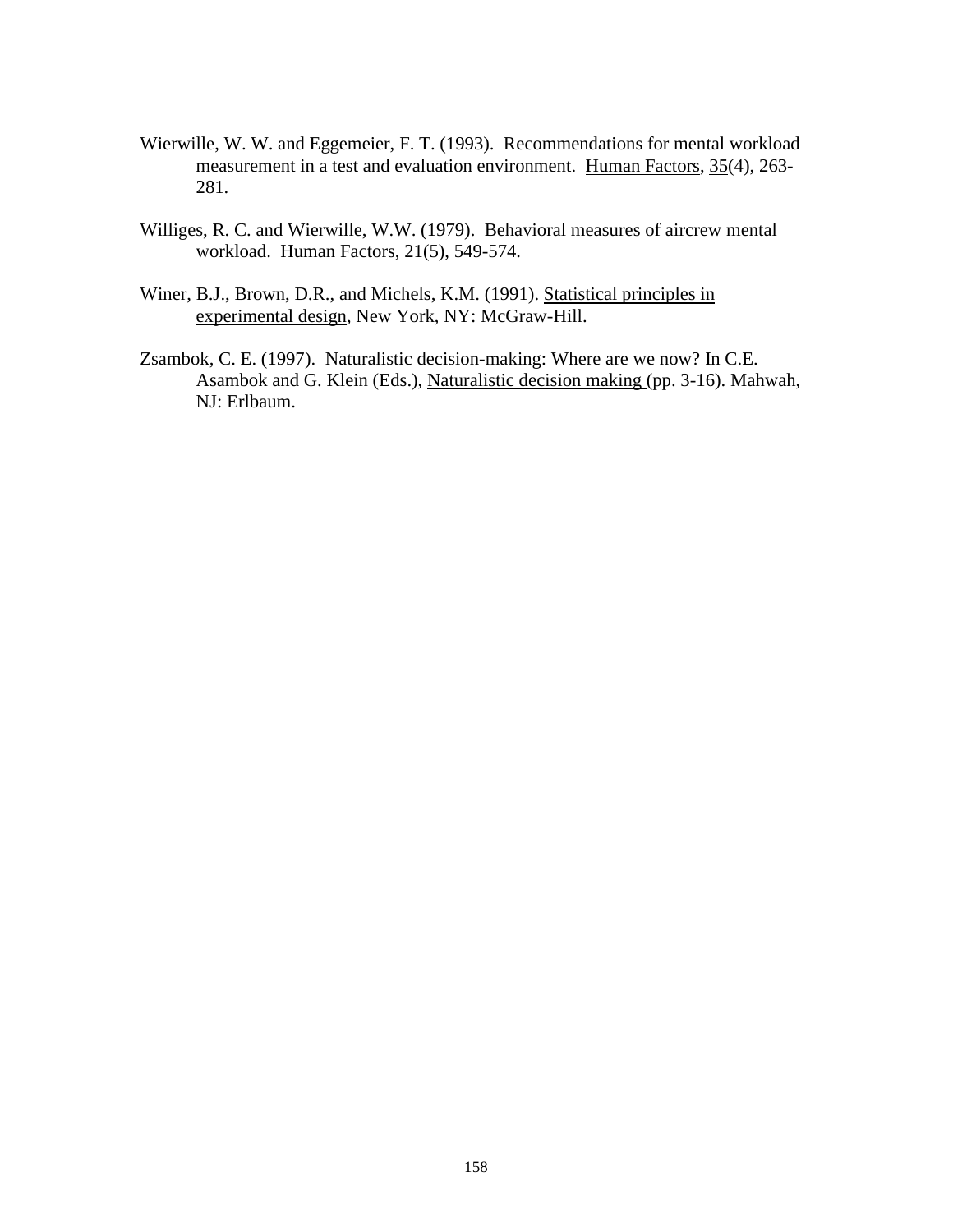# **Appendix A**

**Instructions for completing the NASA-TLX (from Hart and Staveland, 1988; Smith-Jackson, 1998)**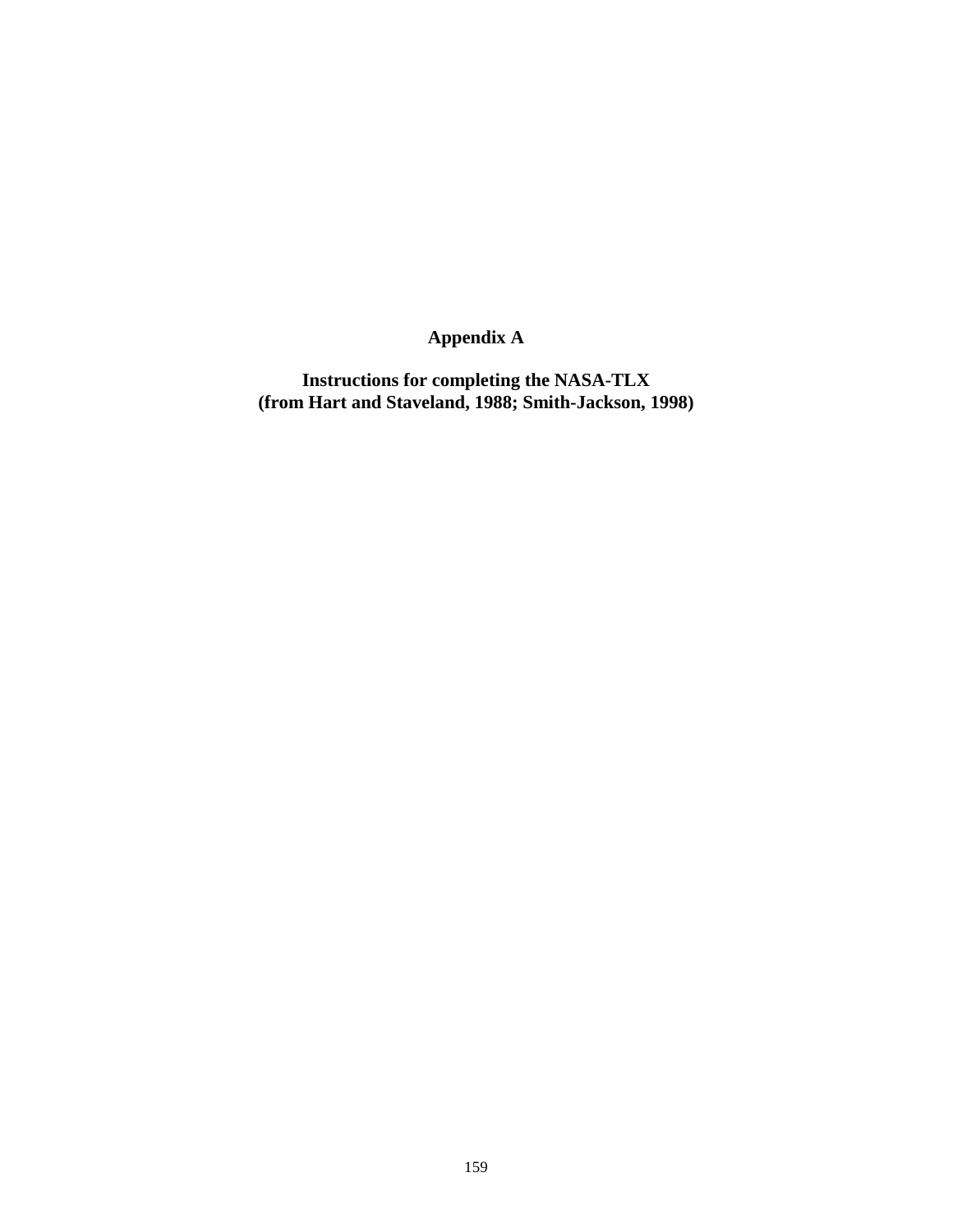#### **Instructions for the NASA-TLX (rating scales)**

The evaluation you are about to perform is a technique that has been developed by NASA to assess the relative importance of six factors in determining how much workload you experienced Six rating scales were developed for you to use in evaluating your experiences during the different conditions. Before you complete the six rating scales, please read the descriptions of the scales carefully. If you have a question about any of the scales in the table, please ask me about it. It is extremely important that they be clear to you. You may keep the descriptions with you for reference during the experiment.

You will evaluate the task by putting an "X" on each of the six scales at the point that matches your experience. Each line has two endpoint descriptors that describe the scale. Please consider your response carefully and try to use the scales to distinguish among the different task conditions. Consider each scale individually. The ratings you will give us will play an important role in the evaluation being conducted.

Thank you.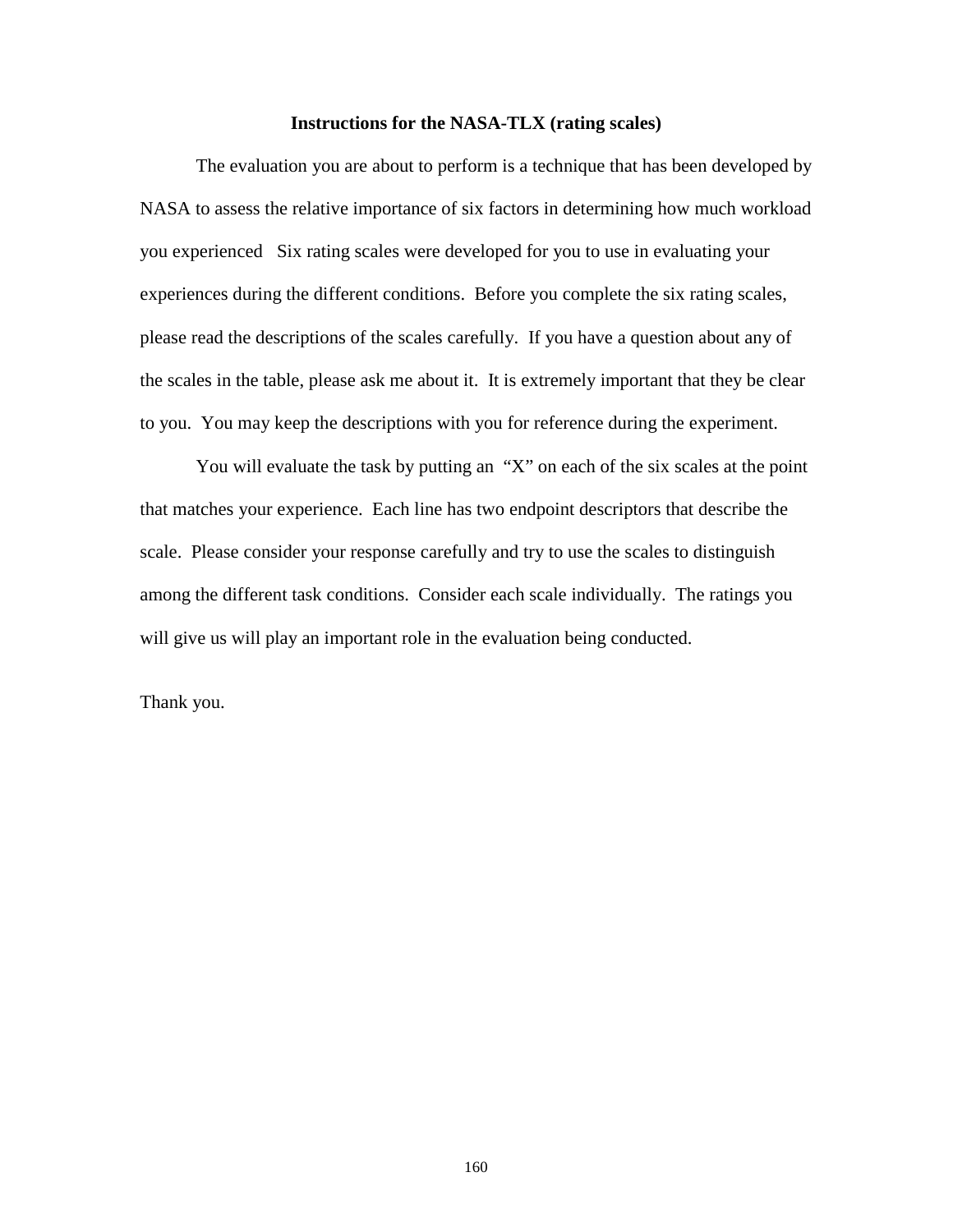## **Instructions for the NASA-TLX (sources of workload evaluation)**

You will be presented with a series of pairs of rating scale titles (for example, EFFORT vs MENTAL DEMANDS). Please choose which of the items within each pair was more important to your experience of workload in the task that you just performed. Each pair of scale titles will appear on a separate card. Please circle your choice within each pair on the card using the pencil provided.

Please consider your choices carefully and make them consistent with how you used the rating scales during the particular task you were asked to evaluate. Don't think that there is any correct pattern; we are only interested in your opinion. If you have any questions, please ask them now. Otherwise, you may begin.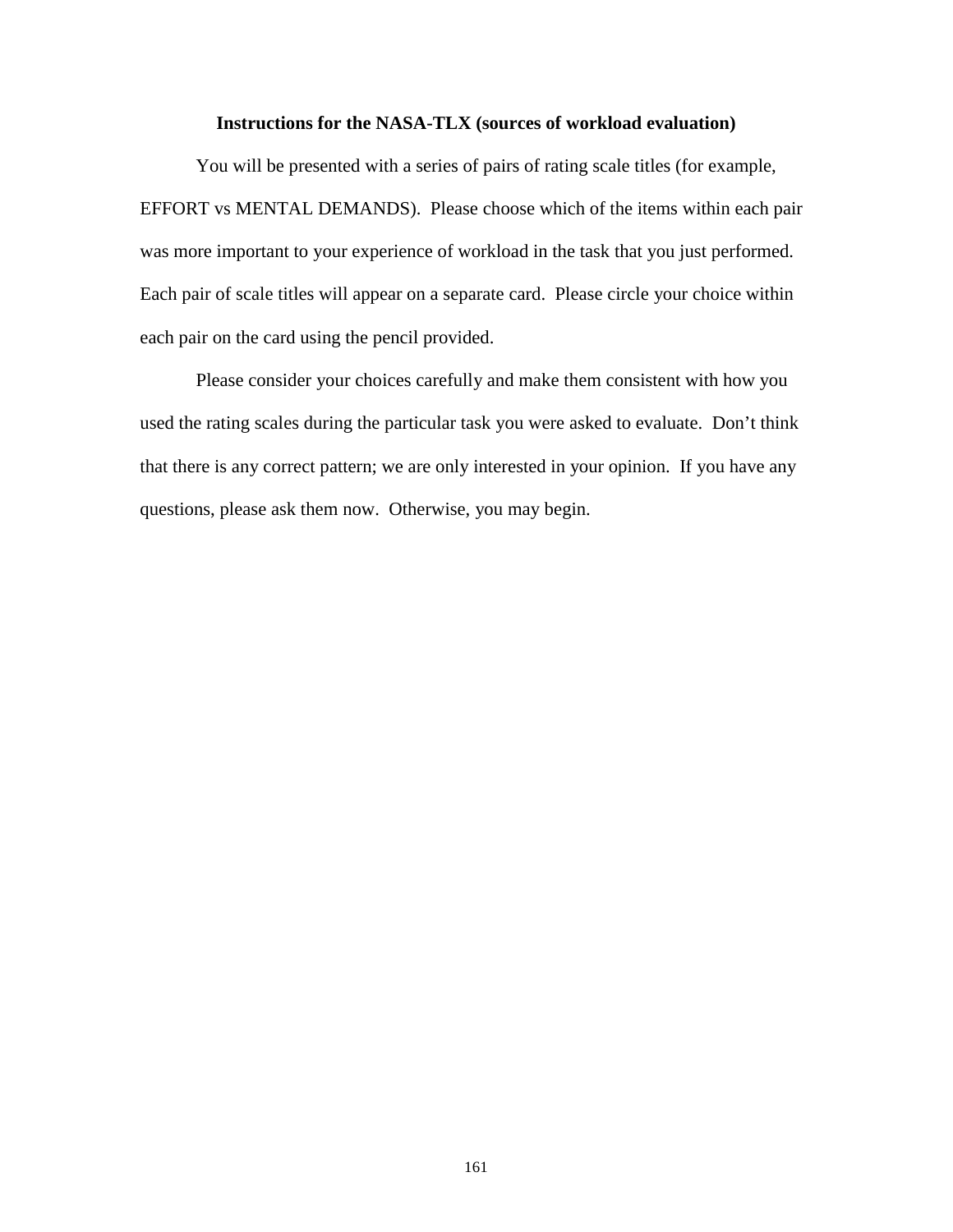# **NASA TLX (Continued)**

Please consider your choices carefully and make them consistent with how you used the rating scales during the particular task you were asked to evaluate. Don't think that there is any correct pattern. We are only interested in opinions. If you have any questions, please ask them now. Otherwise, you may begin.

| TITLE                    | <b>ENDPOINTS</b> | <b>DESCRIPTIONS</b>                                                                                                                                                                                                      |
|--------------------------|------------------|--------------------------------------------------------------------------------------------------------------------------------------------------------------------------------------------------------------------------|
| <b>Mental Demand</b>     | Low/High         | How much mental and perceptual activity is<br>required (e.g. thinking, deciding, calculating,<br>remembering, looking, searching, etc.)?<br>Was the task easy or demanding, simple or<br>complex, exacting or forgiving? |
| Physical Demand          | Low/High         | How much physical activity was required<br>(e.g. pushing, pulling, turning, controlling,<br>activating, etc.)? Was the task easy or<br>demanding, slow or brisk, slack or<br>strenuous, restful or laborious?            |
| <b>Temporal Demand</b>   | Low/High         | How much time pressure did you feel due to<br>the rate or pace at which tasks or task<br>elements occurred? Was the pace slow and<br>leisurely or rapid and frantic?                                                     |
| Performance              | Good/Bad         | How successful do you think you were in<br>accomplishing the goals of the task set by<br>the experimenter (or yourself)? How<br>satisfied were you with your performance in<br>accomplishing these goals?                |
| Effort                   | Low/High         | How hard did you have to work (mentally<br>and physically) to accomplish your level of<br>performance?                                                                                                                   |
| <b>Frustration Level</b> | Low/High         | How insecure, discouraged, irritated,<br>stressed, and annoyed versus secure,<br>gratified, content, relaxed, and complacent<br>did you feel during the task?                                                            |

# **SCALE TITLES FOR THE NASA-TLX**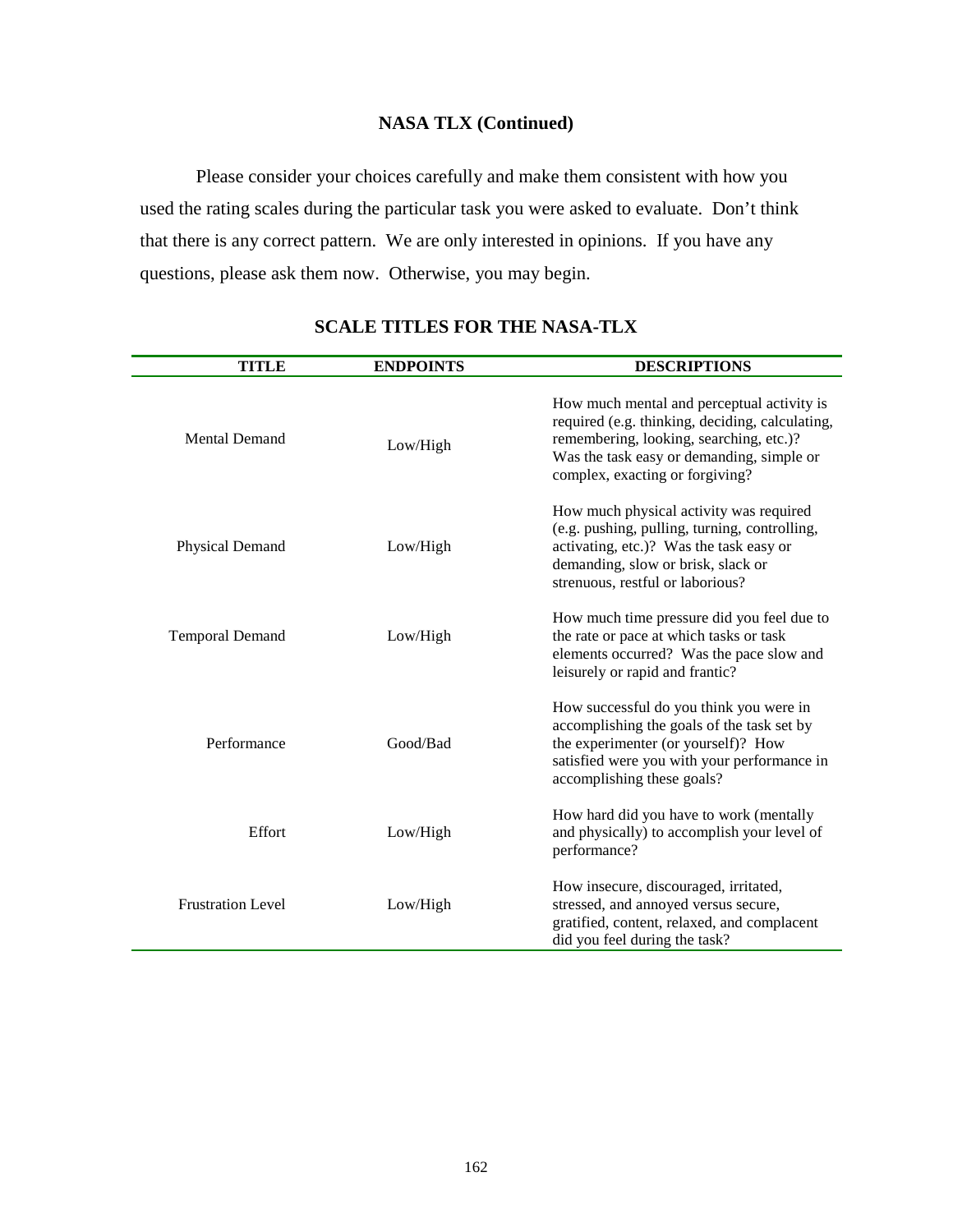# **NASA TLX (Continued)**

# **NASA TLX RATING SHEET**

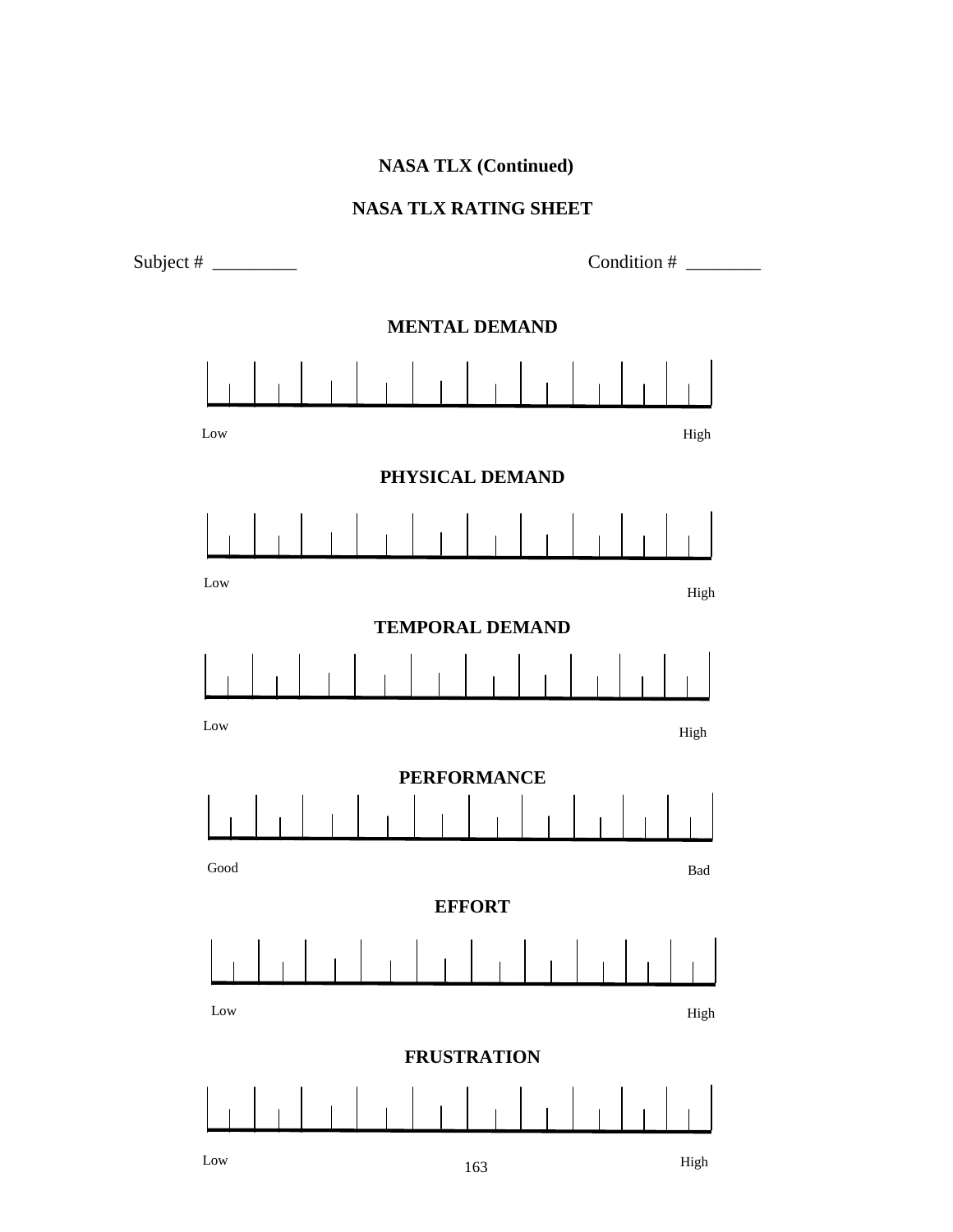# **NASA TLX (continued)**

Subject #:  $\frac{2}{1}$ 

Sources of Workload

Task #: \_\_\_\_\_\_\_ Document: \_\_\_\_\_\_ Condition: \_\_\_\_\_\_\_

| Scale title            | Tally | Weight | Raw rating | Adjusted<br>Rating (Weight X<br>Raw) |
|------------------------|-------|--------|------------|--------------------------------------|
| <b>Mental Demand</b>   |       |        |            |                                      |
| <b>Physical Demand</b> |       |        |            |                                      |
| <b>Temporal Demand</b> |       |        |            |                                      |
| Performance            |       |        |            |                                      |
| Effort                 |       |        |            |                                      |
| Frustration            |       |        |            |                                      |

Total Count =  $\frac{1}{2}$  (no weight can be greater than 5; total count can't be > 15).

Write the sum of the adjusted rating column \_\_\_\_\_\_\_. Weighted rating = Sum of adjusted ratings/15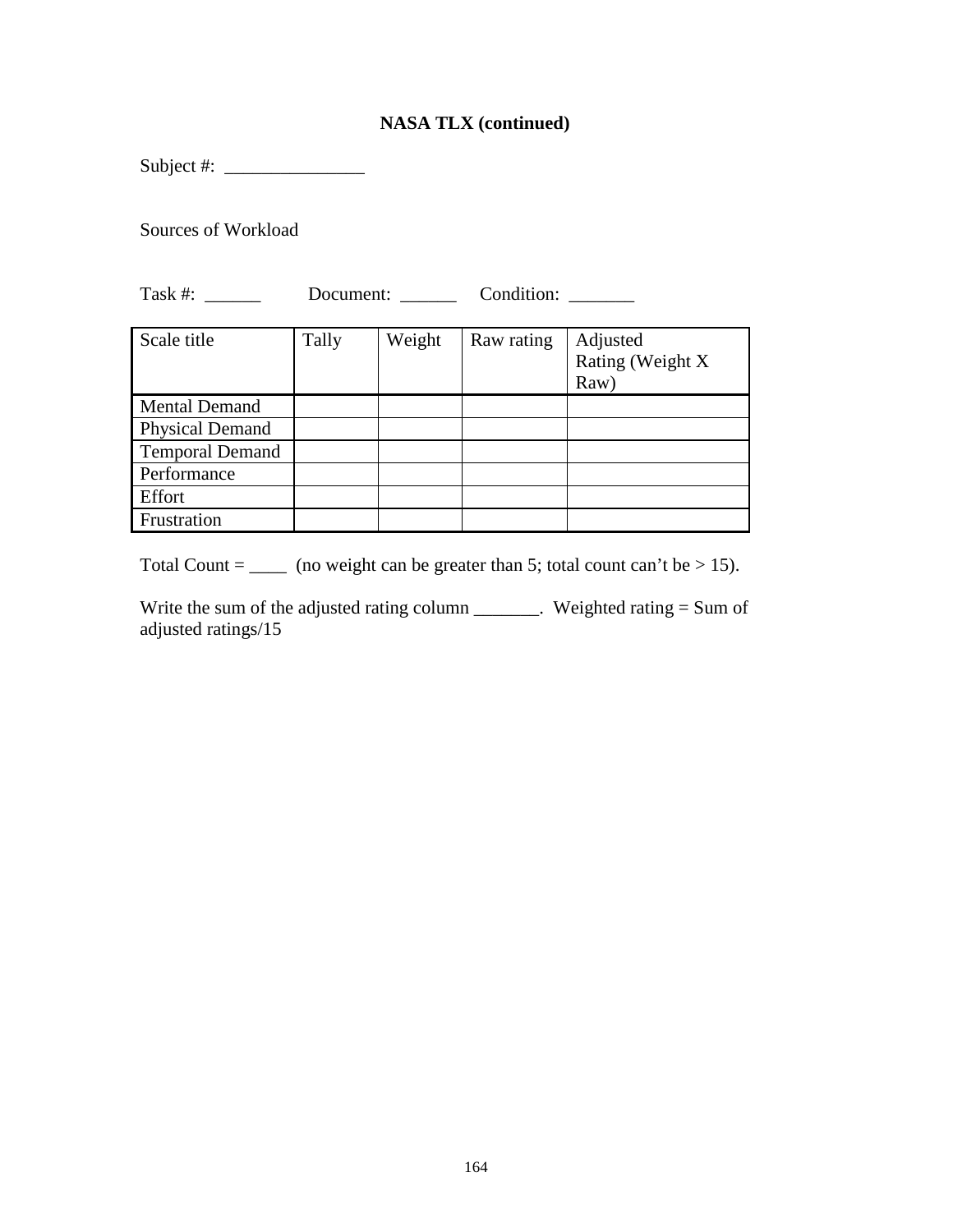# **Appendix B**

**Instructions for completing the Modified Cooper-Harper (from Wierwille and Casali, 1983; Casali, 1982)**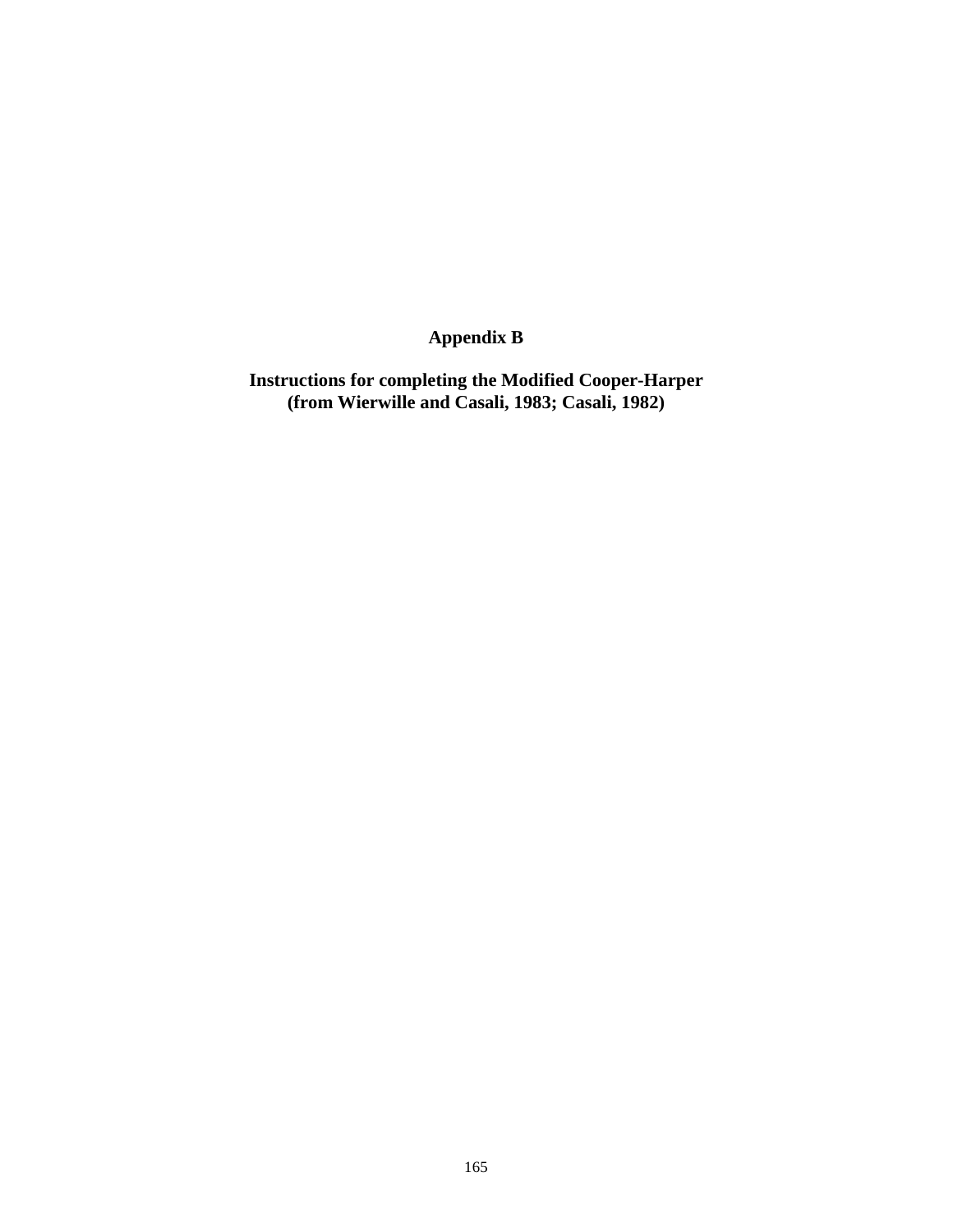### **Overview**

After each experimental session, you will be asked to give a rating on the Modified Cooper-Harper scale for workload. This rating scale and important definitions for using the scale are shown on the sample, which I have given you. Before you begin, we will review:

- 1. The definition of the terms used in the scale,
- 2. The steps you should follow in making your ratings on the scale, and
- 3. How you should think of the ratings.

If you have any questions as we review these points, please ask me.

## **Important Definitions**

To understand and use the Modified Cooper-Harper scale properly, it is important that you understand the terms used on the scale and how they apply in the context of this experiment.

First, the primary task is the Complex Cognitive Assessment Battery and the Speech Intelligibility test you have been assigned to perform in this experiment. It includes performing both of these tasks simultaneously. Second, the operator in this experiment is you. Because the scale can be used in different situations, the person performing the ratings is called an operator. You will be operating the system and then completing the rating scale to quantify your experience. Third, the system is the complete group of equipment you will be using in performing the primary task. Together you and the system make up the operator/system. Fourth, errors include mistakes and incorrect actions or responses. Finally, mental workload is the integrated mental effort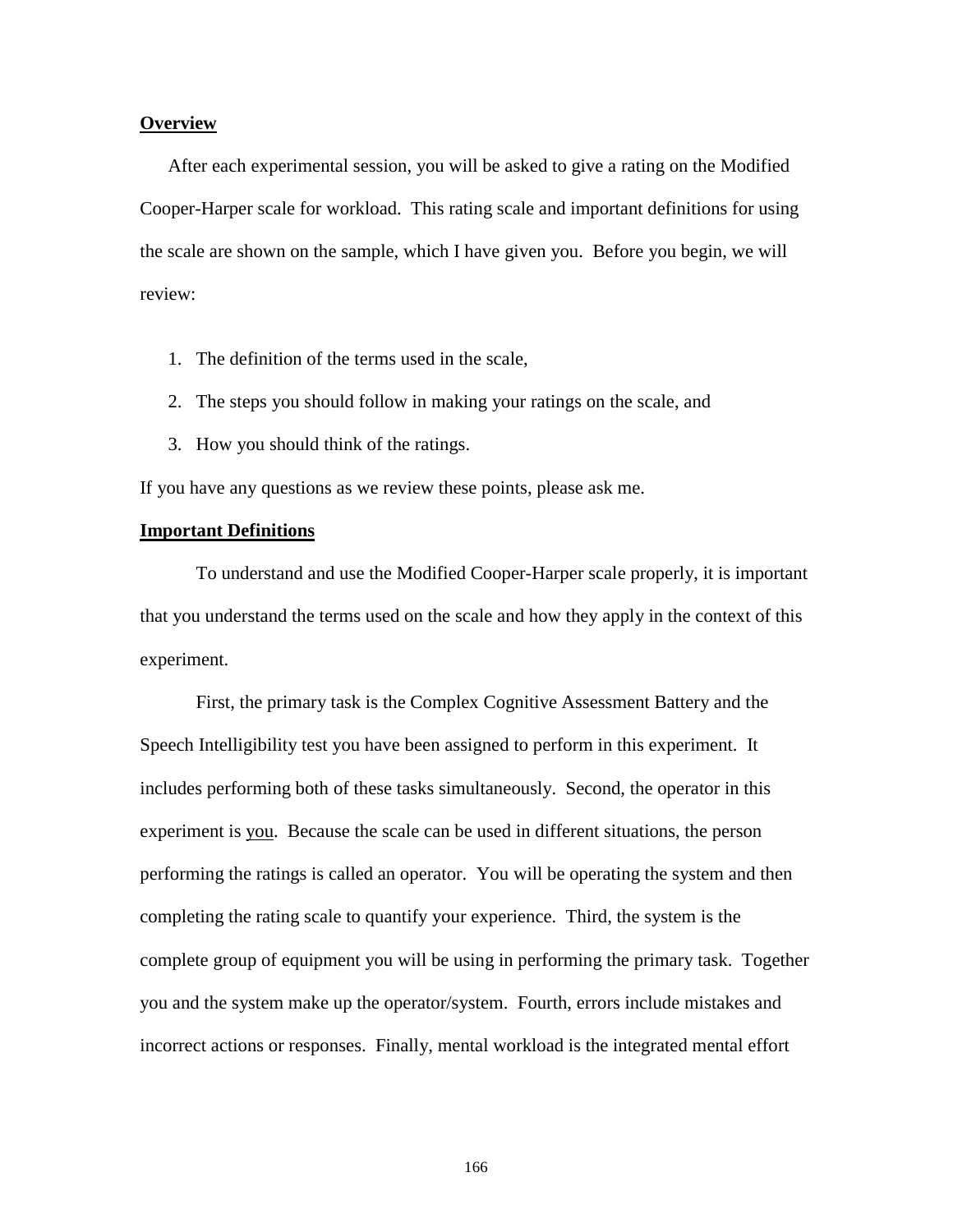required to perform the primary task. It includes such factors as level of attention, depth of thinking, and level of concentration required by the primary task.

## **Rating Scale Steps**

On the Modified Cooper-Harper scale you will notice that there is a series of decisions that follow a predetermined logical sequence. This logic sequence is designed to help you make more consistent and accurate ratings. Thus, you should follow the logic sequence on the scale for each of your ratings in this experiment.

The steps that you will follow in using the rating scale logic are as follows:

- 1. First, you will decide if the primary task can be accomplished most of the time; if not, then your rating is a 10 and you should circle the 10 on the rating scale.
- 2. Second, you will decide if adequate performance is attainable. Adequate performance means that errors are small and inconsequential in performing the primary task. By reading the descriptors associated with the numbers 7, 8, and 9, you should be able to select the one that best describes the situation you have experienced. You would then circle the most appropriate number.
- 3. If adequate performance is attainable, your next decision is whether or not your mental workload for the primary task is tolerable. If it is not tolerable, you should select a rating of 4, 5, or 6. One of these three ratings should describe the situation you have experienced, and you would circle the most appropriate number.
- 4. If mental workload is tolerable, you should then move to one of the top three descriptors on the scale. You would read and carefully select the rating 1, 2, or 3

167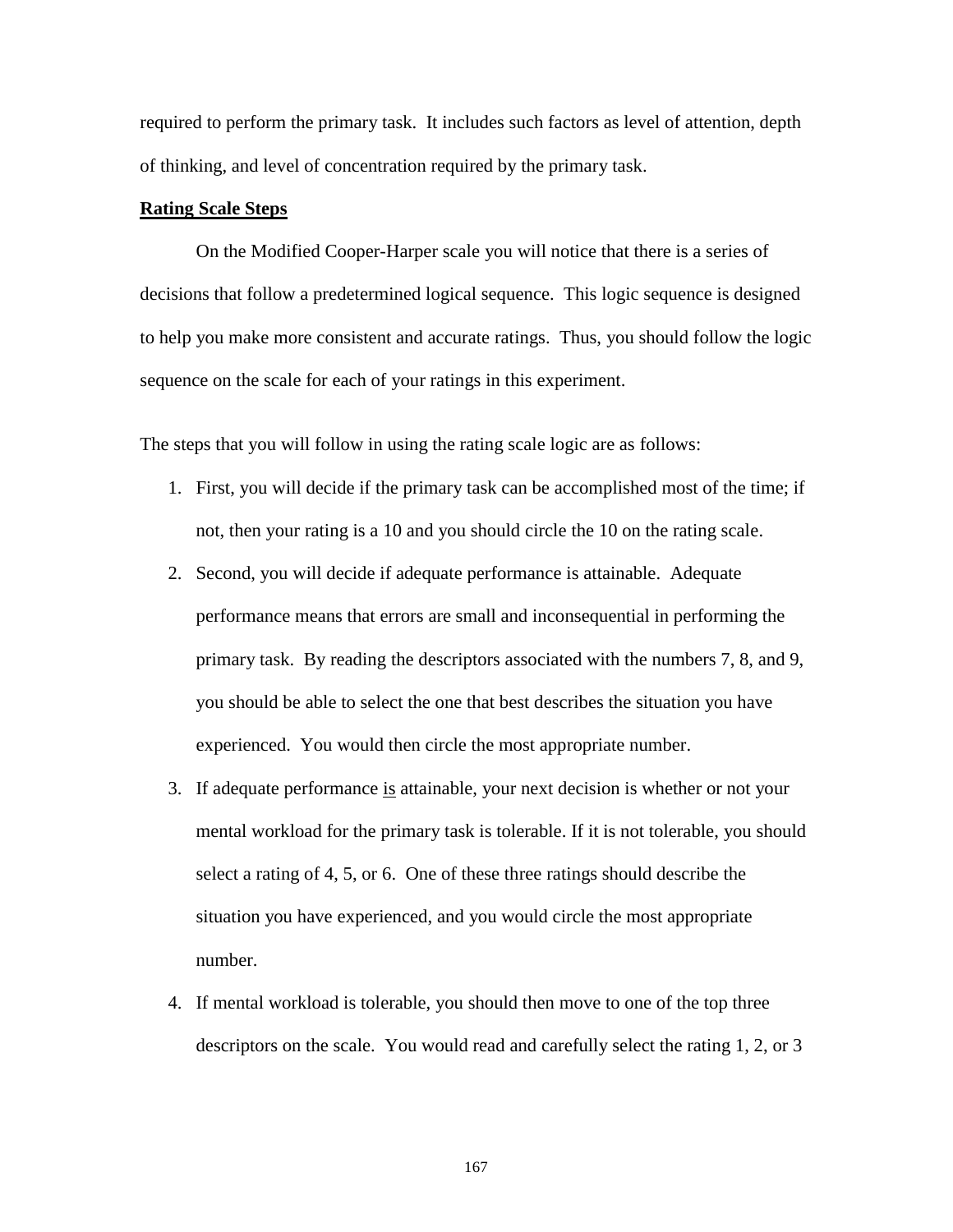based on the corresponding description that best describes the situation you have experienced. You would circle the most appropriate number.

Remember you are to circle only one number, and the number should be arrived at by following the logic of the scale. You should always begin at the lower level and follow the logic path until you have decided on a rating. In particular, do not skip any steps in the logic. Otherwise your rating may not be valid and reliable.

### **How You Should Think of the Ratings**

Before you begin making ratings, there are several points that need to be emphasized. First, be sure to try and perform the primary task as instructed and make all your evaluations within the context of the primary task. Try to maintain adequate performance as specified for your task.

Second, the rating scale is not a test of your personal skill. On all of your ratings, you will be evaluating the system for a general user population, not yourself. You may assume you are an experienced member of that population. You should make the assumption that problems you encounter are not problems you created. They are problems created by this system and the instructed primary task. In other words, don't blame yourself if the system is deficient; blame the system.

Finally, always try to "tell it like it is" in making your ratings. If you have any questions, please ask me at this time.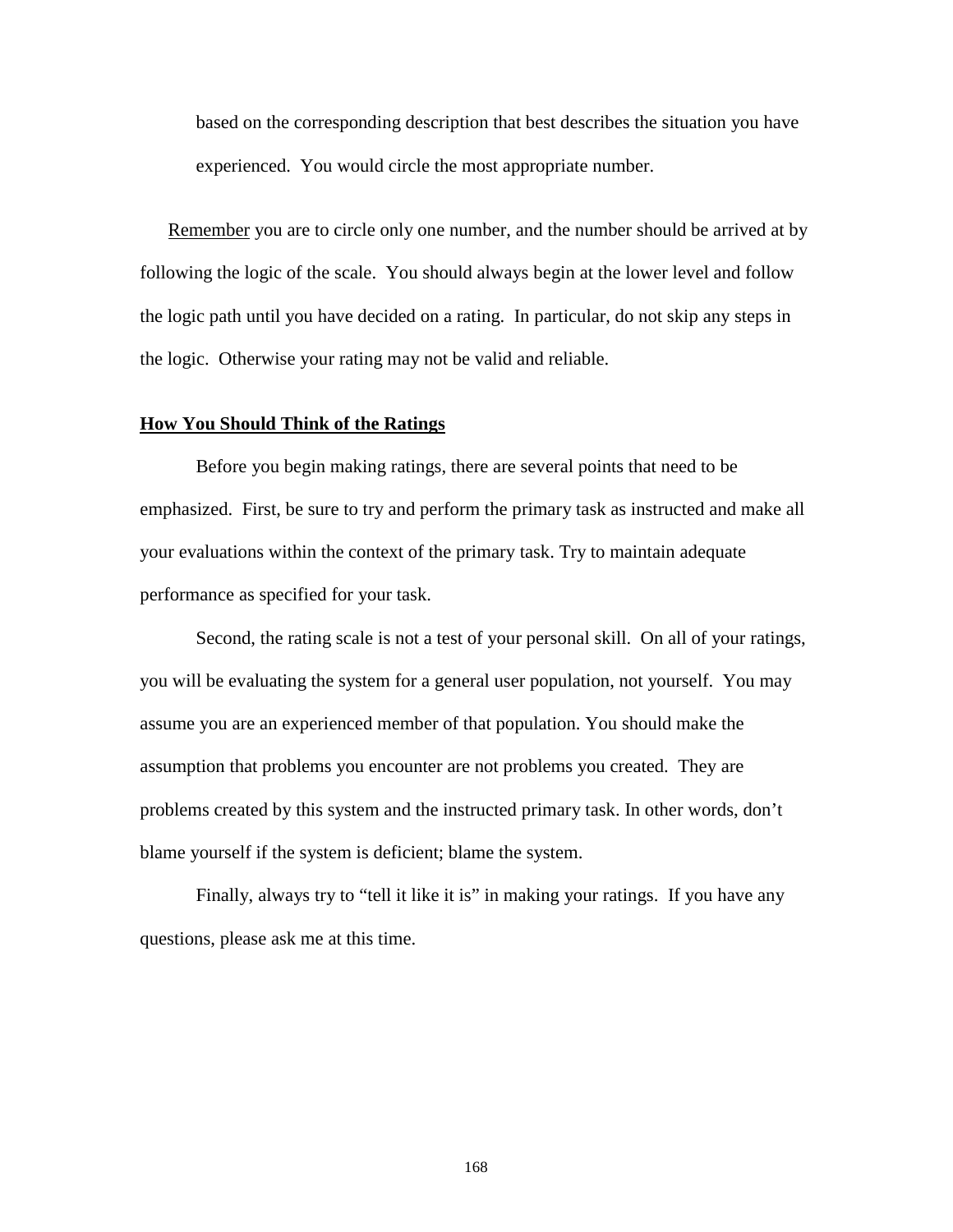# **APPENDIX C**

**Modified Rhyme Test Practice Session Word List**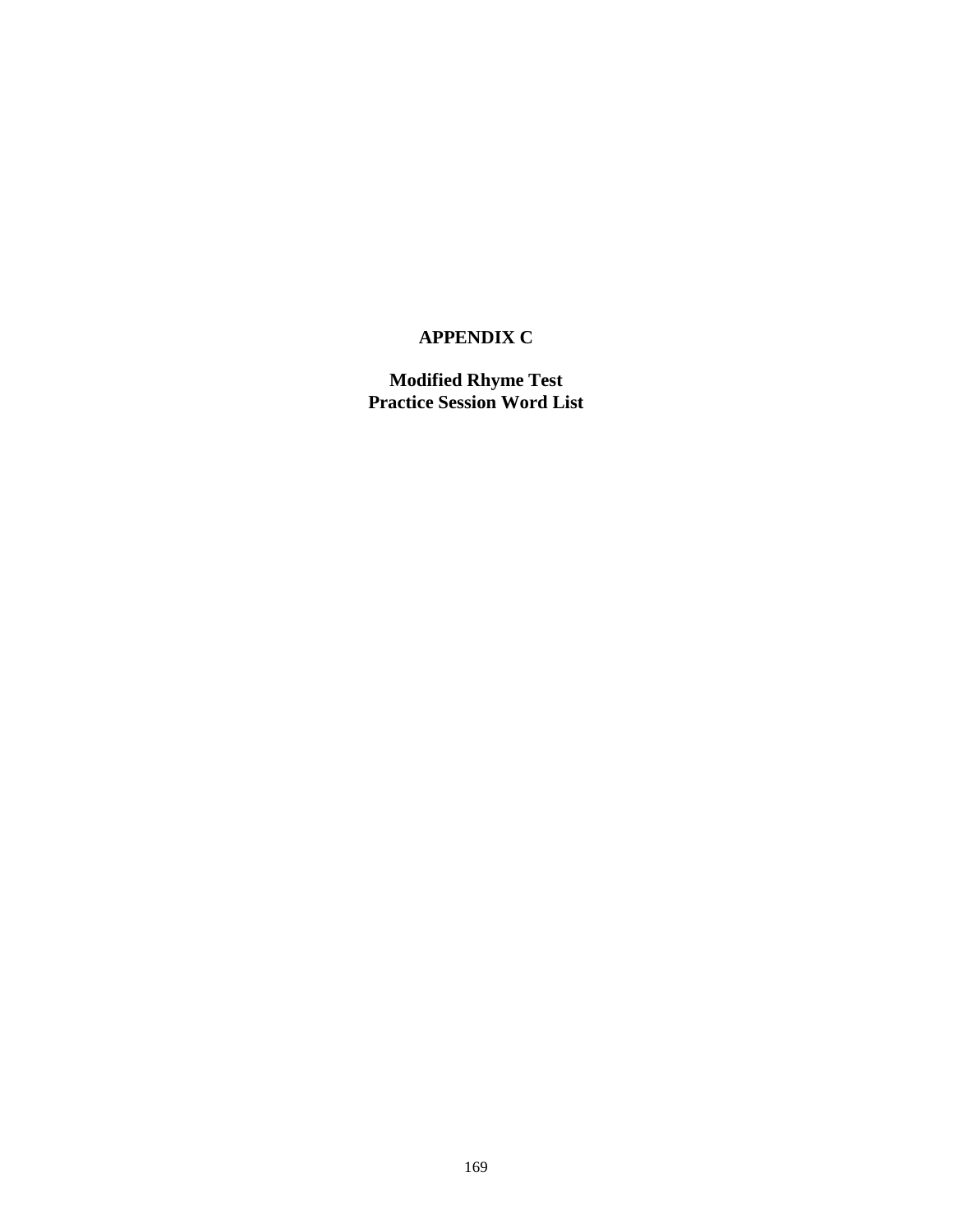| <b>Track 1</b> | Track 2              | Track 3     | <b>Track 4</b> | Track 5              | Track 6              |
|----------------|----------------------|-------------|----------------|----------------------|----------------------|
| sent           | bent                 | bent        | tent           | rent                 | rent                 |
| told           | hold                 | hold        | cold           | gold                 | hold                 |
| pass           | pat                  | pad         | pat            | pat                  | path                 |
| lake           | lay                  | lame        | lame           | late                 | lay                  |
| bit            | wit                  | sit         | wit            | hit                  | hit                  |
| rust           | rust                 | just        | just           | just                 | rust                 |
| teal           | tease                | teal        | tear           | tease                | teach                |
| dip            | dill                 | did         | dill           | did                  | dim                  |
| shed           | shed                 | led         | shed           | led                  | led                  |
| pin            | fin                  | tin         | din            | din                  | sin                  |
| duck           | dub                  | dug         | duck           | dub                  | dud                  |
| sud            | $\operatorname{sun}$ | sud         | sun            | $\operatorname{sum}$ | $\operatorname{sum}$ |
| seen           | seep                 | seek        | seep           | seek                 | seen                 |
| lot            | not                  | tot         | lot            | not                  | not                  |
| west           | test                 | west        | west           | best                 | best                 |
| pin            | pit                  | pick        | pill           | pip                  | pin                  |
| back           | bat                  | bat         | back           | back                 | bath                 |
| day            | may                  | day         | say            | gay                  | may                  |
| pig            | fig                  | pig         | big            | rig                  | big                  |
| pale           | pace                 | pay         | pave           | pay                  | pave                 |
| case           | cape                 | came        | cane           | came                 | cane                 |
| top            | shop                 | hop         | shop           | pop                  | hop                  |
| toil           | foil                 | oil         | oil            | toil                 | foil                 |
| tab            | tap                  | tap         | tack           | $\tan$               | tap                  |
| fit            | fill                 | fill        | fizz           | fill                 | fib                  |
| same           | fame                 | fame        | tame           | game                 | fame                 |
| eel            | peel                 | keel        | keel           | keel                 | eel                  |
| bark           | mark                 | park        | dark           | dark                 | lark                 |
| heap           | hear                 | heath       | heat           | heave                | heal                 |
| cuss           | $\rm{cuss}$          | $\rm{cuss}$ | cuss           | cut                  | cut                  |
| paw            | thaw                 | law         | paw            | saw                  | thaw                 |
| hen            | men                  | den         | then           | hen                  | men                  |
| pup            | puck                 | pun         | pus            | pun                  | puff                 |
| beak           | bead                 | beam        | bead           | beak                 | beam                 |
| beat           | feat                 | seat        | beat           | neat                 | seat                 |
| rip            | rip                  | sip         | hip            | sip                  | hip                  |
| kit            | kin                  | kit         | king           | kick                 | king                 |
| gang           | rang                 | fang        | rang           | sang                 | gang                 |
| hook           | book                 | hook        | cook           | took                 | hook                 |
| mad            | man                  | map         | man            | mass                 | mad                  |
| raze           | race                 | raze        | rate           | rate                 | ray                  |
| safe           | same                 | sale        | save           | save                 | safe                 |
| bill           | till                 | hill        | fill           | till                 | kill                 |
| sit            | sip                  | sip         | sit            | sick                 | sip                  |
| gale           | pale                 | gale        | pale           | tale                 | pale                 |
| sick           | tick                 | tick        | tick           | sick                 | tick                 |
| peat           | peach                | peas        | peach          | peat                 | peat                 |
| but            | bus                  | bug         | but            | buck                 | but                  |
| sat            | sass                 | sack        | sass           | sack                 | sad                  |
| bun            | fun                  | bun         | gun            | run                  | gun                  |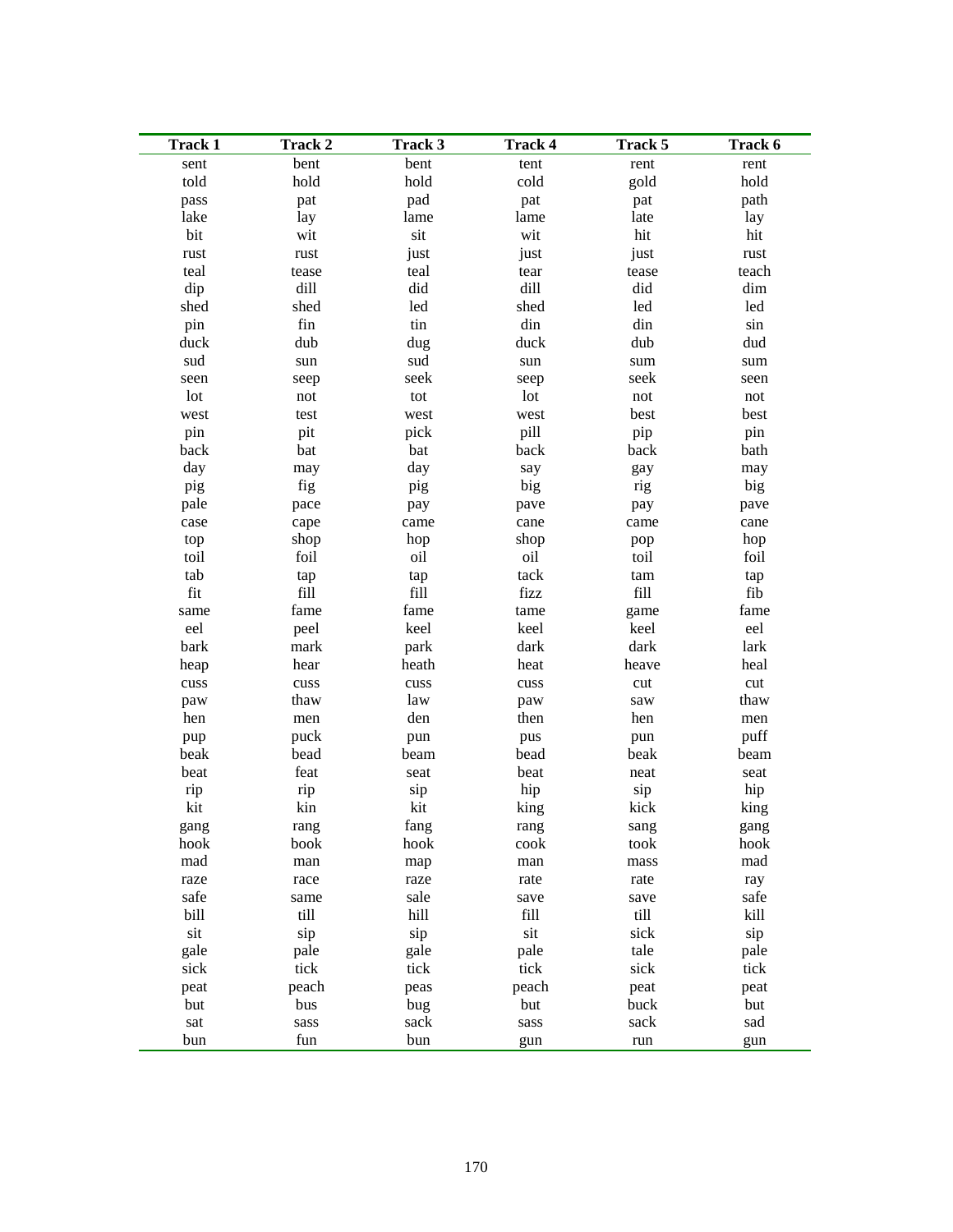# **APPENDIX D**

**Modified Rhyme Test Experimental Session Word List**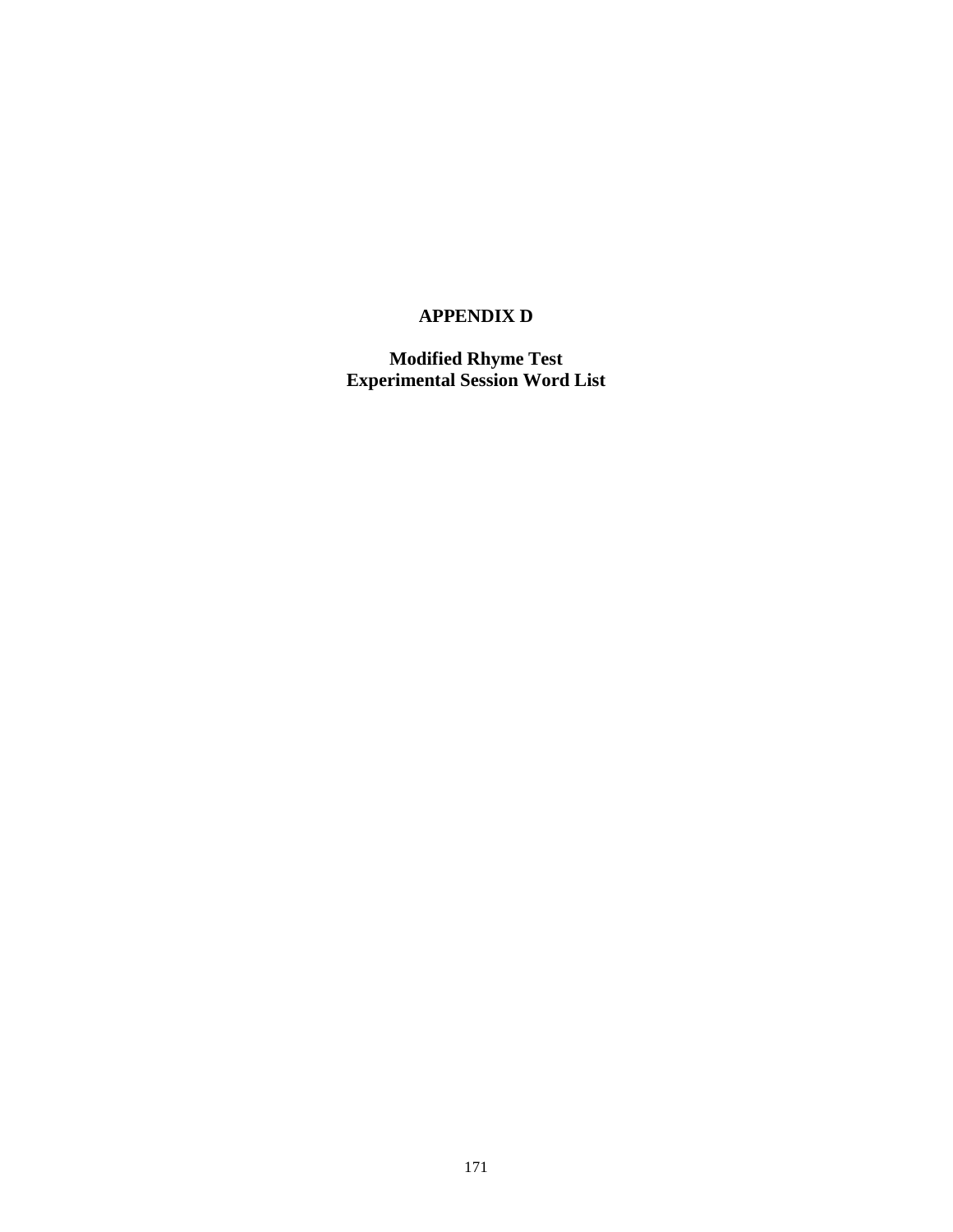| <b>Track 1</b>                        | Track 2              | Track 3     | <b>Track 4</b>       | Track 5 | Track 6          |
|---------------------------------------|----------------------|-------------|----------------------|---------|------------------|
| tent                                  | rent                 | dent        | sent                 | bent    | bent             |
| hold                                  | sold                 | gold        | cold                 | cold    | told             |
| pat                                   | path                 | pass        | pan                  | pad     | pat              |
| late                                  | lay                  | lame        | lay                  | lame    | lake             |
| wit                                   | bit                  | hit         | wit                  | kit     | sit              |
| dust                                  | rust                 | just        | rust                 | gust    | bust             |
| tease                                 | teach                | teal        | tear                 | teak    | teal             |
| did                                   | dip                  | dill        | dim                  | dill    | did              |
| wed                                   | led                  | shed        | wed                  | shed    | red              |
| fin                                   | din                  | tin         | sin                  | pin     | fin              |
| dub                                   | dung                 | duck        | dud                  | duck    | dug              |
| $\operatorname{sun}$                  | $\operatorname{sum}$ | sud         | $\operatorname{sum}$ | sun     | sud              |
| seek                                  | seen                 | seed        | seen                 | seep    | seep             |
| $\operatorname*{not}% \mathcal{M}(n)$ | tot                  | lot         | tot                  | lot     | lot              |
| best                                  | west                 | test        | nest                 | vest    | vest             |
| pill                                  | pin                  | pit         | pip                  | pill    | pick             |
| bath                                  | bat                  | back        | bath                 | bad     | back             |
| may                                   | day                  | gay         | pay                  | say     | gay              |
| rig                                   | big                  | dig         | rig                  | fig     | pig              |
| pave                                  | pay                  | page        | pace                 | pale    | pave             |
| came                                  | cape                 | cane        | came                 | case    | cane             |
| shop                                  | mop                  | hop         | top                  | shop    | pop              |
| oil                                   | foil                 | toil        | coil                 | oil     | coil             |
| tang                                  | tam                  | tab         | tap                  | tang    | tack             |
| fizz                                  | fig                  | fit         | fib                  | fill    | fizz             |
| name                                  | same                 | fame        | name                 | tame    | game             |
| peel                                  | keel                 | heel        | eel                  | feel    | heel             |
| dark                                  | lark                 | bark        | park                 | dark    | mark             |
| hear                                  | heap                 | heath       | heave                | heal    | heat             |
| cut                                   | cud                  | $\rm{cuss}$ | cut                  | cuff    | cud              |
| law                                   | jaw                  | paw         | thaw                 | paw     | $\,\mathrm{saw}$ |
| pen                                   | den                  | men         | hen                  | then    | pen              |
| pus                                   | pup                  | puck        | pun                  | puff    | pus              |
| beak                                  | bead                 | beam        | beat                 | bead    | beak             |
| beat                                  | neat                 | seat        | feat                 | neat    | seat             |
| sip                                   | lip                  | rip         | hip                  | dip     | lip              |
| kin                                   | king                 | kit         | kick                 | kid     | king             |
| sang                                  | fang                 | bang        | gang                 | rang    | fang             |
| took                                  | cook                 | book        | hook                 | book    | shook            |
| math                                  | mass                 | mad         | map                  | man     | math             |
| rate                                  | raze                 | race        | rate                 | rave    | ray              |
| save                                  | same                 | safe        | save                 | same    | sale             |
| kill                                  | till                 | hill        | bill                 | fill    | hill             |
| sick                                  | sip                  | sin         | sip                  | sit     | sick             |
| gale                                  | pale                 | tale        | pale                 | tale    | gale             |
| pick                                  | wick                 | tick        | sick                 | pick    | pick             |
| peach                                 | peat                 | peas        | peal                 | peach   | peal             |
| bus                                   | but                  | bug         | bus                  | buff    | bus              |
| sass                                  | sat                  | sap         | sack                 | sad     | sap              |
| run                                   | gun                  | bun         | run                  | fun     | run              |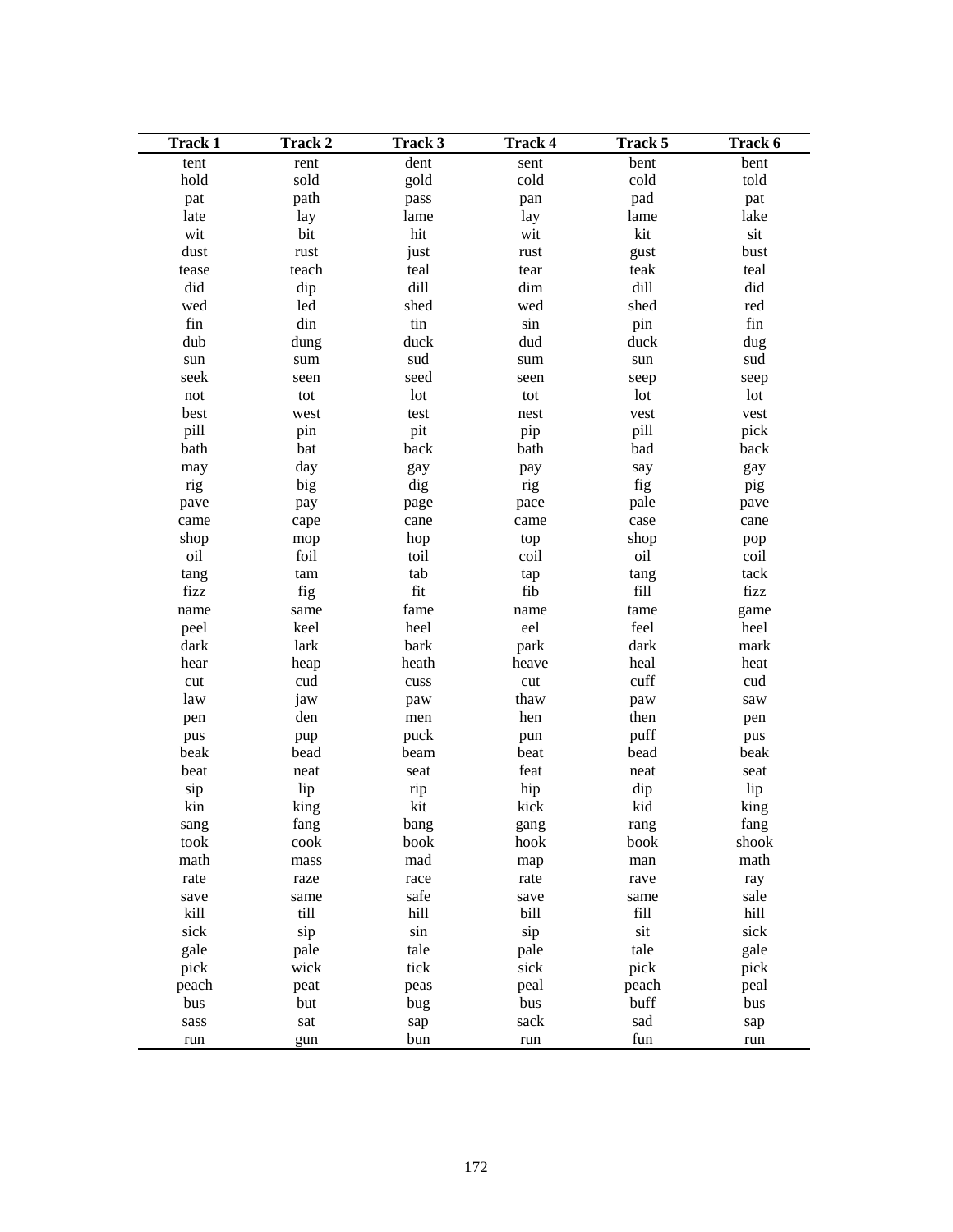# **APPENDIX E**

**Participant's Informed Consent**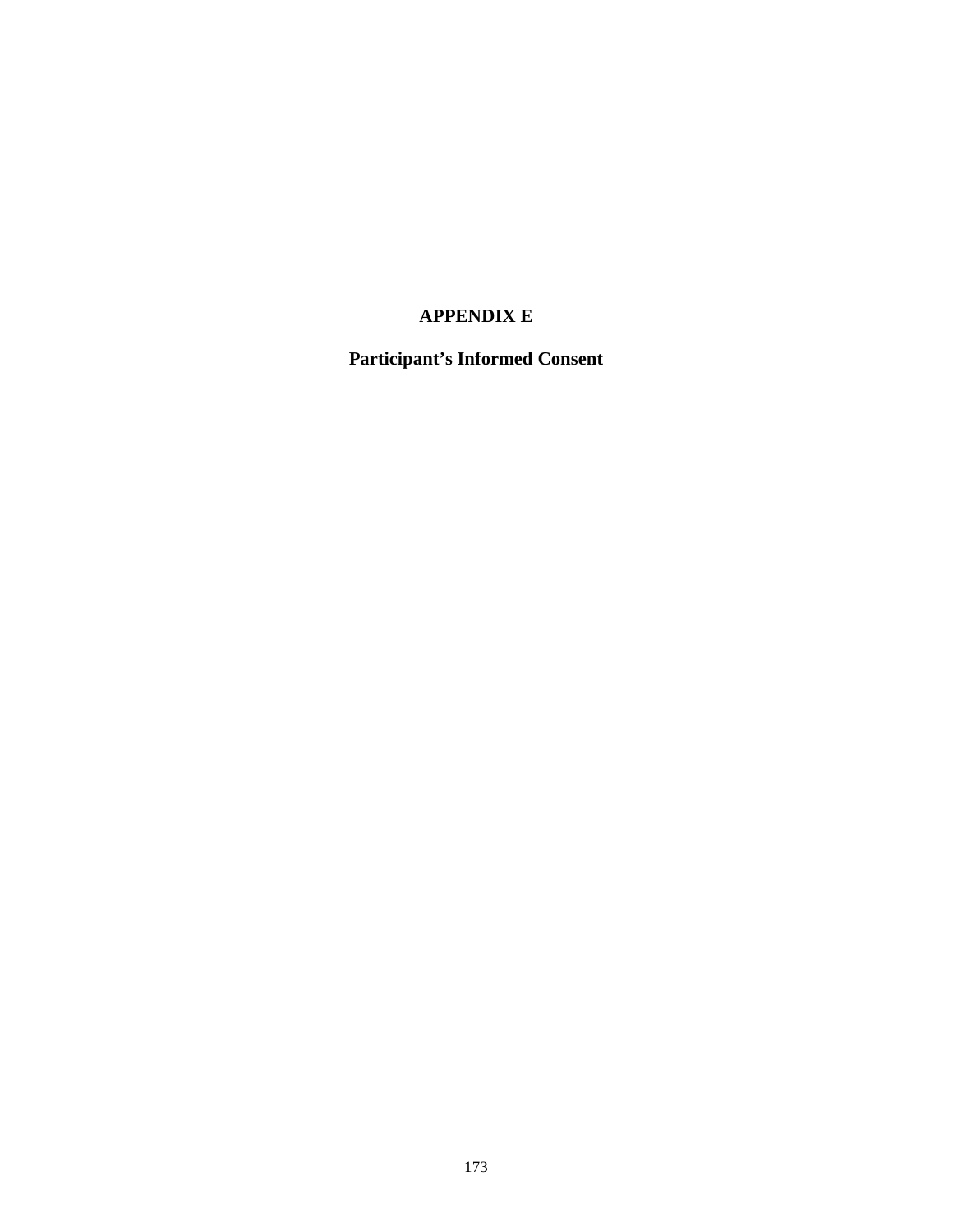# **VIRGINIA POLYTECHNIC INSTITUTE AND STATE UNIVERSITY GRADO DEPARTMENT OF INDUSTRIAL AND SYSTEMS ENGINEERING AUDITORY SYSTEMS LABORATORY**

### **Informed Consent for Participants of Investigative Projects**

## **Title of Project: Evaluation of an Improved Active Noise Reduction Microphone using Speech Intelligibility and Performance-Based Testing**

Principal Investigators: Dr. J. G. Casali, Grado Professor and Head, ISE Dr. G. S. Robinson, Research Associate Professor, ISE Ryan Urquhart, M.S., Graduate Research Assistant

Faculty Advisor: Dr. J. G. Casali, Grado Professor and Head, ISE

## **I. THE PURPOSE OF THIS RESEARCH**

The purpose of the tests described herein is to determine what effect two different noise-canceling microphones have on speech intelligibility and cognitive performance at high noise levels at different speech-to-noise ratios. The noise used in this experiment was recorded in a U.S. Army Bradley Fighting Vehicle.

### **II. PROCEDURES**

The procedures for the experiment are as follows. If you wish to become a participant after reading the description of the study, then sign this form. If you have any questions about the study or this form, please feel free to ask them at any time.

 First, you will be screened to determine if you qualify for the experiment. Screening will consist of a hearing test and several assessment tests. You will be asked several questions to assess the general health and condition of your ears. You will then be given an examination in which the experimenter will look into your ears using an otoscope. Next, the hearing in your right and left ears will be tested with very quiet tones played through headphones. You will have to be very attentive and listen carefully for these tones. **Depress the button on the hand-held switch and hold it down whenever you hear the pulsed tones and release it when you do not hear the tones.** The tones will be very faint and you will have to listen carefully to hear them.

 If you qualify and choose to participate in the study, you will be instructed in and allowed to practice the Modified Rhyme Test (MRT) and the Complex Cognitive Assessment Battery (CCAB). These two tests will be practiced separately and then simultaneously. You will wear a U.S. Army VIS headset during these tests. The combined screening and practice session will last approximately 90 minutes.

 For the MRT test, six words will be displayed on a touch screen monitor, with each word enclosed in a rectangular box. One of the six words on the screen will also be presented aurally over the headset within the carrier sentence, "Mark the word now." Your task is to indicate which of the six words was spoken by selecting it on the touch screen. A total of 50 such sentences will be presented during the test. Background noise will be presented through separate loudspeakers in the room. The presence of the background noise will make the words difficult to hear; therefore, you should concentrate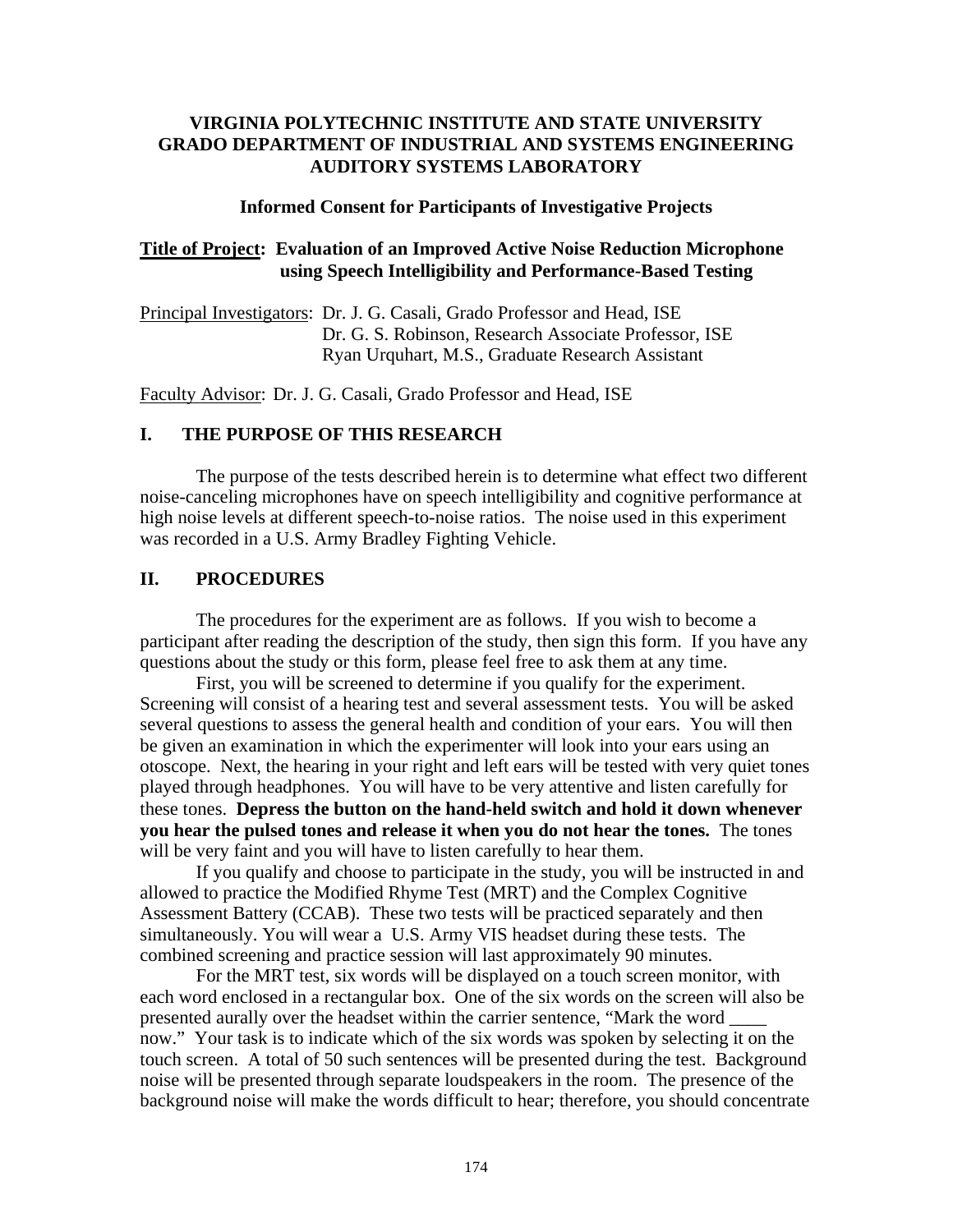and listen carefully to the words. At least two such practice trials will be conducted. After the practice trials have been completed, the experimenter will examine your data and determine if additional practice trials are necessary.

 For the CCAB, you will perform three separate tests (Tower Puzzle, Numbers and Words, and Logical Relations). Before practicing each of the three tests, the experimenter will first explain the purpose of the test to you. Next, a set of instructions pertaining to the specific test to be practiced will be presented on the computer screen in front of you. You will be asked to read the instructions aloud. After reading the instructions, a computer-generated practice trial will be initiated. After this trial is completed, a series of 10 TRUE/FALSE questions will appear on the computer asking about the test. You will practice each of the three tests at least twice.

 Finally, you will practice performing the MRT and CCAB tests simultaneously. The practice trials will end when both you and the experimenter are satisfied with your ability to perform both tests at the same time. At the completion of practicing the MRT and CCAB, you will be asked to complete two subjective workload scales: the Modified Cooper-Harper (MCH) and the National Aeronautical Space Administration Task Load Index (NASA TLX). The experimenter will explain both of the workload measurement tools to you and then you will be given a set of instructions about each scale before you complete them. The combined screening/practice session should last about 90 minutes.

 In the four experimental sessions (conducted on different days), you will again practice both the MRT and CCAB tests individually and in combination. After the practice trials, you will perform the experimental trials just as you did the practice trials, with three exceptions: the background noise will be louder, there will be no computerbased instructions presented immediately prior to the tests, and there will be no TRUE/FALSE questions at the end of the individual trials. It is important that you perform these tests to the best of your ability. Prior to the beginning of each experimental session, a pre-test audiogram will be conducted at the following selected frequencies: 125, 500, 1000, 2000, and 4000 Hz. After completing the experiment and the two workload assessment forms, a post-test audiogram will be conducted to ensure that you did not experience a temporary threshold shift as a result of your participation.

## **III. RISK**

The background noise level in the room during the experimental sessions will be 114 dBA (124 dB). When used in a 114 dBA noise environment, the VIS headset you will be wearing has been shown to reduce the at-ear noise levels to 83 dBA, with the communication system turned off. With the communication system turned on (as it will be in this experiment), the highest at-ear noise level to which you will be exposed is about 94 dBA (in one of the four experimental conditions). The at-ear noise levels in the other three experimental conditions are expected to be much lower (about 90 dBA). Because the background noise level will be 85-90 dBA in the practice session and preexperimental practice trials, the at-ear exposures in these situations are expected to be about 70 dBA or less.

 The Occupational Safety and Health Administration (OSHA) currently allows workers in the United States to be exposed to 95 dBA time-weighted average noise for 4 hours/day. The total length of the noise exposures in this experiment will be about one hour (6 test sequences for which the noise will be "on" for less than 10 minutes each) in each of four experimental sessions. (Each experimental session will be conducted on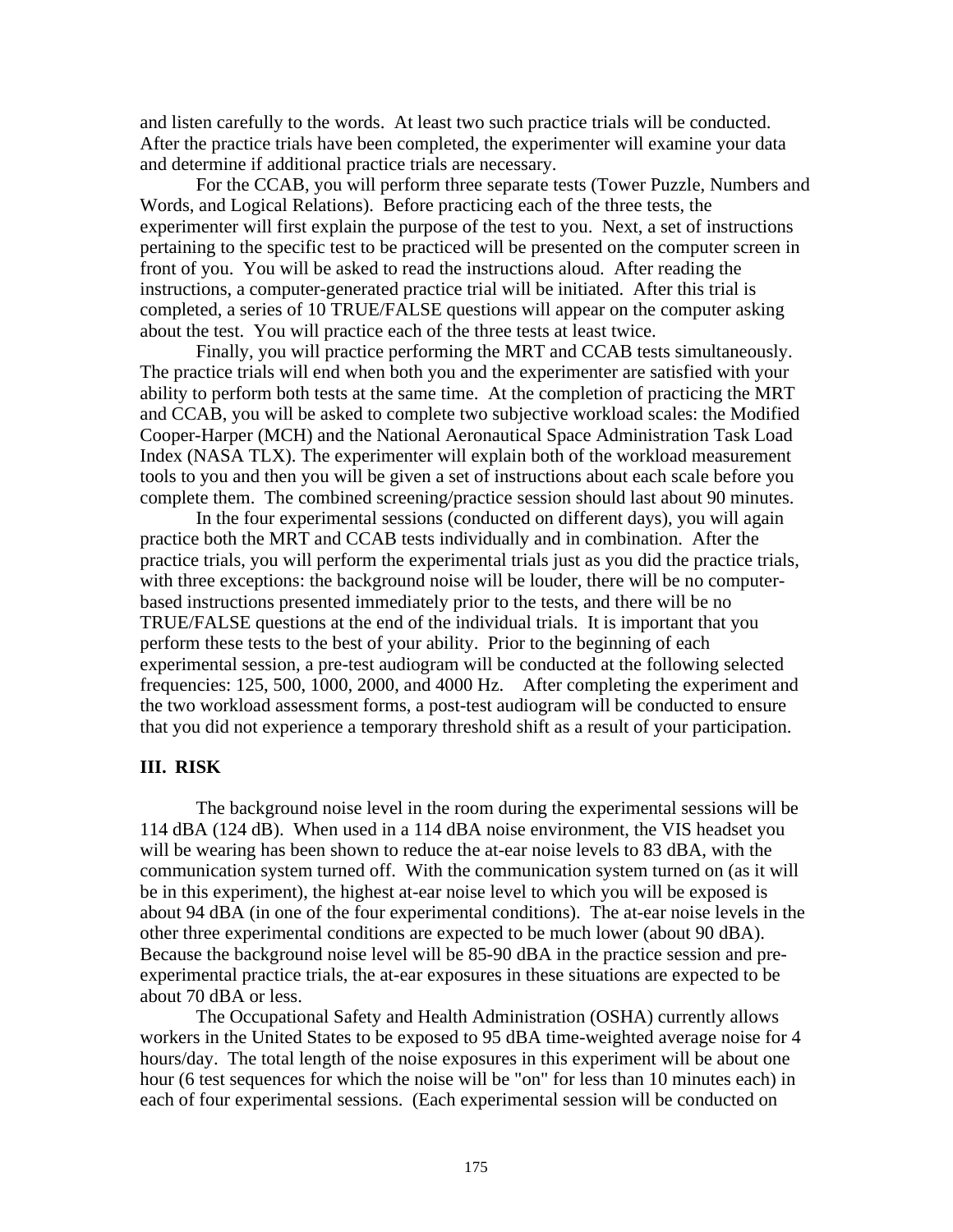different days to limit your total daily noise exposure.) Given the short exposure times, it is felt that there is little or no potential for doing any harm to your health or hearing. Furthermore, to ensure that a temporary threshold shift does not occur, an audiogram will be performed before and after each experimental session. (Stimulus levels presented during the experiment will be checked and adjusted before every experimental session.) If, at anytime during this experiment, you should experience discomfort, please inform the experimenter.

 During the hearing test, you will be in a sound-proof booth with the experimenter sitting outside. The door to the booth will be shut but not locked; either you may open it from the inside or the experimenter may open it from the outside. There is also an intercom system through which you may communicate with the experimenter by simply talking (there are no buttons to push). If you are or think you may be claustrophobic or if you are uncomfortable in confined spaces, please tell the experimenter at this time. He/she will show you the rooms and let you enter them to see if they make you uncomfortable. The speech intelligibility test will be conducted in a much larger room and the experimenter will be in the room with you.

 Since a U.S. Army VIS headset will be worn during all practice and experimental sessions, you may experience some minor discomfort due to the tight fit of the headset. However, the headset will not harm you in any way.

## **IV. BENEFITS OF THIS RESEARCH**

Your participation in this experiment will provide information that will be used to quantify the performance of a prototype noise-canceling microphone that might be used by the U.S. Army in the future. No guarantee of benefits has been made to encourage you to participate. You may receive a summary of the results of this research when completed if you so desire. Please leave or send a self-addressed envelope if you are interested in receiving such a summary. To avoid biasing other potential participants, you are requested not to discuss the study with anyone until six months from now.

# **V. EXTENT OF CONFIDENTIALITY/ANONYMITY**

The results of this study will be kept strictly confidential. At no time will the researchers release the results of the study to anyone other than the individuals working on the project without your written consent. The information you provide will have your name removed and only a participant number will identify you during analyses and any written reports of the research.

# **VI. COMPENSATION**

For participation in this experiment, you will be compensated at a rate of \$8.00/hr for each hour that you participate.

#### **VII. FREEDOM TO WITHDRAW**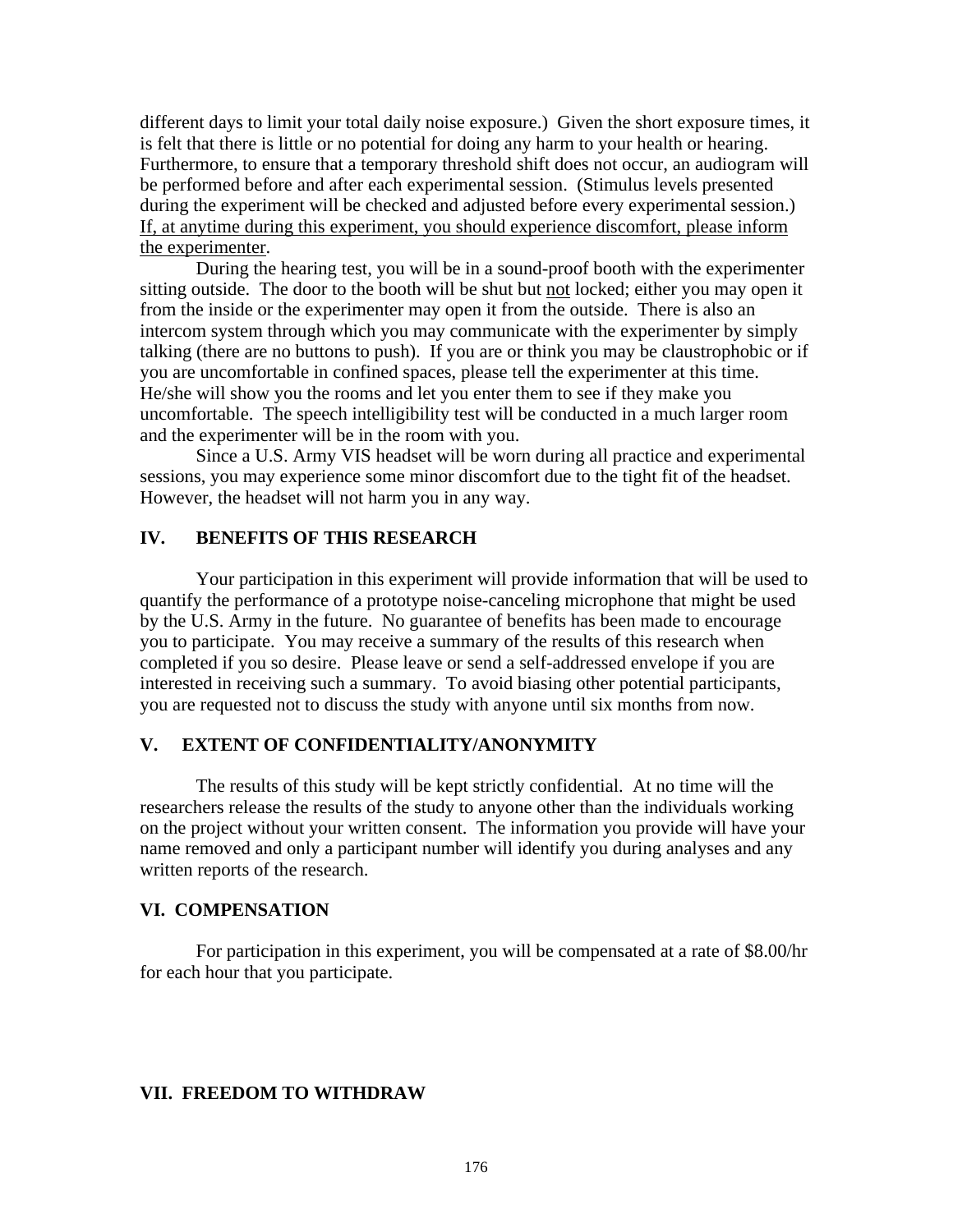You are free to withdraw from this study at any time without penalty. If you choose to withdraw, you will be compensated for the portion of time you have spent in the study. There may also be certain circumstances under which the investigator may determine that you should not continue as a participant of this project. These include, but are not limited to, unforeseen health-related difficulties, inability to perform the task, and unforeseen danger to you, the experimenter, or the equipment.

### **VIII. APPROVAL OF THIS RESEARCH**

This research project has been approved, as required, by the Institutional Review Board for projects involving human participants at Virginia Polytechnic Institute and State University, and by the Grado Department of Industrial and Systems Engineering.

# **IX. PARTICIPANT'S RESPONSIBILITIES**

I know of no reason why I cannot participate in this study. I have the following responsibilities:

To listen attentively to the stimulus sounds presented during the tests, to respond appropriately and accurately, and to follow all instructions to the best of my ability.

To notify the experimenter at any time about discomfort or a desire to discontinue participation.

 *Signature of Participant* 

## **X. PARTICIPANT'S PERMISSION**

Before you sign the signature page of this form, please make sure that you understand, to your complete satisfaction, the nature of the study and your rights as a participant. If you have any questions, please ask the experimenter at this time. If you decide to participate, please sign your name on this page and the preceding page.

 $\overline{\phantom{a}}$  , and the contract of the contract of the contract of the contract of the contract of the contract of the contract of the contract of the contract of the contract of the contract of the contract of the contrac

 I have read a description of this study and understand the nature of the research and my rights as a participant. I hereby consent to participate, with the understanding that I may discontinue participation at any time if I choose to do so, being paid only for the portion of the time that I spend in the study.

| Signature:           |  |
|----------------------|--|
| <b>Printed Name:</b> |  |
| Date:                |  |

 The research team for this experiment includes Dr. John G. Casali, Director of the Auditory Systems Laboratory, Dr. Gary S. Robinson, Research Associate Professor, and Ryan Urquhart, Graduate Research Assistant. They may be contacted at the following address and phone numbers:

Auditory Systems Laboratory Dr. Casali: (540) 231-9081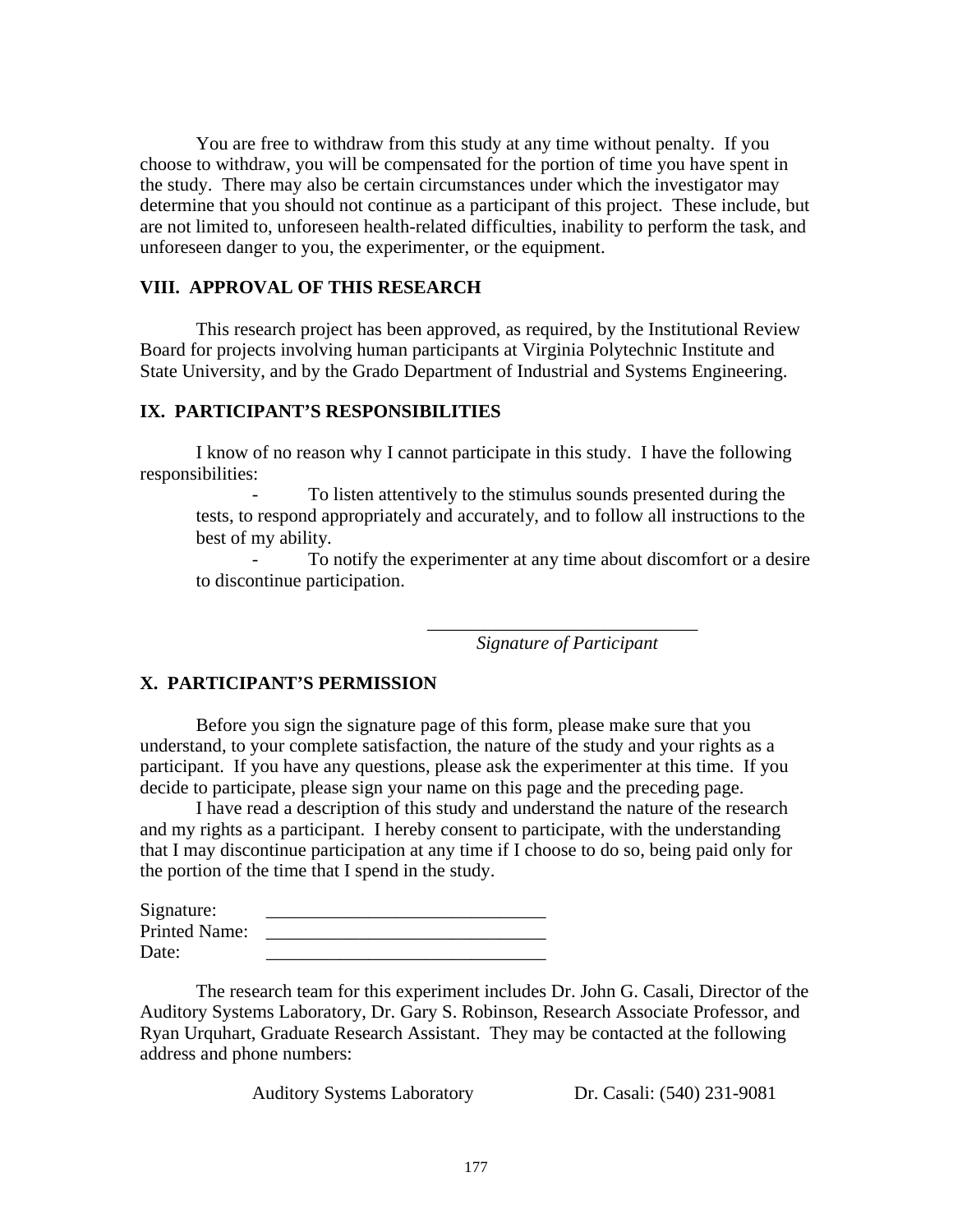Blacksburg, VA 24061

Room 538 Whittemore Hall Dr. Robinson: (540) 231-2680<br>Virginia Tech Ryan Urquhart: (540) 231-9086 Ryan Urquhart: (540) 231-9086

In addition, if you have detailed questions regarding your rights as a participant in University research, you may contact the following individual:

> Dr. David Moore CVM Phase II (0442) Virginia Tech Blacksburg, VA 24061 (540) 231-4991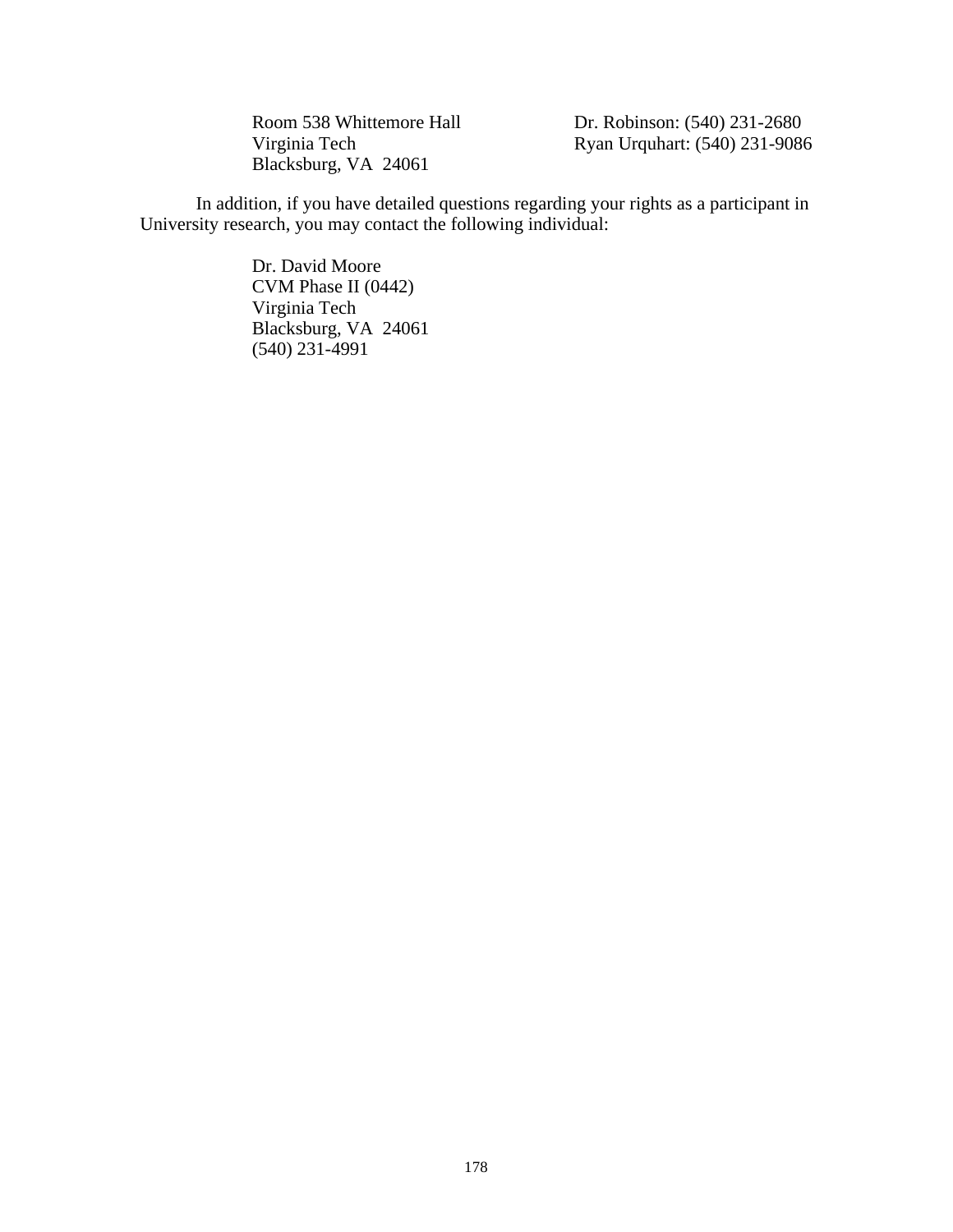# **APPENDIX F**

**Participant's Screening Form**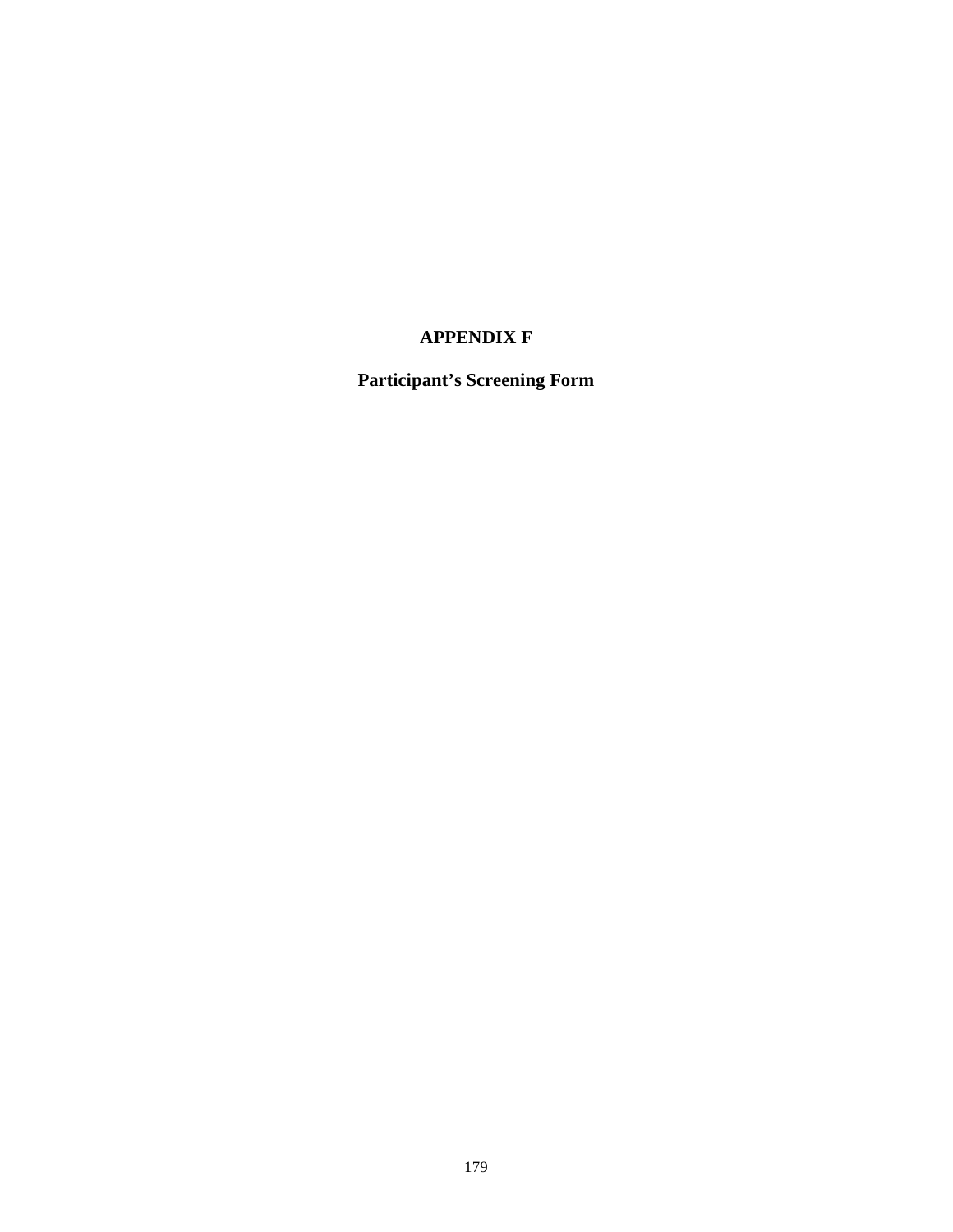|                        |       |                                                                                                                                                                                                                                                                                                                                                                                                                                                                                     | Screening Date: Qualify? |                   |                                                                                                                                                                                                                                                                                                                                                                                                                                                                            |       |                                                                                                                                                                                                                                                                                                                                                                                                                        |
|------------------------|-------|-------------------------------------------------------------------------------------------------------------------------------------------------------------------------------------------------------------------------------------------------------------------------------------------------------------------------------------------------------------------------------------------------------------------------------------------------------------------------------------|--------------------------|-------------------|----------------------------------------------------------------------------------------------------------------------------------------------------------------------------------------------------------------------------------------------------------------------------------------------------------------------------------------------------------------------------------------------------------------------------------------------------------------------------|-------|------------------------------------------------------------------------------------------------------------------------------------------------------------------------------------------------------------------------------------------------------------------------------------------------------------------------------------------------------------------------------------------------------------------------|
|                        |       |                                                                                                                                                                                                                                                                                                                                                                                                                                                                                     |                          | <b>Right Ear</b>  |                                                                                                                                                                                                                                                                                                                                                                                                                                                                            |       |                                                                                                                                                                                                                                                                                                                                                                                                                        |
| Frequency<br>Hz<br>125 | $t-1$ | $t-2$<br>$\frac{1}{2} \left( \frac{1}{2} \right) \left( \frac{1}{2} \right) \left( \frac{1}{2} \right) \left( \frac{1}{2} \right) \left( \frac{1}{2} \right) \left( \frac{1}{2} \right) \left( \frac{1}{2} \right) \left( \frac{1}{2} \right) \left( \frac{1}{2} \right) \left( \frac{1}{2} \right) \left( \frac{1}{2} \right) \left( \frac{1}{2} \right) \left( \frac{1}{2} \right) \left( \frac{1}{2} \right) \left( \frac{1}{2} \right) \left( \frac{1}{2} \right) \left( \frac$ |                          | $t-3$ $t-4$ $t-5$ |                                                                                                                                                                                                                                                                                                                                                                                                                                                                            | $t-6$ | final<br>threshold                                                                                                                                                                                                                                                                                                                                                                                                     |
| 250                    |       |                                                                                                                                                                                                                                                                                                                                                                                                                                                                                     |                          |                   |                                                                                                                                                                                                                                                                                                                                                                                                                                                                            |       |                                                                                                                                                                                                                                                                                                                                                                                                                        |
| 500                    |       |                                                                                                                                                                                                                                                                                                                                                                                                                                                                                     |                          |                   |                                                                                                                                                                                                                                                                                                                                                                                                                                                                            |       |                                                                                                                                                                                                                                                                                                                                                                                                                        |
| 1000                   |       |                                                                                                                                                                                                                                                                                                                                                                                                                                                                                     |                          |                   |                                                                                                                                                                                                                                                                                                                                                                                                                                                                            |       |                                                                                                                                                                                                                                                                                                                                                                                                                        |
| 2000                   |       |                                                                                                                                                                                                                                                                                                                                                                                                                                                                                     |                          |                   | <b>Contract Contract Contract</b>                                                                                                                                                                                                                                                                                                                                                                                                                                          |       |                                                                                                                                                                                                                                                                                                                                                                                                                        |
| 3000                   |       |                                                                                                                                                                                                                                                                                                                                                                                                                                                                                     |                          |                   |                                                                                                                                                                                                                                                                                                                                                                                                                                                                            |       | $\mathcal{L}^{\text{max}}$ , where $\mathcal{L}^{\text{max}}$                                                                                                                                                                                                                                                                                                                                                          |
| 4000                   |       |                                                                                                                                                                                                                                                                                                                                                                                                                                                                                     |                          |                   |                                                                                                                                                                                                                                                                                                                                                                                                                                                                            |       | $\frac{1}{2}$ , and $\frac{1}{2}$ , and $\frac{1}{2}$                                                                                                                                                                                                                                                                                                                                                                  |
| 6000                   |       |                                                                                                                                                                                                                                                                                                                                                                                                                                                                                     |                          |                   |                                                                                                                                                                                                                                                                                                                                                                                                                                                                            |       | $\begin{tabular}{ccccc} \multicolumn{2}{c }{\textbf{1} & \textbf{2} & \textbf{3} & \textbf{4} & \textbf{5} & \textbf{5} & \textbf{6} & \textbf{6} & \textbf{7} & \textbf{8} & \textbf{8} & \textbf{9} & \textbf{10} & \textbf{10} & \textbf{10} & \textbf{10} & \textbf{10} & \textbf{10} & \textbf{10} & \textbf{10} & \textbf{10} & \textbf{10} & \textbf{10} & \textbf{10} & \textbf{10} & \textbf{10} & \textbf{1$ |
| 8000                   |       |                                                                                                                                                                                                                                                                                                                                                                                                                                                                                     |                          |                   | $\frac{1}{2} \left( \frac{1}{2} \right) \left( \frac{1}{2} \right) \left( \frac{1}{2} \right) \left( \frac{1}{2} \right) \left( \frac{1}{2} \right) \left( \frac{1}{2} \right) \left( \frac{1}{2} \right) \left( \frac{1}{2} \right) \left( \frac{1}{2} \right) \left( \frac{1}{2} \right) \left( \frac{1}{2} \right) \left( \frac{1}{2} \right) \left( \frac{1}{2} \right) \left( \frac{1}{2} \right) \left( \frac{1}{2} \right) \left( \frac{1}{2} \right) \left( \frac$ |       |                                                                                                                                                                                                                                                                                                                                                                                                                        |
|                        |       |                                                                                                                                                                                                                                                                                                                                                                                                                                                                                     |                          | <b>Left Ear</b>   |                                                                                                                                                                                                                                                                                                                                                                                                                                                                            |       |                                                                                                                                                                                                                                                                                                                                                                                                                        |
| Frequency<br>Hz<br>125 | $t-1$ | $t-2$                                                                                                                                                                                                                                                                                                                                                                                                                                                                               | $t-3$                    | $t-4$             | $t-5$                                                                                                                                                                                                                                                                                                                                                                                                                                                                      | $t-6$ | final<br>threshold                                                                                                                                                                                                                                                                                                                                                                                                     |
|                        |       |                                                                                                                                                                                                                                                                                                                                                                                                                                                                                     |                          |                   |                                                                                                                                                                                                                                                                                                                                                                                                                                                                            |       |                                                                                                                                                                                                                                                                                                                                                                                                                        |

# **Pure-Tone Audiometric Tests for Normal Hearing**

| Hz   | $t-1$ | t-2 | $t-3$ | $t-4$ | $t-5$ | $t-6$ | threshold |
|------|-------|-----|-------|-------|-------|-------|-----------|
| 125  |       |     |       |       |       |       |           |
| 250  |       |     |       |       |       |       |           |
| 500  |       |     |       |       |       |       |           |
| 1000 |       |     |       |       |       |       |           |
| 2000 |       |     |       |       |       |       |           |
| 3000 |       |     |       |       |       |       |           |
| 4000 |       |     |       |       |       |       |           |
| 6000 |       |     |       |       |       |       |           |
| 8000 |       |     |       |       |       |       |           |
|      |       |     |       |       |       |       |           |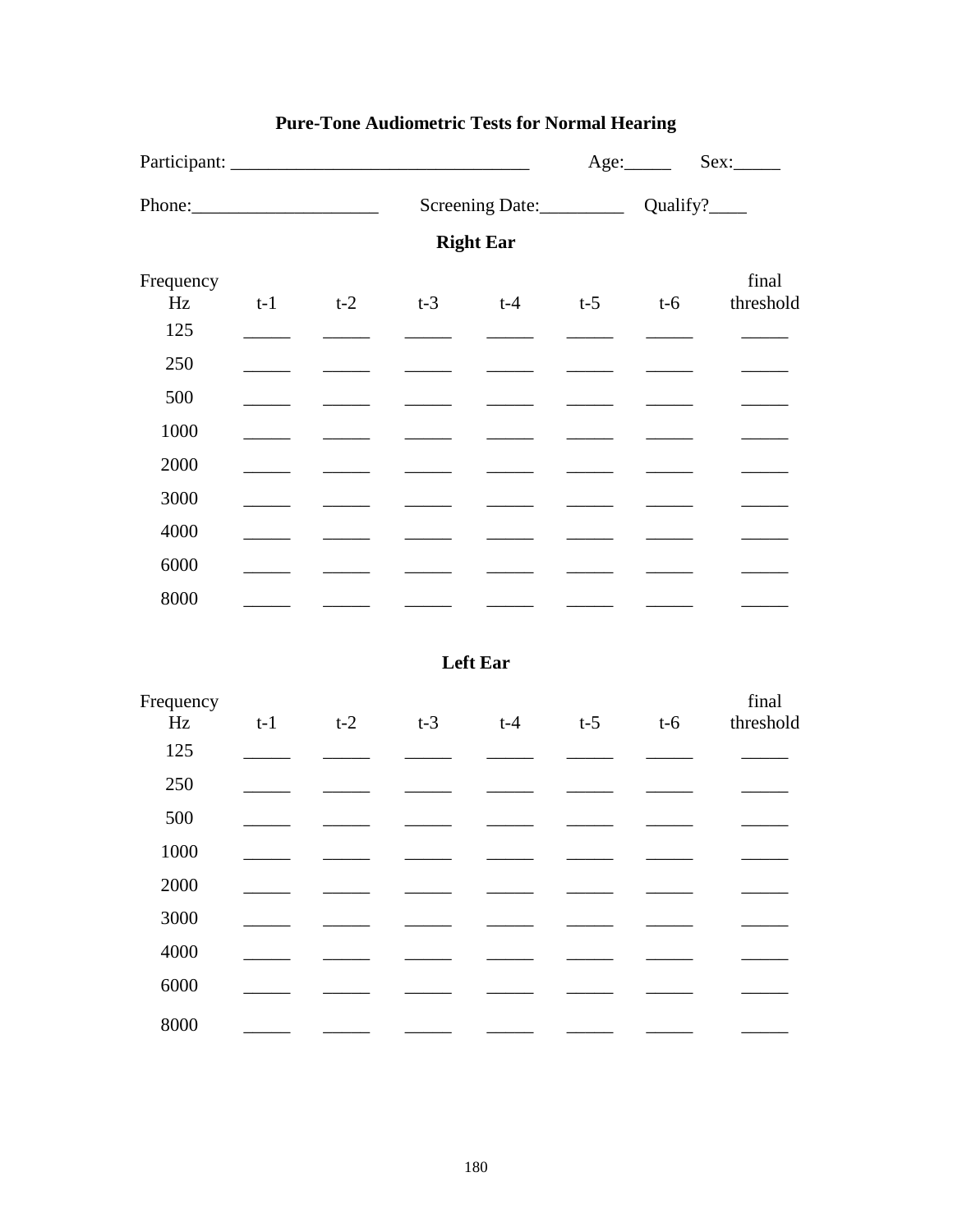## **SCREENING FORM**

## **Otoscopic Data**

| Occluding wax?:                |                                                                                           |
|--------------------------------|-------------------------------------------------------------------------------------------|
| Ear canal irritation?:         |                                                                                           |
| Unusual canal characteristics: |                                                                                           |
| Eardrum perforations?:         |                                                                                           |
| Eardrum scar tissue?           | the control of the control of the control of the control of the control of the control of |
| Foreign matter?:               |                                                                                           |
|                                | <b>Self-Report Data</b>                                                                   |
| Tinnitus or head noises:       |                                                                                           |
| Otopathological history:       |                                                                                           |
| Occupation:                    |                                                                                           |
| Noisy hobbies:                 |                                                                                           |
| HPD experience:                |                                                                                           |
| Other:                         |                                                                                           |